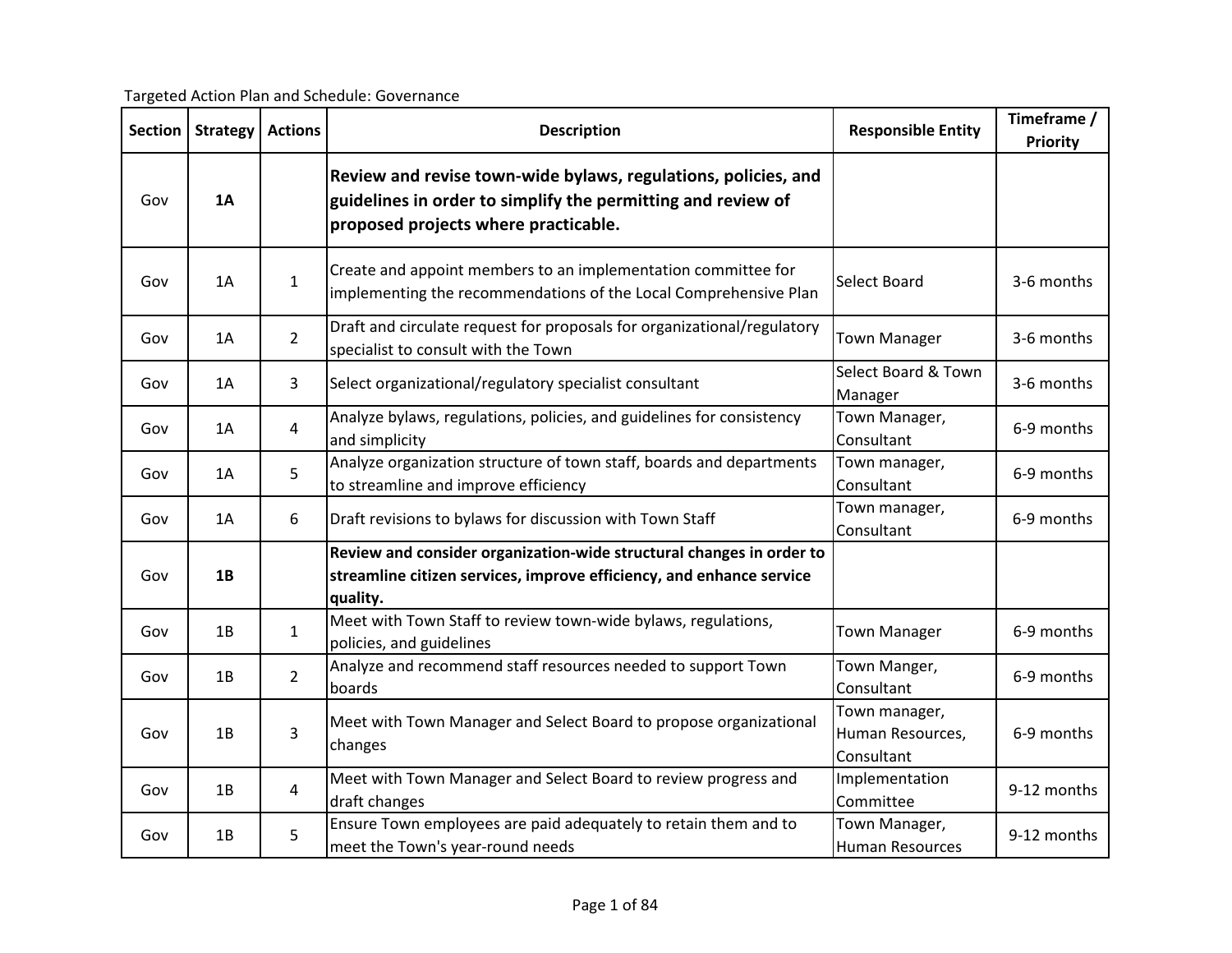Targeted Action Plan and Schedule: Governance

| <b>Section</b> | <b>Strategy</b> | <b>Actions</b> | <b>Description</b>                                                                                                                                                                             | <b>Responsible Entity</b>                | Timeframe /<br><b>Priority</b> |
|----------------|-----------------|----------------|------------------------------------------------------------------------------------------------------------------------------------------------------------------------------------------------|------------------------------------------|--------------------------------|
|                |                 |                |                                                                                                                                                                                                |                                          |                                |
|                |                 |                | Provide comprehensive resources and staff support to members of                                                                                                                                |                                          |                                |
| Gov            | 2A              |                | Town boards to ensure they have been given the tools to effectively                                                                                                                            |                                          |                                |
|                |                 |                | fulfill their mission.                                                                                                                                                                         |                                          |                                |
| Gov            | 2A              | $\mathbf{1}$   | Meet with Town boards to determine financial and staff needs                                                                                                                                   | Finance Director,<br><b>Town Manager</b> | 6-9 months                     |
| Gov            | 2A              | $\overline{2}$ | Assign appropriate staff time and create budgets                                                                                                                                               | Finance Director,<br><b>Town Manager</b> | 9-12 months                    |
|                |                 |                | Review Charter and Bylaws to remove redundant/conflicting                                                                                                                                      |                                          |                                |
| Gov            | 2B              |                | jurisdictions among boards and inconsistent regulations.                                                                                                                                       |                                          |                                |
|                |                 |                | Review charter following bylaw review to ensure consistency, make                                                                                                                              |                                          | 6-9 months                     |
| Gov            | 2B              | $\mathbf{1}$   | recommendations for changes to charter where needed                                                                                                                                            | Consultant                               |                                |
| Gov            | 2B              | $\overline{2}$ | Present recommendations to Town Meeting                                                                                                                                                        | Town Manager, Select<br><b>Board</b>     | 9-12 months                    |
| Gov            | 2C              |                | Encourage regulatory boards to meet together regularly.                                                                                                                                        |                                          |                                |
|                |                 |                | Create meetings where boards that have overlapping purview can                                                                                                                                 |                                          |                                |
| Gov            | 2C              | $\mathbf{1}$   | meet jointly to review current processes and make recommendations                                                                                                                              | Town Manager, Select<br><b>Board</b>     | 12-18 months                   |
|                |                 |                | for changes/improvements                                                                                                                                                                       |                                          |                                |
|                |                 |                | Undertake a comprehensive review of the functions of town                                                                                                                                      |                                          |                                |
|                |                 |                | departments, boards and committees to better understand                                                                                                                                        |                                          |                                |
| Gov            | 2D              |                | organizational structure and make recommendations to maximize                                                                                                                                  |                                          |                                |
|                |                 |                |                                                                                                                                                                                                | effectiveness.                           |                                |
| Gov            | 2D              | $\mathbf{1}$   | Analyze functional structure of town staff, boards and departments                                                                                                                             | Town Manager,<br>Consultant              | 6-9 months                     |
| Gov            | 2D              | $\overline{2}$ | Make recommendations to streamline and improve efficiency and                                                                                                                                  | Town Manager,                            | 9-12 months                    |
|                |                 |                | delivery of services                                                                                                                                                                           | Consultant                               |                                |
| Gov            | 2E              |                | Undertake comprehensive review of all town regulations to ensure<br>they are supportive of the LCP, not in conflict with each other, and<br>easy for both boards and applicants to understand. |                                          |                                |
| Gov            | 2E              | $\mathbf{1}$   | Analyze current bylaws, regulations, and policies with Local<br>Comprehensive Plan goals, strategies, and objectives                                                                           | Town Manager,<br>Consultant              | 9-12 months                    |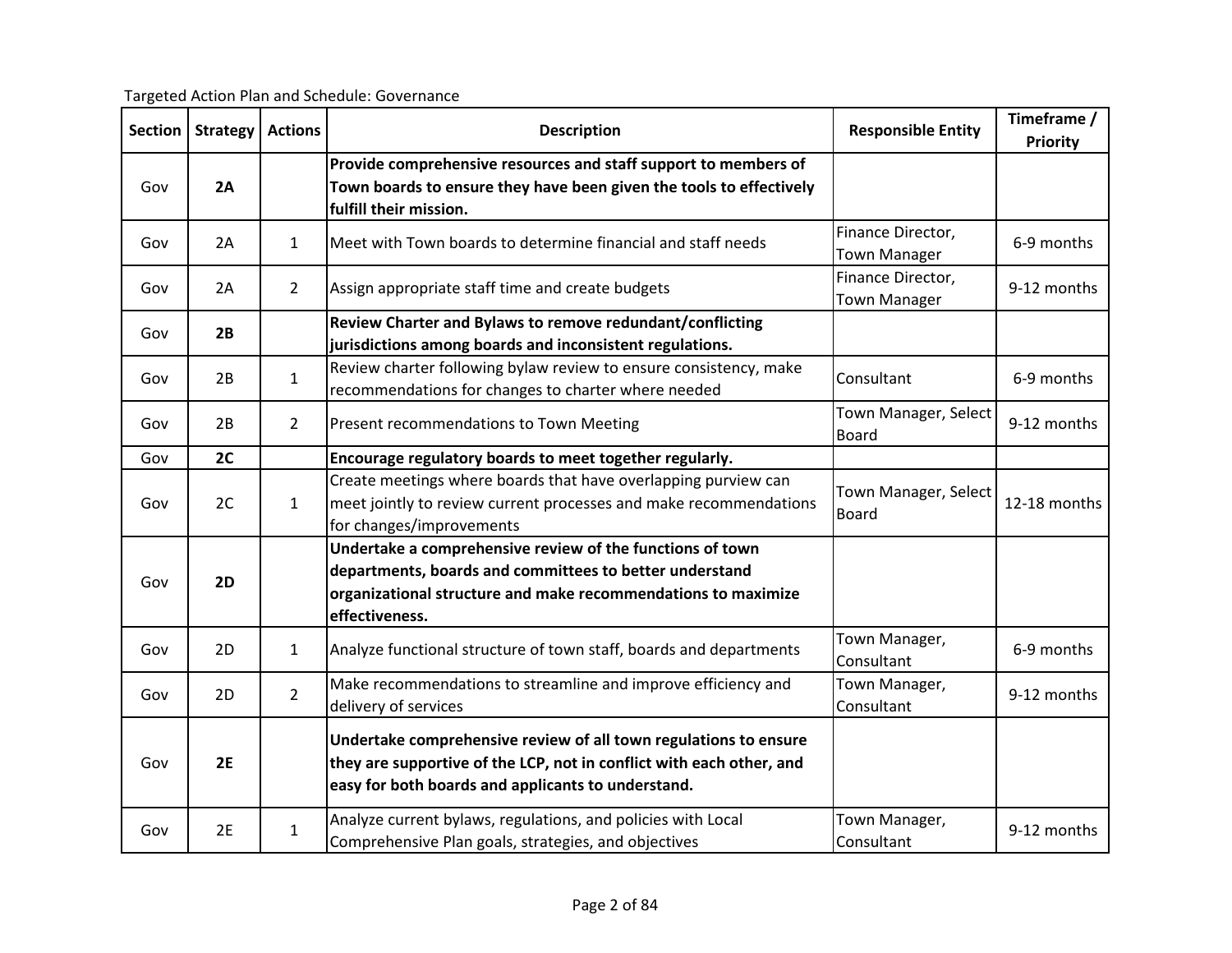| Targeted Action Plan and Schedule: Governance |  |  |
|-----------------------------------------------|--|--|
|                                               |  |  |

| <b>Section</b> | <b>Strategy</b> | <b>Actions</b> | <b>Description</b>                                                                                                                                                                                                                                                                                                                                                                                         | <b>Responsible Entity</b>      | Timeframe /<br>Priority |
|----------------|-----------------|----------------|------------------------------------------------------------------------------------------------------------------------------------------------------------------------------------------------------------------------------------------------------------------------------------------------------------------------------------------------------------------------------------------------------------|--------------------------------|-------------------------|
| Gov            | 2E              | $\overline{2}$ | Recommend revisions to bylaws, regulations, and policies for<br>discussion with the appropriate implementing authorities and/or Town<br><b>Staff</b>                                                                                                                                                                                                                                                       | Town Manager,<br>Consultant    | 12-18 months            |
| Gov            | 2E              | 3              | Present recommendations to approving authority, Town Manager,<br>Select Board or Town Meeting as appropriate                                                                                                                                                                                                                                                                                               | Town Manager &<br>Select Board | 18-24 months            |
| Gov            | 2F              |                | Undertake comprehensive review of town regulations, including<br>zoning and land use, to ensure they support diversity and inclusion.                                                                                                                                                                                                                                                                      |                                |                         |
| Gov            | 2F              | $\mathbf{1}$   | Analyze regulations to identify potential diversity, equity, and inclusion<br>shortfalls                                                                                                                                                                                                                                                                                                                   | Diversity Officer              | 12-18 months            |
| Gov            | 2F              | $\overline{2}$ | Make recommendations to improve diversity, equity, and inclusion                                                                                                                                                                                                                                                                                                                                           | Diversity Officer              | 18-24 months            |
| Gov            | 2G              |                | Review and, as appropriate, adopt model by-laws and other<br>regulations developed by the Cape Cod Commission, other agencies<br>and other communities with similar characteristics (both mountain<br>and shore) to improve and streamline the Town's regulations and to<br>develop creative solutions to problems such as sea-level rise, coastal<br>resiliency, growth management, housing and land use. |                                |                         |
| Gov            | 2G              | $\mathbf{1}$   | Conduct a comparable communities evaluation and identify new<br>efficiencies, structural models, regulations or other creative<br>management solutions                                                                                                                                                                                                                                                     | <b>Town Planner</b>            | 2-3 Years               |
| Gov            | 2G              | $\overline{2}$ | Make recommendations based on the findings of the comparable<br>communities evaluation                                                                                                                                                                                                                                                                                                                     | <b>Town Planner</b>            | 4-5 Years               |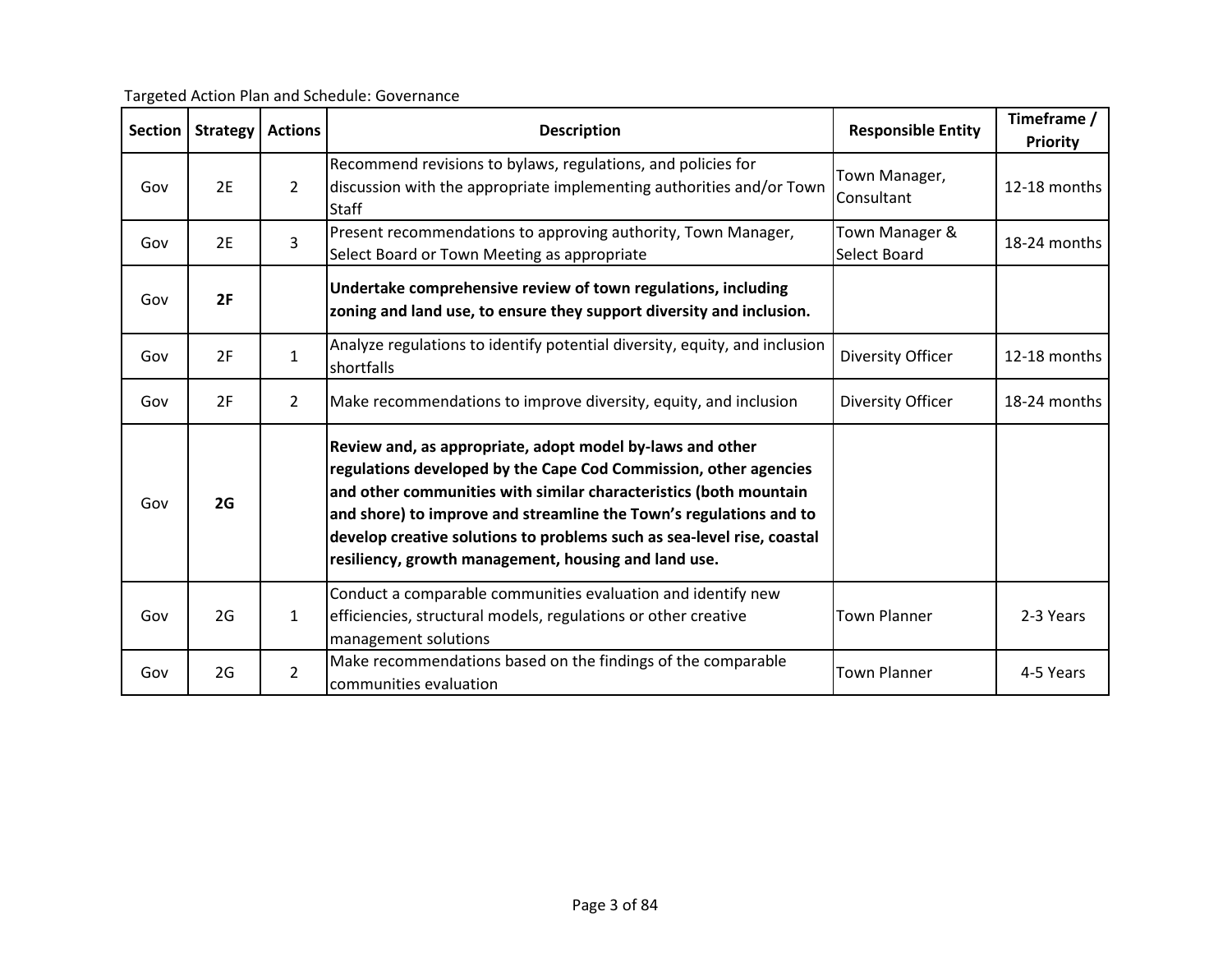| <b>Section</b> | <b>Strategy</b> | <b>Actions</b> | <b>Description</b>                                                                                                                              | <b>Responsible Entity</b>                        | Timeframe /<br>Priority |
|----------------|-----------------|----------------|-------------------------------------------------------------------------------------------------------------------------------------------------|--------------------------------------------------|-------------------------|
| NROS&R         | 1A              |                | Develop plans and priorities for habitat identification and<br>protection.                                                                      |                                                  |                         |
| NROS&R         | 1A              | $\mathbf{1}$   | Create habitat inventories/assessments for each conservation<br>reservation                                                                     | Conservation<br>Commission                       | 1-3 Years               |
| NROS&R         | 1A              | $2^{\circ}$    | Identify opportunities to enhance protection for key species or habitat<br>types                                                                | Conservation<br>Commission                       | 2-4 Years               |
| NROS&R         | 1A              | $\overline{3}$ | Create a website or other electronic means for letting visitors know<br>about the habitats, flora, and fauna in these spaces                    | Conservation<br>Commission                       | 3-5 Years               |
| NROS&R         | 1B              |                | Maintain and improve air quality so as to ensure a safe healthful, and<br>attractive environment for present and future residents and visitors. |                                                  |                         |
| NROS&R         | 1B              | $\mathbf{1}$   | Develop municipal and street tree planting plan                                                                                                 | Tree Committee,<br>Public Landscape<br>Committee | 1-3 Years               |
| NROS&R         | 1B              | $\overline{2}$ | Explore providing electric vehicle chargers at Conservation parking<br>areas                                                                    | Conservation<br>Commission                       | 2-4 Years               |
| NROS&R         | 2A              |                | Preserve open space in contributing areas for public water supply.                                                                              |                                                  |                         |
| NROS&R         | 2A              | $\mathbf{1}$   | Map the micro-watersheds within Provincetown                                                                                                    | Conservation<br>Commission                       | 2-4 Years               |
| NROS&R         | 2A              | $\overline{2}$ | Identify opportunities to improve water infiltration within contributing<br>open space areas                                                    | Conservation<br>Commission                       | 3-5 Years               |
| NROS&R         | 2B              |                | Enforce higher water quality and quantity standards for stormwater<br>recharge throughout the community.                                        |                                                  |                         |
| NROS&R         | 2B              | $\mathbf{1}$   | Add stormwater recharge standards or regulations to the site plan<br>requirements of the Zoning Bylaw                                           | <b>Planning Board</b>                            | 2-4 Years               |
| NROS&R         | 2B              | $\overline{2}$ | Identify additional stormwater recharge areas on municipal properties<br>and public roads/sidewalks                                             | Department of Public<br>Works                    | 3-5 Years               |
| NROS&R         | 2C              |                | Preserve and restore the ecological integrity of marine and fresh<br>surface and ground waters.                                                 |                                                  |                         |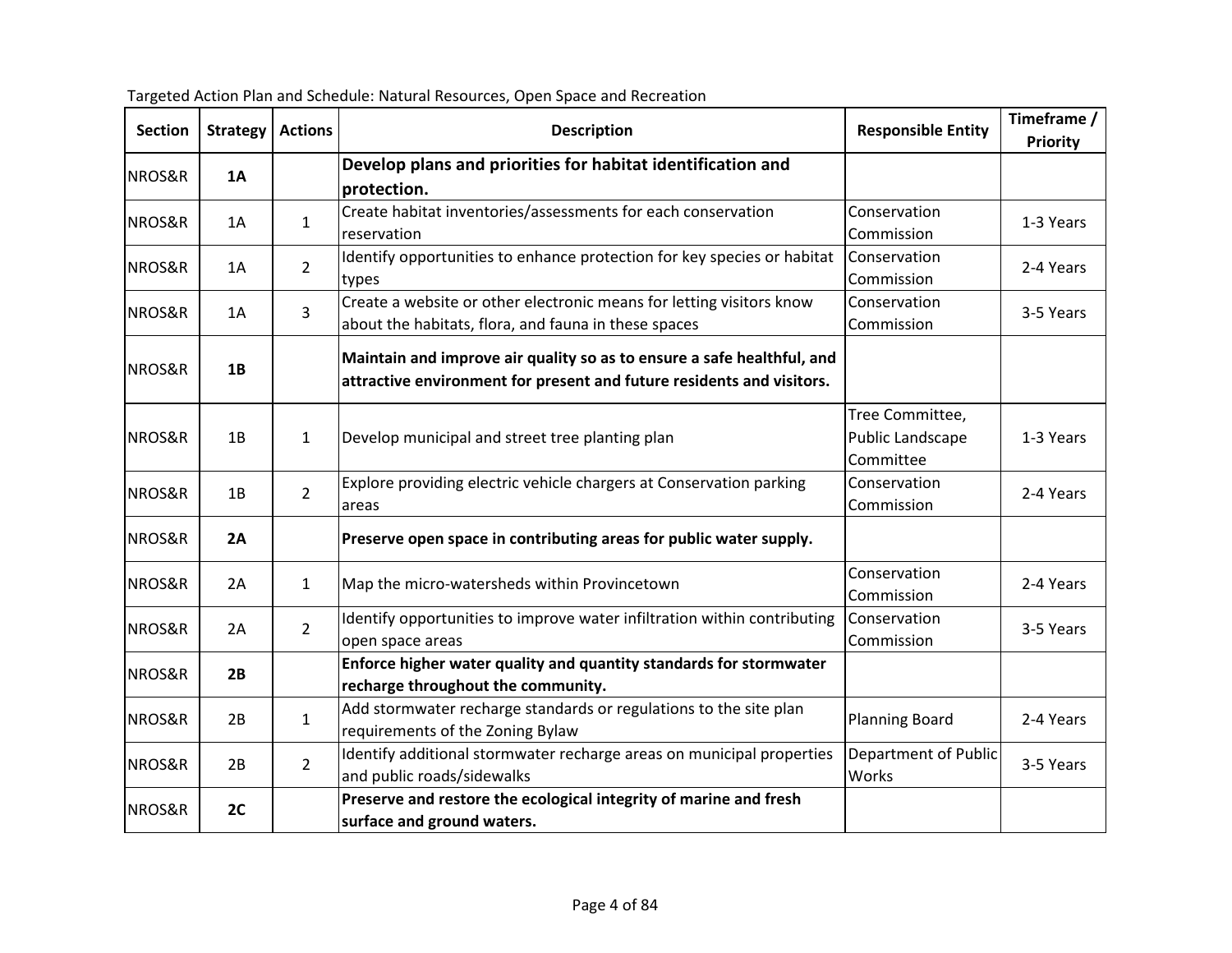| <b>Section</b> | <b>Strategy</b> | <b>Actions</b> | <b>Description</b>                                                                           | <b>Responsible Entity</b>                               | Timeframe /<br><b>Priority</b> |
|----------------|-----------------|----------------|----------------------------------------------------------------------------------------------|---------------------------------------------------------|--------------------------------|
| NROS&R         | 2C              | $\mathbf{1}$   | Use harbor water quality and groundwater testing to inform<br>improvement strategies         | Harbor Committee &<br>Conservation                      | 3-5 Years                      |
| NROS&R         | 2C              | $\overline{2}$ | Increase capacity on the public sewer to connect new homes and<br>discontinue septic systems | Department of Public<br>Works                           | 2-4 Years                      |
| NROS&R         | 2D              |                | Establish water saving policies.                                                             |                                                         |                                |
| NROS&R         | 2D              | $\mathbf{1}$   | Develop regulations or standards that require water conservation                             | Water and Sewer<br>Board, Department<br>of Public Works | 1-3 Years                      |
| NROS&R         | 2D              | $2^{\circ}$    | Create incentive programs or voluntary challenges for who can save<br>the most water         | Water and Sewer<br>Board, Department<br>of Public Works | 3-5 Years                      |
| NROS&R         | 2D              | 3              | Provide public taps at water fountains to refill water bottles                               | Water and Sewer<br>Board, Department<br>of Public Works | 2-4 Years                      |
| NROS&R         | 3A              |                | Provide adequate resources for GIS management.                                               |                                                         |                                |
| NROS&R         | 3A              | $\mathbf{1}$   | Upgrade computers, monitors, plotters and other technology to<br>support latest programs     | Information<br>Technology<br>Department                 | 2-4 Years                      |
| NROS&R         | 3A              | $\overline{2}$ | Provide regular training and full funding for staff education                                | Information<br>Technology<br>Department                 | 3-5 Years                      |
| NROS&R         | 3B              |                | Continue to identify and protect critical resource areas.                                    |                                                         |                                |
| NROS&R         | 3B              | $\mathbf{1}$   | Map and inventory critical resource areas                                                    | Conservation<br>Commission                              | 1-3 Years                      |
| NROS&R         | 3B              | $\overline{2}$ | Develop management/protection plans for open spaces                                          | Conservation<br>Commission                              | 3-5 Years                      |
| NROS&R         | 3C              |                | Enhance the landscape using low-impact water conservation<br>strategies.                     |                                                         |                                |

Targeted Action Plan and Schedule: Natural Resources, Open Space and Recreation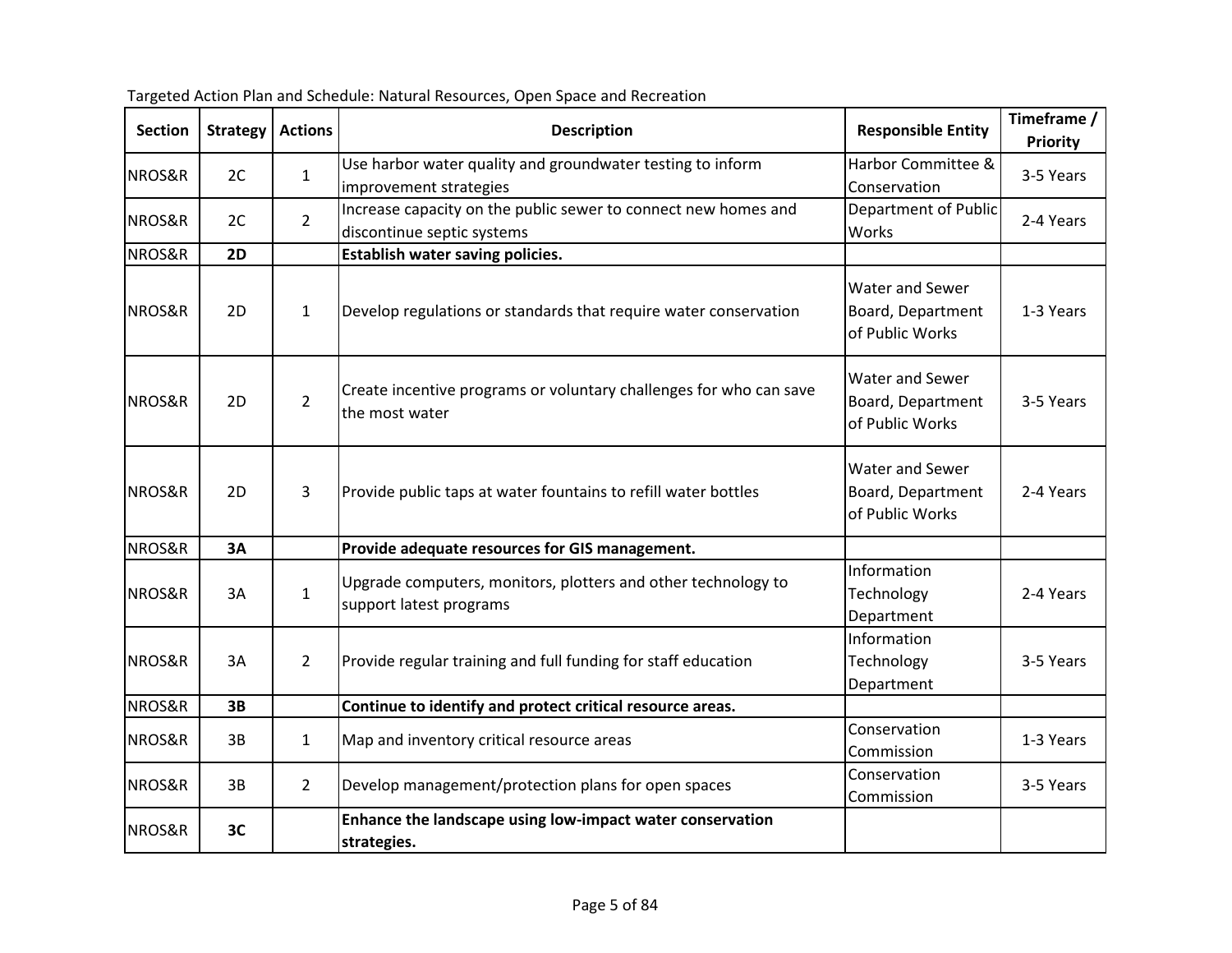| <b>Section</b> | <b>Strategy</b> | <b>Actions</b> | <b>Description</b>                                                                                                                                                                                                                                                                                                                    | <b>Responsible Entity</b>                                                              | Timeframe /<br><b>Priority</b> |
|----------------|-----------------|----------------|---------------------------------------------------------------------------------------------------------------------------------------------------------------------------------------------------------------------------------------------------------------------------------------------------------------------------------------|----------------------------------------------------------------------------------------|--------------------------------|
| NROS&R         | 3C              | $\mathbf{1}$   | Develop regulations or standards that require LID landscape techniques Board, Department                                                                                                                                                                                                                                              | <b>Water and Sewer</b><br>of Public Works                                              | 1-3 Years                      |
| NROS&R         | 3C              | $\overline{2}$ | Create programs that demonstrate and educate about LID water<br>conservation in gardening and landscaping                                                                                                                                                                                                                             | Conservation<br>Commission, Water<br>and Sewer Board,<br>Department of Public<br>Works | 3-5 Years                      |
| NROS&R         | 3D              |                | Protect public interests in the coast and rights for fishing, fowling and<br>navigation; to preserve and manage coastal areas so as to safeguard<br>and perpetuate their biological, economic, historic, maritime, and<br>aesthetic values; and to preserve, enhance and where appropriate,<br>expand public access to the shoreline. |                                                                                        |                                |
| NROS&R         | 3D              | $\mathbf{1}$   | Identify coastal areas for enhanced protection and create a monitoring<br>and assessment plan                                                                                                                                                                                                                                         | <b>Harbor Committee</b>                                                                | 2-4 Years                      |
| NROS&R         | 3D              | $\overline{2}$ | Develop a public shoreline access assessment and improvement plan,<br>including facilities that promote the use of the harbor and increased<br>kayak storage                                                                                                                                                                          | <b>Harbor Committee</b>                                                                | 3-5 Years                      |
| NROS&R         | 4A              |                | Provide adequate resources for existing Recreation Department,<br><b>School Department, and DPW.</b>                                                                                                                                                                                                                                  |                                                                                        |                                |
| NROS&R         | 4A              | 1              | Create plans for providing facility enhancements, including : nets for<br>beach volleyball, shade, Places to sit and eat, safe pedestrian pathways,<br>and bicycle parking                                                                                                                                                            | Recreation<br>Commission, Bicycle<br>Committee                                         | 1-5 Years                      |

Targeted Action Plan and Schedule: Natural Resources, Open Space and Recreation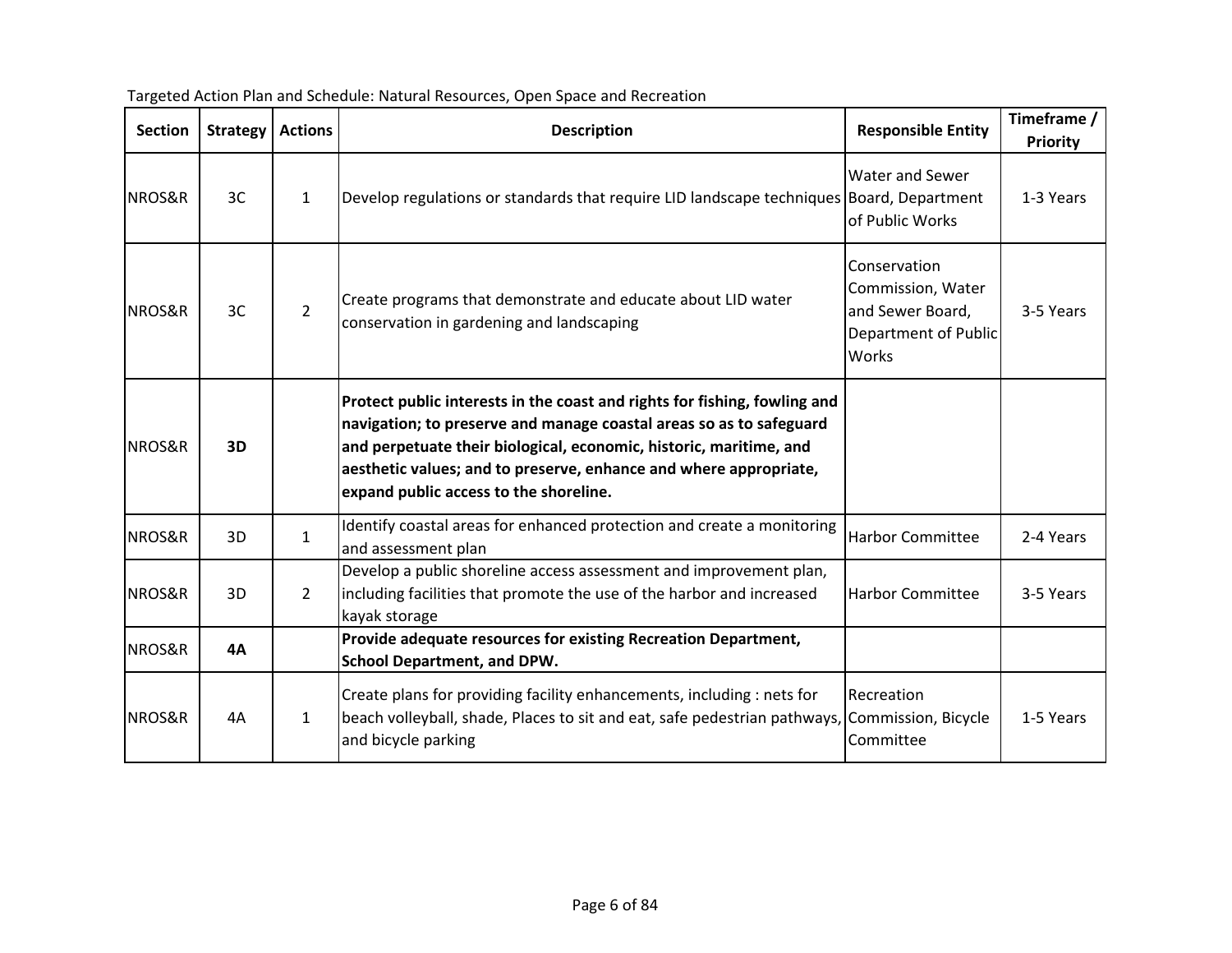| <b>Section</b> | <b>Strategy</b> | <b>Actions</b> | <b>Description</b>                                                                                                                                                                                                                                                                                                                                               | <b>Responsible Entity</b>                               | Timeframe /<br>Priority |
|----------------|-----------------|----------------|------------------------------------------------------------------------------------------------------------------------------------------------------------------------------------------------------------------------------------------------------------------------------------------------------------------------------------------------------------------|---------------------------------------------------------|-------------------------|
| NROS&R         | 4A              | $\overline{2}$ | Pickleball courts; Maintenance and repair of the Skateboard Park;<br>Revitalization of the ball field at Motta Field; Prevention or clean up<br>bird droppings at all places; Promoting small special events; Sports<br>leagues; Permanent bathrooms; More bicycle racks; Fitness loop or<br>parcourse; Running track; and Safer routes to parks and playgrounds | Recreation<br>Commission                                | 2-6 Years               |
| NROS&R         | 4B              |                | Upgrade existing facilities to comply with ADA standards.                                                                                                                                                                                                                                                                                                        |                                                         |                         |
| NROS&R         | 4B              | $\mathbf{1}$   | Created dedicated facility management plans for all recreational<br>facilities that incorporate ADA goals and specifically provides<br>accommodation to people with special needs                                                                                                                                                                                | Recreation<br>Commission                                | 1-5 Years               |
| NROS&R         | 4B              | $\overline{2}$ | Provide benches and shaded sitting areas at recreation facilities                                                                                                                                                                                                                                                                                                | Recreation<br>Commission                                | 1-5 Years               |
| NROS&R         | 4C              |                | Enforce appropriate and legal use of conservation areas for passive<br>recreation.                                                                                                                                                                                                                                                                               |                                                         |                         |
| NROS&R         | 4C              | $\mathbf{1}$   | Clearly post policies on conservation properties and create a<br>patrol/inspection plan or schedule                                                                                                                                                                                                                                                              | Conservation<br>Commission, Police<br>Department        | 2-4 Years               |
| NROS&R         | 4C              | $\overline{2}$ | Investigate volunteer stewards program to help monitor activities<br>within conservation lands                                                                                                                                                                                                                                                                   | Conservation<br>Commission                              | 1-3 Years               |
| NROS&R         | 4D              |                | Identify open spaces that are appropriate for additional recreational<br>opportunities.                                                                                                                                                                                                                                                                          |                                                         |                         |
| NROS&R         | 4D              | $\mathbf{1}$   | Develop a strategic plan for rethinking individual open spaces and their<br>interactions with each other                                                                                                                                                                                                                                                         | Conservation<br>Commission,<br>Recreation<br>Commission | 1-3 Years               |
| NROS&R         | 4D              | $\overline{2}$ | Collaborate with National Seashore to identify opportunities within<br>federal property                                                                                                                                                                                                                                                                          | Conservation<br>Commission,<br>Recreation<br>Commission | 3-5 Years               |

Targeted Action Plan and Schedule: Natural Resources, Open Space and Recreation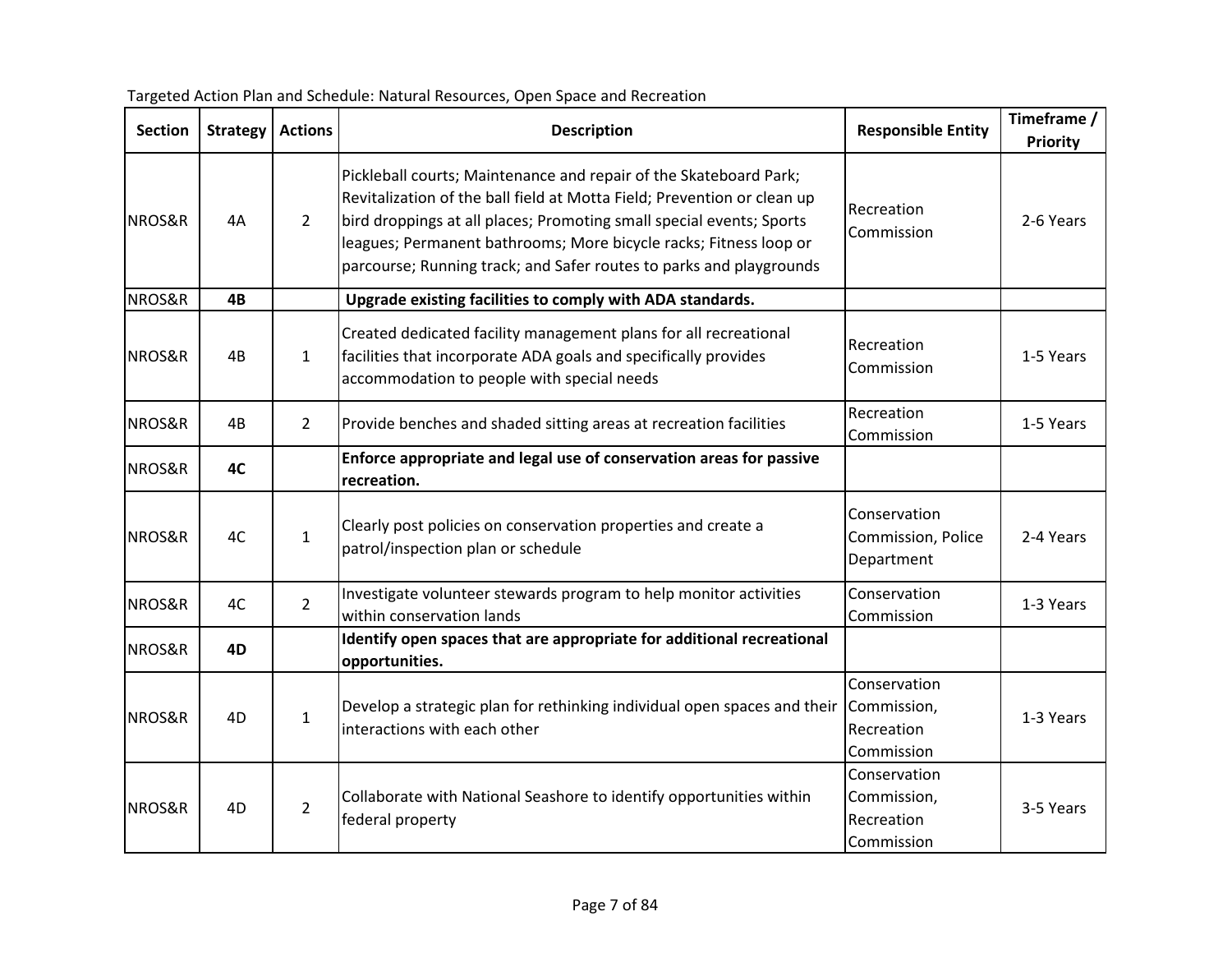| <b>Section</b> | <b>Strategy</b> | <b>Actions</b> | <b>Description</b>                                                                                                                                                                  | <b>Responsible Entity</b>                                            | Timeframe /<br><b>Priority</b> |
|----------------|-----------------|----------------|-------------------------------------------------------------------------------------------------------------------------------------------------------------------------------------|----------------------------------------------------------------------|--------------------------------|
| NROS&R         | 4E              |                | Plan for recreational facilities that take into account an aging<br>population.                                                                                                     |                                                                      |                                |
| NROS&R         | 4E              | $\mathbf{1}$   | Motta Field: incorporate new uses and revitalize existing uses                                                                                                                      | Recreation<br>Commission                                             | 2-6 Years                      |
| NROS&R         | 4E              | $\overline{2}$ | Implement the recreation strategies of the 2020 Recreation Plan                                                                                                                     | Recreation<br>Commission                                             | 1-5 Years                      |
| NROS&R         | 4F              |                | Improve communicating with the community and visitors by using<br>social media and websites to keep everyone up-to-date with<br>recreation programs, activities, and opportunities. |                                                                      |                                |
| NROS&R         | 4F              | $\mathbf{1}$   | Upgrade computers and software to support the latest programs that<br>make publishing information across multiple social media and<br>electronic platforms easy                     | Recreation<br>Commission,<br>Information<br>Technology<br>Department | 1-5 Years                      |
| NROS&R         | 4F              | $\overline{2}$ | Provide regular training and full funding for staff education on multi<br>media technology                                                                                          | Recreation<br>Commission,<br>Information<br>Technology<br>Department | 1-5 Years                      |
| NROS&R         | 4F              | $\overline{2}$ | Create additional video content for advertising and outreach                                                                                                                        | Recreation<br>Commission                                             | 1-5 Years                      |
| NROS&R         | <b>5A</b>       |                | <b>Improve Harbor access.</b>                                                                                                                                                       |                                                                      |                                |
| NROS&R         | 5A              | $\mathbf{1}$   | Develop a public landing improvement and maintenance plan                                                                                                                           | <b>Harbor Committee</b>                                              | 1-3 Years                      |
| NROS&R         | <b>5A</b>       | $\overline{2}$ | Develop the Harbor Walk plan into an implementable project scope                                                                                                                    | Harbor Committee,<br>Conservation<br>Commission                      | 4-5 Years                      |
| NROS&R         | <b>5B</b>       |                | Improve the conditions of the beaches by decreasing the sources of<br>debris, including plastic pollution, and increasing debris removal from<br>the beach.                         |                                                                      |                                |

Targeted Action Plan and Schedule: Natural Resources, Open Space and Recreation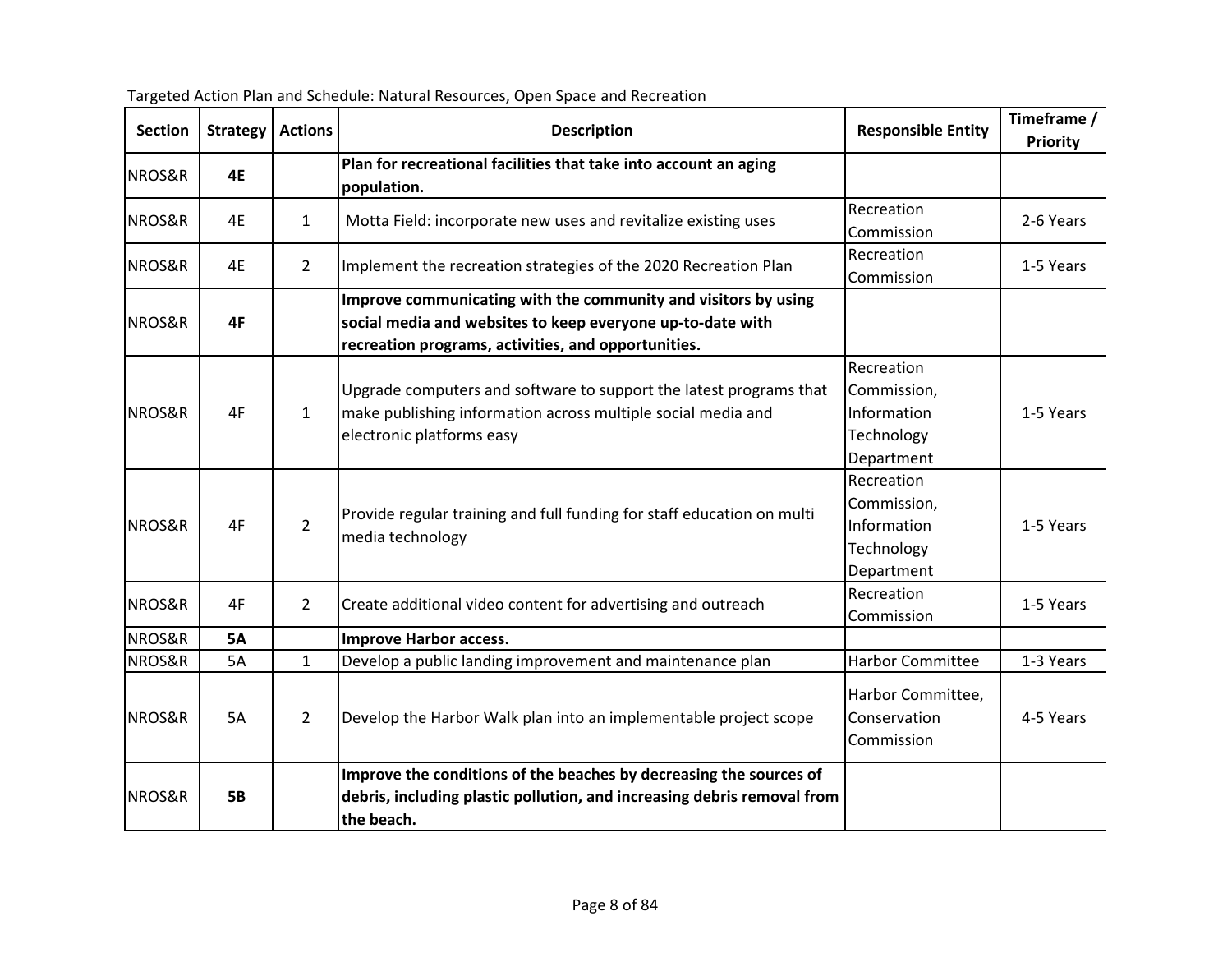| <b>Section</b> | <b>Strategy</b> | <b>Actions</b> | <b>Description</b>                                                                                      | <b>Responsible Entity</b> | Timeframe /<br>Priority |
|----------------|-----------------|----------------|---------------------------------------------------------------------------------------------------------|---------------------------|-------------------------|
|                |                 |                | Create beach cleaning maintenance plan or volunteer beach cleanup                                       | Department of Public      |                         |
| NROS&R         | 5B              | $\mathbf{1}$   | patrols                                                                                                 | Works, Harbor             | 1-3 Years               |
|                |                 |                |                                                                                                         | Committee                 |                         |
|                |                 |                |                                                                                                         | Department of Public      |                         |
| NROS&R         | 5B              | $\overline{2}$ | Investigate adequacy of existing trash containers and types of facilities<br>for windy beach conditions | Works, Public             | 2-4 Years               |
|                |                 |                |                                                                                                         | Landscape                 |                         |
|                |                 |                |                                                                                                         | Committee                 |                         |
|                |                 |                | <b>Ensure that Harbor conditions, activities, facilities, and services</b>                              |                           |                         |
| NROS&R         | <b>5C</b>       |                | support recreational boating, including motorboats, sailing vessels,                                    |                           |                         |
|                |                 |                | kayaks, and other rowboats.                                                                             |                           |                         |
|                |                 |                |                                                                                                         | Harbor Committee,         |                         |
| NROS&R         | 5C              | $\mathbf{1}$   | Implement the strategies of the 2018 Harbor Management Plan                                             | <b>Public Pier</b>        | 1-5 Years               |
|                |                 |                |                                                                                                         | Corporation               |                         |
| NROS&R         | 5C              | $\overline{2}$ | Explore providing additional public information/education, websites,                                    | <b>Harbor Committee</b>   | 3-5 Years               |
|                |                 |                | etc. for harbor recreation opportunities                                                                |                           |                         |

Targeted Action Plan and Schedule: Natural Resources, Open Space and Recreation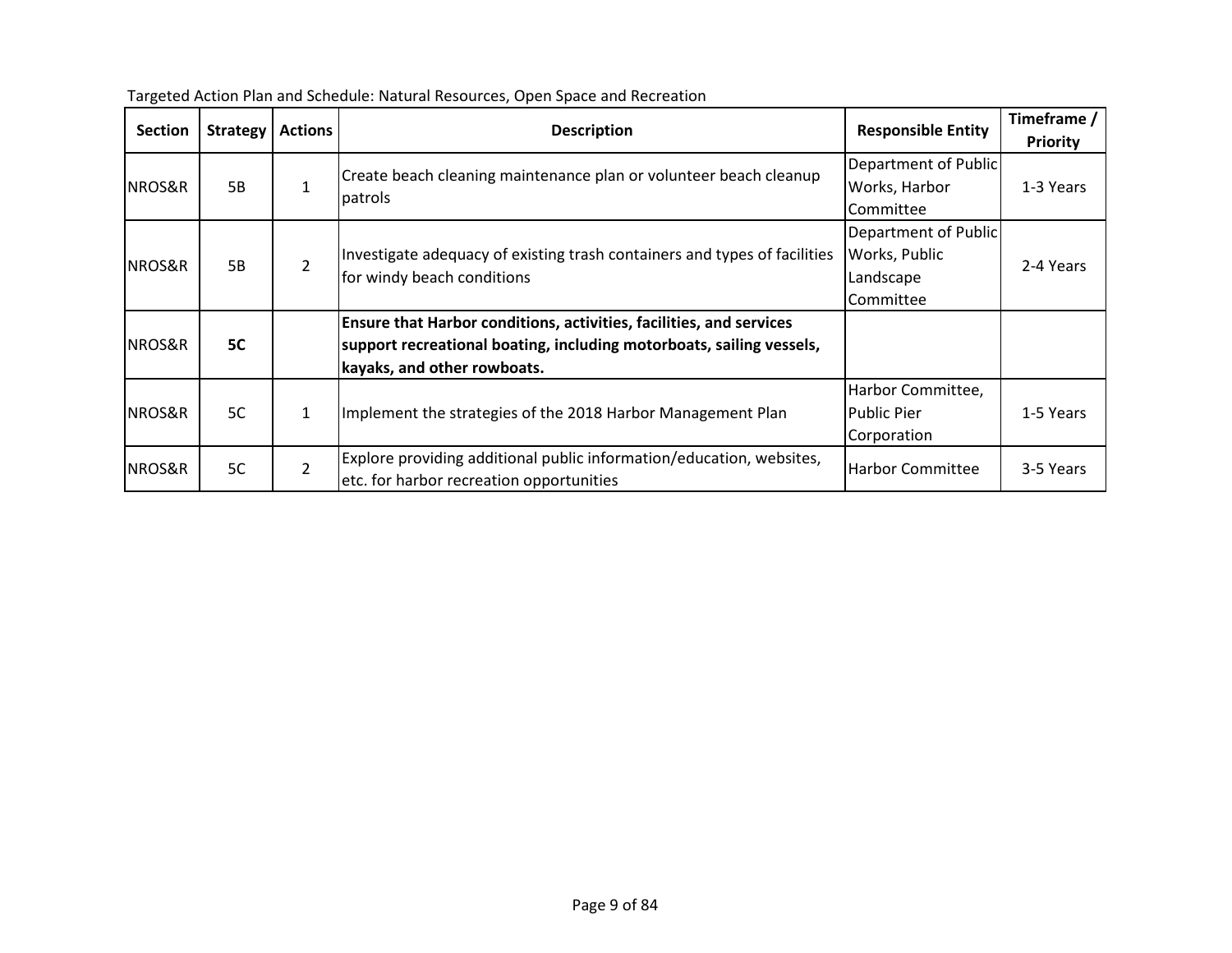Targeted Action Plan and Schedule: Transportation

| <b>Section</b> | <b>Strategy</b> | <b>Actions</b> | <b>Description</b>                                                                                                                                                                                           | <b>Responsible Entity</b>                                            | Timeframe /<br><b>Priority</b> |
|----------------|-----------------|----------------|--------------------------------------------------------------------------------------------------------------------------------------------------------------------------------------------------------------|----------------------------------------------------------------------|--------------------------------|
| Transport      | 1A              |                | Work with the Cape Cod Commission to develop a revenue<br>basis for transportation improvements that is consistent with<br>the goals of the Regional Policy Plan and this Local<br><b>Comprehensive Plan</b> |                                                                      |                                |
| Transport      | 1A              | $\mathbf{1}$   | Gather existing data on parking and other transportation revenue<br>sources                                                                                                                                  | Parking                                                              | 1-3 Years                      |
| Transport      | 1A              | $\overline{2}$ | Have the Parking Coordinator, Town Engineer, and Town Planner meet<br>with Cape Cod Commission to obtain advice and input                                                                                    | Parking, DPW,<br>Community<br>Development                            | 1 Year                         |
| Transport      | 1A              | 3              | Develop and implement a plan that directs transportation revenue<br>toward projects that enhance bicycle paths and connections, and other<br>alternative transportation such as expanded bus services        | Parking, DPW,<br>Community<br>Development                            | 4-5 Years                      |
| Transport      | 1B              |                | Complete the Provincetown link of the Rail Trail bicycle way and<br>improve access from Town streets to bicycle paths in the National<br>Seashore.                                                           |                                                                      |                                |
| Transport      | 1B              | $\mathbf{1}$   | Contact the stakeholders that include: National Seashore, MassDOT,<br>Division of Fisheries and Wildlife, Select Board, and Conservation<br>Commission to present the Old Colony Multi-Use Nature Trail Plan | Community<br>Development, DPW,<br>Conservation, Bicycle<br>Committee | 2-4 Years                      |
| Transport      | 1B              | $\overline{2}$ | Investigate potential street improvements to Bradford Street and<br>Bradford Street Extension for improved bicycle lanes                                                                                     | DPW, Bicycle<br>Committee                                            | 3-4 Years                      |
| Transport      | 1B              | 3              | Plan for connected bicycle lanes on Conwell Street and Harry Kemp<br>Way, including re-routing motor vehicle traffic from Route 6 and<br>seasonal one-way use to better accommodate cyclists and pedestrians | DPW, Bicycle<br>Committee                                            | 4-6 Years                      |
| Transport      | 1B              | $\overline{4}$ | Integrate plans with proposed bicycle lanes for Shank Painter Road and<br>potential extension of Route 6 bicycle path                                                                                        | DPW, Bicycle<br>Committee                                            | 1-3 Years                      |
| Transport      | 1B              | 5              | Raise the sustainability awareness to promote bicycles as a more<br>sustainable alternative to internal combustion engine motor vehicles                                                                     | <b>Bicycle Committee</b>                                             | 1-6 Years                      |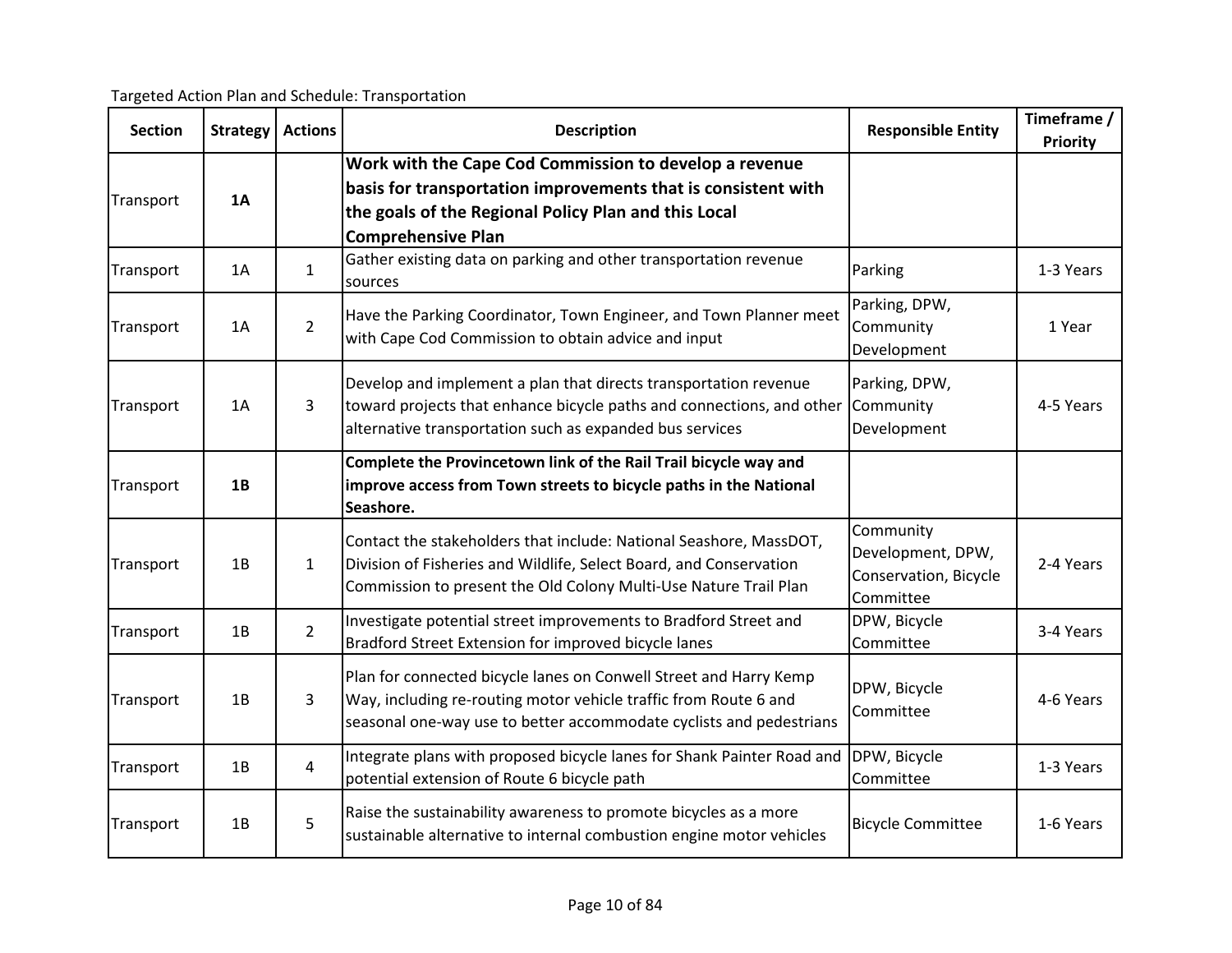Targeted Action Plan and Schedule: Transportation

| <b>Section</b> | <b>Strategy</b> | <b>Actions</b> | <b>Description</b>                                                                                                                            | <b>Responsible Entity</b>     | Timeframe /<br><b>Priority</b> |
|----------------|-----------------|----------------|-----------------------------------------------------------------------------------------------------------------------------------------------|-------------------------------|--------------------------------|
| Transport      | 1B              | 6              | Promote safety awareness for the compatibility of bicycles and motor<br>vehicles sharing the streetscape and abiding by the rules of the road | <b>Bicycle Committee</b>      | 1-6 Years                      |
| Transport      | 1 <sub>C</sub>  |                | Support improvements which provide safe year-round commuter air<br>service to the Outer Cape                                                  |                               |                                |
| Transport      | 1 <sub>C</sub>  | $\mathbf{1}$   | Coordinate with Cape Cod Commission and other Cape and Island<br>Airports to assess commuter air service and develop a comprehensive<br>plan  | <b>Airport Commission</b>     | 1-2 Years                      |
| Transport      | 1 <sup>C</sup>  | $\overline{2}$ | Advocate for additional air connections to other convenient airports,<br>like Providence, that would improve regional access                  | <b>Airport Commission</b>     | 1-6 Years                      |
| Transport      | 1 <sup>C</sup>  | 3              | Discourage MassPort efforts to limit commuter air service to Logan<br>Airport                                                                 | <b>Airport Commission</b>     | 1-6 Years                      |
| Transport      | 1D              |                | Promote and support programs to increase use of ferry services                                                                                |                               |                                |
| Transport      | 1D              | $\mathbf{1}$   | Coordinate with Cape Cod Commission and other Cape and Island ports<br>to explore adding additional ferry routes                              | Select Board, Town<br>Manager | 1-4 Years                      |
| Transport      | 1D              | $\overline{2}$ | Advocate for increasing ferry service frequency to improve<br>convenience and maximize ridership for commuting                                | Select Board, Town<br>Manager | 2-6 Years                      |
| Transport      | 1D              | $\overline{3}$ | Promote tourism media and advertising for planned vacations and<br>weekend trips that use ferry services                                      | Tourism                       | 2-4 Years                      |
| Transport      | 1E              |                | Participate in MassDOT's Complete Streets Funding Program                                                                                     |                               |                                |
| Transport      | 1E              | $\mathbf{1}$   | Have municipal staff attend the complete streets training                                                                                     | DPW, Community<br>Development | 1 Year                         |
| Transport      | 1E              | $\overline{2}$ | Develop a Complete Streets Policy that is adopted by the Town and<br>submit to the MassDOT program                                            | DPW, Community<br>Development | 1 Year                         |
| Transport      | 1E              | $\overline{3}$ | Create and upload a letter of intent to become a Complete Streets<br><b>Eligible Municipality</b>                                             | DPW, Community<br>Development | 1 Year                         |
| Transport      | 1E              | $\overline{4}$ | Develop and submit a Complete Streets Prioritization Plan to MassDOT<br>program                                                               | DPW, Community<br>Development | 1-2 Years                      |
| Transport      | 1E              | 5              | Enter into contract with MassDOT and State Aid process                                                                                        | Select Board, Town<br>Manager | 2-3 Years                      |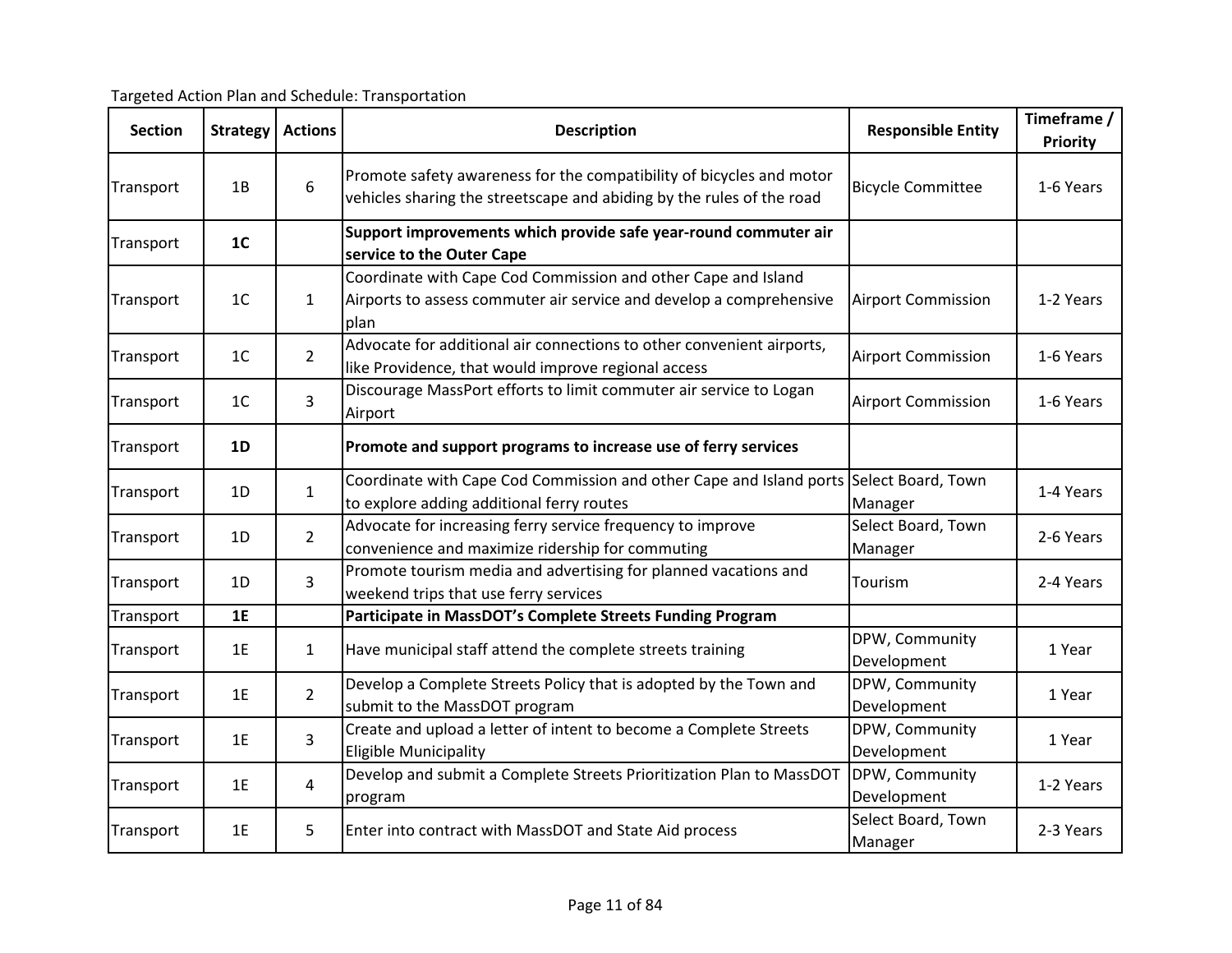Targeted Action Plan and Schedule: Transportation

| <b>Section</b> | <b>Strategy</b> | <b>Actions</b> | <b>Description</b>                                                                                                                                                                                                                | <b>Responsible Entity</b>     | Timeframe /<br><b>Priority</b> |
|----------------|-----------------|----------------|-----------------------------------------------------------------------------------------------------------------------------------------------------------------------------------------------------------------------------------|-------------------------------|--------------------------------|
| Transport      | 2A              |                | Decrease the total number of private automobiles using the roads                                                                                                                                                                  |                               |                                |
| Transport      | 2A              | $\mathbf{1}$   | Encourage ride-sharing, car-sharing, carpooling and vanpooling, using<br>social media or other ridesharing programs/applications that is<br>coordinated with the Outer Cape and neighboring towns                                 | Tourism                       | 1-3 Years                      |
| Transport      | 2A              | $\overline{2}$ | Promote more convenient and frequent CCRTA bus service throughout<br>Cape Cod (Consider calling it the "Sea Creachah")                                                                                                            | Select Board, Town<br>Manager | 2-4 Years                      |
| Transport      | 2A              | 3              | Promote the convenience of using the fast ferry                                                                                                                                                                                   | Tourism                       | 1-3 Years                      |
| Transport      | 2B              |                | Create infrastructure supporting sustainable, zero or low emissions<br>motor vehicles                                                                                                                                             |                               |                                |
| Transport      | 2B              | $\mathbf{1}$   | Develop plan to increase green, renewable sources of power supply for Renewable Energy<br>electric service                                                                                                                        | Committee                     | 1-6 Years                      |
| Transport      | 2B              | 2 <sup>1</sup> | Increase the number of public electric charging stations in Town                                                                                                                                                                  | DPW, Select Board             | 2-6 Years                      |
| Transport      | 2B              | 3              | Revise Zoning Bylaws to require the installation of electric power<br>stations on private commercial or large residential developments as<br>part of the Site Plan review process                                                 | <b>Planning Board</b>         | 2-3 Years                      |
| Transport      | 2C              |                | Encourage walking and cycling as healthy alternatives to automobiles                                                                                                                                                              |                               |                                |
| Transport      | 2C              | $\mathbf{1}$   | Develop a comprehensive pedestrian walkway plan, incorporating<br>appropriate public access to the water and throughout Town,<br>considering appropriate signage and individual rights to privacy                                 | Community<br>Development, DPW | 3-6 Years                      |
| Transport      | 2C              | $\overline{2}$ | Assess the adequacy of existing bicycle facilities including the number<br>and locations of bicycle racks, facilities for bicycle storage and the<br>capacity of the existing bicycle paths and connections to paths from<br>Town | <b>Bicycle Committee</b>      | 2-4 Years                      |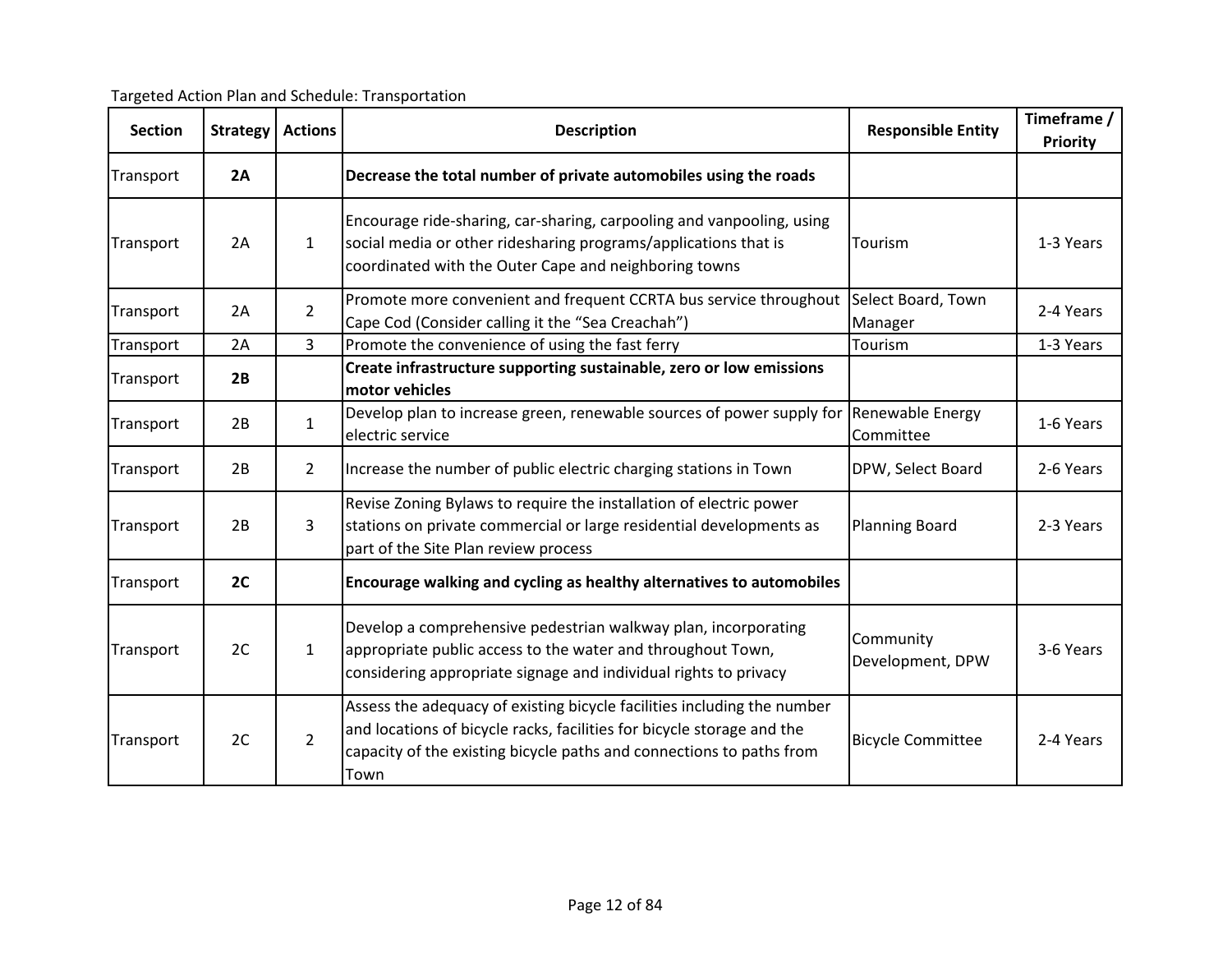Targeted Action Plan and Schedule: Transportation

| <b>Section</b> | <b>Strategy</b> | <b>Actions</b> | <b>Description</b>                                                                                                                                                                                                       | <b>Responsible Entity</b>                                                    | Timeframe /<br>Priority |
|----------------|-----------------|----------------|--------------------------------------------------------------------------------------------------------------------------------------------------------------------------------------------------------------------------|------------------------------------------------------------------------------|-------------------------|
| Transport      | 2C              | 3              | Make bicycles, scooters, and other personal transportation available<br>for renting/sharing at transportation hubs such as MacMillan Pier, Air<br>Port, and other important destinations and nodes                       | <b>Bicycle Committee</b>                                                     | 3-6 Years               |
| Transport      | 2C              | 4              | Develop better communication/applications for existing bicycle<br>suppliers that deliver rental bicycles and other personal transportation<br>to connect with customers that is quick and convenient                     | <b>Bicycle Committee</b>                                                     | 4-6 Years               |
| Transport      | 2C              | 5              | Explore possibilities for waterfront exclusive walking/cycle route and<br>Commercial Street pedestrian mall with limited vehicular traffic periods<br>and scheduling (from Johnson Street to Court Street as an example) | Community<br>Development, DPW,<br>Bicycle Committee,<br><b>Public Safety</b> | 1-6 Years               |
| Transport      | 2D              |                | <b>Expand water transportation opportunities</b>                                                                                                                                                                         |                                                                              |                         |
| Transport      | 2D              | $\mathbf{1}$   | Encourage the development of regular commuter schedules for water<br>transportation                                                                                                                                      | Select Board, Town<br>Manager                                                | 2-4 Years               |
| Transport      | 2D              | $\overline{2}$ | Explore creating park-and-ride ferry services from Barnstable,<br>Wellfleet, Orleans, Sandwich, and other Cape Communities                                                                                               | Select Board, Town<br>Manager                                                | 4-6 Years               |
| Transport      | 2D              | 3              | Encourage entrepreneurial cruise/ferry hybrid service to regional ports<br>such as Providence, Gloucester, Portland, Portsmouth, New York, New<br>Haven, New Bedford, and other coastal communities                      | Tourism                                                                      | 4-6 Years               |
| Transport      | 3A              |                | Establish the development of parking facilities and optimal use of<br>existing facilities as a top local priority and, on an ongoing basis,<br>identify public land appropriate for parking use                          |                                                                              |                         |
| Transport      | 3A              | $\mathbf{1}$   | Evaluate parking requirements to assess their effectiveness and<br>relevance to existing local development patterns and circulation issues                                                                               | Planning Board, DPW,<br>Community<br>Development                             | 3-5 Years               |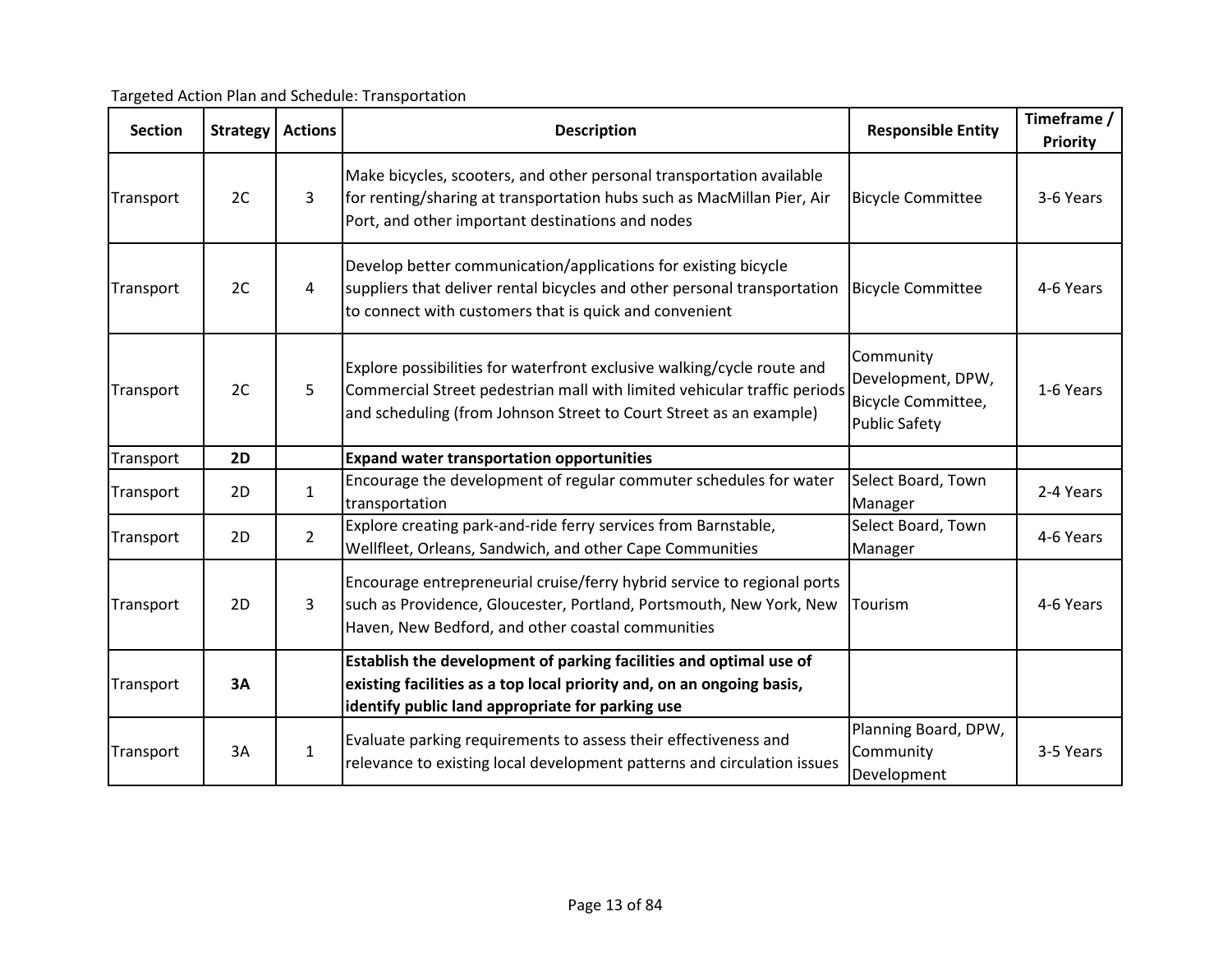Targeted Action Plan and Schedule: Transportation

| <b>Section</b> | <b>Strategy</b> | <b>Actions</b> | <b>Description</b>                                                                                                                                                                                                                                           | <b>Responsible Entity</b>                              | Timeframe /<br><b>Priority</b> |
|----------------|-----------------|----------------|--------------------------------------------------------------------------------------------------------------------------------------------------------------------------------------------------------------------------------------------------------------|--------------------------------------------------------|--------------------------------|
| Transport      | 3A              | $\overline{2}$ | Develop a parking facilities plan that replaces facilities and their<br>supporting infrastructure at the end of its lifespan with architectural<br>features that emulate the historical neighborhood and integrate the<br>latest technological improvements  | Parking, DPW,<br>Community<br>Development              | 2-4 Years                      |
| Transport      | 3A              | 3              | Ensure parking signage is consistent with the proposed Town-wide<br>signage plan                                                                                                                                                                             | Parking, DPW, Public<br>Landscape, Tourism             | 2-3 Years                      |
| Transport      | 3A              | 4              | Develop a shared parking plan to coordinate use of existing parking<br>facilities during off peak hours or hours that businesses and institutions Parking<br>are closed                                                                                      |                                                        | 3-4 Years                      |
| Transport      | 3A              | 5              | Require shared parking in new developments by adopting by-laws and<br>other regulations requiring shared parking                                                                                                                                             | <b>Planning Board</b>                                  | 3-5 Years                      |
| Transport      | 3A              | 6              | Develop and distribute parking maps for visitors to avoid motorists<br>circulating through the congested downtown area searching for<br>parking. This might be accomplished in collaboration with the Visitors<br>Services Bureau and the Parking Department | Tourism, Community<br>Development                      | 2-4 Years                      |
| Transport      | 3A              | $\overline{7}$ | Plan and develop a trolley system that connects remote parking<br>(parking located outside the Town center and towards Route 6) with<br>the Town's points of interest                                                                                        | Parking, Tourism,<br>Community<br>Development, DPW     | 4-6 Years                      |
| Transport      | 3A              | 8              | Evaluate one-way traffic patterns in certain blocks that reduce<br>vehicular through-traffic and preserves vehicular access and flexible<br>traffic pattern technologies that adjust to Town traffic patterns/timing                                         | <b>DPW</b>                                             | 5-6 Years                      |
| Transport      | 3A              | 9              | Eliminate the MacMillan Pier Municipal Parking Lot (MPL) and create<br>alternative parking areas to accommodate the spaces being removed                                                                                                                     | Parking, Community<br>Development, Public<br>Landscape | 5-6 Years                      |
| Transport      | 3A              | 10             | Develop outreach program to encourage visitors to use public parking<br>lots and discourage parking on neighborhood streets                                                                                                                                  | Tourism                                                | 3-5 Years                      |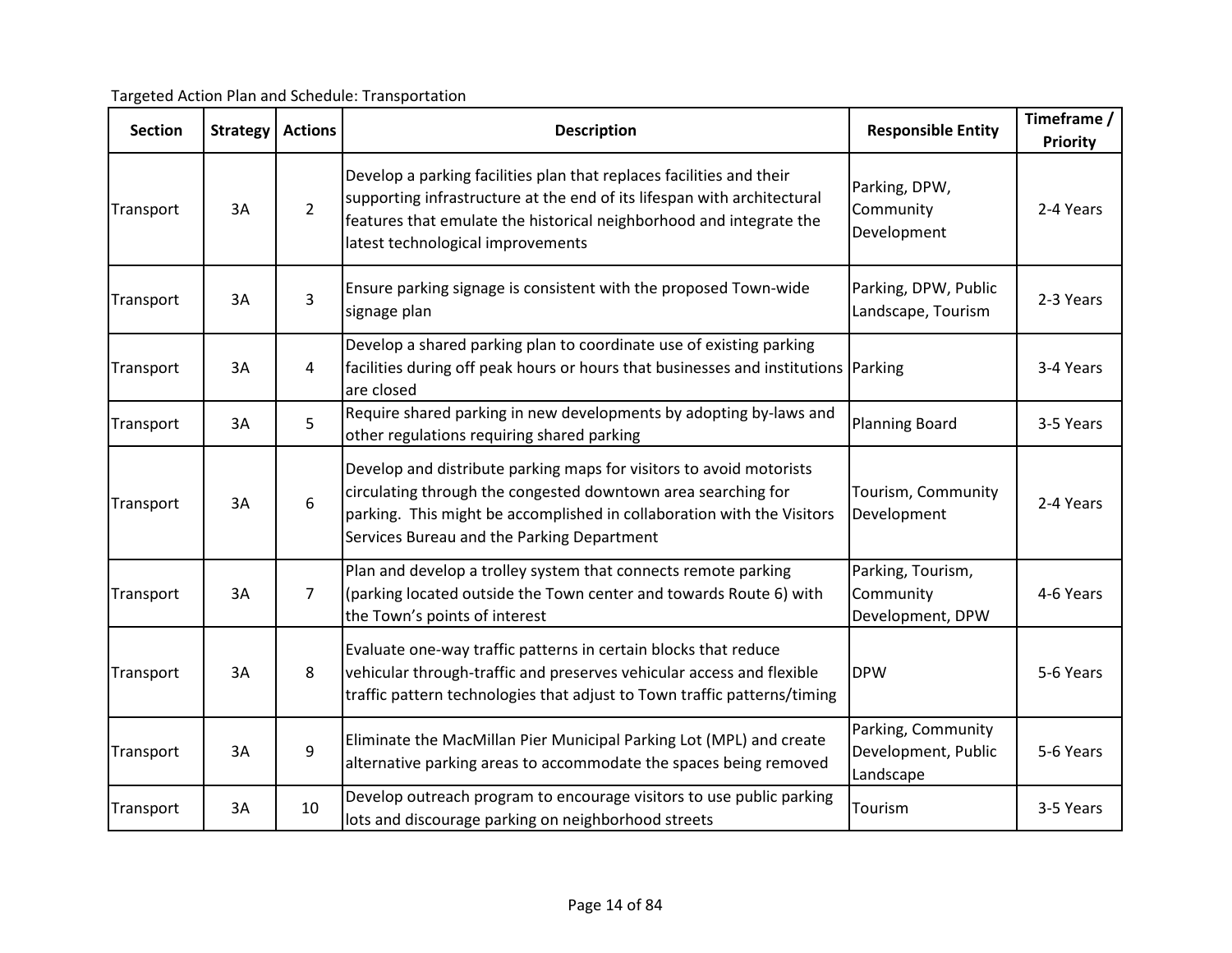Targeted Action Plan and Schedule: Transportation

| <b>Section</b> | <b>Strategy</b> | <b>Actions</b> | <b>Description</b>                                                                                                                                                                                                        | <b>Responsible Entity</b>                                      | Timeframe /<br><b>Priority</b> |
|----------------|-----------------|----------------|---------------------------------------------------------------------------------------------------------------------------------------------------------------------------------------------------------------------------|----------------------------------------------------------------|--------------------------------|
| Transport      | 3A              | 11             | Post "Resident Sticker Required" for all vehicles parking on streets;<br>specifically side streets between Bradford Street and Commercial<br><b>Street</b>                                                                | Select Board, Town<br>Manager                                  | 2-4 Years                      |
| Transport      | 3B              |                | Develop a comprehensive, Town-wide signage plan addressing the<br>need for clear directions and convenient access to the downtown<br>area, appropriate parking facilities, pedestrian and bicycle paths and<br>facilities |                                                                |                                |
| Transport      | 3B              | $\mathbf{1}$   | Perform a sign inventory that identifies the location, type, and<br>condition of all existing directional signage and identify signs that can<br>be moved or removed                                                      | Public Landscape,<br>DPW, Community<br>Development             | 2-5 Years                      |
| Transport      | 3B              | $\overline{2}$ | Discourage visual pollution and minimize signage to standardized<br>designs and appropriate locations following a cohesive sign plan                                                                                      | DPW, Tourism,<br>Community<br>Development, Public<br>Landscape | 1-6 Years                      |
| Transport      | 3B              | $\overline{3}$ | Develop a comprehensive and unified plan for signage that is<br>consistent and visually appropriate for the Town's character                                                                                              | Tourism, Public<br>Landscape,<br>Community<br>Development      | 2-5 Years                      |
| Transport      | 3B              | 4              | Add permanent signs to Route 6 that direct drivers to the Grace Hall<br>Parking Area via Shank Painter Road (including tasteful permanent<br>digital signs with updatable information)                                    | DPW, Tourism                                                   | 3-4 Years                      |
| Transport      | 3C              |                | Implement recommendations made in transportation studies by the<br><b>Cape Cod Commission</b>                                                                                                                             |                                                                |                                |
| Transport      | 3C              | $\mathbf{1}$   | Improve pedestrian safety at the Veterans Memorial Community<br>Center and the Provincetown School                                                                                                                        | <b>DPW</b>                                                     | 2-3 Years                      |
| Transport      | 3C              | $\overline{2}$ | Make Conwell Street traffic light improvements for cyclists and<br>pedestrians                                                                                                                                            | <b>DPW</b>                                                     | 1 Year                         |
| Transport      | 3C              | 3              | Establish a link between the Town center and the Cape Cod National<br>Seashore bike trail from Route 6 to the transfer station                                                                                            | DPW, Community<br>Development, National<br>Seashore            | 2-4 Years                      |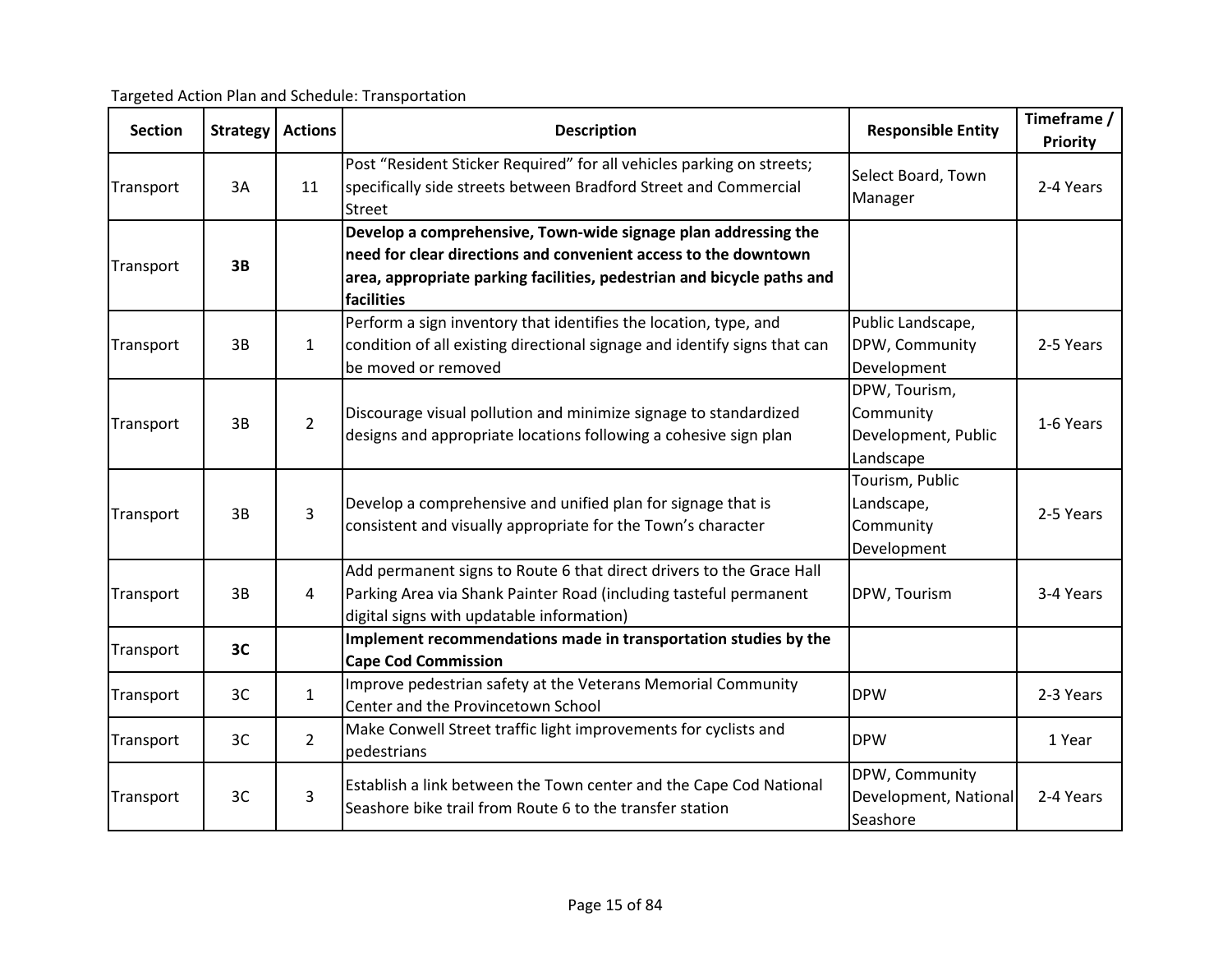Targeted Action Plan and Schedule: Transportation

| <b>Section</b> | <b>Strategy</b> | <b>Actions</b> | <b>Description</b>                                                    | <b>Responsible Entity</b>                                               | Timeframe /<br><b>Priority</b>                                  |           |  |                                    |
|----------------|-----------------|----------------|-----------------------------------------------------------------------|-------------------------------------------------------------------------|-----------------------------------------------------------------|-----------|--|------------------------------------|
|                |                 |                |                                                                       | ADA Committee,                                                          |                                                                 |           |  |                                    |
| Transport      | 3C              | 4              | Complete an Americans with Disabilities Act (ADA) Section 504 Self-   | Community                                                               | 1-4 Years                                                       |           |  |                                    |
|                |                 |                | <b>Evaluation and Transition Plan</b>                                 | Development                                                             |                                                                 |           |  |                                    |
|                | 4Α              |                |                                                                       | Review thresholds for traffic impacts of proposed projects within       |                                                                 |           |  |                                    |
| Transport      |                 |                |                                                                       |                                                                         |                                                                 |           |  | zoning or site plan review by-laws |
| Transport      |                 |                | 4Α                                                                    | Adopt standards within the by-laws for requiring traffic mitigation for | <b>Planning Board</b>                                           | 4-6 Years |  |                                    |
|                |                 |                | large or impactful developments                                       |                                                                         |                                                                 |           |  |                                    |
|                |                 |                |                                                                       |                                                                         | For sites that are undersized or cannot mitigate traffic, allow |           |  |                                    |
| Transport      | 4A              |                | developers to contribute to a fund that contributes to public traffic | <b>Planning Board</b>                                                   | 3-6 Years                                                       |           |  |                                    |
|                |                 |                | mitigation and improvement                                            |                                                                         |                                                                 |           |  |                                    |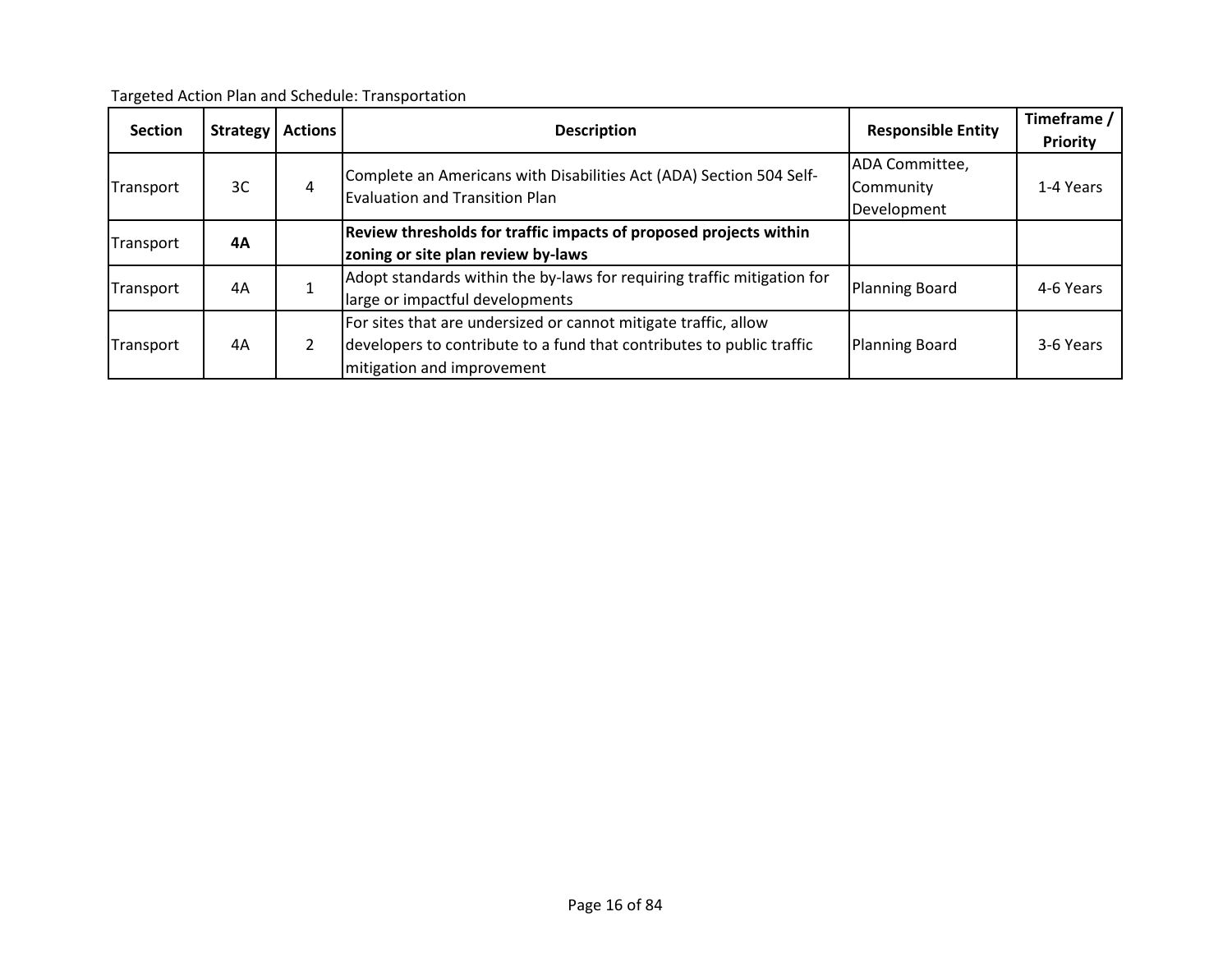Targeted Action Plan and Schedule: Housing

| <b>Section</b> | <b>Strategy</b> | <b>Actions</b> | <b>Description</b>                                                                                                                                                                                                                                                                                                                                                                                           | <b>Responsible Entity</b>                                                         | Timeframe /<br><b>Priority</b> |
|----------------|-----------------|----------------|--------------------------------------------------------------------------------------------------------------------------------------------------------------------------------------------------------------------------------------------------------------------------------------------------------------------------------------------------------------------------------------------------------------|-----------------------------------------------------------------------------------|--------------------------------|
| Housing        | <b>1A</b>       |                | Update local bylaws and regulations to encourage affordable<br>housing.                                                                                                                                                                                                                                                                                                                                      |                                                                                   |                                |
| Housing        | 1A              | $\mathbf{1}$   | Review the impact and operation of existing bylaws in order to make<br>recommendations, if needed, to improve the alignment of affordable<br>housing goals and outcomes.                                                                                                                                                                                                                                     | Community<br>Development,<br><b>Community Housing</b><br>Council, Town<br>Manager | 1-2 Years                      |
| Housing        | 1A              | $\overline{2}$ | Review and propose amendments to the Inclusionary and Incentive<br>Zoning Bylaw with the goal of increasing affordable housing units.                                                                                                                                                                                                                                                                        | Planning Board, Town<br>Meeting                                                   | 1-3 Years                      |
| Housing        | 1A              | 3              | Evaluate creating housing zoning overlay districts that allow three full<br>stories for buildings on Shank Painter Road that also include provisions<br>protecting adjacent residential neighborhood building scale (i.e.<br>increased building scale in the General Commercial District shall be<br>excluded from all other building scale calculations outside the General<br>Commercial Zoning District). | Community<br>Development,<br>Planning Board, Town<br>Meeting                      | 2-4 Years                      |
| Housing        | 1A              | 4              | Partner with developers to propose friendly 40B projects that are Town<br>supported, provide at least 50% affordable housing, and maintain the<br>character of the neighborhood.                                                                                                                                                                                                                             | <b>Community Housing</b><br>Council                                               | 1-6 Years                      |
| Housing        | 1A              | 5              | Propose amendments to the Zoning Bylaw that create additional<br>incentives for property owners to build Accessory Dwelling Units<br>(ADU).                                                                                                                                                                                                                                                                  | Planning Board, Town<br>Meeting                                                   | 2-4 Years                      |
| Housing        | 1A              | 6              | Explore adopting anti-blight bylaws or similar regulations to incentivize<br>owners of vacant or under-utilized properties and buildings that could<br>be better used as affordable housing.                                                                                                                                                                                                                 | Town Manager, Town<br>Meeting                                                     | 2-3 Years                      |
| Housing        | 1A              | $\overline{7}$ | Preserve housing unit affordability by requiring deed restrictions as<br>part of any adopted bylaw or regulation.                                                                                                                                                                                                                                                                                            | Community<br>Development, Town<br>Manager                                         | 1-6 Years                      |
| Housing        | 1B              |                | Identify financing sources for affordable and community housing                                                                                                                                                                                                                                                                                                                                              |                                                                                   |                                |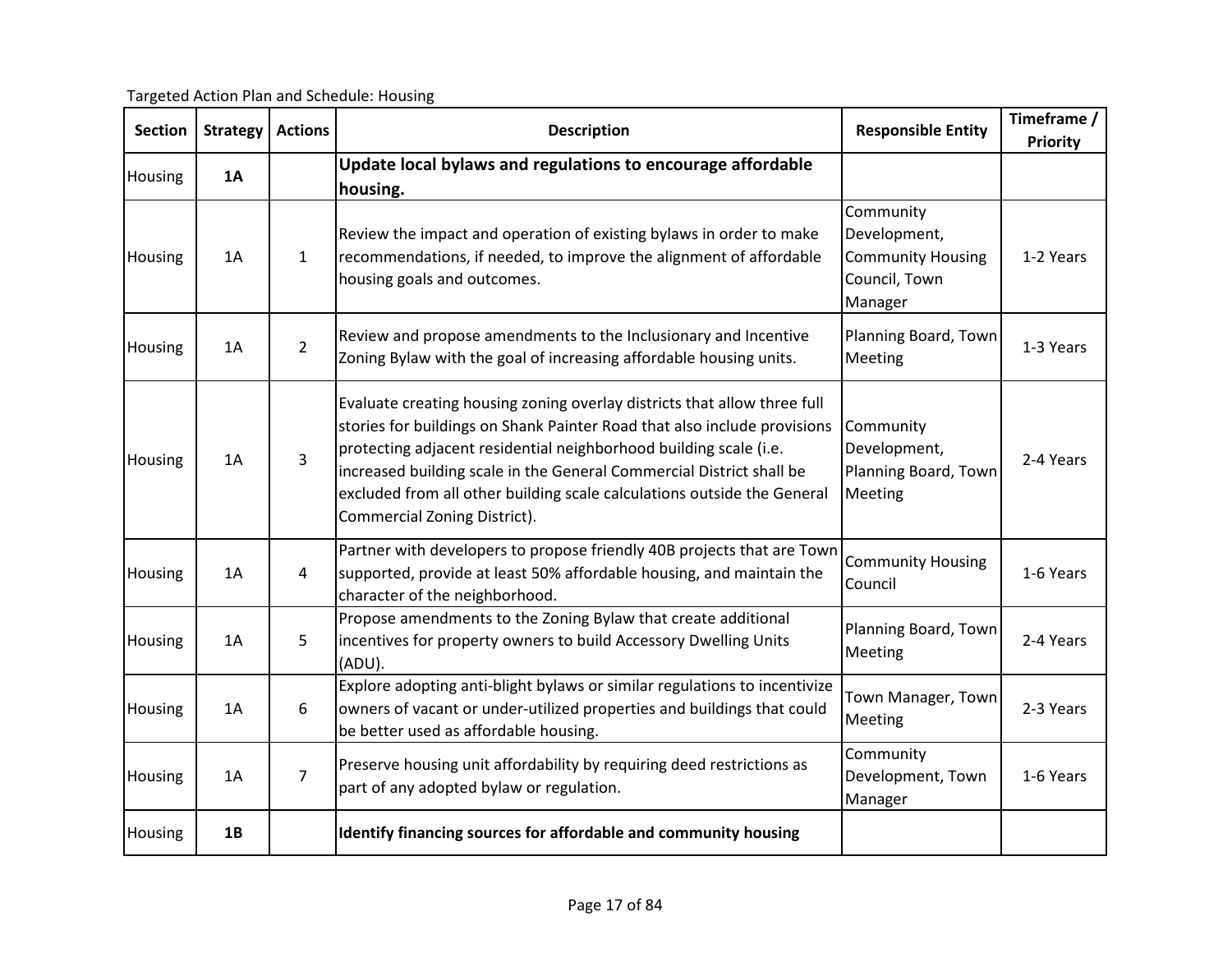| <b>Section</b> | <b>Strategy</b> | <b>Actions</b> | <b>Description</b>                                                                                                                                                                                             | <b>Responsible Entity</b>                                                                     | Timeframe /<br>Priority |
|----------------|-----------------|----------------|----------------------------------------------------------------------------------------------------------------------------------------------------------------------------------------------------------------|-----------------------------------------------------------------------------------------------|-------------------------|
| Housing        | 1B              | $\mathbf{1}$   | Reallocate the transient occupancy rooms tax, including short term<br>rental income, which may require Town Meeting and Special State<br>Legislation, to support revenue for affordable and community housing. | Select Board                                                                                  | 1-3 Years               |
| Housing        | 1B              | $\overline{2}$ | Develop dedicated funding for affordable housing from a portion of the<br>local marijuana tax.                                                                                                                 | Select Board                                                                                  | 2-4 Years               |
| Housing        | 1B              | $\overline{3}$ | Transfer a portion of the local real estate transfer fee toward<br>affordable housing.                                                                                                                         | Select Board                                                                                  | 3-5 Years               |
| Housing        | 1B              | $\overline{4}$ | Maximize the use of Community Preservation Act (CPA) funds for<br>affordable housing.                                                                                                                          | Community<br>Preservation<br>Committee                                                        | 1-3 Years               |
| Housing        | 1B              | 5              | Partner with local and regionally based entities that can fund<br>affordable housing.                                                                                                                          | <b>Community Housing</b><br>Council                                                           | 1-6 Years               |
| Housing        | 1B              | 6              | Support community-based fundraising for affordable and community<br>housing.                                                                                                                                   | <b>Community Housing</b><br>Council                                                           | 3-6 Years               |
| Housing        | 1 <sub>C</sub>  |                | Promote the provision of fair, decent, safe, affordable housing for<br>rental or purchase that meets the needs of present and future<br>Provincetown residents.                                                |                                                                                               |                         |
| Housing        | 1 <sup>C</sup>  | $\mathbf{1}$   | Implement regulations and policies that protect current residents,<br>including seniors, people of color, and minorities from gentrification.                                                                  | Select Board                                                                                  | 1-4 Years               |
| Housing        | 1 <sup>C</sup>  | $\overline{2}$ | Explore subsidizing rent for low- and moderate-income residents, for<br>workers seeking to live in an ADU, and make the process extremely<br>easy for qualified persons to obtain rent subsidies.              | <b>Community Housing</b><br>Council, Year-Round<br>Market Rate Rental<br><b>Housing Trust</b> | 3-5 Years               |
| Housing        | 1 <sup>C</sup>  | $\overline{3}$ | Remove administrative barriers for those seeking local rental and<br>housing assistance.                                                                                                                       | <b>Community Housing</b><br>Council, Year-Round<br>Market Rate Rental<br><b>Housing Trust</b> | 1-2 Years               |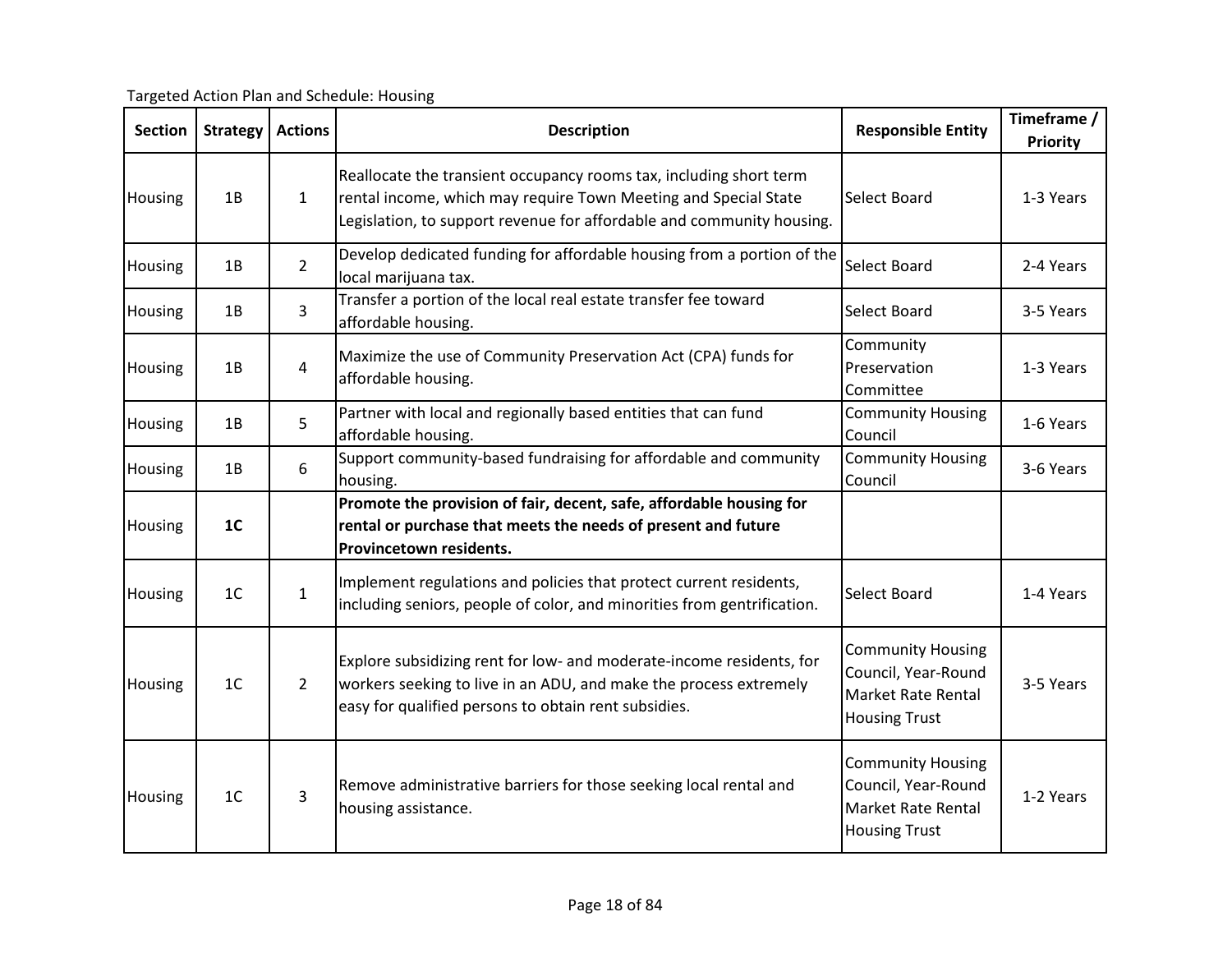Targeted Action Plan and Schedule: Housing

| <b>Section</b> | <b>Strategy</b> | <b>Actions</b> | <b>Description</b>                                                                                                                                                                                                                                                                                                                                                                                                                                | <b>Responsible Entity</b>                                                                            | Timeframe /<br><b>Priority</b> |
|----------------|-----------------|----------------|---------------------------------------------------------------------------------------------------------------------------------------------------------------------------------------------------------------------------------------------------------------------------------------------------------------------------------------------------------------------------------------------------------------------------------------------------|------------------------------------------------------------------------------------------------------|--------------------------------|
| Housing        | 1 <sup>C</sup>  | $\overline{4}$ | Add seasonal worker housing as part of Town-sponsored affordable<br>housing developments.                                                                                                                                                                                                                                                                                                                                                         | <b>Town Manager</b>                                                                                  | 1-6 Years                      |
| Housing        | 1 <sup>C</sup>  | 5              | Form a partnership among the Outer Cape communities to create a<br>seasonal worker housing program that coordinates and shares housing<br>information and resources regionally.                                                                                                                                                                                                                                                                   | <b>Community Housing</b><br>Council, Year-Round<br><b>Market Rate Rental</b><br><b>Housing Trust</b> | 1-2 Years                      |
| Housing        | 1 <sup>C</sup>  | 6              | Educate property owners about the economic models for seasonal,<br>year-round, and other alternatives to short-term renting that includes<br>ways to mitigate risks for landlords.                                                                                                                                                                                                                                                                | <b>Community Housing</b><br>Council, Year-Round<br><b>Market Rate Rental</b><br><b>Housing Trust</b> | 1-2 Years                      |
| Housing        | 1D              |                | Promote equal opportunity in housing and give special consideration<br>to meeting the housing needs of the most vulnerable segments of the<br>population including, but not limited to, very low income (50% of<br>median income), low income (51% - 80% of median income), families<br>with children, single parent heads of households, minorities, people<br>with AIDS, seniors, the homeless, the disabled, and others with<br>special needs. |                                                                                                      |                                |
| Housing        | 1D              | $\mathbf{1}$   | Coordinate with the Cape Cod Commission to Perform a demographic<br>analysis of the current regional population and seasonal economy to<br>determine specific housing type needs for the Outer Cape.                                                                                                                                                                                                                                              | Select Board, Town<br>Manager, Community<br>Development                                              | 1-2 Years                      |
| <b>Housing</b> | 1D              | $\overline{2}$ | Refine housing production targets in each income category based upon<br>the community vision and demographics; analyze and develop a plan to<br>provide the required municipal service capacities necessary at those<br>target levels.                                                                                                                                                                                                            | Town Manager,<br>Community<br>Development                                                            | 2-3 Years                      |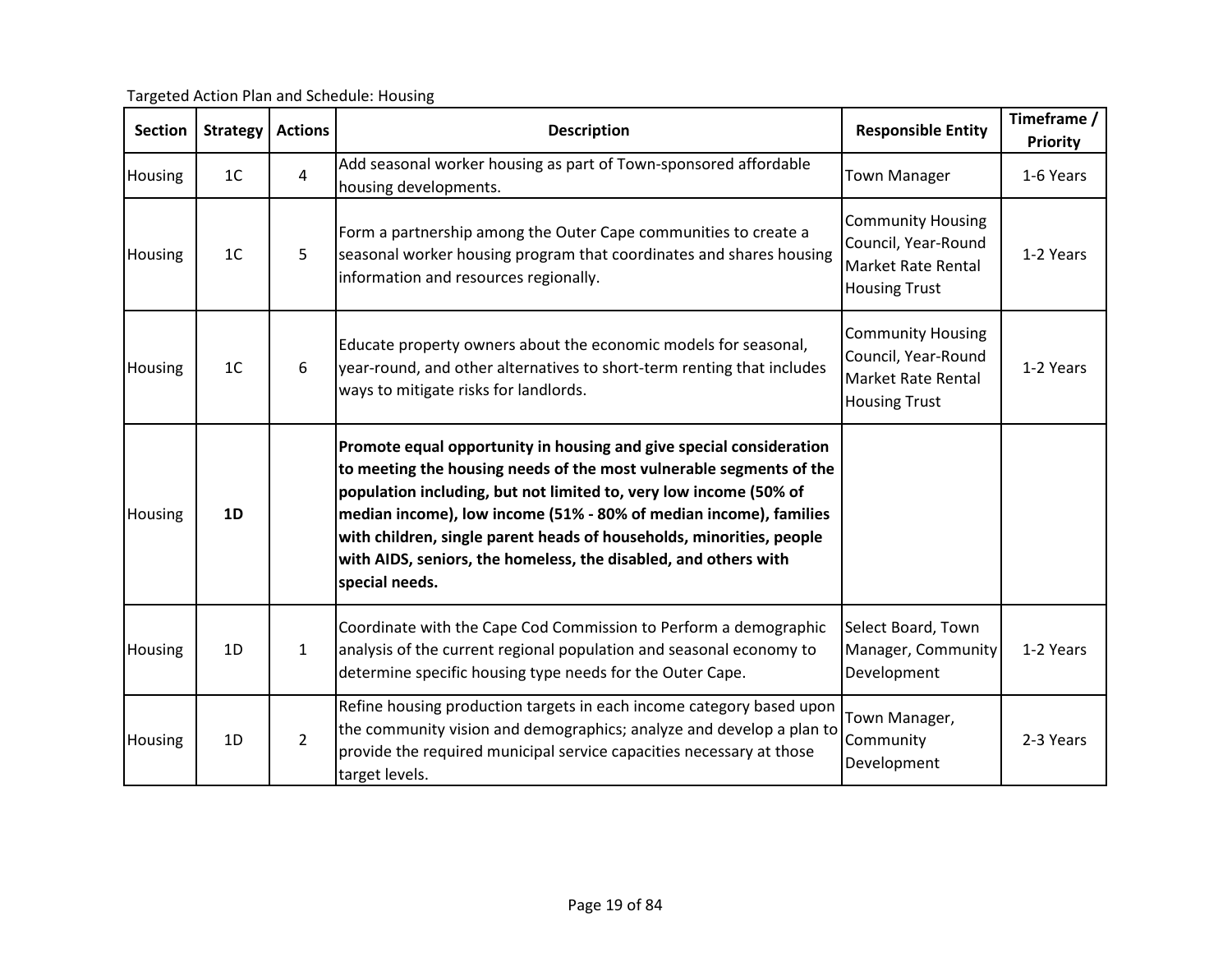| <b>Section</b> | <b>Strategy</b> | <b>Actions</b> | <b>Description</b>                                                                                                                                                                                                                                                                                                                           | <b>Responsible Entity</b>                               | Timeframe /<br><b>Priority</b> |
|----------------|-----------------|----------------|----------------------------------------------------------------------------------------------------------------------------------------------------------------------------------------------------------------------------------------------------------------------------------------------------------------------------------------------|---------------------------------------------------------|--------------------------------|
| Housing        | 1D              | 3              | Create incentives for developers to provide an adequate supply of<br>housing stock for families of different income levels, workers, and<br>rental units; including a diversity of housing types, i.e. cottages, two-<br>family, and three-family housing that encourages multi-generational<br>families residing in the same neighborhoods. | Select Board, Town<br>Manager, Community<br>Development | 2-4 Years                      |
| Housing        | 1D              | 4              | Investigate opportunities for creating cooperative housing.                                                                                                                                                                                                                                                                                  | Town Manager,<br>Community<br>Development               | 3-5 Years                      |
| Housing        | 1D              | 5              | Acquire multi-unit properties for rehabilitation, either for municipal or<br>cooperative ownership that targets housing vulnerable populations.                                                                                                                                                                                              | <b>Town Manager</b>                                     | 3-6 Years                      |
| Housing        | 1D              | 6              | Explore developing a regional congregate care and/or assisted living<br>facilities for the elderly, including shared senior housing, through<br>collaboration with other Towns on the Outer Cape.                                                                                                                                            | <b>Town Manager</b>                                     | 5-6 Years                      |
| Housing        | 1D              | $\overline{7}$ | Develop regional housing and service delivery for special needs<br>populations, including people with AIDS, the homeless, the mentally<br>disabled, the physically disabled, through collaboration with other<br>Towns on the Outer Cape.                                                                                                    | <b>Town Manager</b>                                     | 3-6 Years                      |
| Housing        | 1E              |                | Encourage the development of innovative solutions designed to<br>address the housing needs of Provincetown residents, paying special<br>attention to the needs of low- and moderate-income renters.                                                                                                                                          |                                                         |                                |
| Housing        | 1E              | $\mathbf{1}$   | Explore options to use portions of the harbor for house boats or other<br>seasonal residential units on water, floats, or docks.                                                                                                                                                                                                             | Town Manager,<br>Community<br>Development               | 3-6 Years                      |
| Housing        | 1E              | $\overline{2}$ | Develop a plan to reconstruct or replicate the numerous historic piers<br>and wharfs that existed in Provincetown harbor in the 1890s to add<br>housing.                                                                                                                                                                                     | Town Manager,<br>Community<br>Development               | 5-6 Years                      |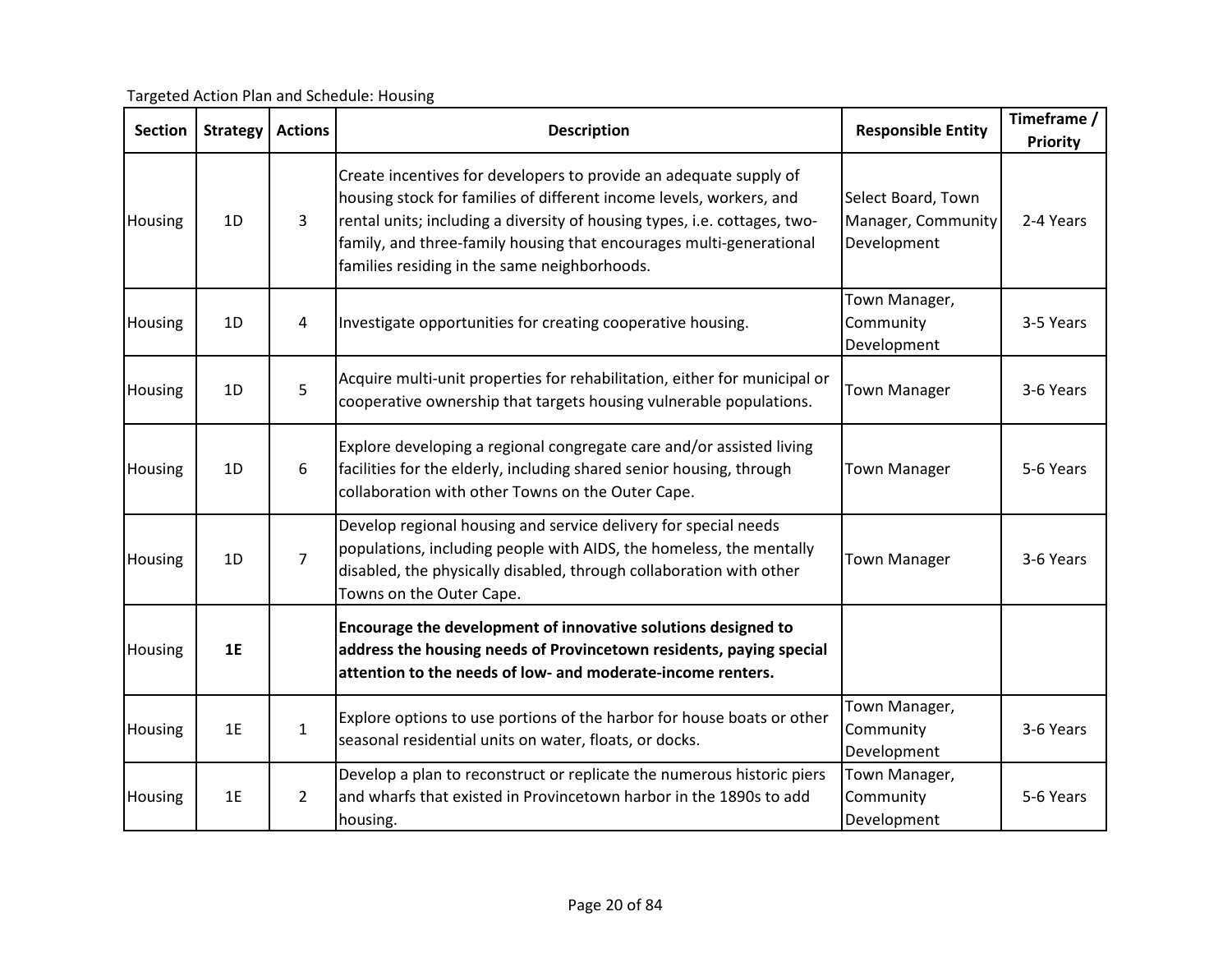| <b>Section</b> | <b>Strategy</b> | <b>Actions</b> | <b>Description</b>                                                                                                                                                                                | <b>Responsible Entity</b>                                    | Timeframe /<br><b>Priority</b> |
|----------------|-----------------|----------------|---------------------------------------------------------------------------------------------------------------------------------------------------------------------------------------------------|--------------------------------------------------------------|--------------------------------|
| Housing        | 1E              | 3              | Petition the state legislature to allow the creation of tiny home<br>communities.                                                                                                                 | Select Board, Town<br>Meeting                                | 3-5 Years                      |
| Housing        | 1E              | 4              | Create incentives for property owners to maintain year-round dwelling<br>units and discourages them from converting units into short-term<br>rentals.                                             | <b>Town Manager</b>                                          | 1-4 Years                      |
| Housing        | 1E              | 5              | Acquire multi-unit properties for rehabilitation for municipal or non-<br>profit ownership as permanent year-round or rental housing or<br>seasonal worker housing.                               | <b>Town Manager</b>                                          | 1-6 Years                      |
| Housing        | 1E              | 6              | Allow artist studio live/workspaces that do not count against a<br>property's density and/or allow ADUs accessory to a commercial unit<br>without counting against a property's density.          | Community<br>Development,<br>Planning Board, Town<br>Meeting | 3-5 Years                      |
| Housing        | 1E              | $\overline{7}$ | Create incentives for property owners to convert upper floors of<br>commercial buildings into apartments (spaces that are commonly<br>underutilized as storage space).                            | Town Manager,<br>Community<br>Development                    | 4-6 Years                      |
| Housing        | 1F              |                | Coordinate the development of affordable housing with the<br>protection of the environment.                                                                                                       |                                                              |                                |
| Housing        | 1F              | $\mathbf{1}$   | Explore opportunities for using Transfer of Development Rights (TDR)<br>or similar mechanism to allow owners of underdeveloped lots to<br>transfer unit density rights to another property owner. | Town Manager,<br>Community<br>Development                    | 4-6 Years                      |
| Housing        | 1 <sub>G</sub>  |                | Find additional land for affordable and workforce housing.                                                                                                                                        |                                                              |                                |
| Housing        | 1 <sub>G</sub>  | $\mathbf{1}$   | Explore opportunities to acquire land in Truro for affordable and<br>workforce housing.                                                                                                           | Town Manager,<br>Select Board, Town<br>Meeting               | 3-5 Years                      |
| Housing        | 1 <sub>G</sub>  | $\overline{2}$ | Coordinate long-term strategies for using/swapping land with the<br>National Seashore.                                                                                                            | Town Manager,<br>Select Board, Town<br>Meeting               | 5-6 Years                      |
| Housing        | 1 <sub>G</sub>  | 3              | Develop and implement strategies for the Town to acquire<br>underutilized properties to develop into affordable housing.                                                                          | Town Manager,<br>Select Board, Town<br>Meeting               | 2-4 Years                      |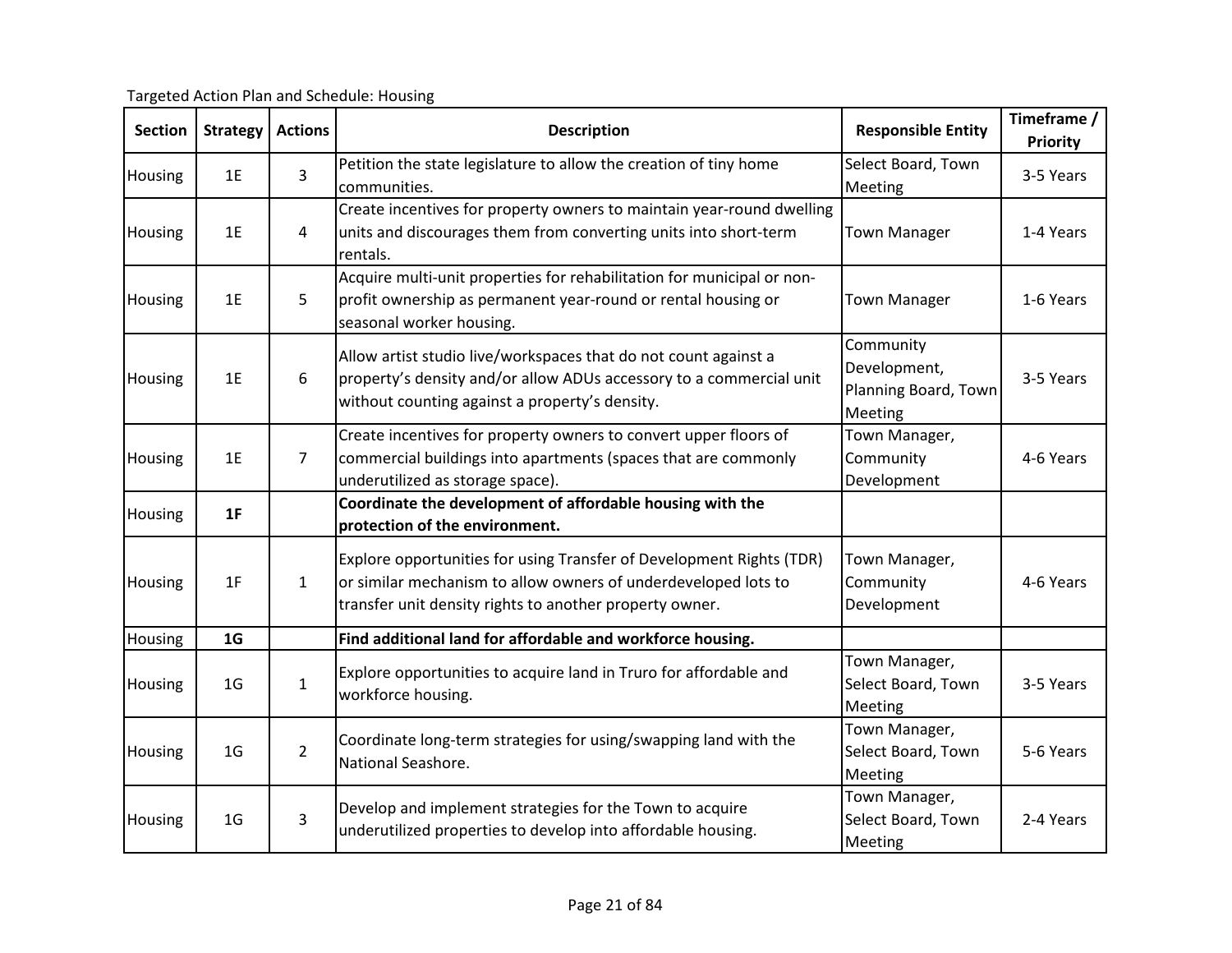| <b>Section</b> | <b>Strategy</b> | <b>Actions</b> | <b>Description</b>                                                                                                                                                                                                                            | <b>Responsible Entity</b>                 | Timeframe /<br>Priority |
|----------------|-----------------|----------------|-----------------------------------------------------------------------------------------------------------------------------------------------------------------------------------------------------------------------------------------------|-------------------------------------------|-------------------------|
| Housing        | 2A              |                | Understand the existing historic homes in Provincetown and provide<br>support for and encourage historic protection and preservation.                                                                                                         |                                           |                         |
| Housing        | 2A              | $\mathbf{1}$   | Complete a full inventory of historic homes; use this data to inform<br>planning and identify updates to bylaws, regulations, and policies to<br>support historic preservation.                                                               | <b>Historic District</b><br>Commission    | 1-6 Years               |
| Housing        | 2A              | $\overline{2}$ | Create a Municipal Historic Preservation Plan for Provincetown that<br>offers a comprehensive review of existing preservation conditions and<br>a proactive, collaborative approach to protecting the community's<br>historic resources.      | <b>Historic District</b><br>Commission    | 4-6 Years               |
| Housing        | 2A              | 3              | Develop historic architectural guidelines for homeowners to inform and<br>educate property owners when they seek to renovate or modernize a<br>historic building on the best practices for protecting the exterior<br>architectural features. | <b>Historic District</b><br>Commission    | 1-3 Years               |
| Housing        | 2B              |                | Find additional funding sources for historic home preservation.                                                                                                                                                                               |                                           |                         |
| Housing        | 2B              | $\mathbf{1}$   | Create a partnership with a nonprofit organization that specializes in<br>offering interest free loans, subsidies, and other financial support for<br>preserving historic structures.                                                         | Town Manager,<br>Community<br>Development | 3-5 Years               |
| Housing        | 2B              | $\overline{2}$ | Identify and distribute information on federal and state historic<br>preservation funding sources and/or tax incentives for preserving<br>historic structures.                                                                                | Community<br>Development                  | 1-3 Years               |
| Housing        | 3A              |                | Expand sewer capacity and streamline easy access to the sewer for<br>existing, new, and infill housing development.                                                                                                                           |                                           |                         |
| Housing        | 3A              | $\mathbf{1}$   | Implement plan to upgrade treatment facilities and bring next phases<br>of the sewer expansion online                                                                                                                                         | <b>DPW</b>                                | 1-6 Years               |
| Housing        | 3A              | $\overline{2}$ | Make sewer connections mandatory for properties with the existing<br>ability to connect                                                                                                                                                       | <b>Town Meeting</b>                       | 5-6 Years               |
| Housing        | 3B              |                | Understand the existing housing makeup in Provincetown and ensure<br>bylaws, regulations, and policies are aligned with housing diversity<br>needs.                                                                                           |                                           |                         |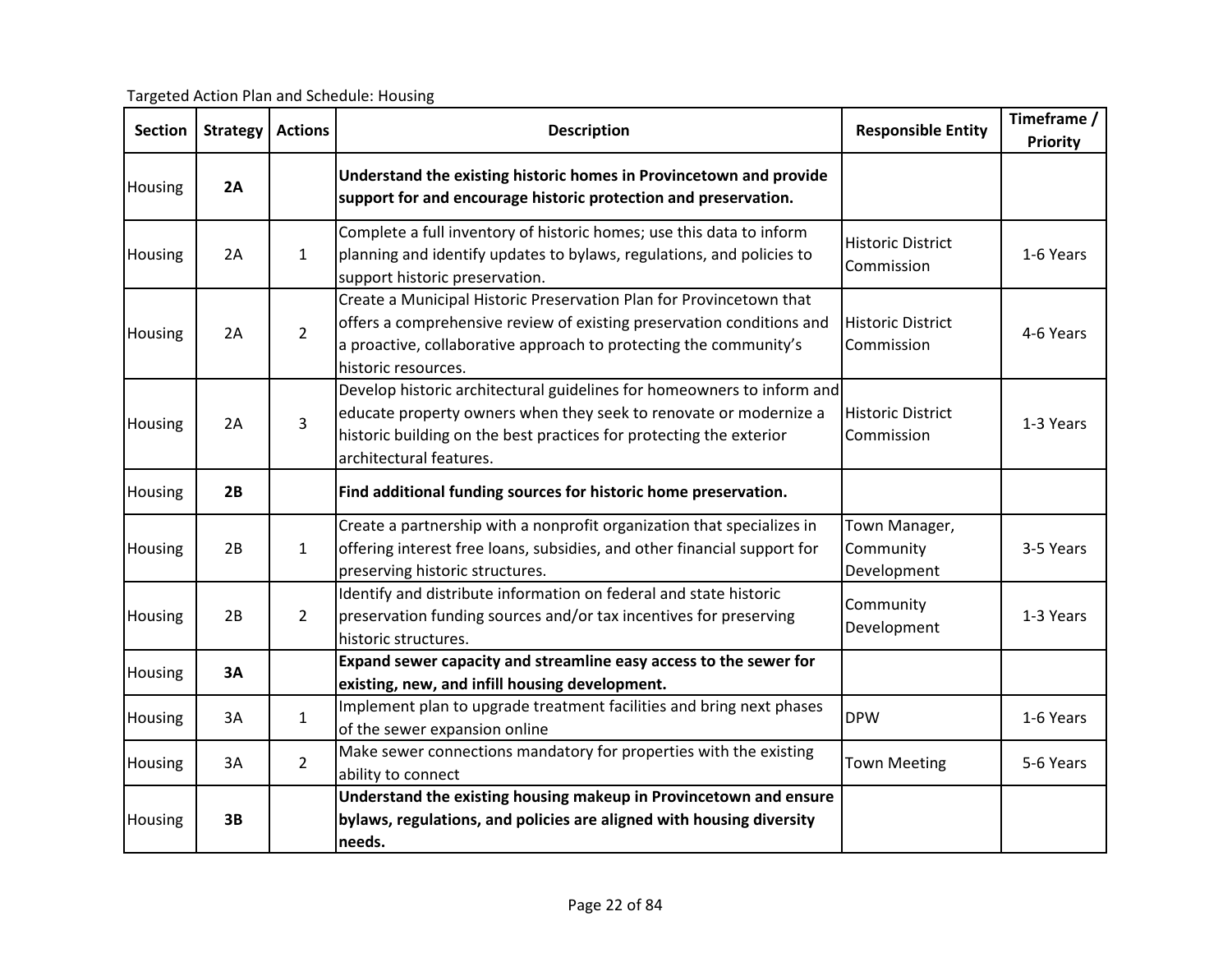| <b>Section</b> | <b>Strategy</b> | <b>Actions</b> | <b>Description</b>                                                                                                                                                                                                                                   | <b>Responsible Entity</b>                                                                             | Timeframe /<br>Priority |
|----------------|-----------------|----------------|------------------------------------------------------------------------------------------------------------------------------------------------------------------------------------------------------------------------------------------------------|-------------------------------------------------------------------------------------------------------|-------------------------|
| Housing        | 3B              | $\mathbf{1}$   | Complete a full build out analysis of Provincetown; use this data to<br>inform updates to bylaws, regulations, and policies to that support<br>appropriate densities and a diversity of unit types.                                                  | Community<br>Development                                                                              | 1-3 Years               |
| Housing        | 3B              | $\overline{2}$ | Research other communities with pressure from increasing short term<br>rental units for examples of bylaws and regulations that can limit short<br>term rentals to one owner or other applicable policies.                                           | Community<br>Development                                                                              | 2-4 Years               |
| Housing        | 3B              | 3              | Develop and regularly update a Housing Playbook, as part of the<br>ongoing effort to adapt housing goals to changes in the market to<br>incrementally achieve advances as opportunities arise.                                                       | <b>Community Housing</b><br>Council                                                                   | 1-6 Years               |
| Housing        | 3B              | $\overline{4}$ | Develop a Master Plan identifying parcels for housing development and Community<br>increased density.                                                                                                                                                | Development                                                                                           | 3-5 Years               |
| Housing        | 3B              | 5              | Perform a comprehensive review of the zoning bylaws to improve<br>housing diversity by eliminating inapplicable sections and rewriting or<br>adding sections to streamline the by-right housing types that the<br>community identifies as important. | Planning Board &<br><b>Town Meeting</b>                                                               | 4-6 Years               |
| Housing        | 3B              | 6              | Create incentives for property owners to retain or create guest<br>accommodations that support the demand for hotel rooms during the<br>summer season.                                                                                               | <b>Town Manager</b>                                                                                   | 5-6 Years               |
| Housing        | 3B              | $\overline{7}$ | Explore encouraging the creation of Real Estate Investment Trusts<br>(REIT) to help support rental units.                                                                                                                                            | <b>Community Housing</b><br>Council & Year-Round<br><b>Market Rate Rental</b><br><b>Housing Trust</b> | 5-6 Years               |
| Housing        | 3C              |                | Engage realtors and other experienced housing professionals to<br>discuss ways to create a mix of housing types, including affordable,<br>community housing, year-round, and seasonal workforce housing.                                             |                                                                                                       |                         |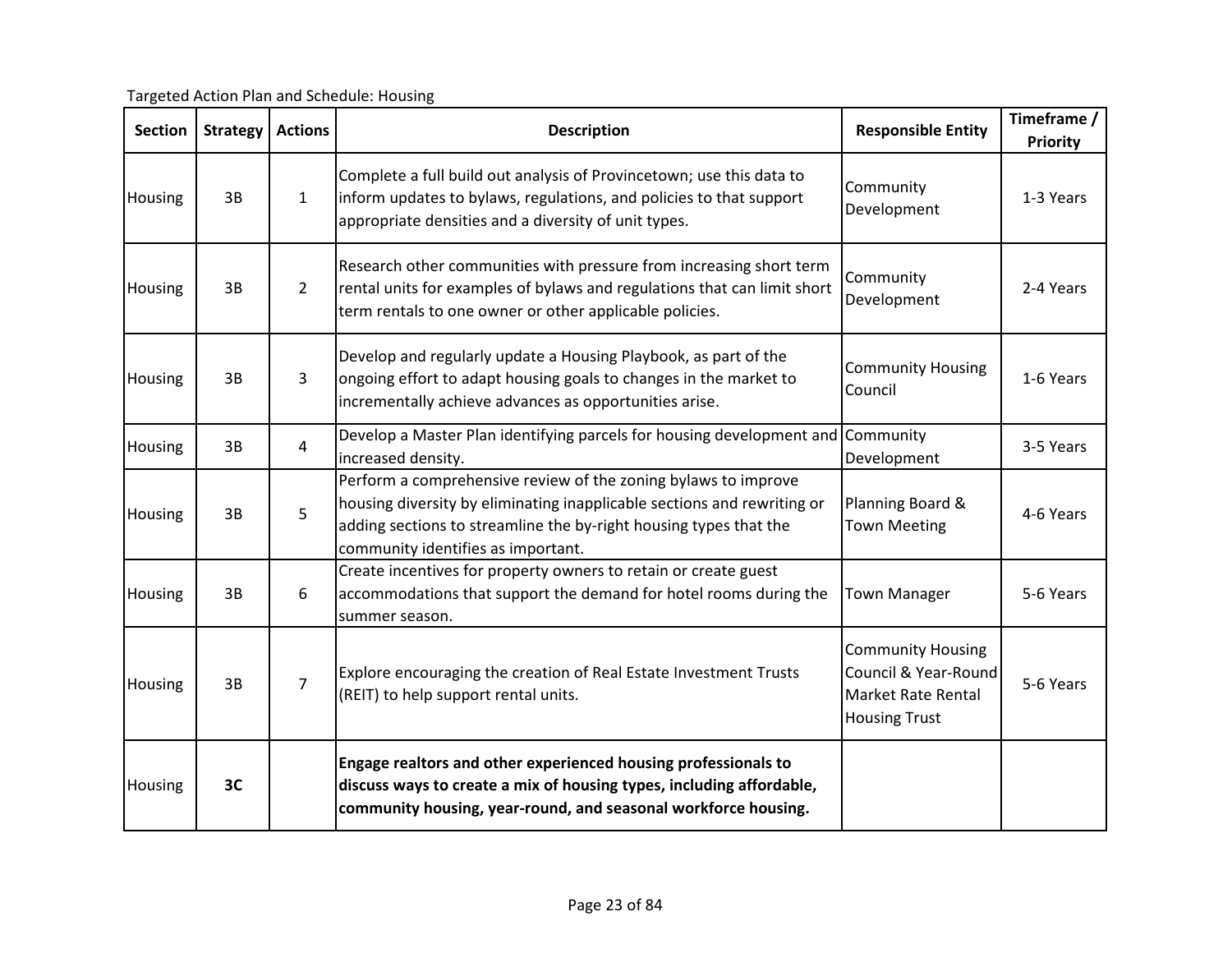Targeted Action Plan and Schedule: Housing

| <b>Section</b> | <b>Strategy</b> | <b>Actions</b> | <b>Description</b>                                                                                                                                                                                                      | <b>Responsible Entity</b>                                       | Timeframe /<br>Priority |
|----------------|-----------------|----------------|-------------------------------------------------------------------------------------------------------------------------------------------------------------------------------------------------------------------------|-----------------------------------------------------------------|-------------------------|
| Housing        | 3C              | $\mathbf{1}$   | Encourage development of adequate dormitory units to house the<br>seasonal workforce that is required by the community.                                                                                                 | Town Manager &<br>Community<br>Development                      | 1-6 Years               |
| Housing        | 3D              |                | Review Provincetown's low-income rental tax credit program and<br>make recommendations to add or broaden the program to apply to<br>affordable rental needs and simplify the application process to<br>incentivize use. |                                                                 |                         |
| Housing        | 3D              | $\mathbf{1}$   | Identify additional sources of funding to close the affordability gap                                                                                                                                                   | <b>Community Housing</b><br>Council                             | 2-4 Years               |
| Housing        | 3D              | $\overline{2}$ | Research other communities using different models to find additional<br>options to expand the program                                                                                                                   | <b>Community Housing</b><br>Council                             | 3-5 Years               |
| Housing        | 3E              |                | Explore federal, state, and other funding resources for year-round and<br>workforce housing.                                                                                                                            |                                                                 |                         |
| Housing        | 3E              | $\mathbf{1}$   | Dedicate revenue from room tax revenue or real estate transfer tax to<br>year-round and workforce housing.                                                                                                              | Select Board                                                    | 1-3 Years               |
| Housing        | 3F              |                | Protect existing campgrounds from conversion to other types of uses.                                                                                                                                                    |                                                                 |                         |
| Housing        | 3F              | $\mathbf{1}$   | Change the underlying zoning of campgrounds to preserve this use type<br>and preclude other residential uses.                                                                                                           | Planning Board, Town<br>Meeting                                 | 2-4 Years               |
| Housing        | 3F              | $\overline{2}$ | Ensure campgrounds are not overburdened with municipal laws or<br>taxes that would encourage owners to abandon this type of use.                                                                                        | Town Manager,<br>Community<br>Development                       | 1-6 Years               |
| Housing        | 3G              |                | Evaluate Harbor Hill to determine if town-owned market-rate rental<br>units is effective and whether this model should and can be repeated.                                                                             |                                                                 |                         |
| Housing        | 3G              | $\mathbf{1}$   | Consult with non-profit and for-profit developers located or working on<br>the Cape or South Shore to inform the highest and best use for year-<br>round rental trust funds to be used.                                 | <b>Year-Round Market</b><br>Rate Rental Housing<br>Trust        | 1-3 Years               |
| Housing        | 3G              | $\overline{2}$ | Consult with housing finance professionals about possibilities for<br>leveraging non-local dollars with CPA and other resources.                                                                                        | <b>Year-Round Market</b><br><b>Rate Rental Housing</b><br>Trust | 1-3 Years               |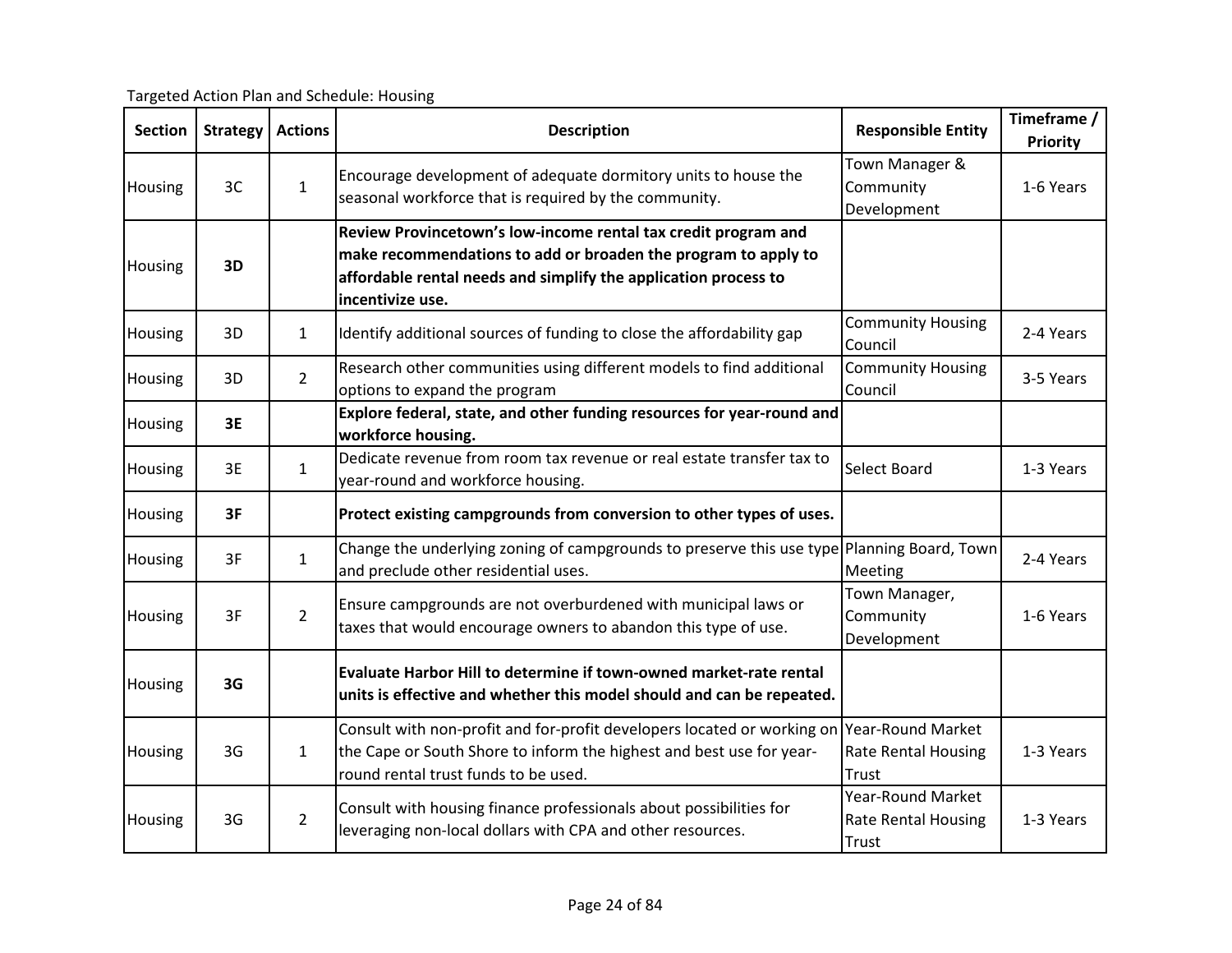| <b>Section</b> | Strategy | <b>Actions</b> | <b>Description</b>                                                                                                                                                                               | <b>Responsible Entity</b>                                        | Timeframe /<br><b>Priority</b> |
|----------------|----------|----------------|--------------------------------------------------------------------------------------------------------------------------------------------------------------------------------------------------|------------------------------------------------------------------|--------------------------------|
| <b>Housing</b> | 3G       |                | Expand the model of self-sustaining, town-owned, year-round units to<br>potentially include additional housing types, including affordable,<br>community housing, and seasonal workforce housing | Year-Round Market<br><b>Rate Rental Housing</b><br><b>ITrust</b> | 3-6 Years                      |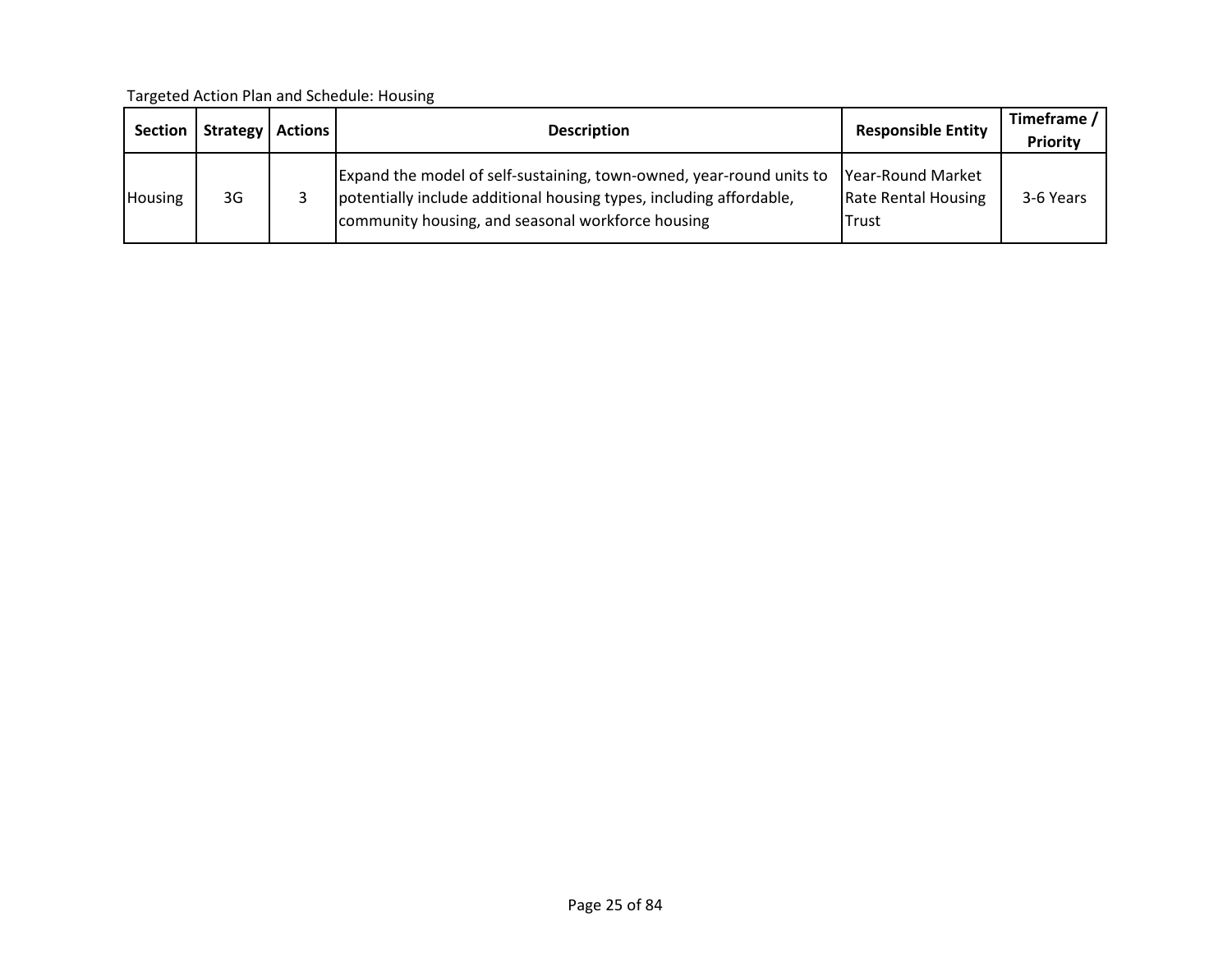| <b>Section</b> | <b>Strategy</b> | <b>Actions</b> | <b>Description</b>                                                                                                                                                                                                                                                                                         | <b>Responsible Entity</b>        | Timeframe /<br><b>Priority</b> |
|----------------|-----------------|----------------|------------------------------------------------------------------------------------------------------------------------------------------------------------------------------------------------------------------------------------------------------------------------------------------------------------|----------------------------------|--------------------------------|
| LUHP&CC        | 1A              |                | Define and articulate the unique characteristics that identify and<br>define the different streetscapes in Town, such as street trees,<br>sidewalk furniture, signage, curbing, benches, bollards,<br>plantings/landscaping, bike lanes, lighting, trash receptacles, and<br>other street level amenities. |                                  |                                |
| LUHP&CC        | 1A              | $\mathbf{1}$   | Solicit a consultant to create an inventory of all streetscape types and<br>features including indigenous and maritime features                                                                                                                                                                            | Town Manager and<br>Select Board | 3-12 Months                    |
| LUHP&CC        | 1A              | $\overline{2}$ | Use streetscape inventory data and findings to inform and support<br><b>Tourism Department communications</b>                                                                                                                                                                                              | Consultant                       | 12-18 Months                   |
| LUHP&CC        | 1B              |                | Gather feedback and input on resident's and user's highest priorities<br>for protecting and enhancing their streetscape, including adopting<br>new technologies.                                                                                                                                           |                                  |                                |
| LUHP&CC        | 1B              | $\mathbf{1}$   | Create a public input process to prioritize protection and enhancement<br>of streetscapes including maritime features                                                                                                                                                                                      | Consultant                       | 12-18 Months                   |
| LUHP&CC        | 1B              | $2^{\circ}$    | Develop a report and presentation of the findings from the public input<br>and include this in the historic preservation plan                                                                                                                                                                              | Consultant                       | 12-18 Months                   |
| LUHP&CC        | 1 <sub>C</sub>  |                | Create streetscape plans with design guidelines and models for<br>preserving critical historic features and direct the installation of new<br>amenities, renovations, and expanded technologies that protect and<br>improve the important streetscape characteristics.                                     |                                  |                                |
| LUHP&CC        | 1 <sub>C</sub>  | $\mathbf{1}$   | Ensure that the Streetscape Plans are aligned with the Historic<br><b>Preservation Plan</b>                                                                                                                                                                                                                | Consultant                       | 12-18 Months                   |
| LUHP&CC        | 1 <sup>C</sup>  | $\overline{2}$ | Develop a process to formally adopt and implement the Streetscape<br>Plan                                                                                                                                                                                                                                  | Select Board                     | 12-18 Months                   |
| LUHP&CC        | 2A              |                | Define and articulate the characteristics that identify and contribute<br>to a neighborhood's unique sense of place.                                                                                                                                                                                       |                                  |                                |
| LUHP&CC        | 2A              | $\mathbf{1}$   | Solicit a consultant to create an inventory of all character defining<br>features within each neighborhood including indigenous and maritime<br>heritage                                                                                                                                                   | Town Manager,<br>Select Board    | 3-12 Months                    |

| Targeted Action Plan and Schedule: Land Use, Historic Preservation, and Community Character |  |
|---------------------------------------------------------------------------------------------|--|
|---------------------------------------------------------------------------------------------|--|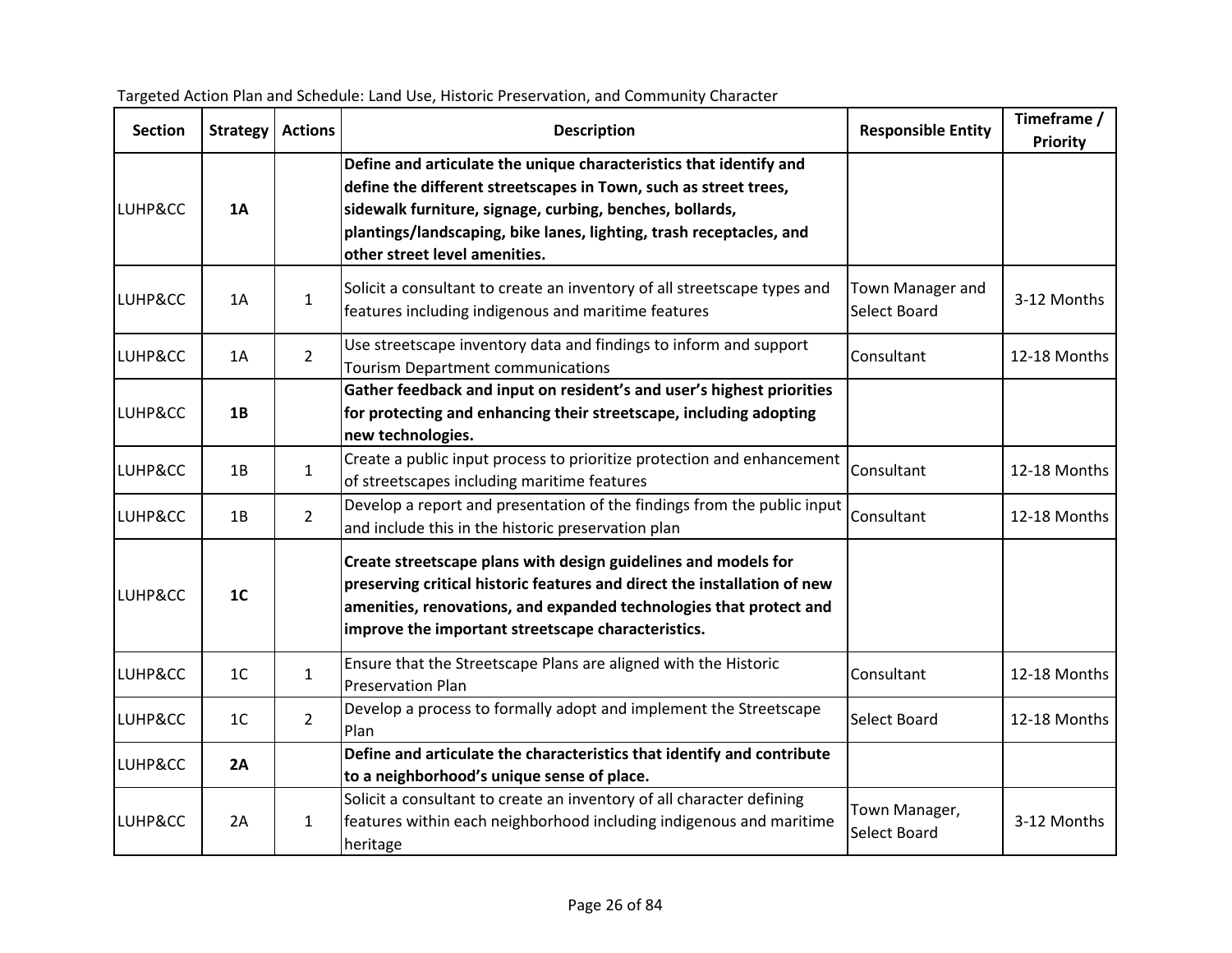| <b>Section</b> | <b>Strategy</b> | <b>Actions</b> | <b>Description</b>                                                                                                                                                                                                                                                                                    | <b>Responsible Entity</b> | Timeframe /<br>Priority |
|----------------|-----------------|----------------|-------------------------------------------------------------------------------------------------------------------------------------------------------------------------------------------------------------------------------------------------------------------------------------------------------|---------------------------|-------------------------|
| LUHP&CC        | 2A              | $\overline{2}$ | Use neighborhood inventory data and findings to inform and support<br>Tourism Department communications                                                                                                                                                                                               | Consultant                | 12-18 Months            |
| LUHP&CC        | 2B              |                | Gather neighborhood feedback and input on resident's highest<br>priorities for protecting and enhancing their neighborhood.                                                                                                                                                                           |                           |                         |
| LUHP&CC        | 2B              | $\mathbf{1}$   | Create a public input process to prioritize protection and enhancement<br>of a neighborhood including indigenous and maritime characteristics                                                                                                                                                         | Consultant                | 12-18 Months            |
| LUHP&CC        | 2B              | $\overline{2}$ | Develop a report and presentation of the findings from the public input<br>and include this in the historic preservation plan                                                                                                                                                                         | Consultant                | 12-18 Months            |
| LUHP&CC        | 2B              | 3              | Make recommendations for exploring neighborhood cultural events or<br>neighborhood themed weekly celebrations that align with the Towns<br>community character and heritage                                                                                                                           | Consultant                | 12-18 Months            |
| LUHP&CC        | 2C              |                | Create neighborhood plans based on the articulated unique sense of<br>place and resident input that include design guidelines and models for<br>preserving critical historic architectural features and conditions new<br>development, renovation and expansion to protect neighborhood<br>character. |                           |                         |
| LUHP&CC        | 2C              | $\mathbf{1}$   | Ensure that the Neighborhood Plans are aligned with the Historic<br><b>Preservation Plan</b>                                                                                                                                                                                                          | Consultant                | 12-18 Months            |
| LUHP&CC        | 2C              | $\overline{2}$ | Develop a process to formally adopt and implement the Neighborhood<br>Plan                                                                                                                                                                                                                            | Select Board              | 12-18 Months            |
| LUHP&CC        | 2C              | 3              | Create maps, informative brochures, and walking tours to highlight<br>each neighborhood and how they contribute to the overall community<br>character                                                                                                                                                 | Tourism                   | 12-18 Months            |
| LUHP&CC        | 3A              |                | Identify and acquire additional land or property for constructing new<br>diversified housing types.                                                                                                                                                                                                   |                           |                         |
| LUHP&CC        | 3A              | $\mathbf{1}$   | Create an inventory of all available public land or property that has<br>development potential for affordable housing                                                                                                                                                                                 | <b>Town Planner</b>       | 6-9 Months              |

| Targeted Action Plan and Schedule: Land Use, Historic Preservation, and Community Character |  |
|---------------------------------------------------------------------------------------------|--|
|---------------------------------------------------------------------------------------------|--|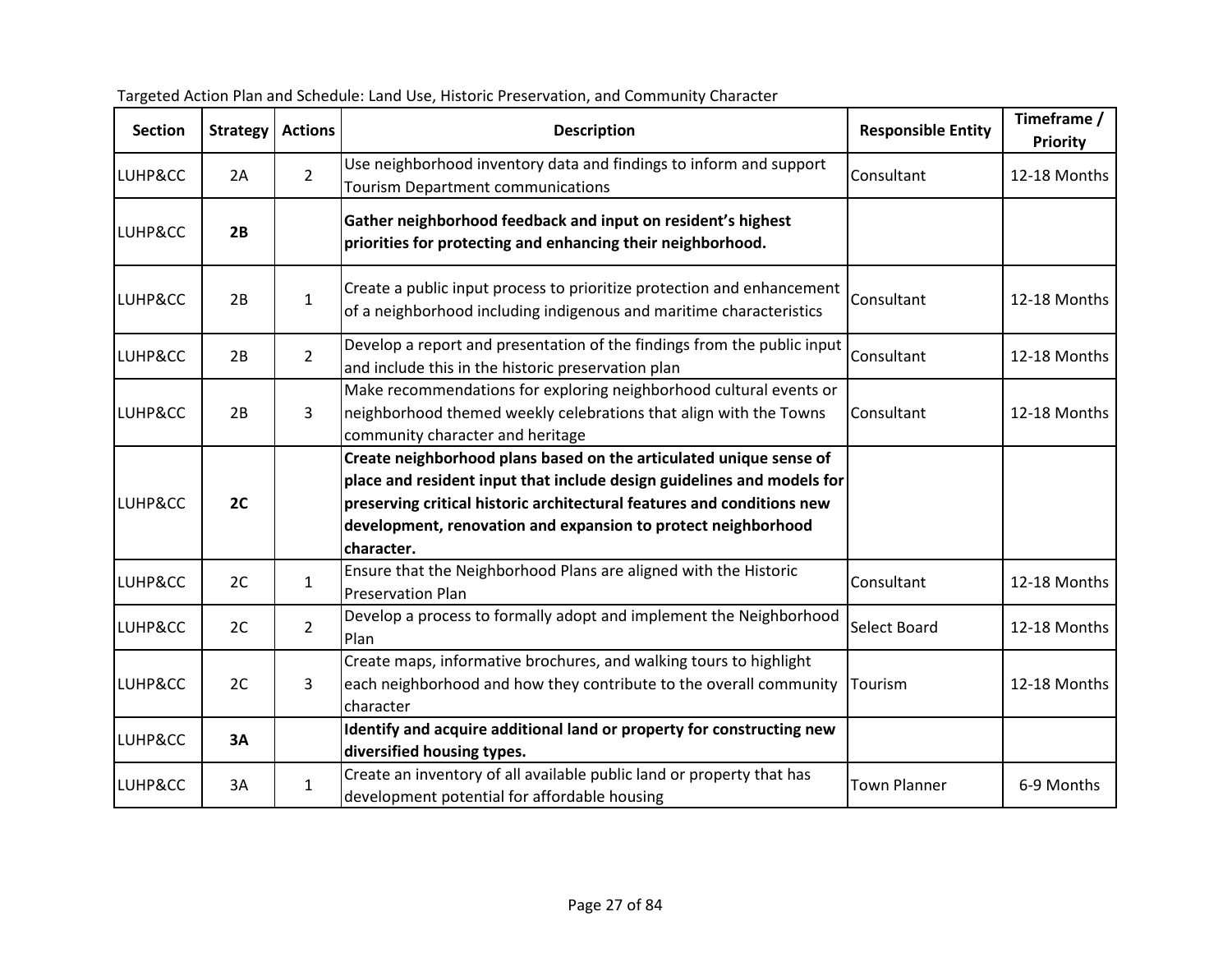| <b>Section</b> | <b>Strategy</b> | <b>Actions</b> | <b>Description</b>                                                                                                                                                                                                                                                                                                                             | <b>Responsible Entity</b>                                                  | Timeframe /<br>Priority |
|----------------|-----------------|----------------|------------------------------------------------------------------------------------------------------------------------------------------------------------------------------------------------------------------------------------------------------------------------------------------------------------------------------------------------|----------------------------------------------------------------------------|-------------------------|
| LUHP&CC        | 3A              | $\overline{2}$ | Identify private land and property that would be appropriate for<br>affordable housing development and could be acquired by the Town                                                                                                                                                                                                           | Community<br>Development                                                   | 9-12 Months             |
| LUHP&CC        | 3A              | 3              | Explore the potential for overlay districts in areas outside the Historic<br>District that would increase allowable density for housing while<br>maintaining community character                                                                                                                                                               | Community<br>Development,<br>Planning Board,<br>Zoning Board of<br>Appeals | 12-18 Months            |
| LUHP&CC        | 3B              |                | Identify opportunities to repurpose existing buildings and properties<br>for additional year-round and seasonal workforce housing.                                                                                                                                                                                                             |                                                                            |                         |
| LUHP&CC        | 3B              | $\mathbf{1}$   | Create a prioritized inventory of public buildings that have potential for<br>being adaptively reused to create additional year-round and seasonal<br>workforce housing                                                                                                                                                                        | Community<br>Development                                                   | 12-18 Months            |
| LUHP&CC        | 3B              | $2^{\circ}$    | Identify private-public partnerships to engage in production of<br>affordable, population group, special needs, and workforce housing                                                                                                                                                                                                          | <b>Community Housing</b><br>Council                                        | 12-18 Months            |
| LUHP&CC        | 3C              |                | Identify state and federal funding opportunities for diversified<br>housing and supportive infrastructure.                                                                                                                                                                                                                                     |                                                                            |                         |
| LUHP&CC        | 3C              | $\mathbf{1}$   | Review and recommend strategies to obtain additional regional,<br>county, state, and federal funding sources that can be dedicated to<br>affordable housing production                                                                                                                                                                         | <b>Community Housing</b><br>Council                                        | 9-12 months             |
| LUHP&CC        | 3C              | $2^{\circ}$    | Research and apply for additional county, state, and federal funding to<br>expand the municipal sewer system and ensure adequate water supply                                                                                                                                                                                                  | <b>Department of Public</b><br>Works                                       | 12-18 Months            |
| LUHP&CC        | 4A              |                | Conduct community education and awareness-raising sessions,<br>especially related to the local historic district, for the most practicable<br>ways to preserve and protect historic properties and their supporting<br>infrastructure from changes in sea level rise, storm severity, and<br>increased flooding resulting from climate change. |                                                                            |                         |

| Targeted Action Plan and Schedule: Land Use, Historic Preservation, and Community Character |  |  |
|---------------------------------------------------------------------------------------------|--|--|
|---------------------------------------------------------------------------------------------|--|--|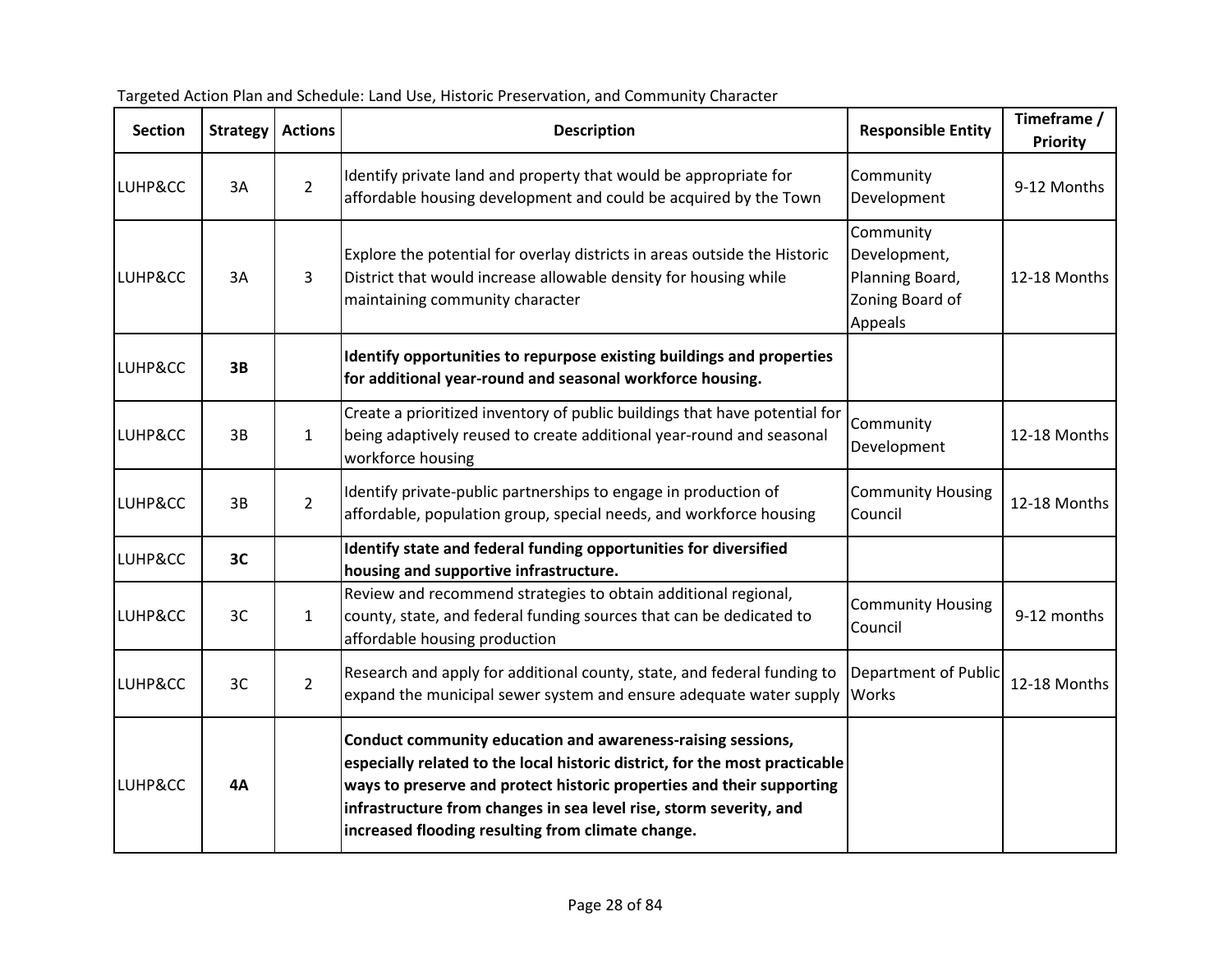| <b>Section</b> | <b>Strategy</b> | <b>Actions</b> | <b>Description</b>                                                                                                                                                                                                                            | <b>Responsible Entity</b>                                                | Timeframe /<br>Priority |
|----------------|-----------------|----------------|-----------------------------------------------------------------------------------------------------------------------------------------------------------------------------------------------------------------------------------------------|--------------------------------------------------------------------------|-------------------------|
| LUHP&CC        | 4A              | $\mathbf{1}$   | Create a Coastal Resiliency Climate Adaptation Plan for the Historic<br>District that identifies ways to protect historic buildings and<br>neighborhoods                                                                                      | Town Planner,<br>Consultant                                              | 6-9 Months              |
| LUHP&CC        | 4A              | $2^{\circ}$    | Conduct a public outreach session and post a media presentation on<br>the recommendations of the Coastal Resiliency Climate Adaptation<br>Plan                                                                                                | Town Planner,<br>Consultant                                              | 9-12 Months             |
| LUHP&CC        | 4A              | 3              | Identify funding sources to assist owners of structures in the historic<br>district to protect their property using the recommendations in the<br>Coastal Resiliency Climate Adaptation Plan                                                  | <b>Town Planner</b>                                                      | 12-18 Months            |
| LUHP&CC        | 4A              | $\overline{4}$ | Apply for a Certified Local Government through the Massachusetts<br><b>Historical Commission</b>                                                                                                                                              | <b>Historic District</b><br>Commission                                   | 6-9 Months              |
| LUHP&CC        | 4A              | 5              | Create a public infrastructure improvement schedule based on the<br>recommendations of the Coastal Resiliency Climate Adaptation Plan                                                                                                         | <b>Department of Public</b><br>Works                                     | 12-18 Months            |
| LUHP&CC        | 4B              |                | Create and adopt a comprehensive strategy for meeting floodplain<br>requirements, including the Massachusetts Building Code<br>requirements, with the understanding that these are the minimum<br>standards under current climate conditions. |                                                                          |                         |
| LUHP&CC        | 4B              | $\mathbf{1}$   | Develop a Historic Preservation Plan that includes strategies for<br>complying with floodplain requirements                                                                                                                                   | <b>Historic District</b><br>Commission,<br>Consultant                    | 9-12 Months             |
| LUHP&CC        | 4B              | $\overline{3}$ | Develop policies and regulations that implement the floodplain<br>recommendations of the Coastal Resiliency Climate Adaptation Plan                                                                                                           | <b>Historic District</b><br>Commission,<br>Consultant                    | 9-12 Months             |
| LUHP&CC        | 4B              | 4              | Research and provide public information on disaster preparedness for<br>historic and archaeological resource                                                                                                                                  | Historical<br>Commission, Historic<br>District Commission,<br>Consultant | 9-12 Months             |

| Targeted Action Plan and Schedule: Land Use, Historic Preservation, and Community Character |  |
|---------------------------------------------------------------------------------------------|--|
|---------------------------------------------------------------------------------------------|--|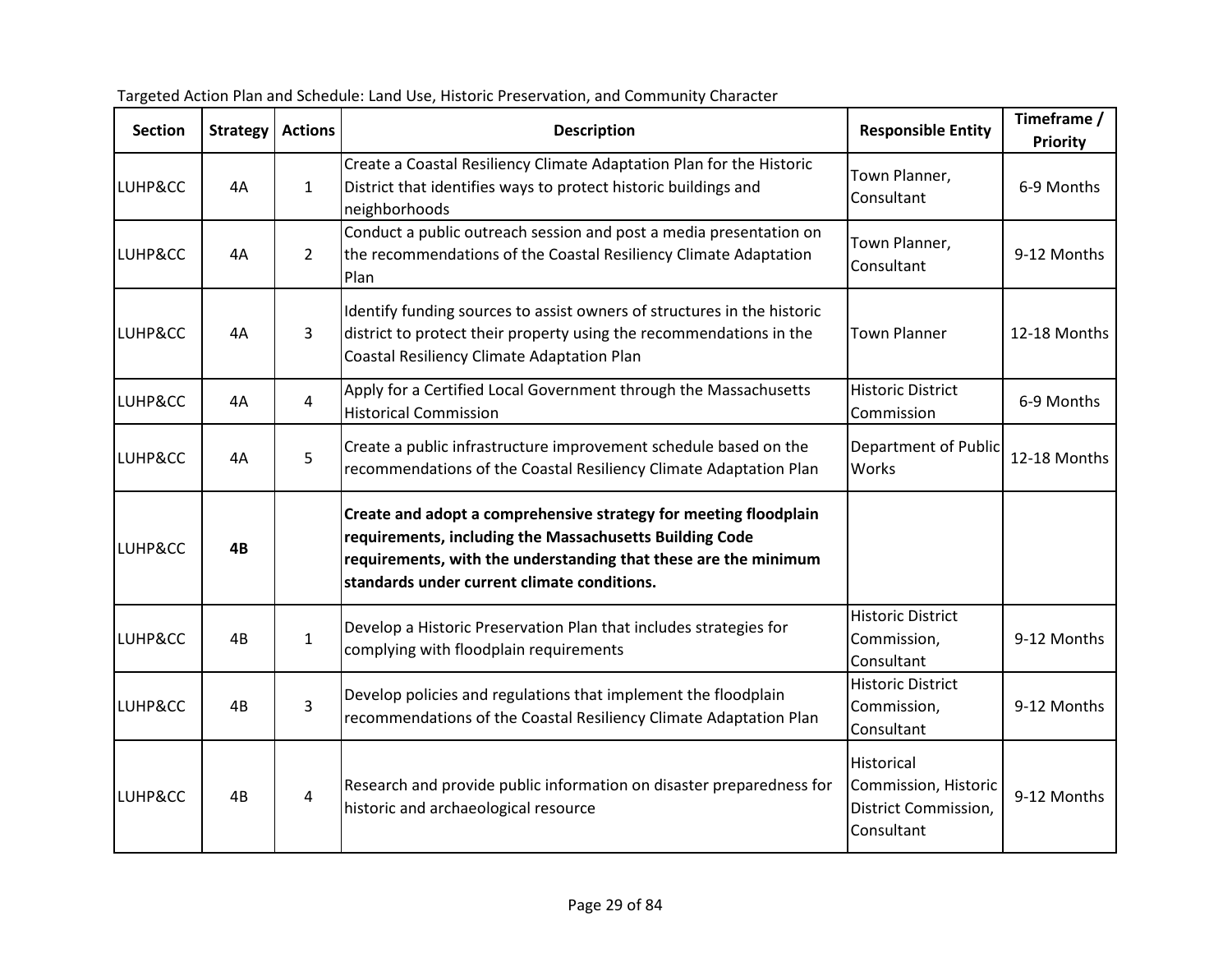| <b>Section</b> | <b>Strategy</b> | <b>Actions</b> | <b>Description</b>                                                                                                                                                                                | <b>Responsible Entity</b>                                                                                            | Timeframe /<br><b>Priority</b> |
|----------------|-----------------|----------------|---------------------------------------------------------------------------------------------------------------------------------------------------------------------------------------------------|----------------------------------------------------------------------------------------------------------------------|--------------------------------|
| LUHP&CC        | 4B              | 5              | Encourage owners of historic and archaeological resources and<br>structures to engage in disaster preparedness planning                                                                           | Select Board,<br>Historical<br>Commission, Historic<br><b>District Commission</b>                                    | 9-12 Months                    |
| LUHP&CC        | 4B              | 6              | Provide disaster-planning best practices support to cultural-resources<br>stewards and owners of historic buildings.                                                                              | Emergency<br>Coordinator                                                                                             | 6-12 Months                    |
| LUHP&CC        | 4B              | $\overline{7}$ | Coordinate the long-term climate resiliency infrastructure<br>implementation schedule with owners of private historical buildings to<br>retain the historic streetscape                           | Town Planner,<br><b>Department of Public</b><br>Works                                                                | 6-12 Months                    |
| LUHP&CC        | 4C              |                | Test willingness to go beyond minimum standards through outreach<br>and community awareness.                                                                                                      |                                                                                                                      |                                |
| LUHP&CC        | 4C              | $\mathbf{1}$   | Disseminate information, via PTV and other media, about the rapidity<br>of sea level rise and the importance of building owners implementing<br>climate adaptation strategies in a timely manner  | Consultant                                                                                                           | 6-12 Months                    |
| LUHP&CC        | 4C              | $\overline{2}$ | Create a public engagement process that includes discussion of the<br>various climate change scenarios and corresponding solutions that go<br>beyond meeting current minimum floodplain standards | Consultant                                                                                                           | 12-18 Months                   |
| LUHP&CC        | 4D              |                | Adjust local bylaws to simplify and possibly incentivize going beyond<br>the minimum standards to meet projected future climate condition<br>scenarios.                                           |                                                                                                                      |                                |
| LUHP&CC        | 4D              | $\mathbf{1}$   | Conduct a joint meeting of the regulatory boards to discuss higher than<br>minimum floodplain standards considering sea level rise, climate<br>change, and tropical storms (wind)                 | Conservation<br>Commission,<br>Planning Board,<br>Zoning Board of<br>Appeals, Historic<br><b>District Commission</b> | 6-9 Months                     |

Targeted Action Plan and Schedule: Land Use, Historic Preservation, and Community Character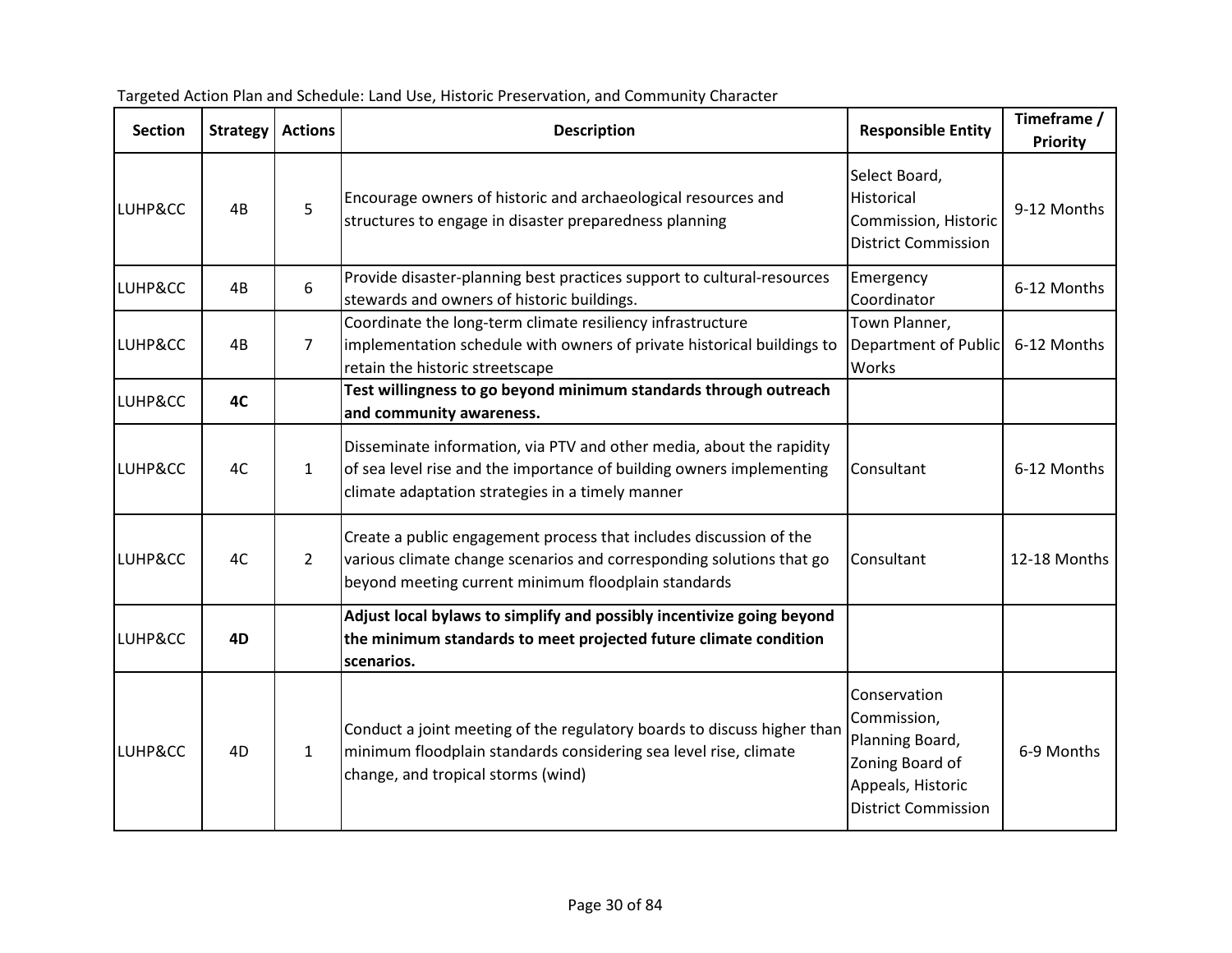| <b>Section</b> | <b>Strategy</b> | <b>Actions</b> | <b>Description</b>                                                                                                                     | <b>Responsible Entity</b>                                                                                            | Timeframe /<br>Priority |
|----------------|-----------------|----------------|----------------------------------------------------------------------------------------------------------------------------------------|----------------------------------------------------------------------------------------------------------------------|-------------------------|
| LUHP&CC        | 4D              | $\overline{2}$ | Review, analyze, and amend relevant bylaws, regulations and policies<br>to create incentives to go beyond minimum floodplain standards | Conservation<br>Commission,<br>Planning Board,<br>Zoning Board of<br>Appeals, Historic<br><b>District Commission</b> | 9-12 Months             |
| LUHP&CC        | 4E              |                | Strengthen regulations to support accelerated implementation of the<br>Hazard Mitigation Plan and update the plan every 5 years.       |                                                                                                                      |                         |
| LUHP&CC        | 4E              | $\mathbf{1}$   | analyze regulations to support and strengthen accelerating<br>implementation of Hazard Mitigation Plan (HMP)                           | Environmental<br>Planner &<br>Emergency<br>Management                                                                | 9-12 Months             |
| LUHP&CC        | 4E              | $\overline{2}$ | Discover ways beyond regulation changes to accelerate<br>implementation of HMP                                                         | Environmental<br>Planner &<br>Emergency<br>Management                                                                | 9-12 Months             |
| LUHP&CC        | 4F              |                | Access federal and state funding to help mitigate land and property<br>losses resulting from climate change.                           |                                                                                                                      |                         |
| LUHP&CC        | 4F              | $\mathbf{1}$   | Identify state and federal funding sources that can be used to assist<br>property owners with losses resulting from climate change     | Emergency<br>Coordinator                                                                                             | 9-12 Months             |
| LUHP&CC        | 4F              | $\overline{2}$ | Maintain the necessary designations and accreditations to be eligible<br>for state and federal climate mitigation and hazard funds     | Emergency<br>Coordinator                                                                                             | 9-12 Months             |
| LUHP&CC        | <b>5A</b>       |                | Accurately and comprehensively measure growth annually and<br>measure impact on physical and environmental resources.                  |                                                                                                                      |                         |
| LUHP&CC        | <b>5A</b>       | $\mathbf{1}$   | Perform build-out and infill scenario analyses in order to understand<br>sustainable growth targets and infrastructure limits          | <b>Town Planner</b>                                                                                                  | 12-18 Months            |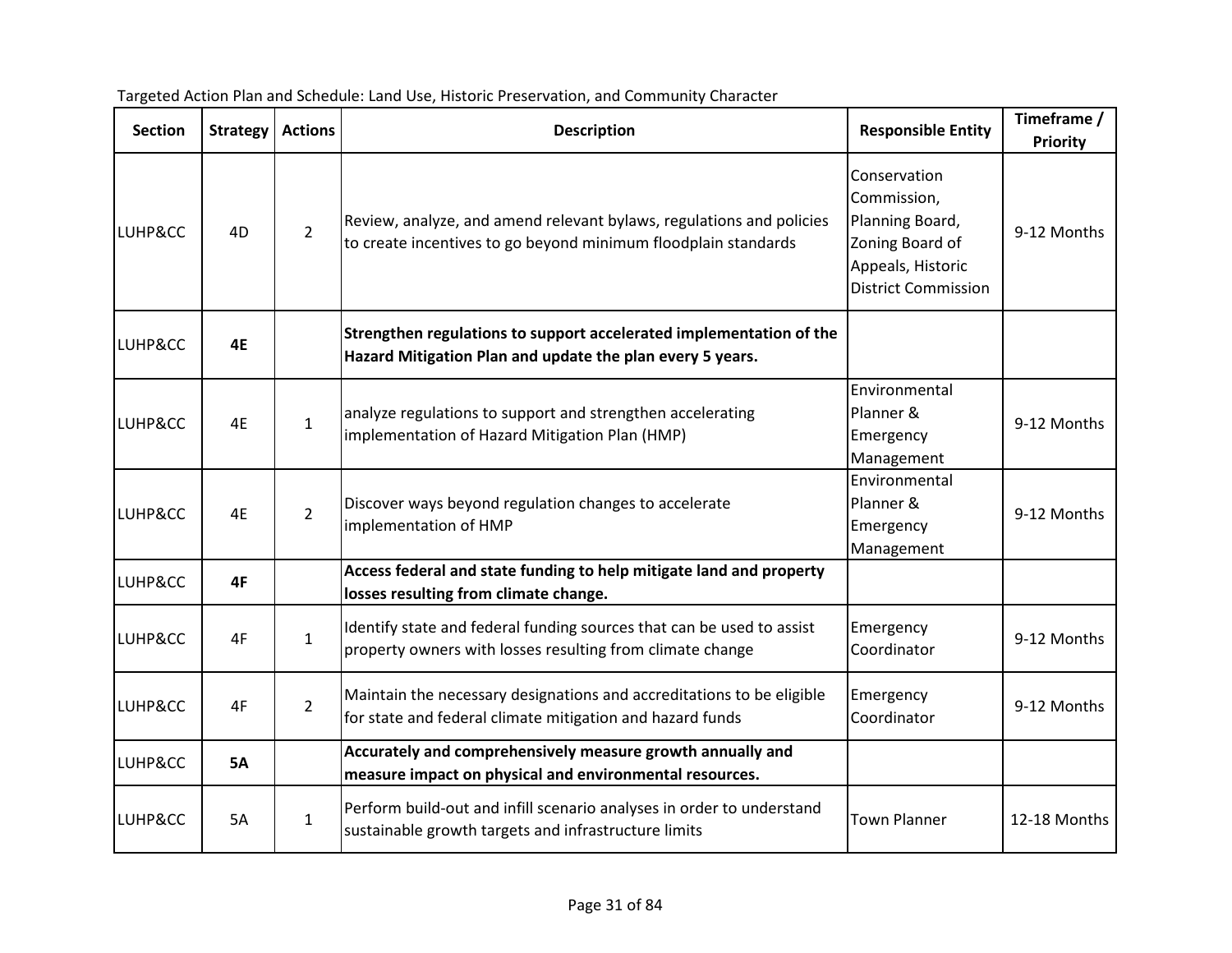| <b>Section</b> | <b>Strategy</b> | <b>Actions</b> | <b>Description</b>                                                                                                                                                                                                                                           | <b>Responsible Entity</b>                                                                      | Timeframe /<br>Priority |
|----------------|-----------------|----------------|--------------------------------------------------------------------------------------------------------------------------------------------------------------------------------------------------------------------------------------------------------------|------------------------------------------------------------------------------------------------|-------------------------|
| LUHP&CC        | 5A              | $2^{\circ}$    | Identify appropriate tools and parameters to measure and report<br>increases in the Town's carrying capacity (housing units, built<br>environment, infrastructure, etc.) on an regular basis                                                                 | Department of Public<br>Works, Community<br>Development                                        | 6-9 Months              |
| LUHP&CC        | 5A              | 3              | Identify the key limiting factors to population growth, including but not<br>limited to, water usage and how these factors should be monitored                                                                                                               | <b>Department of Public</b><br>Works, Community<br>Development                                 | 9-12 Months             |
| LUHP&CC        | 5A              | $\overline{4}$ | Create sustainable growth targets for the different build-out scenarios<br>and infrastructure limits                                                                                                                                                         | <b>Town Planner</b>                                                                            | 18-24 Months            |
| LUHP&CC        | <b>5B</b>       |                | Annually review and modify growth management regulations as<br>necessary to maintain critical limiting public infrastructure, such as<br>water, sewer, solid waste, and renewably generated electricity.                                                     |                                                                                                |                         |
| LUHP&CC        | 5B              | $\mathbf{1}$   | Review and modify growth management policies and regulations<br>annually to ensure consistency with growth management targets and<br>prevent overburden on infrastructure                                                                                    | <b>Town Planner</b>                                                                            | 12-18 Months            |
| LUHP&CC        | 5B              | $2^{\circ}$    | Analyze the sustainable growth targets to identify opportunities to<br>create additional affordable housing and/or plan for additional housing<br>without exceeding targets                                                                                  | <b>Town Planner</b>                                                                            | 18-24 Months            |
| LUHP&CC        | 5B              | $\overline{3}$ | Set goals for reducing the annual tonnage of solid waste and increasing<br>the tons of recycled materials; this should include a solid waste plan<br>with research, outreach, education, and implementation components<br>to achieve annual reduction goals. | Recycling and<br>Renewable Energy<br>Committee,<br><b>Department of Public</b><br><b>Works</b> | 24-30 Months            |
| LUHP&CC        | 5C              |                | Identify potential zoning overlay districts for workforce housing.                                                                                                                                                                                           |                                                                                                |                         |
| LUHP&CC        | 5C              | $\mathbf{1}$   | Perform an existing zoning analysis and collect data to determine the<br>most appropriate locations for workforce housing                                                                                                                                    | Town Planner,<br>Consultant                                                                    | 12-18 Months            |

| Targeted Action Plan and Schedule: Land Use, Historic Preservation, and Community Character |  |
|---------------------------------------------------------------------------------------------|--|
|---------------------------------------------------------------------------------------------|--|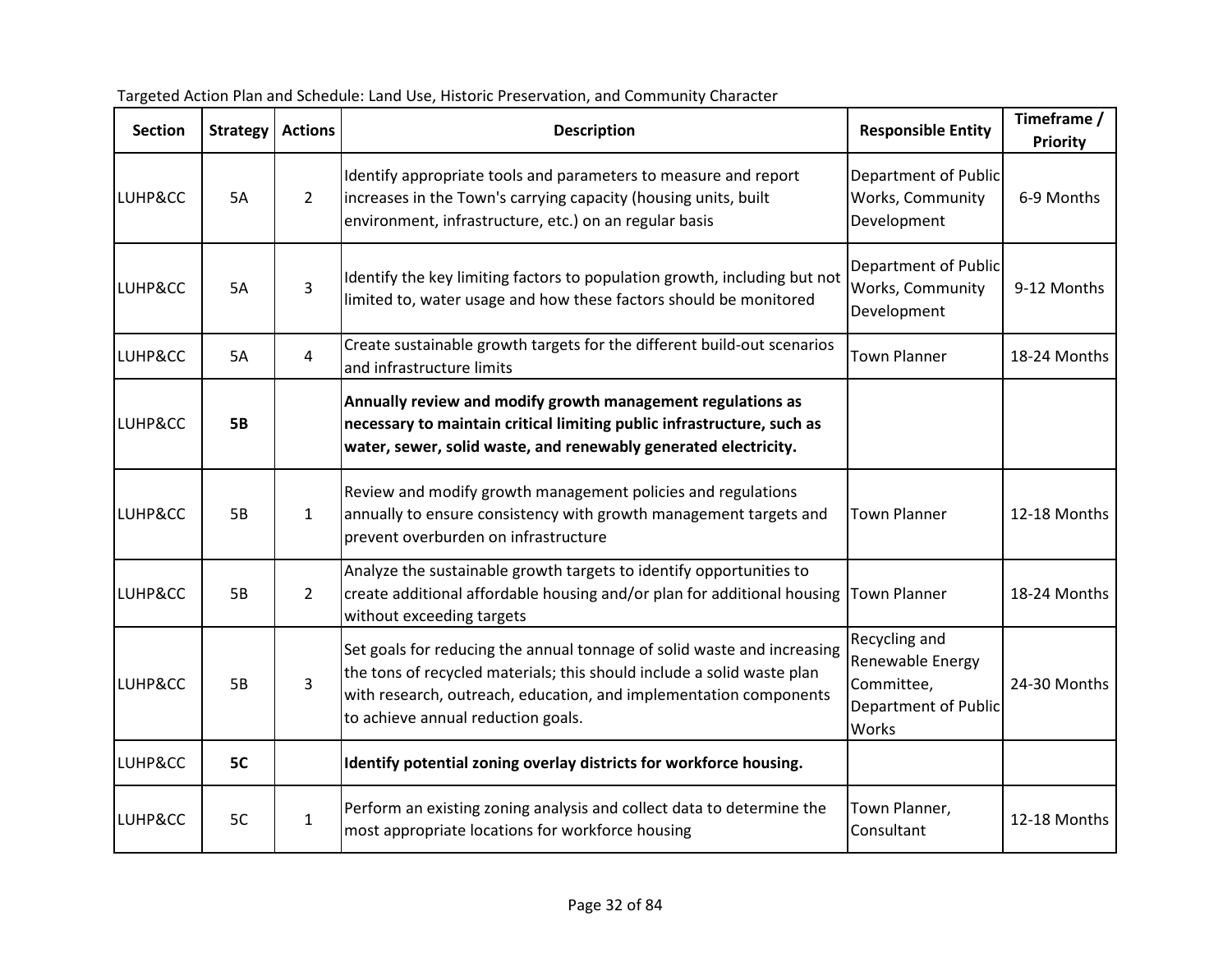| <b>Section</b> | <b>Strategy</b> | <b>Actions</b> | <b>Description</b>                                                                                                                                                                                                                     | <b>Responsible Entity</b>     | Timeframe /<br><b>Priority</b> |
|----------------|-----------------|----------------|----------------------------------------------------------------------------------------------------------------------------------------------------------------------------------------------------------------------------------------|-------------------------------|--------------------------------|
| LUHP&CC        | 5C              | $\overline{2}$ | Research and develop draft zoning bylaw language that specifically<br>allows seasonal and workforce housing that cannot be converted to<br>short term rentals or second homes                                                          | Town Planner,<br>Consultant   | 18-24 Months                   |
| LUHP&CC        | 5C              | $\mathbf{3}$   | Develop a public input and education process for the workforce<br>housing overlay district as part of the formal proposal of a zoning bylaw Consultant, Planning<br>amendment to Town Meeting                                          | Town Planner,<br><b>Board</b> | 24-30 Months                   |
| LUHP&CC        | <b>5D</b>       |                | Explore methods for determining where increasing building density<br>would be appropriate while maintaining community and<br>neighborhood character.                                                                                   |                               |                                |
| LUHP&CC        | 5D              | $\mathbf{1}$   | Perform an existing land use, build-out, and data analysis to determine<br>the most appropriate locations for increasing density                                                                                                       | Consultant                    | 12-18 Months                   |
| LUHP&CC        | 5D              | $\overline{2}$ | Model various options of increases in different neighborhood densities<br>that still maintain neighborhood character                                                                                                                   | Consultant                    | 18-24 Months                   |
| LUHP&CC        | 5D              | 3              | Recommend architectural review, zoning bylaw amendments, form-<br>based code, or other policies and regulations to implement appropriate Consultant<br>increases in density                                                            |                               | 24-30 Months                   |
| LUHP&CC        | <b>5E</b>       |                | Monitor and evaluate the progress of the year-round housing trust<br>and Harbor Hill to determine if this project model is successful in<br>providing affordable market-rate rentals to year-round residents and<br>could be repeated. |                               |                                |
| LUHP&CC        | <b>5E</b>       | $\mathbf{1}$   | Create standard regular reporting on the monitoring of Harbor Hill and<br>any other Year-Round Market Rate Rental Housing Trust projects                                                                                               | <b>Housing Coordinator</b>    | 6-12 Months                    |
| LUHP&CC        | <b>5E</b>       | $\overline{2}$ | If program is determined to be successful, create a plan for identifying<br>other locations where the Town can create additional year-round<br>market rate rental units                                                                | Community<br>Development      | 24-30 Months                   |
| LUHP&CC        | 6A              |                | Maintain and expand utility agreements with Truro to protect and<br>enhance the Beach Point neighborhood and harbor water quality.                                                                                                     |                               |                                |

Targeted Action Plan and Schedule: Land Use, Historic Preservation, and Community Character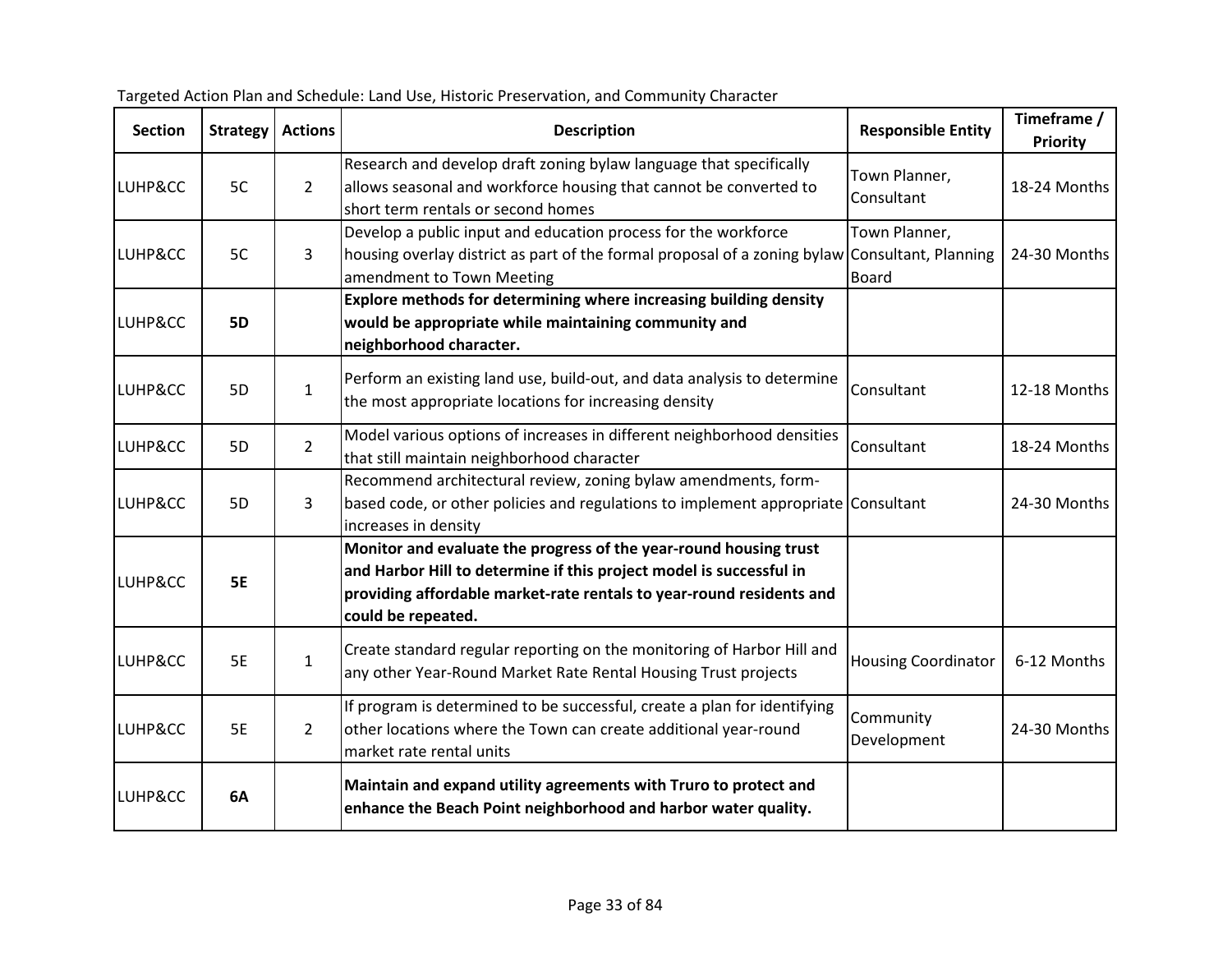| <b>Section</b> | <b>Strategy</b> | <b>Actions</b> | <b>Description</b>                                                                                                                                                     | <b>Responsible Entity</b>                                  | Timeframe /<br>Priority |
|----------------|-----------------|----------------|------------------------------------------------------------------------------------------------------------------------------------------------------------------------|------------------------------------------------------------|-------------------------|
| LUHP&CC        | 6A              | $\mathbf{1}$   | Review the current agreements with Truro and perform a needs<br>analysis that outlines the costs, timeframes, and possible<br>implementation of expanded utilities     | Town Manager,<br>Department of Public<br>Works, Consultant | 18-24 Months            |
| LUHP&CC        | 6A              | $\overline{2}$ | Create a utility expansion plan and revise the land-use agreements with Town Manager,<br>Truro designed to serve Beach Point and protect the harbor's water<br>quality | Department of Public<br>Works, Consultant                  | 24-30 Months            |
| LUHP&CC        | 6B              |                | Explore potential collaboration with Truro to meet mutual community<br>goals.                                                                                          |                                                            |                         |
| LUHP&CC        | 6B              | $\mathbf{1}$   | Begin dialogue and negotiation with Truro town staff and leaders about<br>the possibility of collaboration to meet Provincetown's and Truro's land<br>use needs.       | Town Manager,<br>Select Board                              | 9-12 Months             |
| LUHP&CC        | 6B              | $\overline{2}$ | Identify potential available properties and monitor for opportunities to<br>collaborate or use facilities that could further the goals of both Towns.                  | Town Manager,<br>Community<br>Development                  | 12-24 Months            |
| LUHP&CC        | <b>7A</b>       |                | Update the Historic District property inventory/survey and identify<br>the character defining architectural features of each historic property.                        |                                                            |                         |
| LUHP&CC        | <b>7A</b>       | $\mathbf{1}$   | Raise and appropriate funds for a qualified consultant to update the<br>inventory and create guidelines for property owners                                            | Town Manager,<br>Select Board, Town<br>Meeting             | 12-18 Months            |
| LUHP&CC        | 7A              | 6              | Document the evolution and changes over time for each property to be<br>included in the inventory                                                                      | Consultant                                                 | 18-24 Months            |
| LUHP&CC        | <b>7A</b>       | $\overline{7}$ | Use the inventory of character defining features to inform the Historic<br>Preservation Plan and Neighborhood Plans                                                    | Consultant                                                 | 18-24 Months            |
| LUHP&CC        | <b>7B</b>       |                | Write historic preservation guidelines and produce manual to assist<br>property owners with sensitive alterations to historic buildings.                               |                                                            |                         |

Targeted Action Plan and Schedule: Land Use, Historic Preservation, and Community Character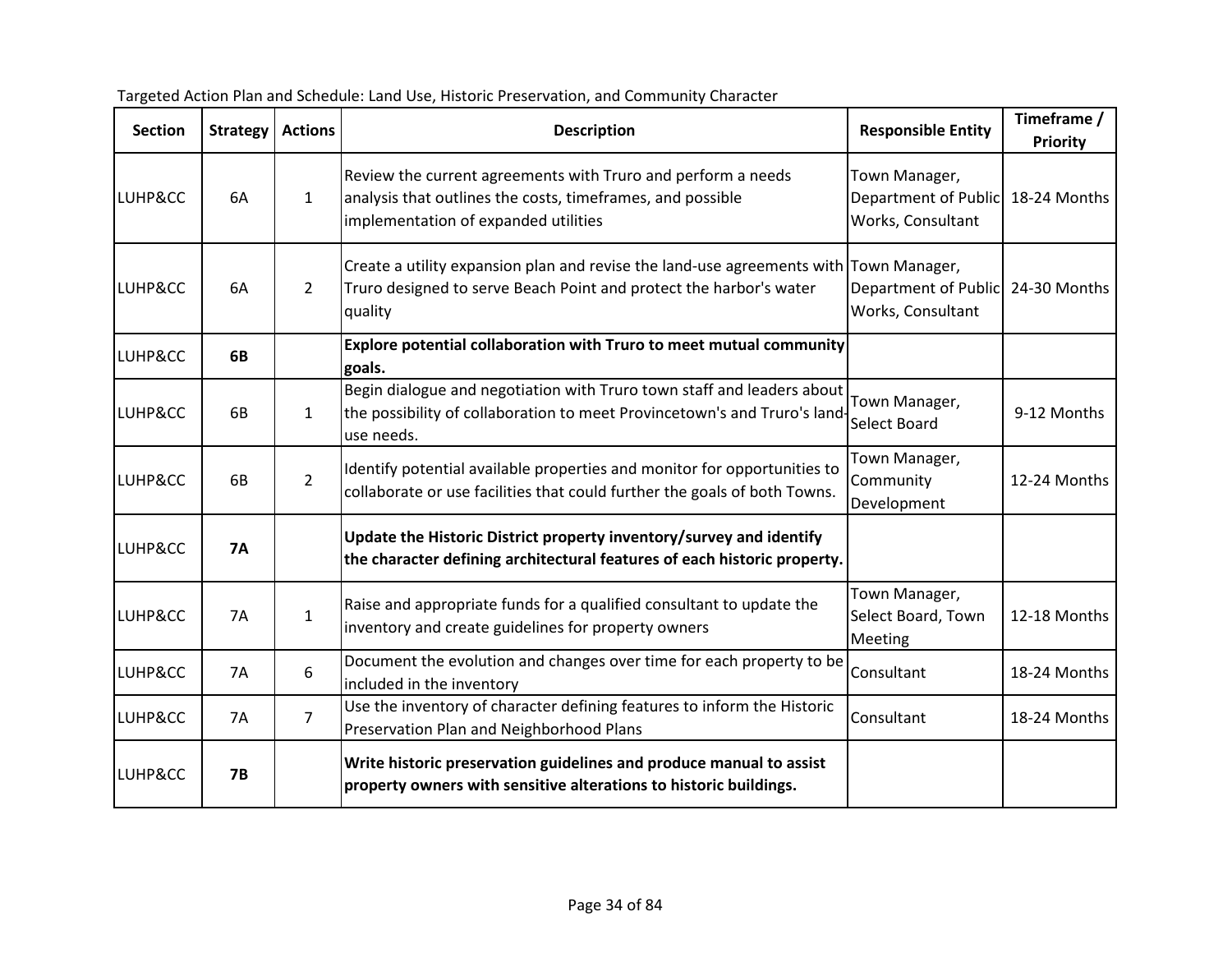| <b>Section</b> | <b>Strategy</b> | <b>Actions</b> | <b>Description</b>                                                                                                                                                                                                                                                                                               | <b>Responsible Entity</b>   | Timeframe /<br>Priority |
|----------------|-----------------|----------------|------------------------------------------------------------------------------------------------------------------------------------------------------------------------------------------------------------------------------------------------------------------------------------------------------------------|-----------------------------|-------------------------|
| LUHP&CC        | 7B              | $\mathbf{1}$   | Develop a manual for property owners describing the best practices for Consultant<br>maintaining, repairing and replacing character defining features                                                                                                                                                            |                             | 18-24 Months            |
| LUHP&CC        | 7B              | $\overline{2}$ | Produce a video, website, or other media to raise awareness about<br>available technical assistance and the expectations for properties in the Consultant<br><b>Historic District</b>                                                                                                                            |                             | 18-24 Months            |
| LUHP&CC        | <b>7C</b>       |                | <b>Revise Historic Guidelines and Regulations</b>                                                                                                                                                                                                                                                                |                             |                         |
| LUHP&CC        | 7C              | $\mathbf{1}$   | Use Preservation Plan and historic features inventory to inform<br>updating the Historic District Commissions regulations and policies                                                                                                                                                                           | Consultant                  | 18-24 Months            |
| LUHP&CC        | 7C              | $2^{\circ}$    | Develop streamlined certificate generation using the existing online<br>applications to streamline ministerial tasks                                                                                                                                                                                             | <b>MIS</b>                  | 18-24 Months            |
| LUHP&CC        | 7C              | $\overline{3}$ | Recommend Historic District Commission request staff reports for<br>applications as part of the review process                                                                                                                                                                                                   | <b>Town Planner</b>         | 6-9 Months              |
| LUHP&CC        | <b>7D</b>       |                | Create a plan that reserves lands and spaces for future community<br>amenities for Provincetown                                                                                                                                                                                                                  |                             |                         |
| LUHP&CC        | 7D              | $\mathbf{1}$   | Create an inventory of existing public cultural amenities, such as parks,<br>monuments, memorial benches, trees, dedicated squares, etc. and map<br>theses features                                                                                                                                              | Town Planner,<br>Consultant | 12-18 Months            |
| LUHP&CC        | 7D              | $\overline{2}$ | Develop a public input and feedback process to help identify and plan<br>future spaces for cultural amenities                                                                                                                                                                                                    | Town Planner,<br>Consultant | 18-24 Months            |
| LUHP&CC        | 7D              | 3              | Develop a Public Cultural Amenities Plan using data from the<br>neighborhood character plans, open space and recreation plan, and<br>other data (memorial benches, trees, dedicated squares, etc.) to help<br>inform the public landscape committee create and shape the cultural<br>components of public spaces | Town Planner,<br>Consultant | 24-30 Months            |
| LUHP&CC        | <b>7E</b>       |                | Engage community participation in regularly recurring planning for<br>cultural and historic events that celebrate the community's many<br>personalities                                                                                                                                                          |                             |                         |

Targeted Action Plan and Schedule: Land Use, Historic Preservation, and Community Character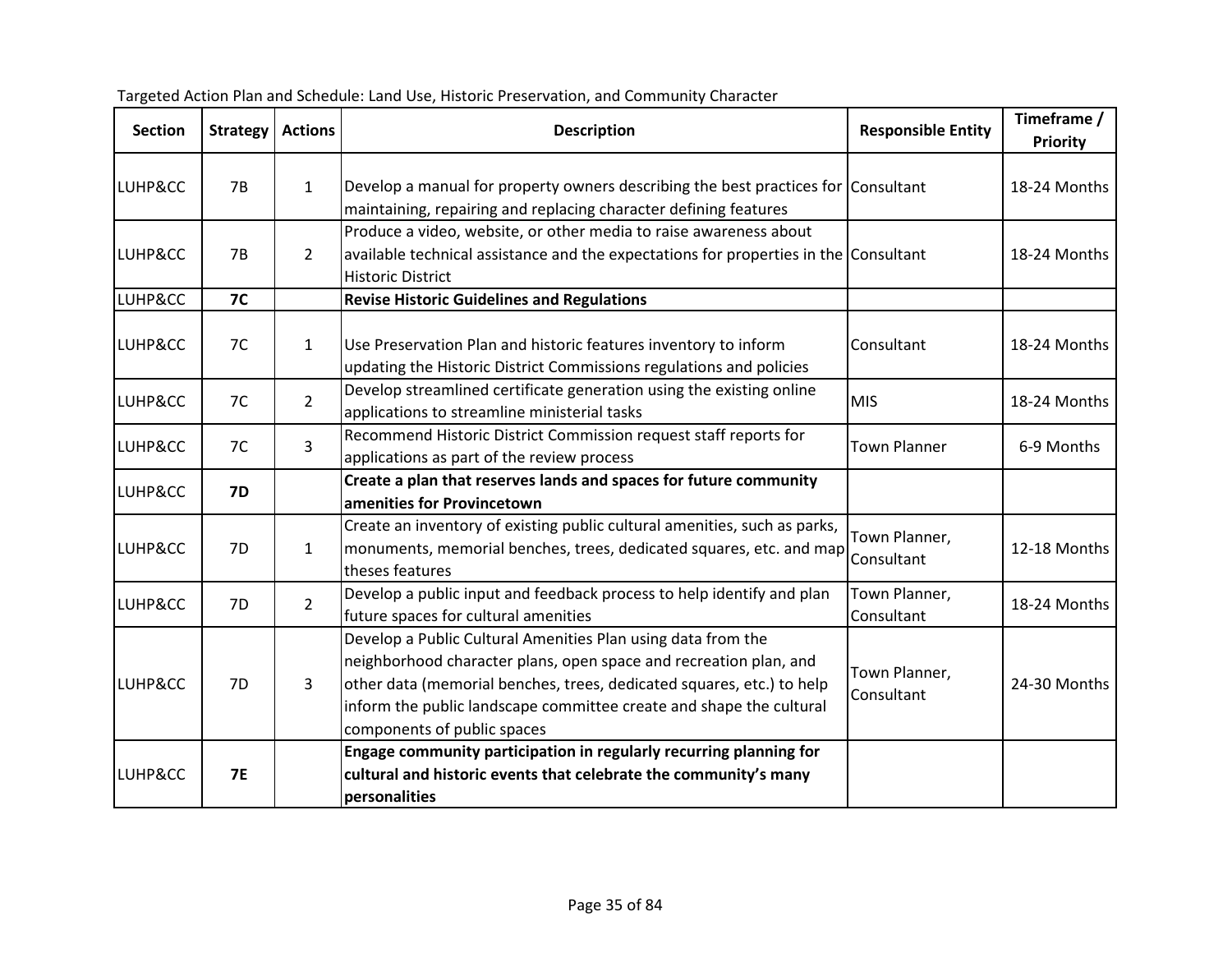| <b>Section</b> | <b>Strategy</b> | <b>Actions</b> | <b>Description</b>                                                                                                                                                                                                                                                                           | <b>Responsible Entity</b>                                                    | Timeframe /<br>Priority |
|----------------|-----------------|----------------|----------------------------------------------------------------------------------------------------------------------------------------------------------------------------------------------------------------------------------------------------------------------------------------------|------------------------------------------------------------------------------|-------------------------|
| LUHP&CC        | <b>7E</b>       | $\mathbf{1}$   | Use the public input process for the public amenity planning as a<br>template for creating an annual meeting for cultural event planning                                                                                                                                                     | Town Planner,<br>Consultant, Tourism                                         | 18-24 Months            |
| LUHP&CC        | <b>8A</b>       |                | Create comprehensive neighborhood plans that identify historic<br>places and characters, in particular Native American, Portuguese,<br>women, maritime, people of color and other underrepresented<br>groups, in order to bring attention to and educate about the Town's<br>unique history. |                                                                              |                         |
| LUHP&CC        | 8A              | $\mathbf{1}$   | Identify a historian, local volunteer, or retiree with an interest in<br>performing research and gathering place-specific histories about the<br>important underrepresented characters in Town                                                                                               | Historical<br>Commission                                                     | 9-12 Months             |
| LUHP&CC        | 8A              | $\overline{2}$ | Develop both traditional and multi-media communication strategies to<br>publicize and communicate the historical characters in our<br>neighborhoods plan                                                                                                                                     | Historian, Historical<br>Commission, Town<br>Planner                         | 12-18 Months            |
| LUHP&CC        | 8A              | $\overline{3}$ | Use the historical characters data to inform the Historic Preservation<br>Plan and Neighborhood Plans                                                                                                                                                                                        | Town Planner,<br>Consultant                                                  | 18-24 Months            |
| LUHP&CC        | <b>8B</b>       |                | Acquire public input on interpretive signage and identification of<br>historic places and people.                                                                                                                                                                                            |                                                                              |                         |
| LUHP&CC        | <b>8B</b>       | $\mathbf{1}$   | Conduct public meetings, surveys, and other innovative outreach<br>events to gather input on signage or other media that can be used to<br>identify historic places, people, and events                                                                                                      | Historian, Historical<br>Commission                                          | 18-24 Months            |
| LUHP&CC        | 8C              |                | Encourage the creation of walking tours, mobile applications, maps,<br>sidewalk medallions, and other innovative ways to interpret and<br>educate about the Towns historic places.                                                                                                           |                                                                              |                         |
| LUHP&CC        | 8C              | $\mathbf{1}$   | Create a historical walking tour map and/or online map or application<br>that incentivizes visiting unique historical places in Town                                                                                                                                                         | Historian, Historical<br>Commission,<br>Recreation<br>Commission,<br>Tourism | 18-24 Months            |

|  | Targeted Action Plan and Schedule: Land Use, Historic Preservation, and Community Character |  |
|--|---------------------------------------------------------------------------------------------|--|
|--|---------------------------------------------------------------------------------------------|--|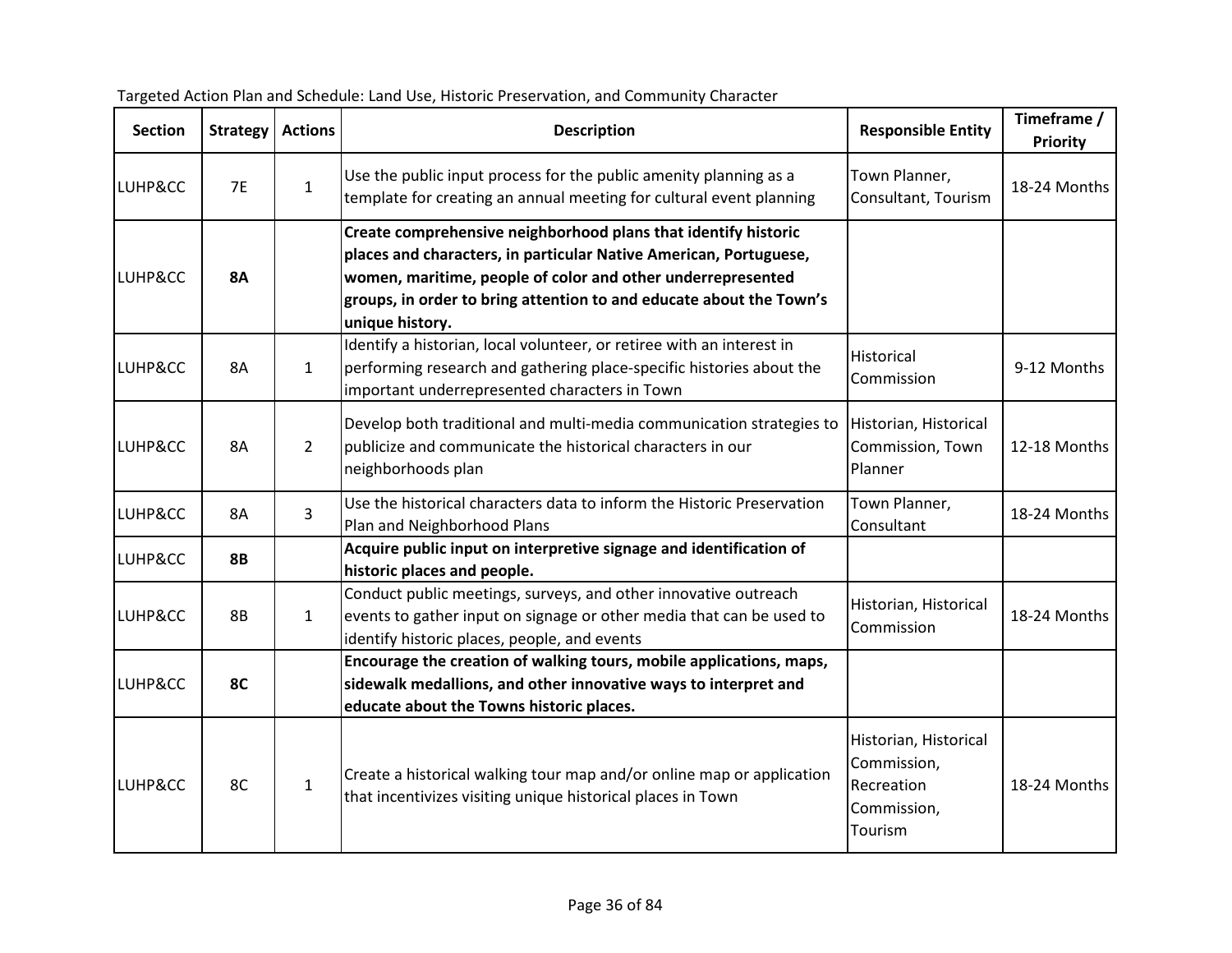| <b>Section</b>     | <b>Strategy</b> | <b>Actions</b> | <b>Description</b>                                                                                                                                                                                              | <b>Responsible Entity</b>               | Timeframe /<br><b>Priority</b> |
|--------------------|-----------------|----------------|-----------------------------------------------------------------------------------------------------------------------------------------------------------------------------------------------------------------|-----------------------------------------|--------------------------------|
| <b>LUHP&amp;CC</b> | 8C              |                | Develop multilingual publications and webpages to engage broader<br>laudiences                                                                                                                                  | Tourism, Community<br><b>Volunteers</b> | 18-24 Months                   |
| <b>LUHP&amp;CC</b> | 8C              |                | Create additional touring maps and/or online applications that highlight Tourism, Community<br>different cultural themes, holidays, traditions, nationalities, and<br>ethnicities that make Provincetown great. | <b>Volunteers</b>                       | 18-24 Months                   |

Targeted Action Plan and Schedule: Land Use, Historic Preservation, and Community Character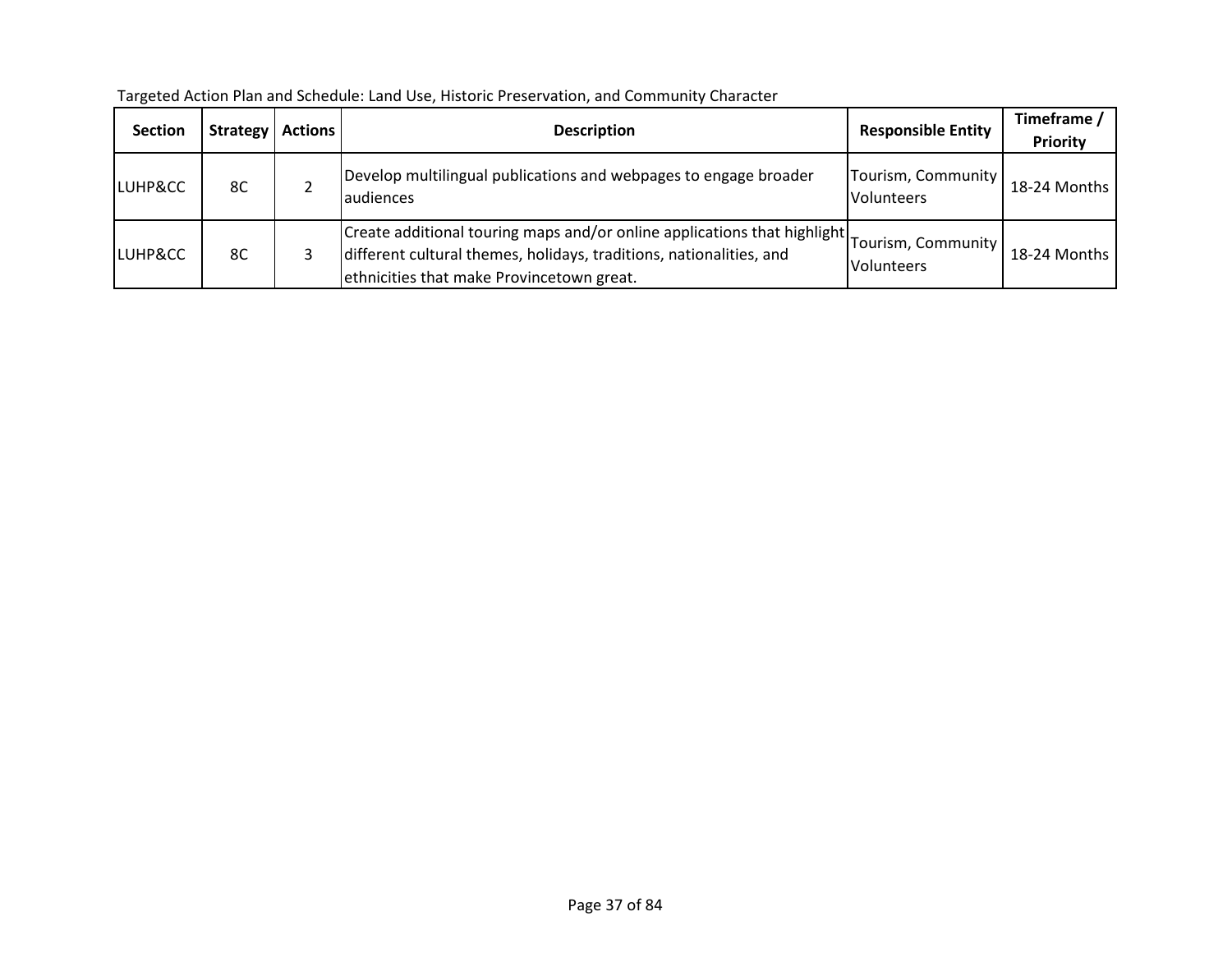| Targeted Action Plan and Schedule: Economic Development |  |  |
|---------------------------------------------------------|--|--|
|                                                         |  |  |

| <b>Section</b> | <b>Strategy</b> | <b>Actions</b> | <b>Description</b>                                                                                                                                                                                                                                                                                   | <b>Responsible Entity</b>                                                       | Timeframe /<br>Priority |
|----------------|-----------------|----------------|------------------------------------------------------------------------------------------------------------------------------------------------------------------------------------------------------------------------------------------------------------------------------------------------------|---------------------------------------------------------------------------------|-------------------------|
| Economic       | 1A              |                | Assess and develop means to address barriers to access labor<br>market opportunities and reasonable working conditions.                                                                                                                                                                              |                                                                                 |                         |
| Economic       | 1A              | $\mathbf{1}$   | Identify the barriers to accessing labor market opportunities and<br>reasonable working conditions.                                                                                                                                                                                                  | Economic<br>Development<br>Committee, Town<br>Manager, Consultant               | 2-3 Years               |
| Economic       | 1A              | $\overline{2}$ | Develop a plan to overcome the barriers as identified by the findings of<br>the consultant.                                                                                                                                                                                                          | <b>Town Manager</b>                                                             | 3-5 Years               |
| Economic       | 1B              |                | Create development-oriented policies that support productive<br>activities, decent job creation, entrepreneurship, creativity and<br>innovation, and encourage the formalization and growth of micro-,<br>small- and medium-sized enterprises (that have equitable access to<br>financial services). |                                                                                 |                         |
| Economic       | 1B              | $\mathbf{1}$   | Identify which policies may best support productive activities, decent<br>job creation, entrepreneurship, creativity and innovation, and<br>encourage the formalization and growth of micro-, small- and medium-<br>sized enterprises                                                                | Economic<br>Development<br>Committee, Tourism,<br>Consultant                    | 1-2 Years               |
| Economic       | 1B              | $\overline{2}$ | Assess and recommend which of these policies best promote future<br>economic development for these community needs.                                                                                                                                                                                  | Economic<br>Development<br>Committee                                            | 1-2 Years               |
| Economic       | 1B              | 3              | Implement the development-oriented policies that are deemed best<br>suited for these community needs                                                                                                                                                                                                 | Select Board, Town<br>Manager, Town<br>Meeting                                  | 2-3 Years               |
| Economic       | 1 <sub>C</sub>  |                | Encourage hospitality sector to engage in collaborations with<br>university and college hospitality degree programs                                                                                                                                                                                  |                                                                                 |                         |
| Economic       | 1 <sup>C</sup>  | $\mathbf{1}$   | Identify operators in the hospitality sector and educational institutions<br>willing to collaborate and foster collaborative relationships between<br>hospitality sector educational institutions.                                                                                                   | Chamber of<br>Commerce, Business<br>Guild, Economic<br>Development<br>Committee | 1-2 Years               |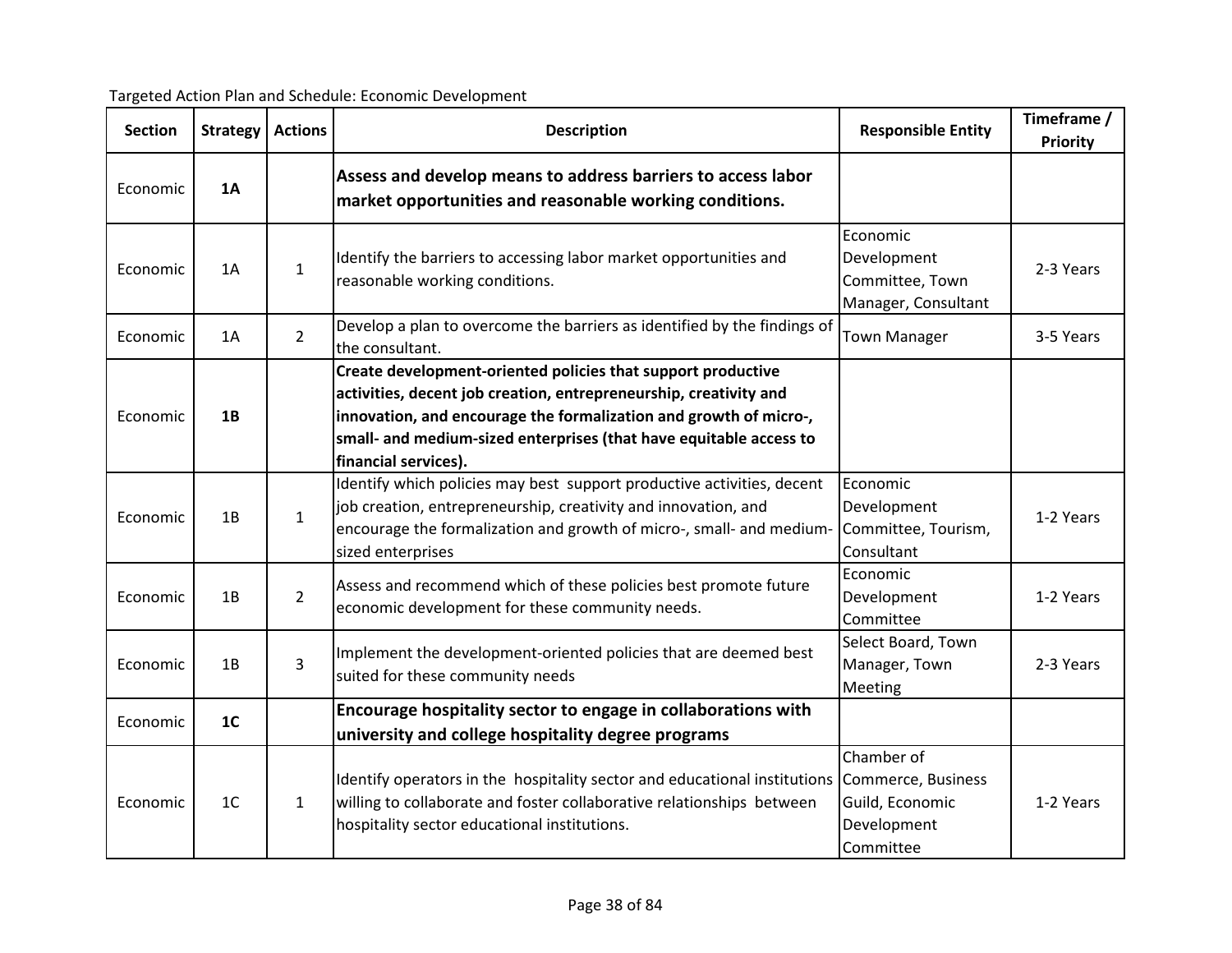| <b>Section</b> | Strategy | <b>Actions</b> | <b>Description</b>                                                                                                                                                                                                                                  | <b>Responsible Entity</b>                                                 | Timeframe /<br>Priority |
|----------------|----------|----------------|-----------------------------------------------------------------------------------------------------------------------------------------------------------------------------------------------------------------------------------------------------|---------------------------------------------------------------------------|-------------------------|
| Economic       | 2A       |                | Promote and strengthen rights to decent work for all, workers' rights,<br>and equal value for equal work in all sectors (Including migrant<br>workers).                                                                                             |                                                                           |                         |
| Economic       | 2A       | $\mathbf{1}$   | Examine other comparable communities for programs and policies that<br>strengthen rights to decent work for all, workers' rights, and equal<br>value for equal work in all sectors                                                                  | Diversity, Equity and<br><b>Inclusion Officer</b>                         | 1-2 Years               |
| Economic       | 2A       | $\overline{2}$ | Implement the recommendations of the study.                                                                                                                                                                                                         | Diversity, Equity and<br>Inclusion Officer                                | 2-3 Years               |
|                | 2A       | 3              | Encourage businesses to adopt similar policies identified by the<br>recommendations of the study.                                                                                                                                                   | Diversity, Equity and<br><b>Inclusion Officer</b>                         | 2-3 Years               |
| Economic       | 2B       |                | Encourage policies designed to ensure that no one falls beneath<br>the poverty line.                                                                                                                                                                |                                                                           |                         |
| Economic       | 2B       | $\mathbf{1}$   | Assess which types policies are best designed to ensure that no one<br>falls below the poverty line.                                                                                                                                                | Diversity, Equity and<br><b>Inclusion Officer</b>                         | 1-2 Years               |
| Economic       | 2B       | $\overline{2}$ | Encourage local organizations to help implement and support these<br>policies.                                                                                                                                                                      | Diversity, Equity and<br><b>Inclusion Officer</b>                         | 2-3 Years               |
| Economic       | 2C       |                | Identify and remove the systemic barriers and causes of<br>inequity in the Town's fee structures, taxation, and other<br>economic factors.                                                                                                          |                                                                           |                         |
| Economic       | 2C       | $\mathbf{1}$   | Identify which systemic barriers are causes of inequity in the Town's<br>fee structures, taxation, and other economic factors.                                                                                                                      | Diversity, Equity and<br><b>Inclusion Officer</b>                         | 1-2 Years               |
| Economic       | 2C       | $\overline{2}$ | Create and adopt policies to remove these systemic barriers                                                                                                                                                                                         | Diversity, Equity and<br>Inclusion Officer, Town<br>Manager, Select Board | 2-3 Years               |
| Economic       | 1D       |                | Encourage policies designed to support organizations that<br>provide income support to both the existing and new poor,<br>small and micro enterprises, and informal sector workers in<br>addition to ensuring food security and essential services. |                                                                           |                         |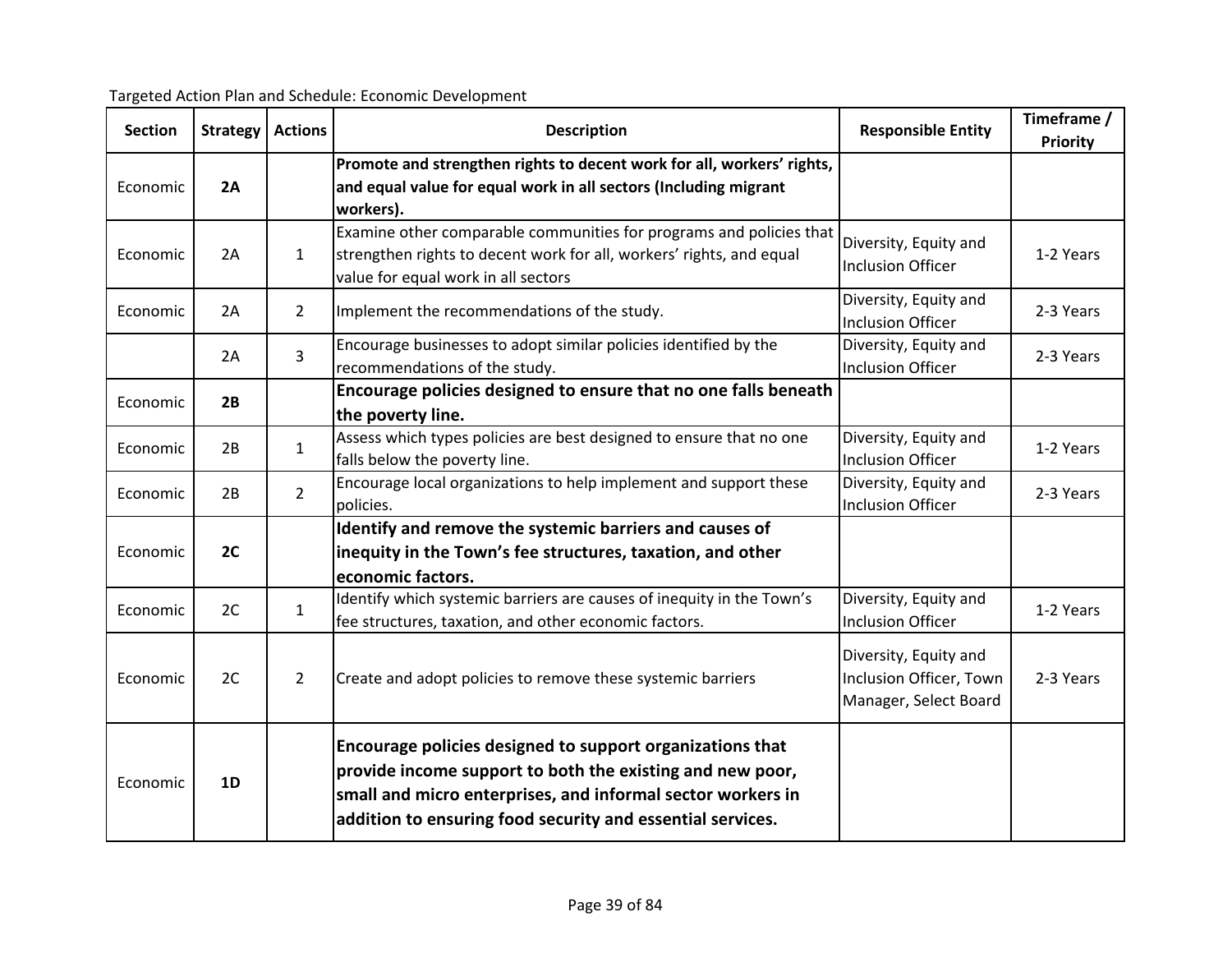| <b>Section</b> | Strategy       | <b>Actions</b> | <b>Description</b>                                                                                                                                                                                                                                                                                                                                                           | <b>Responsible Entity</b>                                                       | Timeframe /     |
|----------------|----------------|----------------|------------------------------------------------------------------------------------------------------------------------------------------------------------------------------------------------------------------------------------------------------------------------------------------------------------------------------------------------------------------------------|---------------------------------------------------------------------------------|-----------------|
|                |                |                |                                                                                                                                                                                                                                                                                                                                                                              |                                                                                 | <b>Priority</b> |
| Economic       | 1 <sub>D</sub> | $\mathbf{1}$   | Identify small and micro enterprises that are struggling financially, and<br>informal sector workers who may benefit from income support,<br>additional food security, and essential services.                                                                                                                                                                               | Chamber of<br>Commerce, Business<br>Guild, Economic<br>Development              | 1-3 Years       |
|                |                |                |                                                                                                                                                                                                                                                                                                                                                                              | Committee                                                                       |                 |
| Economic       | 1D             | $\overline{2}$ | Publicize the services available from federal, state, and local<br>organizations that offer financial and other support; connect local<br>enterprise owners with available resources.                                                                                                                                                                                        | Chamber of<br>Commerce, Business<br>Guild, Economic<br>Development<br>Committee | 2-4 Years       |
| Economic       | 1D             | 3              | Generate more community support for local small and micro<br>enterprises and informal sector workers.                                                                                                                                                                                                                                                                        | Chamber of<br>Commerce, Business<br>Guild, Economic<br>Development<br>Committee | 2-4 Years       |
| Economic       | 1D             | 4              | Advocate for donation requirement reforms that would allow<br>marijuana companies to donate directly to not-for-profit organizations.                                                                                                                                                                                                                                        | Chamber of<br>Commerce, Business<br>Guild, Economic<br>Development<br>Committee | 3-5 Years       |
| Economic       | 2E             |                | Promote individual development accounts (IDAs),<br>homeownership education and counseling, limited equity<br>housing co-ops (LEHCs), community land trusts (CLTs), location<br>efficient mortgages (LEMs), and the Section 8 homeownership<br>program as asset-building strategies that focus on affordable<br>housing, land use, job training, and postsecondary education. |                                                                                 |                 |
| Economic       | 2E             | $\mathbf{1}$   | Publicize the services available from federal, state, and local<br>organizations that offer education, training and other support; connect<br>potential homeowners and those seeking job training with available<br>resources.                                                                                                                                               | Housing Council,<br>Economic<br>Development<br>Committee                        | 1-3 Years       |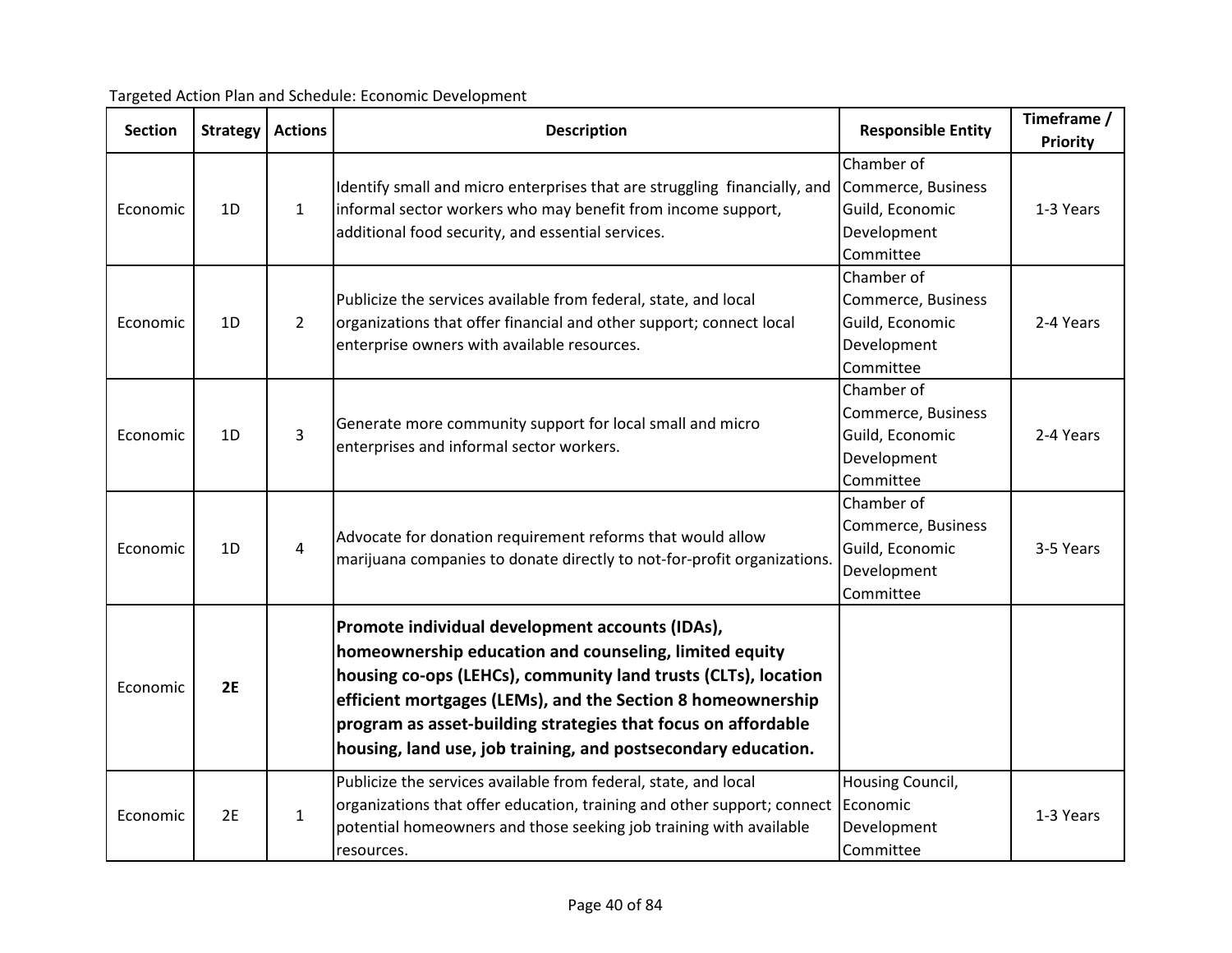| <b>Section</b> | <b>Strategy</b> | <b>Actions</b> | <b>Description</b>                                                                                                                                                                                                                                                                      | <b>Responsible Entity</b>                                                       | Timeframe /<br><b>Priority</b> |
|----------------|-----------------|----------------|-----------------------------------------------------------------------------------------------------------------------------------------------------------------------------------------------------------------------------------------------------------------------------------------|---------------------------------------------------------------------------------|--------------------------------|
| Economic       | 2F              |                | Promote equitable access for the creation of community<br>development financial institutions, institutions that are<br>committed to serving low and moderate income residents in the<br>community, and that help expand access to banking, insurance<br>and financial services for all. |                                                                                 |                                |
| Economic       | 2F              | $\mathbf{1}$   | Identify low and moderate income residents in the community that<br>would benefit from community development financial institutions.                                                                                                                                                    | Diversity, Equity and<br><b>Inclusion Officer</b>                               | 1-3 Years                      |
| Economic       | 2F              | $\overline{2}$ | Create a program that connects low and moderate income residents<br>with the information, training, or other tools necessary to expand<br>access to banking, insurance and financial services.                                                                                          | Human Services,<br>Economic<br>Development<br>Committee                         | 2-4 Years                      |
| Economic       | 2G              |                | Promote opportunities for microfinancing.                                                                                                                                                                                                                                               |                                                                                 |                                |
| Economic       | 2G              | $\mathbf{1}$   | Identify which banks and lending institutions may offer microfinancing<br>through a portfolio program.                                                                                                                                                                                  | Chamber of<br>Commerce, Business<br>Guild, Economic<br>Development<br>Committee | 1-2 Years                      |
| Economic       | 2G              | $\overline{2}$ | Identify private lenders that are willing to back microfinancing<br>programs.                                                                                                                                                                                                           | Chamber of<br>Commerce, Business<br>Guild, Economic<br>Development<br>Committee | 2-4 Years                      |
| Economic       | 3A              |                | Promote employment creation, decent work, and redistributive<br>(anti-poverty) programs to address poverty, inequality and<br>exclusion.                                                                                                                                                |                                                                                 |                                |
| Economic       | 3A              | $\mathbf{1}$   | Research other municipalities that have partnered with organization or<br>created programs designed to address poverty, inequality and<br>exclusion; and assess these programs for possible implementation in<br>Provincetown.                                                          | Human Services,<br>Economic<br>Development<br>Committee                         | 1 Year                         |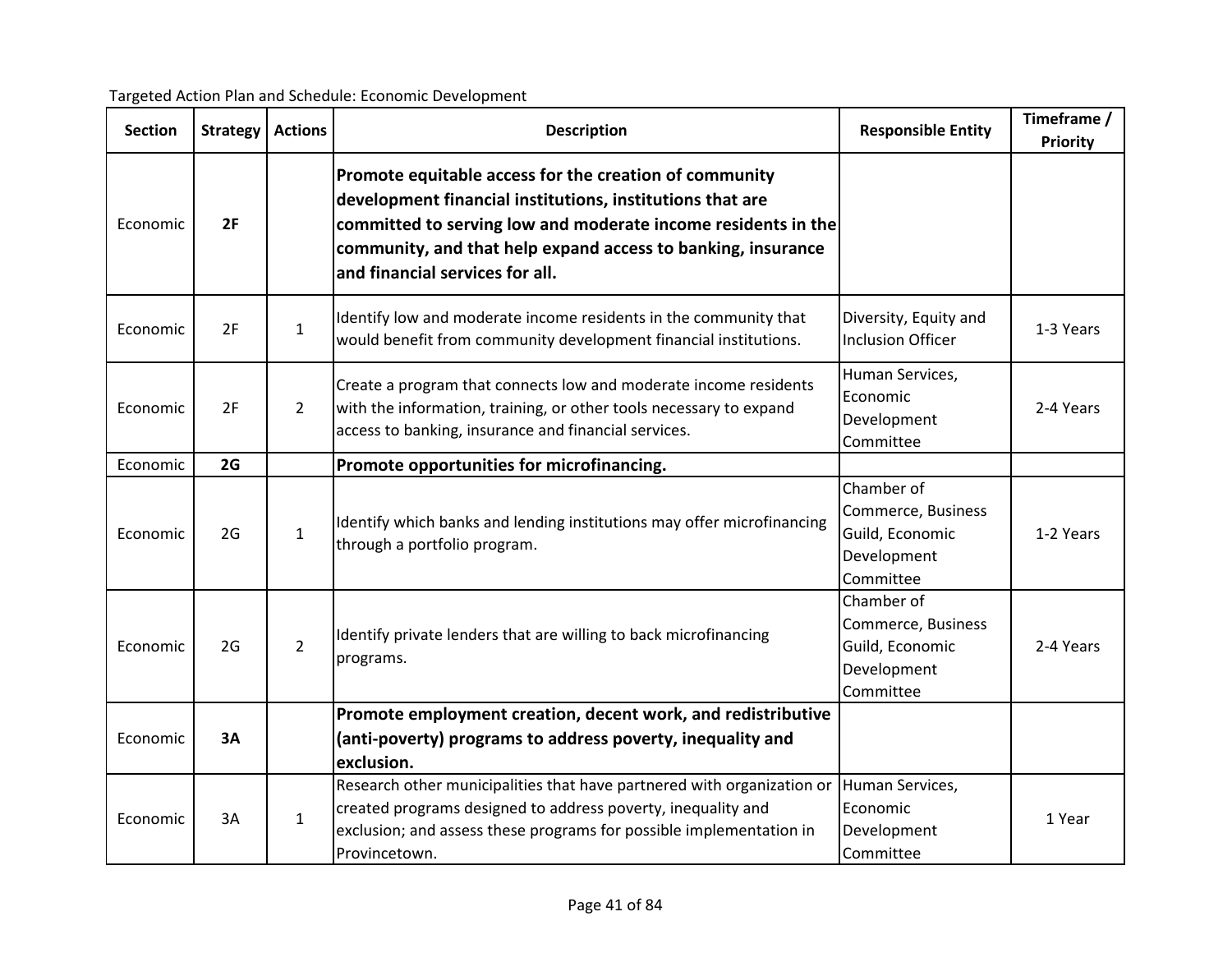| <b>Section</b> | Strategy  | <b>Actions</b> | <b>Description</b>                                                                                                                                                                                                                         | <b>Responsible Entity</b>                          | Timeframe /<br>Priority |
|----------------|-----------|----------------|--------------------------------------------------------------------------------------------------------------------------------------------------------------------------------------------------------------------------------------------|----------------------------------------------------|-------------------------|
| Economic       | 3A        | $\overline{2}$ | Adopt, implement, and fund programs or partnerships that will meet<br>Provincetown's goals for employment creation, decent work, and<br>programs designed to address poverty, inequality and exclusion.                                    | Town Manager, Select<br>Board, Town Meeting        | 2-3 Years               |
| Economic       | 3A        | $\overline{3}$ | Promote programs and partnerships adopted by the Town.                                                                                                                                                                                     | <b>Human Services</b>                              | 2-4 Years               |
| Economic       | 3B        |                | Assess and address economic disparities that inhibit workers<br>and residents from owning property.                                                                                                                                        |                                                    |                         |
| Economic       | 3B        | $\mathbf{1}$   | Work with regional agencies to research and identify the greatest<br>roadblocks to property ownership.                                                                                                                                     | <b>Housing Coordinator</b>                         | 1 Year                  |
| Economic       | 3B        | $\overline{2}$ | Develop plans and programs that help workers and residents to<br>become property owners and promote these programs.                                                                                                                        | <b>Housing Coordinator</b>                         | 2-3 Years               |
| Economic       | <b>4A</b> |                | Strengthen local partnerships between businesses and Town<br>government that promote, encourage and support year-round<br>economic activities, including the development of physical<br>infrastructure needed to support those activities. |                                                    |                         |
| Economic       | 4A        | $\mathbf{1}$   | Develop, promote, encourage, and support year-round economic<br>activities, especially shoulder season and winter festivals,<br>celebrations, educational opportunities, and community events<br>designed to attract a wide audience.      | Chamber of<br>Commerce, Business<br>Guild, Tourism | 1-2 Years               |
|                | 4A        | $\overline{2}$ | Monitor any increases in water, sewer, and solid waste during<br>the off-peak seasons to ensure Town infrastructure adequately<br>supports increased activities.                                                                           | <b>Department of Public</b><br><b>Works</b>        | 2-8 Years               |
| Economic       | <b>5A</b> |                | Promote diversity, equity & inclusion initiatives that help<br>reduce economic and social inequalities.                                                                                                                                    |                                                    |                         |
| Economic       | <b>5A</b> | $\mathbf{1}$   | Research and analyze the most effective programs developed in other<br>comparable communities that promote diversity, equity & inclusion<br>while reducing economic and social inequalities.                                               | Diversity, Equity and<br><b>Inclusion Officer</b>  | 1-2 Years               |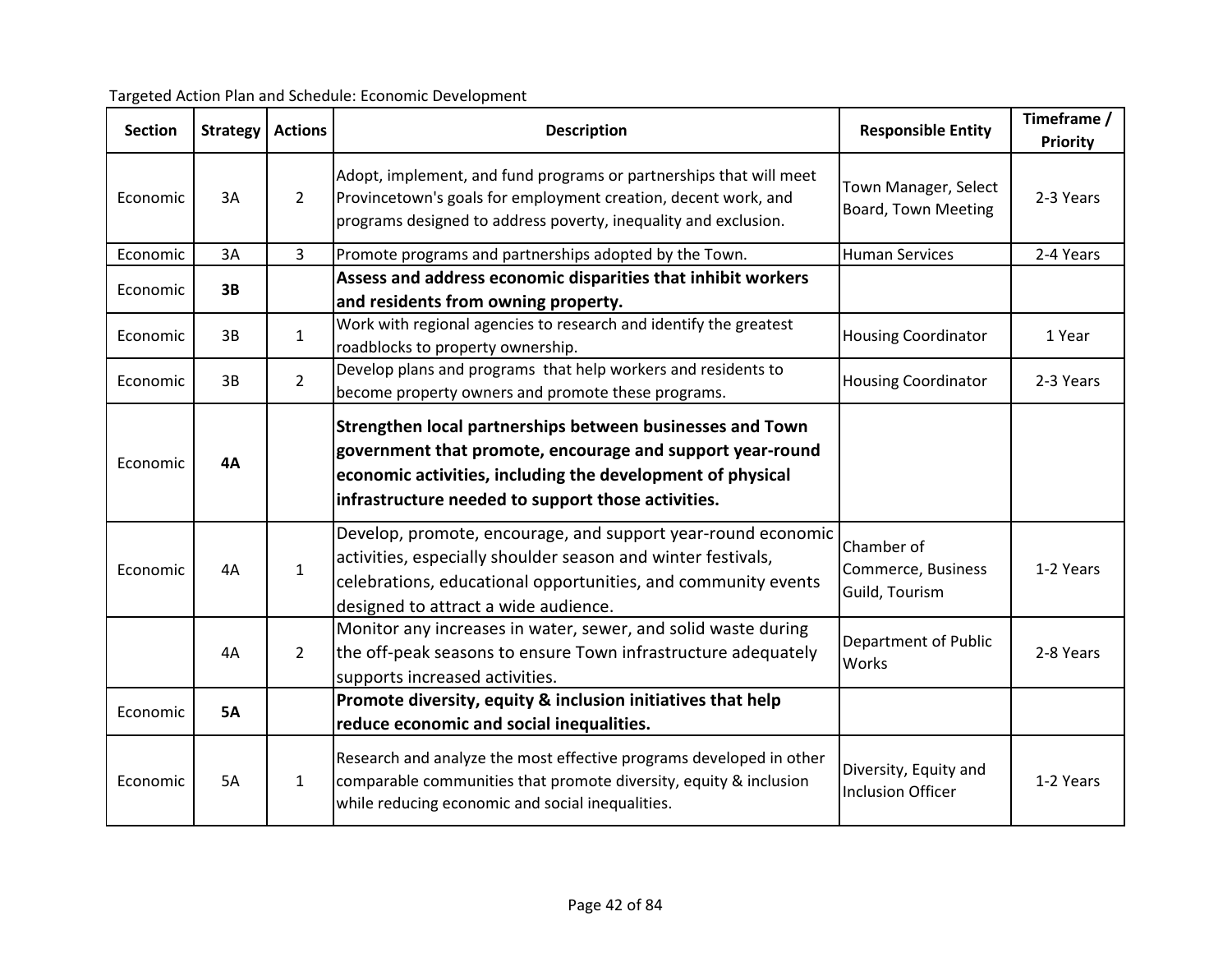Targeted Action Plan and Schedule: Economic Development

| <b>Section</b> | <b>Strategy</b> | <b>Actions</b> | <b>Description</b>                                                                                                                                                                             | <b>Responsible Entity</b>                                                      | Timeframe /<br>Priority |
|----------------|-----------------|----------------|------------------------------------------------------------------------------------------------------------------------------------------------------------------------------------------------|--------------------------------------------------------------------------------|-------------------------|
|                | 5A              | $\overline{2}$ | Adopt, implement, and fund programs or partnerships that will meet<br>Provincetown's goals for diversity, equity & inclusion initiatives that<br>help reduce economic and social inequalities. | Town Manager, Select<br><b>Board, Town Meeting</b>                             | 2-3 Years               |
| Economic       | 5A              | 3              | Promote programs and partnerships adopted by the Town.                                                                                                                                         | Diversity, Equity and<br><b>Inclusion Officer</b>                              | 2-4 Years               |
| Economic       | <b>5B</b>       |                | Identify strategies for community stabilization that changes the<br>balance of power and transfers equity to resident/renters,<br>homeowners, and businesses.                                  |                                                                                |                         |
| Economic       | 5B              | $\mathbf{1}$   | Research comparable communities that have successfully changed the<br>balance of power and transferred equity to resident/renters,<br>homeowners, and businesses.                              | Diversity, Equity and<br><b>Inclusion Officer</b>                              | 1-2 Years               |
| Economic       | <b>5B</b>       | $\overline{2}$ | Identify additional strategies to include more full-time residents in the<br>local boards and committees, Town Meeting, and other civic events.                                                | Diversity, Equity and<br><b>Inclusion Officer</b>                              | 1-3 Years               |
| Economic       | 5C              |                | Promote economic and social systems that work to prevent<br>and/or correct uneven growth that further create inequality<br>and exclusion.                                                      |                                                                                |                         |
| Economic       | 5C              | $\mathbf{1}$   | Collaborate with state and regional agencies to identify the major<br>contributors to uneven growth that intensifies economic inequality and<br>exclusion in Provincetown.                     | Community<br>Development,<br>Diversity, Equity and<br><b>Inclusion Officer</b> | 1-3 Years               |
| Economic       | 5C              | $\overline{2}$ | Develop a plan to correct uneven growth and promotes equality and<br>inclusion.                                                                                                                | Diversity, Equity and<br>Inclusion Officer                                     | 3-5 Years               |
| Economic       | 6A              |                | Strengthen access to quality healthcare as an important component<br>for sustaining a healthy, local year-round economy.                                                                       |                                                                                |                         |
| Economic       | 6A              | $\mathbf{1}$   | Identify individuals who lack access to healthcare and connect them<br>with state, regional and local healthcare providers.                                                                    | <b>Human Services</b>                                                          | 1-2 Years               |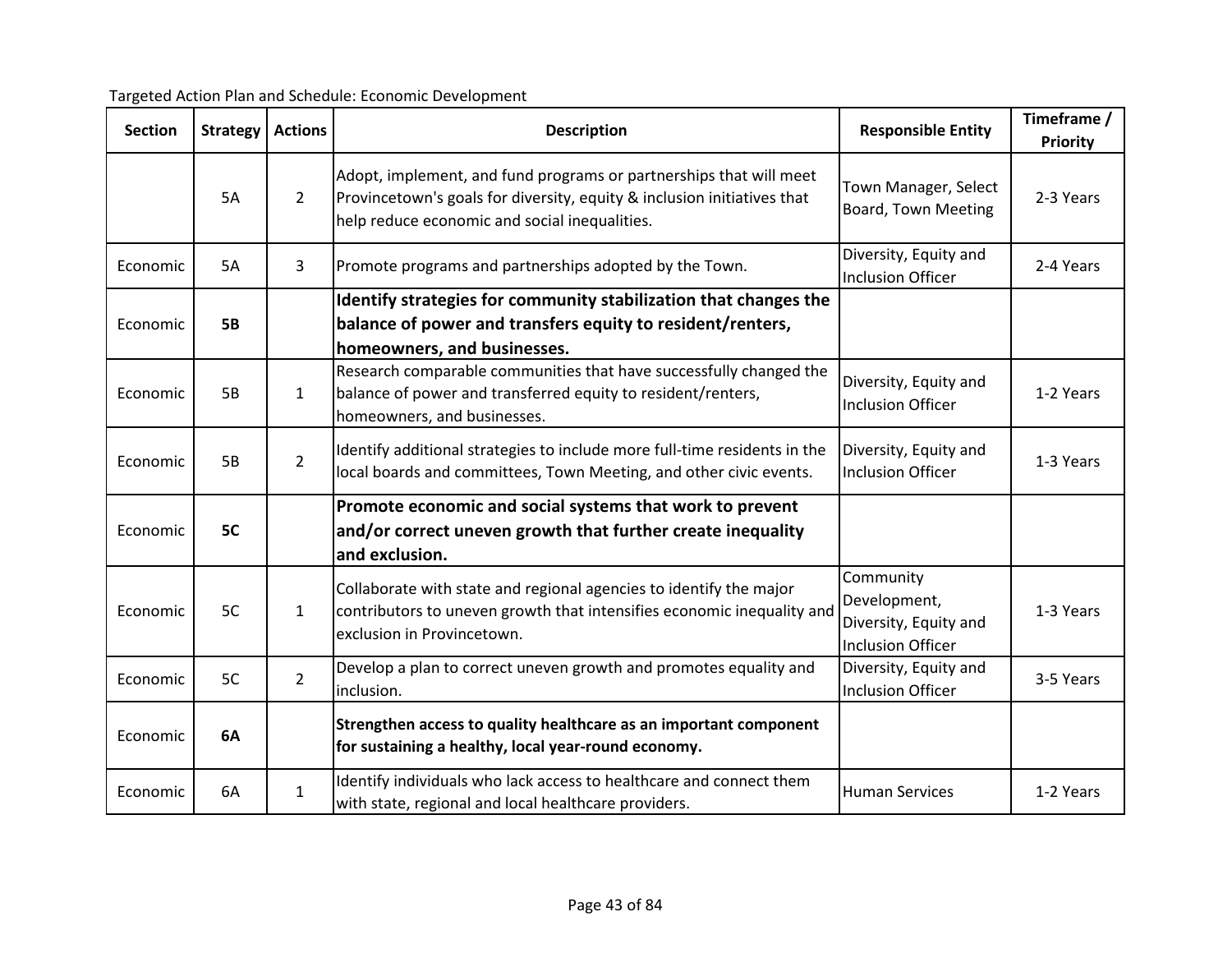| <b>Section</b> | Strategy  | <b>Actions</b> | <b>Description</b>                                                                                                                                                                                                      | <b>Responsible Entity</b>                                                                                   | Timeframe /<br>Priority |
|----------------|-----------|----------------|-------------------------------------------------------------------------------------------------------------------------------------------------------------------------------------------------------------------------|-------------------------------------------------------------------------------------------------------------|-------------------------|
| Economic       | 6A        | $\overline{2}$ | Provide education and promotional materials to help encourage<br>individuals to take advantage of healthcare offered through employers<br>or through the state.                                                         | Human Services,<br>Diversity, Equity and<br>Inclusion Officer,<br>Chamber of<br>Commerce, Business<br>Guild | 2-3 Years               |
|                |           |                | Encourage the creation dormitory housing to address seasonal                                                                                                                                                            |                                                                                                             |                         |
| Economic       | <b>7A</b> |                | worker housing issue and potential synergies with off-season                                                                                                                                                            |                                                                                                             |                         |
|                |           |                | education and conference housing.                                                                                                                                                                                       |                                                                                                             |                         |
| Economic       | 7A        | $\mathbf{1}$   | Identify locations that can support larger scale dormitory housing<br>structures                                                                                                                                        | Community<br>Development                                                                                    | 1 Year                  |
| Economic       | <b>7A</b> | $\overline{2}$ | Create programs that incentivize developers to create dormitory and<br>other appropriate housing for seasonal workers.                                                                                                  | Town Manager,<br>Community<br>Development, Assessor                                                         | 2-4 Years               |
| Economic       | 7A        | $\mathbf{3}$   | Encourage employers and educational institutions to support the<br>development of dormitory housing for employees and students                                                                                          | Chamber of<br>Commerce, Business<br>Guild                                                                   | 1-5 Years               |
| Economic       | <b>7B</b> |                | Create inventory of existing structures and potential sites and<br>review all related land use regulations to identify opportunities.                                                                                   |                                                                                                             |                         |
| Economic       | 7B        | $\mathbf{1}$   | Perform a high-level, parcel-by-parcel review of residential properties<br>that could support additional housing units based on zoning, density,<br>and parcel size under current conditions.                           | <b>Town Planner</b>                                                                                         | 1 Year                  |
| Economic       | 7B        | $\overline{2}$ | Review land use regulations and prepare a summary of potential<br>changes that could be presented to the Planning Board, Select Board<br>and Town Meeting to further increase opportunities residential<br>development. | Town Planner, Town<br>Manager                                                                               | 1 Year                  |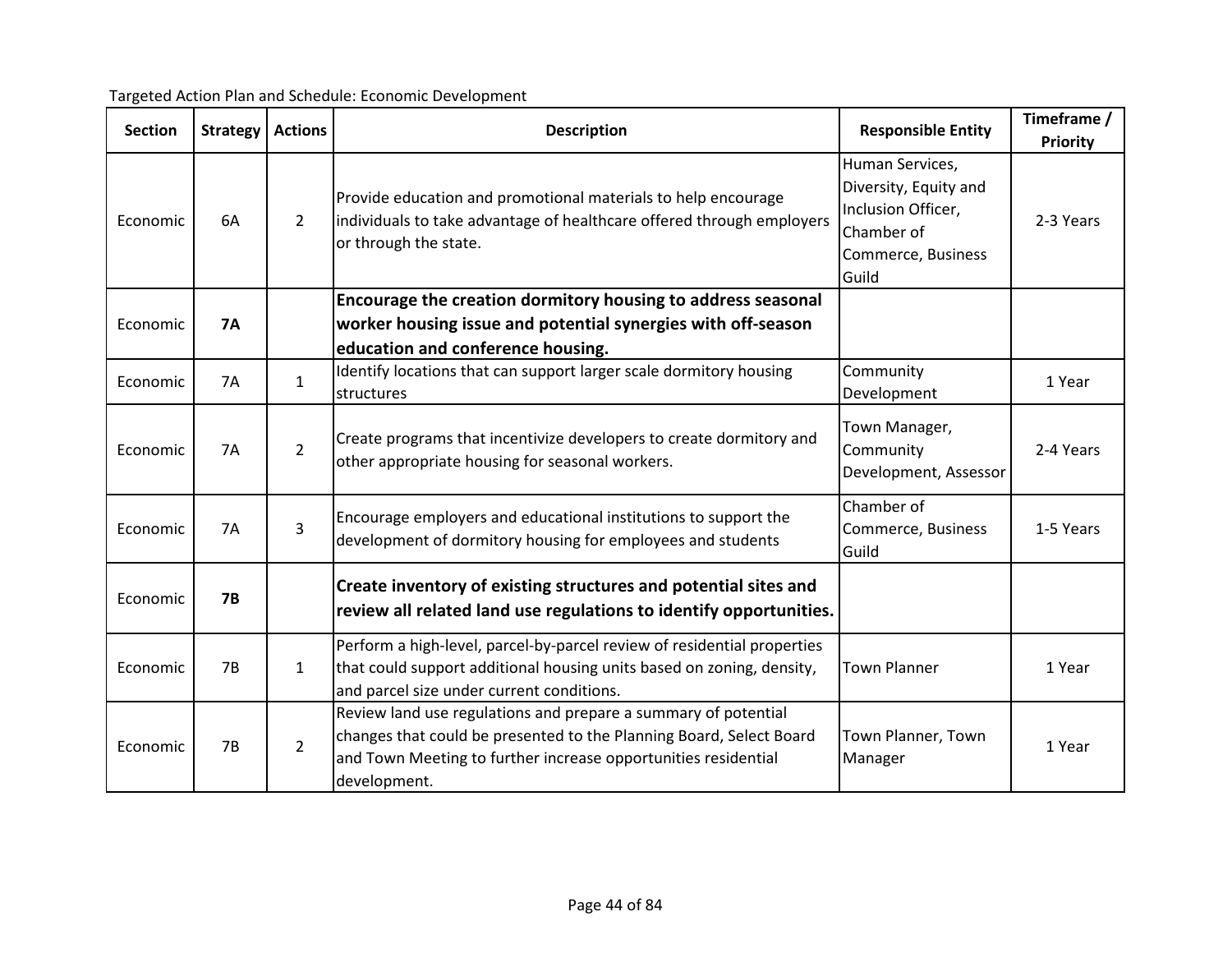| <b>Section</b> | <b>Strategy</b> | <b>Actions</b> | <b>Description</b>                                                                                                                                                                                                                                            | <b>Responsible Entity</b>                          | Timeframe /<br>Priority |
|----------------|-----------------|----------------|---------------------------------------------------------------------------------------------------------------------------------------------------------------------------------------------------------------------------------------------------------------|----------------------------------------------------|-------------------------|
| Economic       | <b>7C</b>       |                | Encourage the development of transient accommodations to support<br>multiple population segments, including a wide range of price and<br>affordability, and accommodations for families needing both short-<br>term and longer-term temporary accommodations. |                                                    |                         |
| Economic       | 7C              | $\mathbf{1}$   | Research and analyze programs or partnerships in other comparable<br>communities that successfully developed transient accommodations.                                                                                                                        | <b>Housing Council</b>                             | 1-2 Years               |
| Economic       | 7C              | $\overline{2}$ | Assess the viability Adopt, implement, and fund programs or<br>partnerships that will meet Provincetown's goals for transient<br>accommodations.                                                                                                              | Town Manager, Select<br><b>Board, Town Meeting</b> | 2-3 Years               |
| Economic       | 7C              | 3              | Develop programs and networks that help connect people in need of<br>temporary accommodations with the services available.                                                                                                                                    | Human Services,<br><b>Housing Council</b>          | 2-4 Years               |
| Economic       | <b>7D</b>       |                | Research infrastructure and financing needs related to<br>development of a large housing project.                                                                                                                                                             |                                                    |                         |
| Economic       | 7D              | $\mathbf{1}$   | Identify town-owned parcels that can support affordable, year-round<br>market rate, and workforce housing.                                                                                                                                                    | Community<br>Development                           | 1 Year                  |
| Economic       | 7D              | $\overline{2}$ | Apply for federal, state, and regional funding and grants, as well as<br>private funding sources, to support the development of affordable,<br>year-round market rate, and workforce housing.                                                                 | <b>Housing Director</b>                            | 1-5 Years               |
| Economic       | 7D              | 3              | Develop an infrastructure plan to help grow the Town's water, sewer,<br>solid waste, and transportation needs to accommodate future large<br>housing projects.                                                                                                | Department of Public<br>Works                      | 1-3 Years               |
| Economic       | <b>7E</b>       |                | Research potential developers and explore opportunities for<br>potential public-private partnerships to implement housing<br>projects in Provincetown.                                                                                                        |                                                    |                         |
| Economic       | <b>7E</b>       | $\mathbf{1}$   | Identify developers that have the ability and desire to lead and direct<br>private-public housing project partnerships.                                                                                                                                       | <b>Housing Director</b>                            | 1-2 Years               |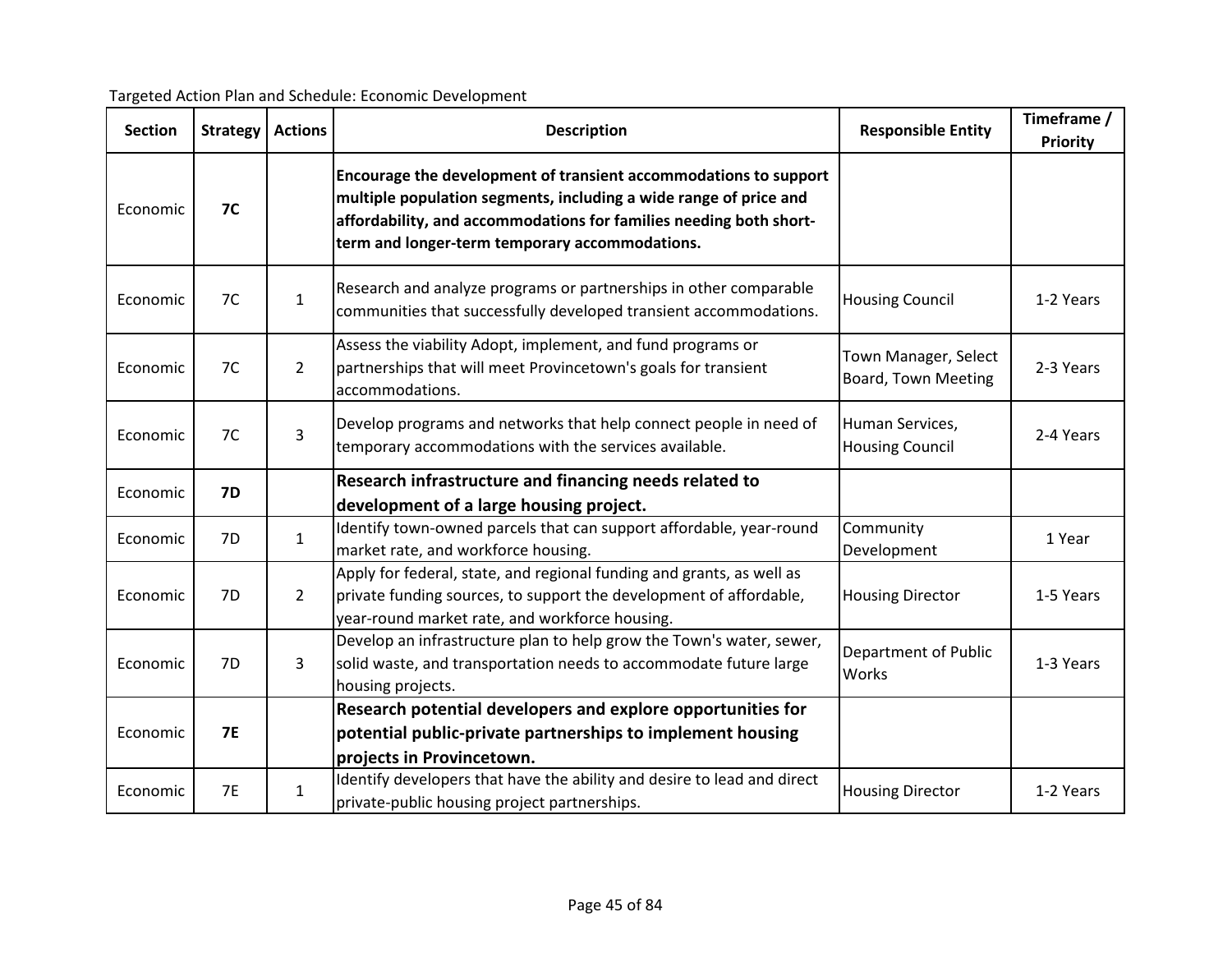| Targeted Action Plan and Schedule: Economic Development |
|---------------------------------------------------------|
|---------------------------------------------------------|

| <b>Section</b> | <b>Strategy</b> | <b>Actions</b> | <b>Description</b>                                                                                                                                                                                                                           | <b>Responsible Entity</b>                          | Timeframe /<br><b>Priority</b> |
|----------------|-----------------|----------------|----------------------------------------------------------------------------------------------------------------------------------------------------------------------------------------------------------------------------------------------|----------------------------------------------------|--------------------------------|
| Economic       | <b>7E</b>       | $\overline{2}$ | Collaborate on selecting appropriate locations and housing types of the Housing Director,<br>correct size, scale, and makeup that could be practicably constructed.                                                                          | Private Developer                                  | 2-5 Years                      |
| Economic       | 7F              |                | Review Town bylaws and policies to ensure they are aligned<br>with the goals of encouraging more equitable access to housing,<br>work, and economic opportunities.                                                                           |                                                    |                                |
| Economic       | 7F              | $\mathbf{1}$   | Critically analyze the bylaws and policies and prepare a report outlining<br>potential inequities with access to housing, work and economic<br>activities, as well as potential changes that could be implemented to<br>overcome inequities. | Diversity, Equity and<br><b>Inclusion Officer</b>  | 1-3 Years                      |
| Economic       | <b>7G</b>       |                | <b>Encourage Community Land Trusts (CLT), Limited Equity</b><br>Cooperatives (LEC), and housing cooperatives that take housing<br>out of the speculative market to maintain affordability.                                                   |                                                    |                                |
| Economic       | 7G              | $\mathbf{1}$   | Identify sources of fiscal and organizational support for potential<br>independent CLT and LEC organizations and publicize these resources.                                                                                                  | <b>Housing Director</b>                            | 1-2 Years                      |
| Economic       | 7H              |                | Continue promoting the development of affordable units,<br>including resident/renter opportunity to purchase - "rent to<br>own" and policies that create more affordable low- and middle-<br>income housing units.                           |                                                    |                                |
| Economic       | 7H              | $\mathbf{1}$   | Further incentivize developers to create additional affordable low- and<br>middle-income housing units.                                                                                                                                      | <b>Housing Director</b>                            | 1-5 Years                      |
| Economic       | 7H              | $\overline{2}$ | Create a "rent to own" program within the housing lottery for qualified<br>candidates with limited access to equity for down payments.                                                                                                       | Regional Housing Trust,<br><b>Housing Director</b> | 3-5 Years                      |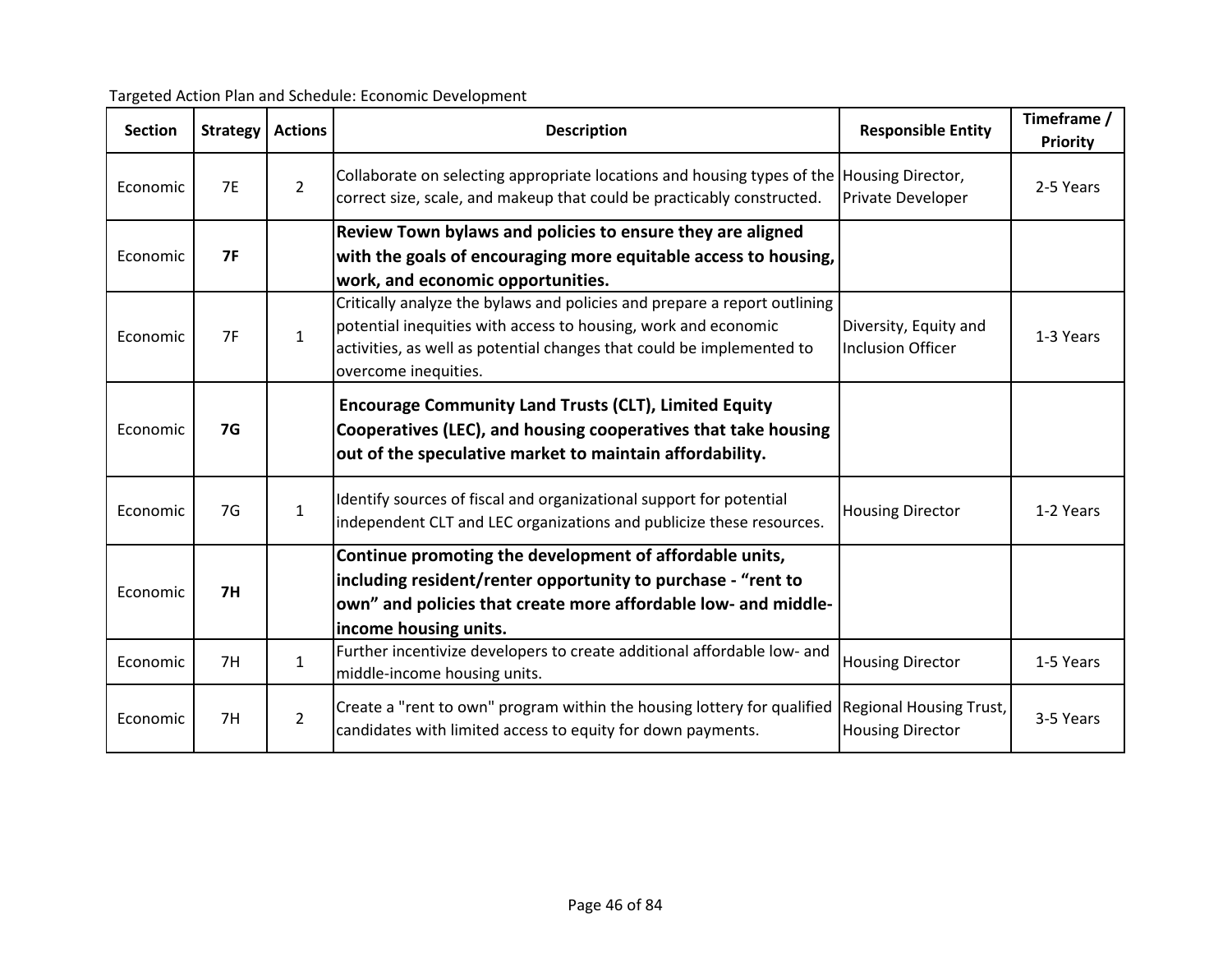| <b>Section</b> | <b>Strategy</b> | <b>Actions</b> | <b>Description</b>                                                                                                                                                                                                                                  | <b>Responsible Entity</b>                      | Timeframe /<br>Priority |
|----------------|-----------------|----------------|-----------------------------------------------------------------------------------------------------------------------------------------------------------------------------------------------------------------------------------------------------|------------------------------------------------|-------------------------|
| Economic       | 71              |                | Encourage programs capable of creating a stabilization voucher<br>for long-time residents in low-income situations to help them<br>stay and programs that will protect senior homeowners at risk<br>of losing their primary residence.              |                                                |                         |
| Economic       | 71              | $\mathbf{1}$   | Petition the Massachusetts General Court to create a stabilization<br>voucher for long-time residents in low-income situations to help them<br>stay and programs that will protect senior homeowners.                                               | Select Board, Town<br>Meeting                  | 1-2 Years               |
| Economic       | 7 <sub>J</sub>  |                | Petition the Massachusetts General Court to allow municipalities to<br>reduce or freeze property taxes to protect residents, allowing<br>homeowners whose taxes have grown by 10 percent or more to defer<br>property tax payments until they sell. |                                                |                         |
| Economic       | 7J              | $\mathbf{1}$   | Petition the Massachusetts General Court to allow municipalities to<br>reduce or freeze property taxes to protect residents.                                                                                                                        | Select Board, Town<br>Meeting                  | 1-2 Years               |
| Economic       | <b>7K</b>       |                | <b>Encourage Housing Trust Funds, inclusionary zoning ordinances, and</b><br>the federal Low-Income Housing Tax Credit.                                                                                                                             |                                                |                         |
| Economic       | <b>7K</b>       | $\mathbf{1}$   | Begin to allocate funds from additional revenue sources such as the<br>Short Term Rental Tax to Housing Trust Funds                                                                                                                                 | Select Board, Town<br>Manager, Town<br>Meeting | 1-3 Years               |
| Economic       | <b>7K</b>       | $\overline{2}$ | Create additional incentives that are inline with the federal Low-<br><b>Income Housing Tax Credit</b>                                                                                                                                              | Select Board, Town<br>Manager, Town<br>Meeting | 2-4 Years               |
| Economic       | <b>7K</b>       | $\overline{3}$ | Encourage mid to large scale projects which adhere to inclusionary<br>zoning ordinances.                                                                                                                                                            | <b>Town Planner</b>                            | 1-5 Years               |
| Economic       | <b>7L</b>       |                | Explore eligibility requirements of the local review and approval<br>process for the Department of Housing & Community Development's<br>Division of Community Services to create a tax-increment financing<br>zone.                                 |                                                |                         |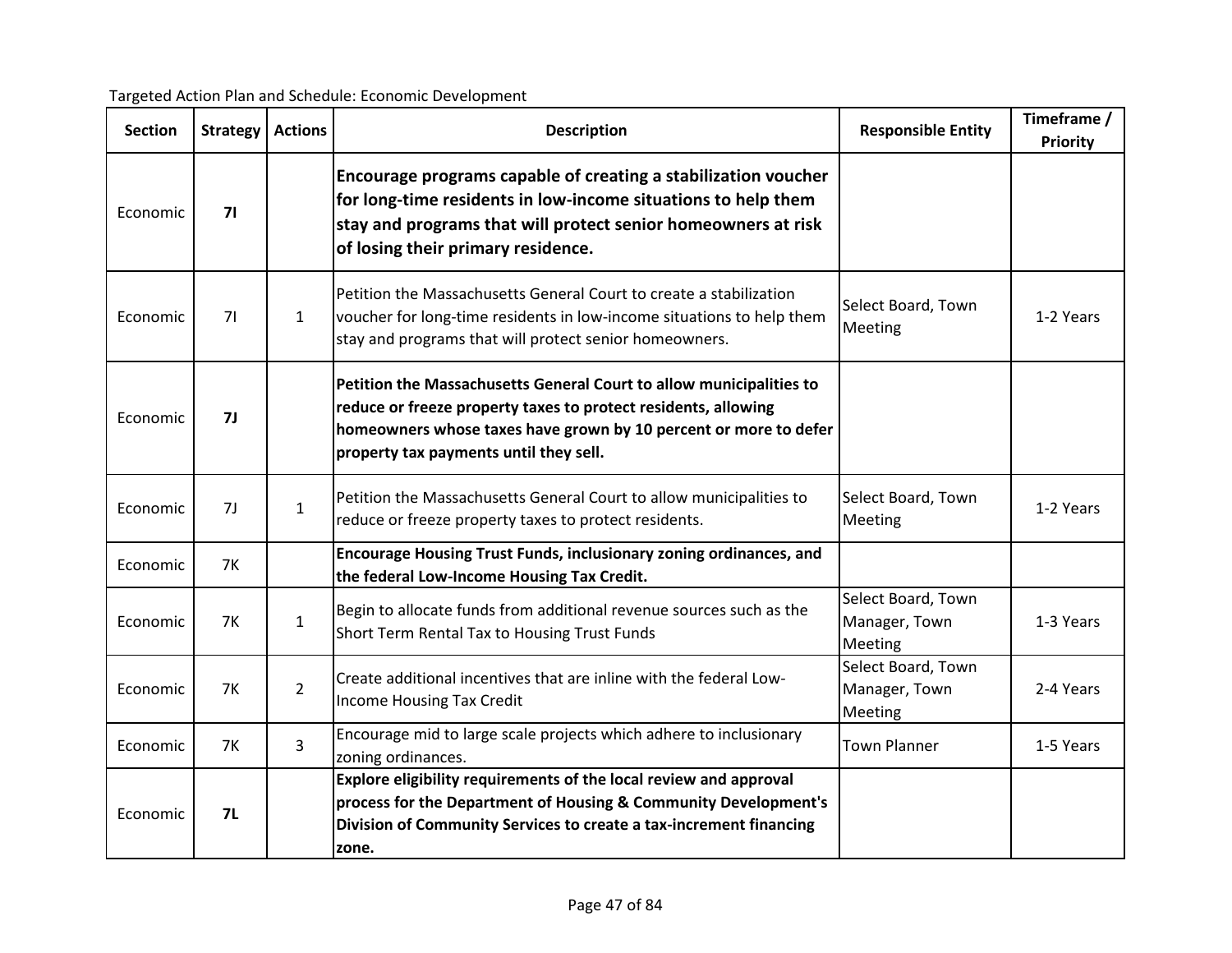Targeted Action Plan and Schedule: Economic Development

| <b>Section</b> | <b>Strategy</b> | <b>Actions</b> | <b>Description</b>                                                                                                                                                                                     | <b>Responsible Entity</b>                                 | Timeframe /<br><b>Priority</b> |
|----------------|-----------------|----------------|--------------------------------------------------------------------------------------------------------------------------------------------------------------------------------------------------------|-----------------------------------------------------------|--------------------------------|
| Economic       | 7L              | $\mathbf{1}$   | Understand the requirements needed to create a Tax Increment<br>Financing Zone.                                                                                                                        | Community<br>Development Director                         | 1-3 Years                      |
| Economic       | 7L              | $\overline{2}$ | Seek approval locally and from the state the Department of Housing &<br>Community Development's Division of Community Service to be able to Housing Director<br>create a Tax Increment Financing Zone. |                                                           | 3-5 Years                      |
| Economic       | 7M              |                | Encourage regional strategies through collaboration on data sharing,<br>joint grant applications, and supporting fair housing in neighboring<br>communities.                                           |                                                           |                                |
| Economic       | 7M              | $\mathbf{1}$   | Create a municipal forum that defines a region which would allow for<br>data and various grant opportunities to be shared across municipalities                                                        | Community<br>Development Director,<br><b>Town Manager</b> | 1-5 Years                      |
| Economic       | 7M              | $\overline{2}$ | Establish a regional housing committee or thinktank that prioritizes fair<br>housing solutions throughout the surrounding communities.                                                                 | Select Board, Town<br>Manager, Housing<br>Manager         | 1-5 Years                      |
| Economic       | <b>8A</b>       |                | Encourage reverse franchises where local businesses create additional<br>sites outside of Provincetown.                                                                                                |                                                           |                                |
| Economic       | 8A              | $\mathbf{1}$   | Identify like communities that can support Provincetown franchises.                                                                                                                                    | VSB, Chamber of<br>Commerce, PBG                          | 1-2 Years                      |
| Economic       | <b>8A</b>       | $\overline{2}$ | Promote relationships with the identified communities through the VSB<br>and Chamber of Commerce to create avenues for expanding businesses<br>outside Provincetown                                    | VSB, Chamber of<br>Commerce, PBG                          | 2-3 Years                      |
| Economic       | <b>8B</b>       |                | Develop business brand for the community that is recognized off-<br>cape, nationally, and internationally.                                                                                             |                                                           |                                |
| Economic       | <b>8B</b>       | $\mathbf{1}$   | Work with local branding experts to developed a business brand that is<br>inline with our community character.                                                                                         | <b>Tourism Department</b>                                 | 1-2 Years                      |
| Economic       | 8B              | $\overline{2}$ | Have this brand shared regionally and off-cape through the VSB,<br>Chamber of Commerce and local community members.                                                                                    | <b>Tourism Department</b>                                 | 2-3 Years                      |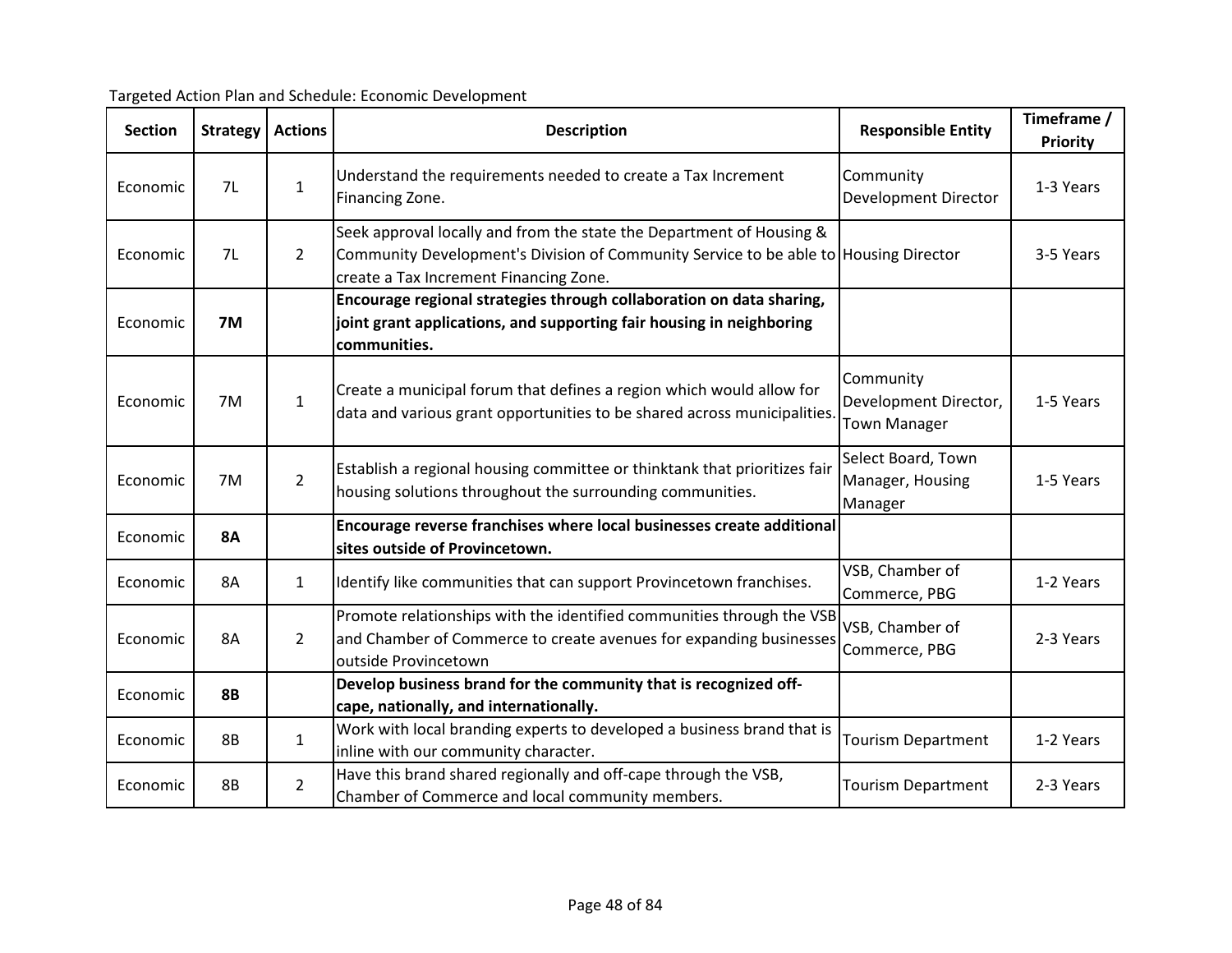| <b>Section</b> | <b>Strategy</b> | <b>Actions</b> | <b>Description</b>                                                                                                                                                | <b>Responsible Entity</b>     | Timeframe /<br>Priority |
|----------------|-----------------|----------------|-------------------------------------------------------------------------------------------------------------------------------------------------------------------|-------------------------------|-------------------------|
| Economic       | <b>8C</b>       |                | Attract employees employed by businesses that use a "work at<br>home" model to increase year-round economic revenue, within the<br>Town's capacity.               |                               |                         |
| Economic       | 8C              | $\mathbf{1}$   | Work with advertising experts to developed a campaign to attract<br>workers or second home owners who can work from home.                                         | <b>Tourism Department</b>     | 1-2 Years               |
| Economic       | <b>9A</b>       |                | Need to attract an entity that can expand cellular service and<br>broadband internet connections.                                                                 |                               |                         |
| Economic       | 9A              | $\mathbf{1}$   | Identify which entities have the ability to expand cellular service and<br>broadband internet connections.                                                        | Select Board                  | 1-2 Years               |
| Economic       | <b>9A</b>       | $\overline{2}$ | Encourage these entities to expand cellular service and broadband<br>internet connections with incentives, such as access to municipal<br>infrastructure and land | Select Board                  | 1-2 Years               |
| Economic       | <b>9B</b>       |                | Evaluate the ability and build potential for supplying high speed<br>internet to private companies and homes.                                                     |                               |                         |
| Economic       | 9B              | $\mathbf{1}$   | Advocate for a feasibility study which analyzes the ability to provide<br>businesses and homes with high speed internet.                                          | Select Board, Town<br>Manager | 1-2 Years               |
| Economic       | 9C              |                | Need to create competition within the communications market to<br>create additional options and choices for access to the latest<br>technology.                   |                               |                         |
| Economic       | 9C              | $\mathbf{1}$   | Advocate for competition between communication providers to<br>provide choice to users.                                                                           | Select Board, Town<br>Manager | 1-7 Years               |
| Economic       | <b>10A</b>      |                | Encourage entrepreneurship that is equitable and fair for people of<br>different means.                                                                           |                               |                         |
| Economic       | <b>10A</b>      | $\mathbf{1}$   | Create additional public-private work spaces that promote<br>entrepreneurship of all means (such as The Commons)                                                  | Select Board, Town<br>Manager | 1-5 Years               |
| Economic       | <b>10B</b>      |                | Explore opportunities for local artist's market that encourages off-<br>season tourism and encourage the "Art in the windows" concept for<br>storefronts.         |                               |                         |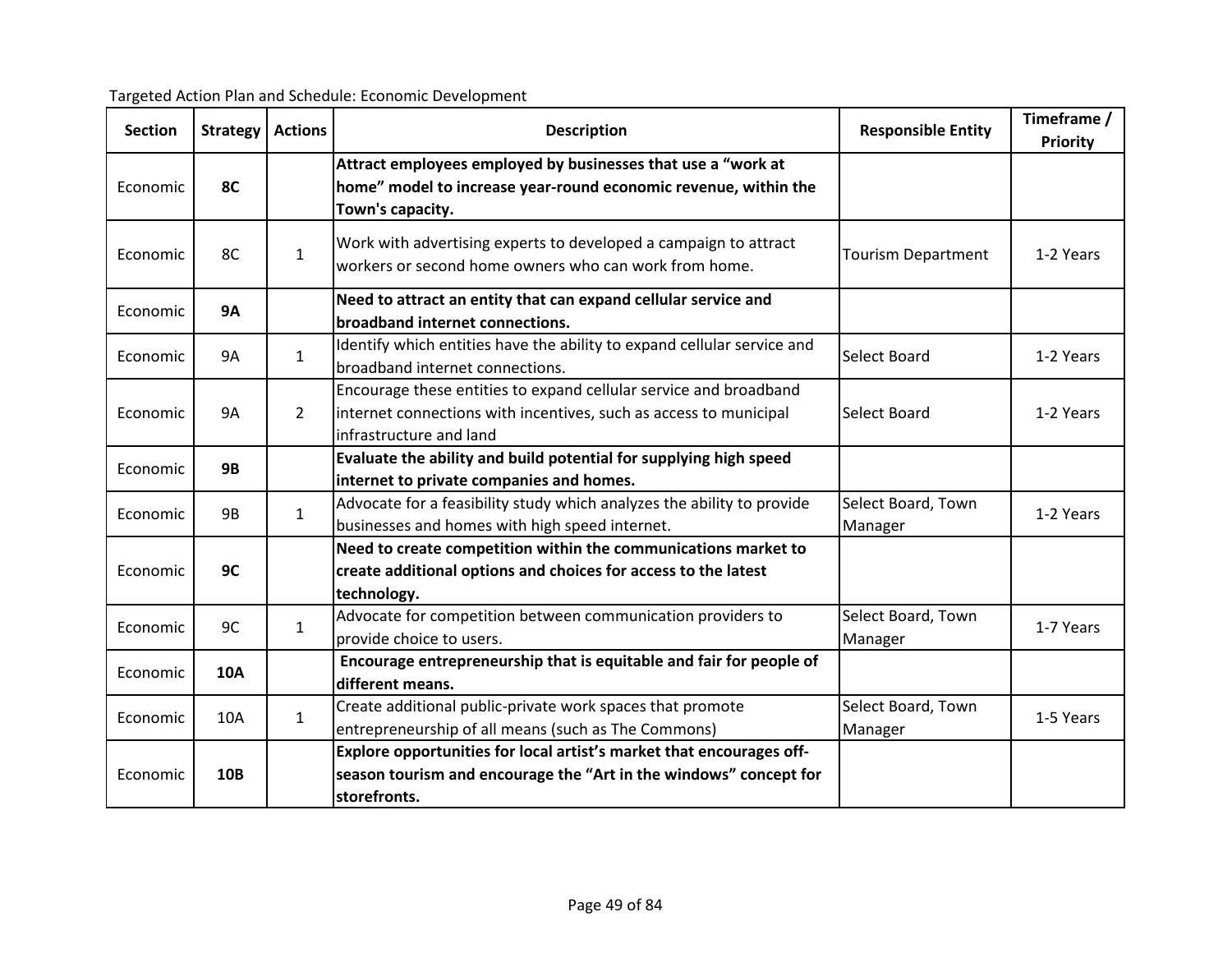Targeted Action Plan and Schedule: Economic Development

| <b>Section</b> | <b>Strategy</b> | <b>Actions</b> | <b>Description</b>                                                                                                                                                              | <b>Responsible Entity</b>                                              | Timeframe /<br><b>Priority</b> |
|----------------|-----------------|----------------|---------------------------------------------------------------------------------------------------------------------------------------------------------------------------------|------------------------------------------------------------------------|--------------------------------|
| Economic       | 10B             | $\mathbf{1}$   | Encourage local business to host off-season markets for artists to<br>display there work.                                                                                       | PBG, VSB, Chamber of<br>Commerce, Economic<br>Development<br>Committee | 1-3 Years                      |
| Economic       | 10B             | $\overline{2}$ | Encourage seasonal street front retail stores to hold continues art<br>displays in their store front windows when closed.                                                       | PBG, VSB, Chamber of<br>Commerce, Economic<br>Development<br>Committee | 2-4 Years                      |
| Economic       | 10B             | $\overline{3}$ | Create by-laws that allow additional venues to be used for artist's<br>markets.                                                                                                 | Select Board, Town<br>Meeting                                          | 3-5 Years                      |
| Economic       | <b>10C</b>      |                | Incentivize the intended outcome of the formula business regulations<br>of the zoning bylaw to protect local businesses                                                         |                                                                        |                                |
| Economic       | 10C             | $\mathbf{1}$   | Promote the development of locally owned businesses that do not<br>adhere to a formula business model                                                                           | PBG, VSB, Chamber of<br>Commerce, Economic<br>Development<br>Committee | 1-5 Years                      |
| Economic       | 10C             | $\overline{2}$ | Strengthen bylaws that restrict Formula Businesses models that may<br>negatively impact on the Town's economy, historical relevance, unique<br>character and economic vitality. | Select Board, Town<br>Meeting                                          | 1-5 Years                      |
| Economic       | <b>10D</b>      |                | Encourage a not-for-profit to create local PTown Pennies (similar to<br>Burlington Bucks) complementary/alternative currencies.                                                 |                                                                        |                                |
| Economic       | 10 <sub>D</sub> | $\mathbf{1}$   | Foster a relationship between local not-for-profits and business to help<br>create avenues for complementary/alternative currencies to be spent<br>locally.                     | Tourism Department,<br>PBG, VSB, Chamber of<br>Commerce                | 1-5 Years                      |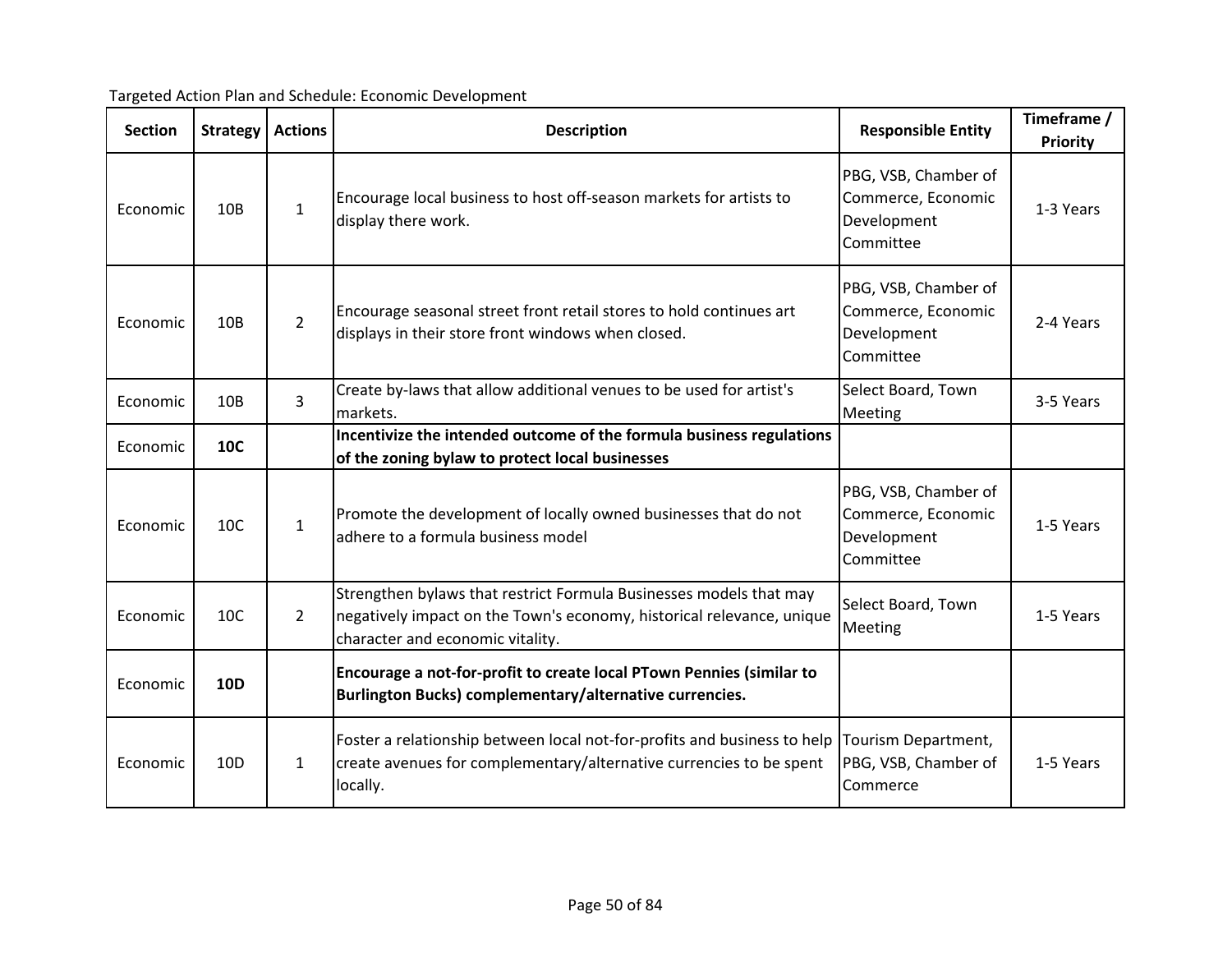| <b>Section</b> | Strategy        | <b>Actions</b> | <b>Description</b>                                                                                                                                                               | <b>Responsible Entity</b>                               | Timeframe /<br>Priority |
|----------------|-----------------|----------------|----------------------------------------------------------------------------------------------------------------------------------------------------------------------------------|---------------------------------------------------------|-------------------------|
| Economic       | <b>10E</b>      |                | Education about other business models that incubate local small<br>businesses and opportunities/advertisement of the nonprofit<br>organizations and grants                       |                                                         |                         |
| Economic       | 10E             | $\mathbf{1}$   | Identify organizations that can help small business create models that<br>are functional in this marketplace.                                                                    | Tourism Department,<br>PBG, VSB, Chamber of<br>Commerce | 1-5 Years               |
| Economic       | <b>10E</b>      | $\overline{2}$ | Provide more access to knowledge regarding available small business<br>grants through non-profit organizations.                                                                  | Tourism Department,<br>PBG, VSB, Chamber of<br>Commerce | 1-5 Years               |
| Economic       | <b>10F</b>      |                | Encourage diversification in the grocery sector that could include a<br>cooperative food market model to increase food security and access<br>to local and affordable groceries. |                                                         |                         |
| Economic       | 10F             | $\mathbf{1}$   | Promote further use of local grocers and farmers markets.                                                                                                                        | PBG, VSB, Chamber of<br>Commerce                        | 1-5 Years               |
| Economic       | 10F             | $\overline{2}$ | Explore creating a cooperative food bank supplied by local farmers and<br>food purveyors.                                                                                        | PBG, VSB, Chamber of<br>Commerce                        | 1-5 Years               |
| Economic       | 10G             |                | Support means of community-shared production, especially in areas<br>of food production, that can help diversify the local economy                                               |                                                         |                         |
| Economic       | 10 <sub>G</sub> | $\mathbf{1}$   | Motivate community members to fully utilize the community garden<br>plots.                                                                                                       | <b>Conservation Agent</b>                               | 1-2 Years               |
| Economic       | 10 <sub>G</sub> | $\overline{2}$ | Allow for additional locations where arts and crafts can be created.                                                                                                             | <b>Human Services</b>                                   | 1-2 Years               |
| Economic       | <b>10H</b>      |                | In addition to weekly and long-term visitors, attract day-trippers, and<br>short-term stay visitors                                                                              |                                                         |                         |
| Economic       | <b>10H</b>      | 1              | Further promote the town's attractions throughout Cape Cod to attract<br>regional visitors.                                                                                      | <b>Tourism Department</b>                               | 1-3 Years               |
| Economic       | 10H             | $\overline{2}$ | Encourage local business to offer vouchers and incentives to short term<br>visitors.                                                                                             | <b>Tourism Department</b>                               | 1-3 Years               |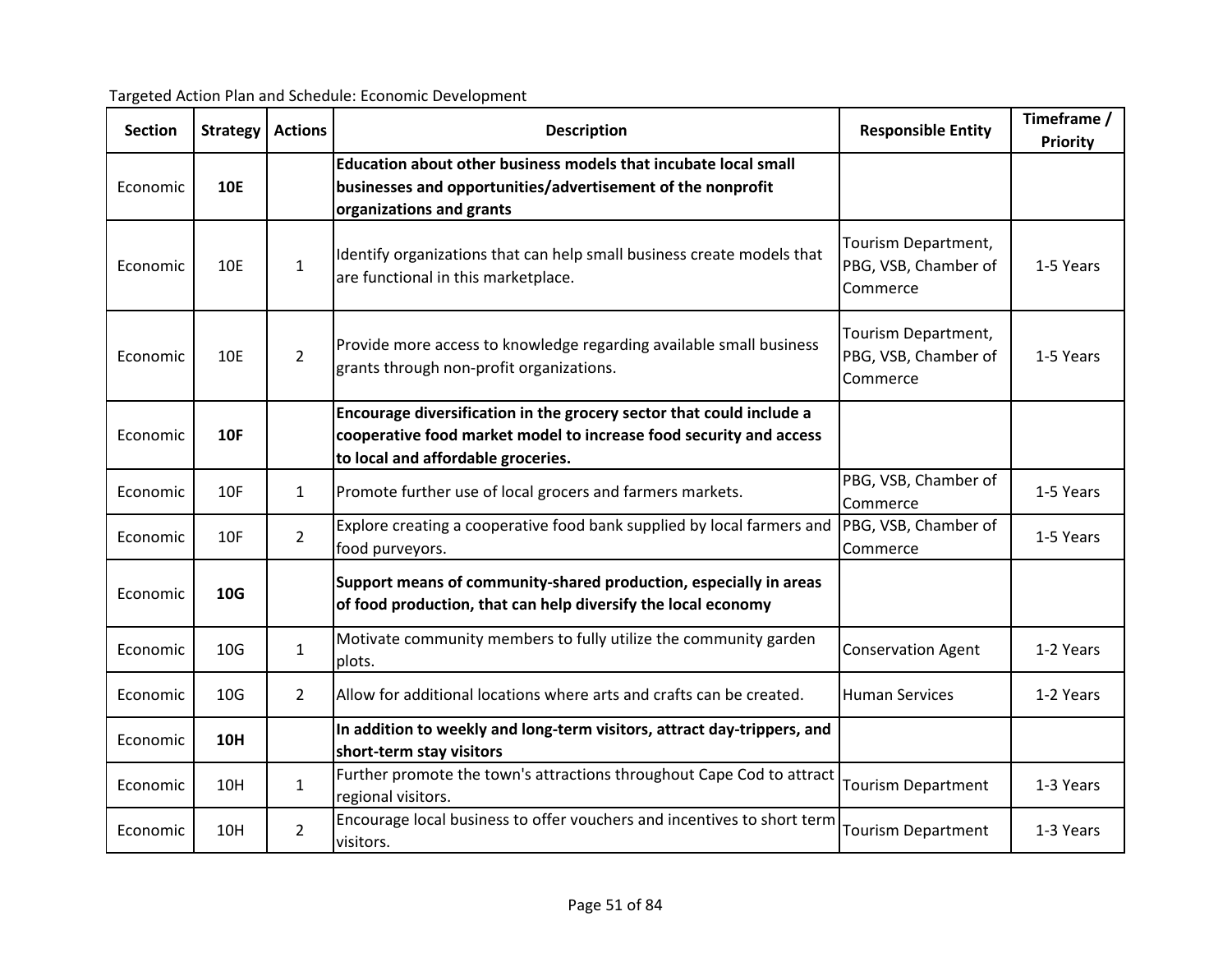| <b>Section</b> | <b>Strategy</b> | <b>Actions</b> | <b>Description</b>                                                                                                                                                                                                                                                     | <b>Responsible Entity</b>                                             | Timeframe /<br>Priority |
|----------------|-----------------|----------------|------------------------------------------------------------------------------------------------------------------------------------------------------------------------------------------------------------------------------------------------------------------------|-----------------------------------------------------------------------|-------------------------|
| Economic       | <b>11A</b>      |                | Build on Provincetown's arts and maritime heritage to pursue year-<br>round economic opportunities, including educational programs and<br>facilities. These industries also bolster our tourism economy by<br>maintain Provincetown's authenticity and sense of place. |                                                                       |                         |
| Economic       | <b>11A</b>      | $\mathbf{1}$   | Research what other comparable seasonal resort communities are<br>using for advertising and then develop a media plan that is innovative,<br>unique, and reaches a broader audience                                                                                    | <b>Tourism Department</b>                                             | 1-2 Years               |
| Economic       | <b>11A</b>      | $\overline{2}$ | Advertise Provincetown's historic, cultural, and artistic attractions using<br>innovative media to increase visitors, including international travelers                                                                                                                | <b>Tourism Department</b>                                             | 2-4 Years               |
| Economic       | <b>12A</b>      |                | Develop and improve resources to provide the region with quality<br>aquaculture products                                                                                                                                                                               |                                                                       |                         |
| Economic       | 12A             | $\mathbf{1}$   | Explore adopting the Martha's Vineyard Shellfish Group model on<br>organization, staffing and funding                                                                                                                                                                  | Shellfish Committee,<br><b>Harbor Committee</b>                       | 1 Year                  |
| Economic       | 12A             | $\overline{2}$ | Identify short, medium and long term needs for improving shellfish<br>resources                                                                                                                                                                                        | Shellfish Committee,<br>Consultant,<br>subcommittee, grad<br>students | 18-24 months            |
| Economic       | 12A             | 3              | Explore funding sources and options to meet medium and long term<br>needs                                                                                                                                                                                              | Shellfish Committee,<br>Consultant,<br>subcommittee, grad<br>students | 18-24 months            |
| Economic       | 12A             | 4              | Obtain the resources, such as depth maps, and scientific advice from<br>the Center for Coastal Studies and NOAA to limit restricted area based<br>on Right Whales and other environmental protection needs                                                             | Shellfish Committee,<br>Harbor Committee,<br><b>Harbor Master</b>     | 3-6 months              |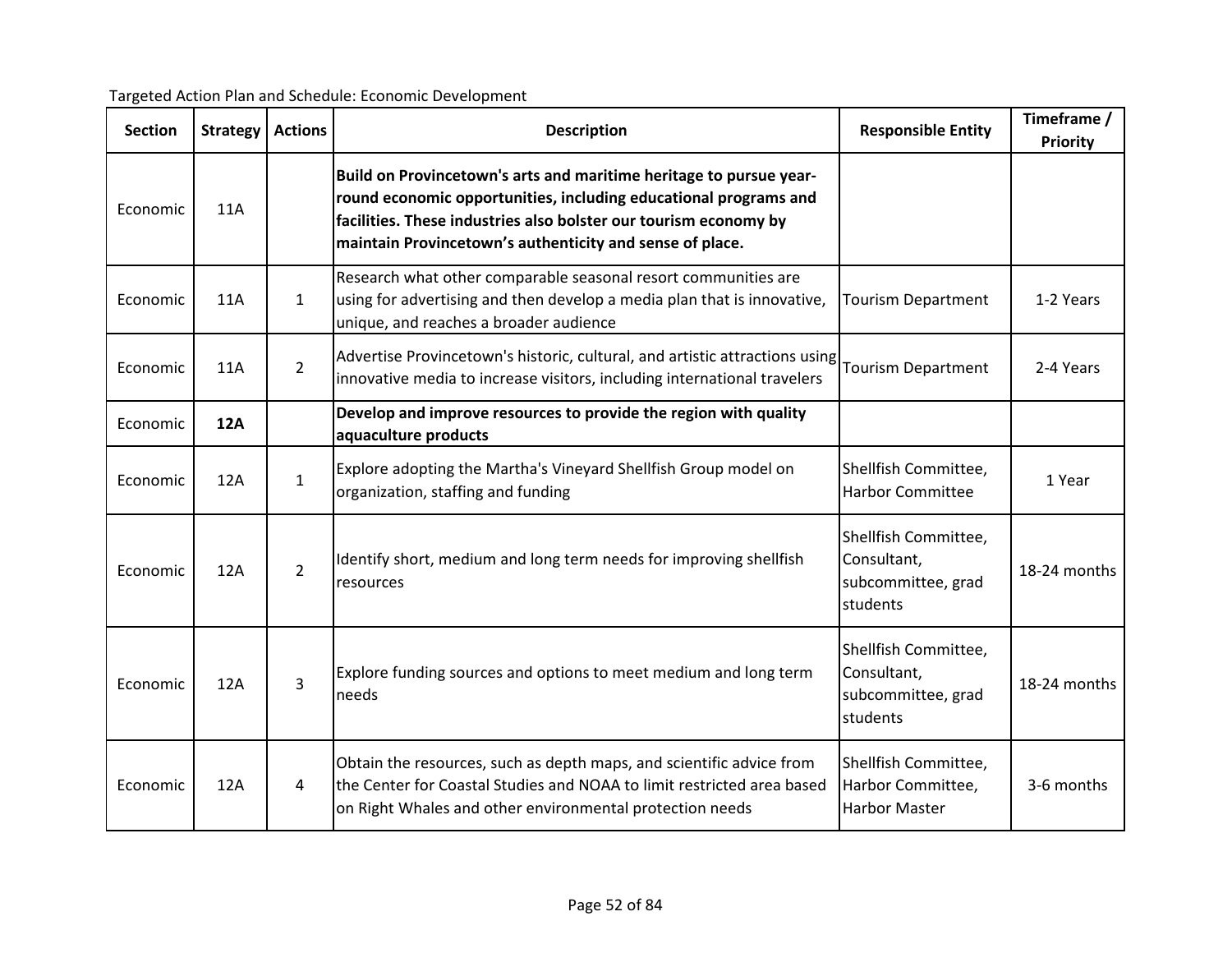|  | Targeted Action Plan and Schedule: Economic Development |
|--|---------------------------------------------------------|
|  |                                                         |

| <b>Section</b> | <b>Strategy</b> | <b>Actions</b> | <b>Description</b>                                                                                                                                                      | <b>Responsible Entity</b>                                               | Timeframe /<br>Priority |
|----------------|-----------------|----------------|-------------------------------------------------------------------------------------------------------------------------------------------------------------------------|-------------------------------------------------------------------------|-------------------------|
| Economic       | 12A             | 5              | Advocate to limit restricted areas where appropriate and based on<br>environmental science in order to increase season for growing and<br>sales                         | Shellfish Committee,<br>Harbor Committee,<br><b>Harbor Master</b>       | 6-12 months             |
| Economic       | 12A             | 6              | Explore the ability to use/lease portions of the wave attenuator for<br>gear storage for aquaculture and fishers                                                        | <b>Harbor Master</b>                                                    | 9-12 months             |
| Economic       | 12A             | $\overline{7}$ | Identify other potential gear storage areas in proximity of shellfish<br>grants                                                                                         | Shellfish Committee,<br>Harbor Committee,<br>Consultant                 | 12-18 months            |
| Economic       | 12A             | 8              | Explore creating regulations to ensure safety of shellfish gear and<br>revise other regulations as needed                                                               | Shellfish Committee,<br>Harbor Committee,<br><b>Harbor Master</b>       | 9-12 months             |
| Economic       | 12A             | 9              | Work with the Department of Environmental Protection and Coastal<br>Zone Management on eliminating hydraulic dredging                                                   | Conservation<br>Commission, Select<br><b>Board</b>                      | 3-6 months              |
| Economic       | 12B             |                | Use regional partners to conduct a feasibility study of potential<br>products to prevent a monoculture and increase diversity and<br>resiliency.                        |                                                                         |                         |
| Economic       | 12B             | $\mathbf{1}$   | Reach out to the County Extension Service, Woods Hole Oceanic<br>Institute, Center for Coastal Studies and other external organizations<br>with resources and expertise | Shellfish Committee,<br>Harbor Committee,<br>Conservation<br>Commission | 3-6 months              |
| Economic       | 12B             | $\overline{2}$ | Explore having graduate students in relevant disciplines make this into<br>a graduate program project                                                                   | Shellfish Committee,<br>Harbor Committee,<br>Conservation<br>Commission | 9-12 months             |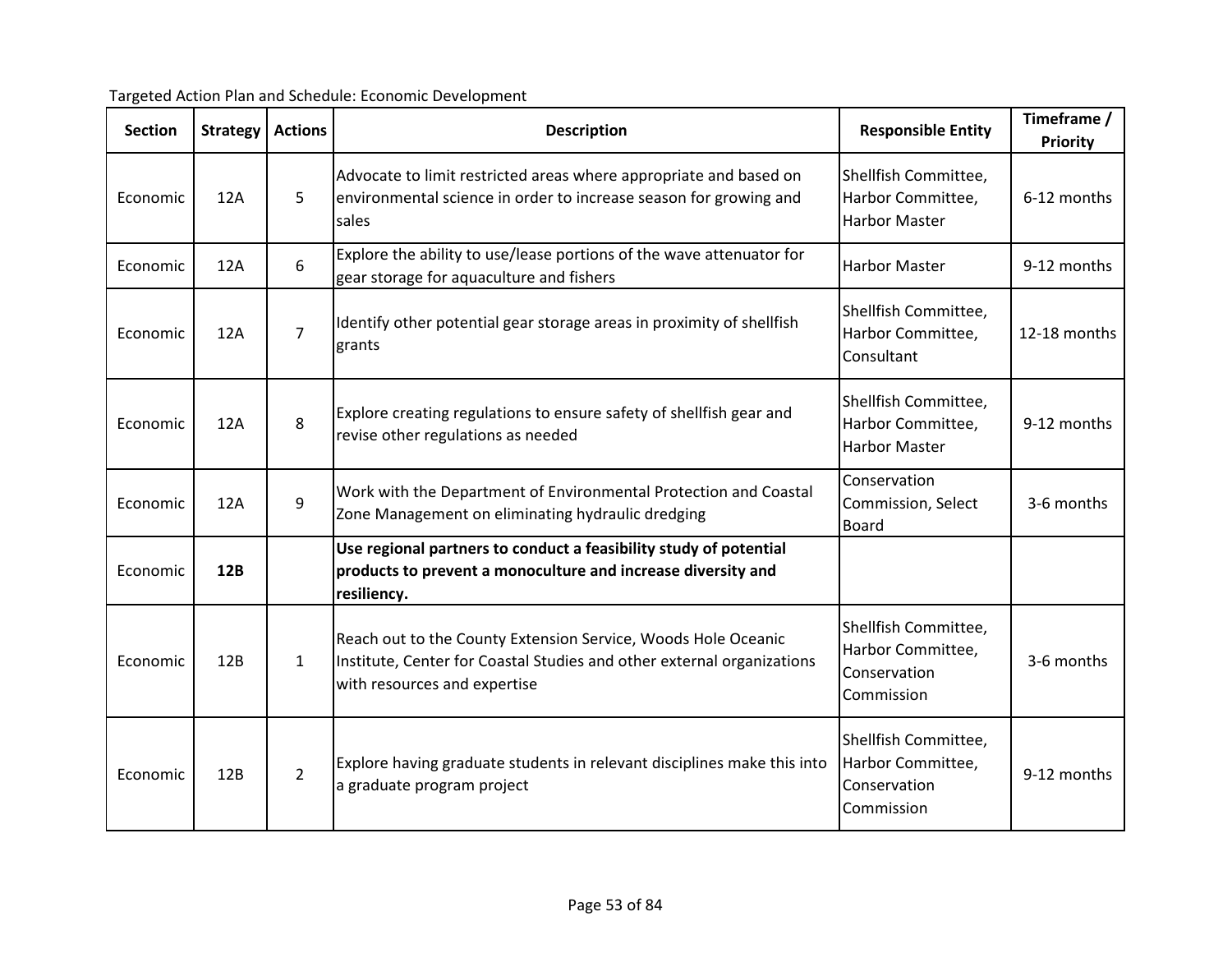| <b>Section</b> | <b>Strategy</b> | <b>Actions</b> | <b>Description</b>                                                                                                                                                                                    | <b>Responsible Entity</b>                                               | Timeframe /<br>Priority |
|----------------|-----------------|----------------|-------------------------------------------------------------------------------------------------------------------------------------------------------------------------------------------------------|-------------------------------------------------------------------------|-------------------------|
| Economic       | 12C             |                | Create a local growers cooperative to oversee marketing and<br>development of the industry in Provincetown that includes<br>representation from all partners involved.                                |                                                                         |                         |
| Economic       | 12C             | $\mathbf{1}$   | Create or revise processes for the allocation and renewal of shellfish<br>grants                                                                                                                      | Shellfish Committee                                                     | 6-9 months              |
| Economic       | 12C             | $\overline{2}$ | Establish shellfish grant production rates, minimum performance<br>metrics to retain grants over time                                                                                                 | Shellfish Committee,<br>Harbor Committee,<br>Conservation<br>Commission | 9-12 months             |
| Economic       | 12C             | 3              | Create opportunities for new shellfish growers in order to incubate and<br>encourage participation                                                                                                    | Shellfish Committee                                                     | 1-2 Years               |
| Economic       | 12C             | 4              | Establish short, medium and long term needs for shellfish grants and<br>fishermen based on production rates, number of growers and other<br>factors                                                   | <b>Shellfish Committee</b>                                              | 2-4 Years               |
| Economic       | <b>12D</b>      |                | Encourage a shellfish cooperative to identify and pursue synergies<br>with shared resources like work platforms, nursery, hatchery, landing<br>facilities, and more direct farm-to-table connections. |                                                                         |                         |
| Economic       | 12D             | $\mathbf{1}$   | Establish a local cooperative                                                                                                                                                                         | Shellfish Committee,<br>Consultant                                      | 1-2 Years               |
| Economic       | 12D             | $\overline{2}$ | Research successful models from other communities that could be<br>used as a template                                                                                                                 | Shellfish Committee,<br>Consultant                                      | 6-12 months             |
| Economic       | 12D             | $\overline{3}$ | Explore coordinating Truro shellfish grants with the Provincetown<br>cooperative                                                                                                                      | Shellfish Committee,<br>Consultant                                      | 6-12 months             |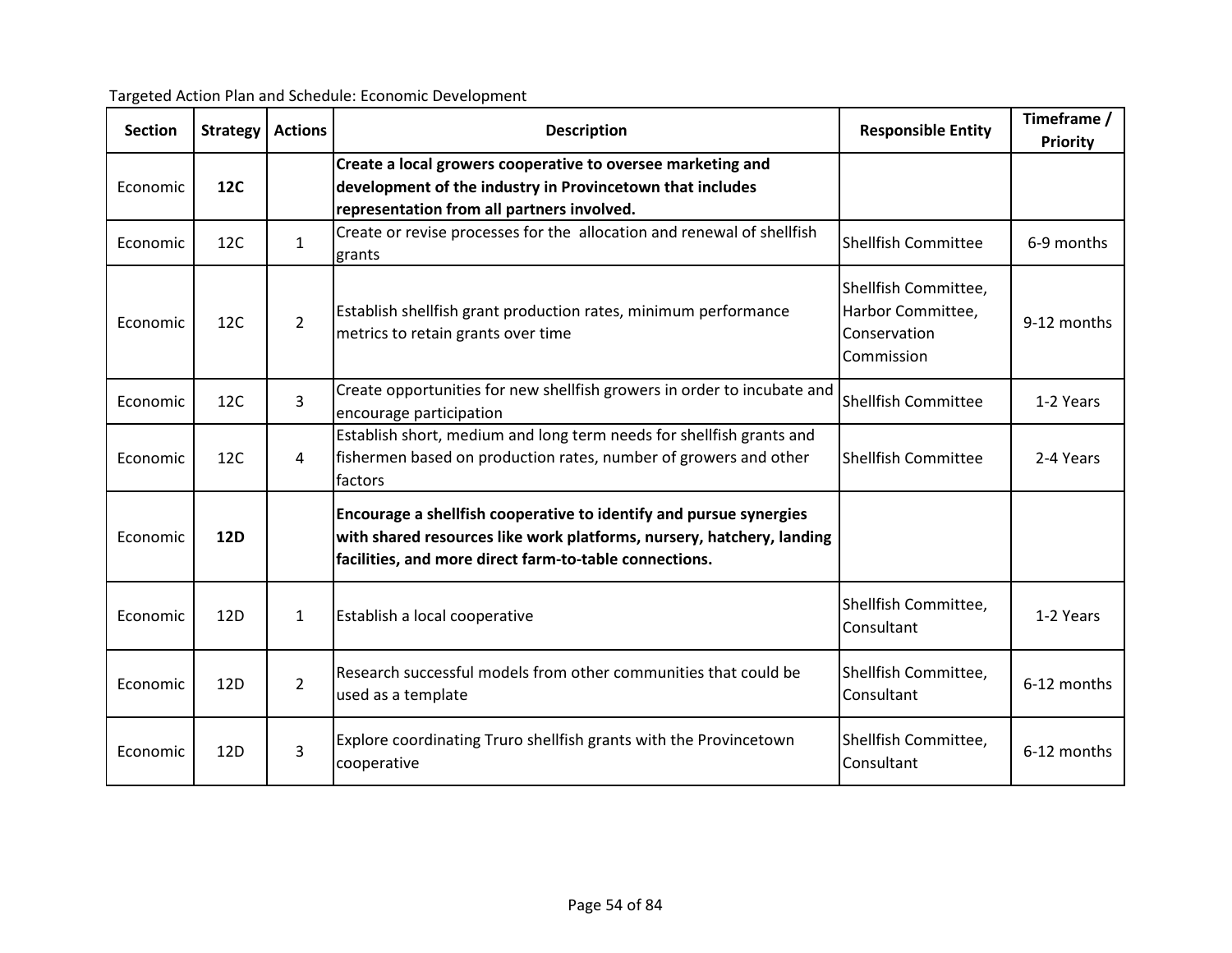| <b>Section</b> | <b>Strategy</b> | <b>Actions</b> | <b>Description</b>                                                                                                                                                                                             | <b>Responsible Entity</b>          | Timeframe /<br>Priority |
|----------------|-----------------|----------------|----------------------------------------------------------------------------------------------------------------------------------------------------------------------------------------------------------------|------------------------------------|-------------------------|
| Economic       | 12D             | $\overline{4}$ | Review shellfish regulations from Martha's Vineyard, Chatham,<br>Orleans, and other communities to develop regulations and business<br>development models for Provincetown                                     | Shellfish Committee,<br>Consultant | 6-12 months             |
| Economic       | 12D             | 5              | Explore sharing resources for smaller shellfish grants to incubating<br>businesses                                                                                                                             | Shellfish Committee,<br>Consultant | 9-12 months             |
| Economic       | 12D             | 6              | Support cooperative's processing, packaging, and branding shellfish<br>products                                                                                                                                | Shellfish Committee,<br>Consultant | 1-2 Years               |
| Economic       | <b>12E</b>      |                | Survey the business people about what types of amenities, services,<br>and infrastructure/facilities would be most important to grow the<br>aquaculture industry.                                              |                                    |                         |
| Economic       | 12E             | $\mathbf{1}$   | Review previous minutes and outreach sessions (shellfish committee,<br>harbor committee, etc.) and the Martha's Vineyard Model to establish<br>the types of amenities, services, and infrastructure/facilities | Shellfish Committee,<br>Consultant | 6-9 months              |
| Economic       | 12E             | $\overline{2}$ | Create long-term sustainability plan with appropriate regulations for<br>commercial aquaculture that also protects recreational clamming                                                                       | Shellfish Committee,<br>Consultant | 1-2 Years               |
| Economic       | 12F             |                | Create inventory of potential sites for needed facilities. Examine<br>practices and models elsewhere to develop the right model for<br>Provincetown.                                                           |                                    |                         |
| Economic       | 12F             | $\mathbf{1}$   | Identify appropriate locations for amenities, services, and<br>infrastructure/facilities                                                                                                                       | Shellfish Committee,<br>Consultant | 1-2 Years               |
| Economic       | <b>12G</b>      |                | Develop a financial feasibility analysis to measure the cost/benefit,<br>necessary investments and ongoing operational costs.                                                                                  |                                    |                         |

Targeted Action Plan and Schedule: Economic Development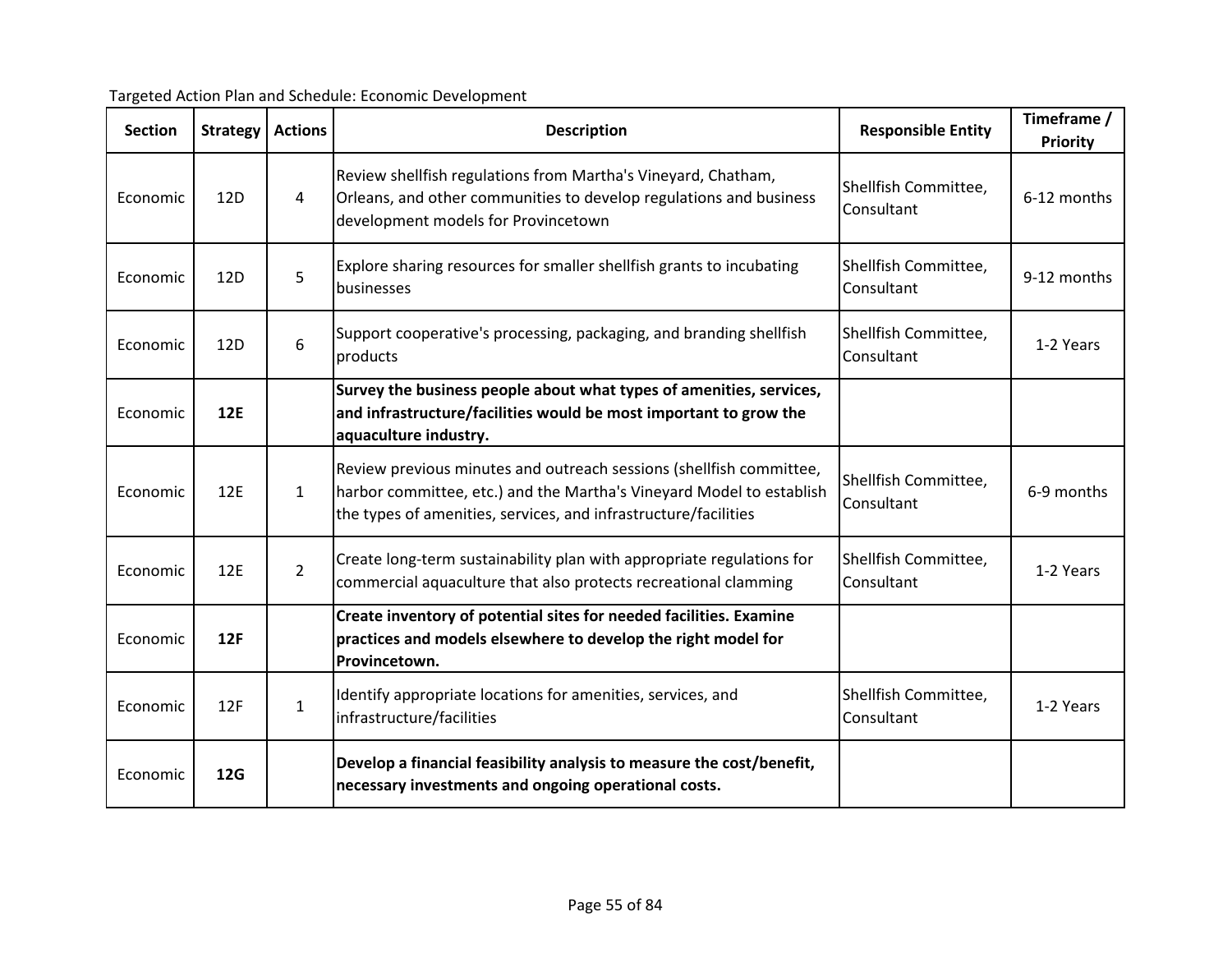| Targeted Action Plan and Schedule: Economic Development |  |
|---------------------------------------------------------|--|
|                                                         |  |

| <b>Section</b> | <b>Strategy</b> | <b>Actions</b> | <b>Description</b>                                                                                                                                                                                                                                                  | <b>Responsible Entity</b>                                                                                                                    | Timeframe /<br><b>Priority</b> |
|----------------|-----------------|----------------|---------------------------------------------------------------------------------------------------------------------------------------------------------------------------------------------------------------------------------------------------------------------|----------------------------------------------------------------------------------------------------------------------------------------------|--------------------------------|
| Economic       | 12G             | $\mathbf{1}$   | Analyze production levels at model facilities to determine financial<br>viability and length of time required to reach these levels                                                                                                                                 | Shellfish Committee,<br>Consultant                                                                                                           | 9-12 months                    |
| Economic       | 12 <sub>G</sub> | $\overline{2}$ | Regularly evaluate and update financial feasibility analysis to determine Shellfish Committee,<br>program viability and sustainability                                                                                                                              | Consultant                                                                                                                                   | 12-18 months                   |
| Economic       | <b>12H</b>      |                | Put together necessary financing including a blend of private<br>investment from industry, public town support, and other available<br>funding.                                                                                                                     |                                                                                                                                              |                                |
| Economic       | 12H             | $\mathbf{1}$   | Explore all funding options including but not limited to 501c3 status,<br>opportunity zone, state, local and federal funds                                                                                                                                          | Shellfish Committee,<br>Consultant                                                                                                           | 9-12 months                    |
| Economic       | 12H             | $\overline{2}$ | Use the return on investment data to attract additional private<br>investment                                                                                                                                                                                       | Shellfish Committee,<br>Consultant                                                                                                           | 1-2 Years                      |
| Economic       | <b>121</b>      |                | Implement the Harbor Plan recommendations.                                                                                                                                                                                                                          |                                                                                                                                              |                                |
| Economic       | 121             | $\mathbf{1}$   | Outline realistic goals and timeframe for implementation and garner<br>consensus among the boards and entities responsible for<br>implementation                                                                                                                    | Harbor Committee,<br>Harbor Master, Public<br>Pier Corporation,<br>Shellfish Committee,<br>Marine Coordinator,<br>Conservation<br>Commission | 3-6 months                     |
| Economic       | 13A             |                | Establish appropriate training programs, business services, and<br>investment in support of the industry including technical skills and<br>infrastructure protection/improvements. Continued discussion with<br>industry businesses about their needs and concerns. |                                                                                                                                              |                                |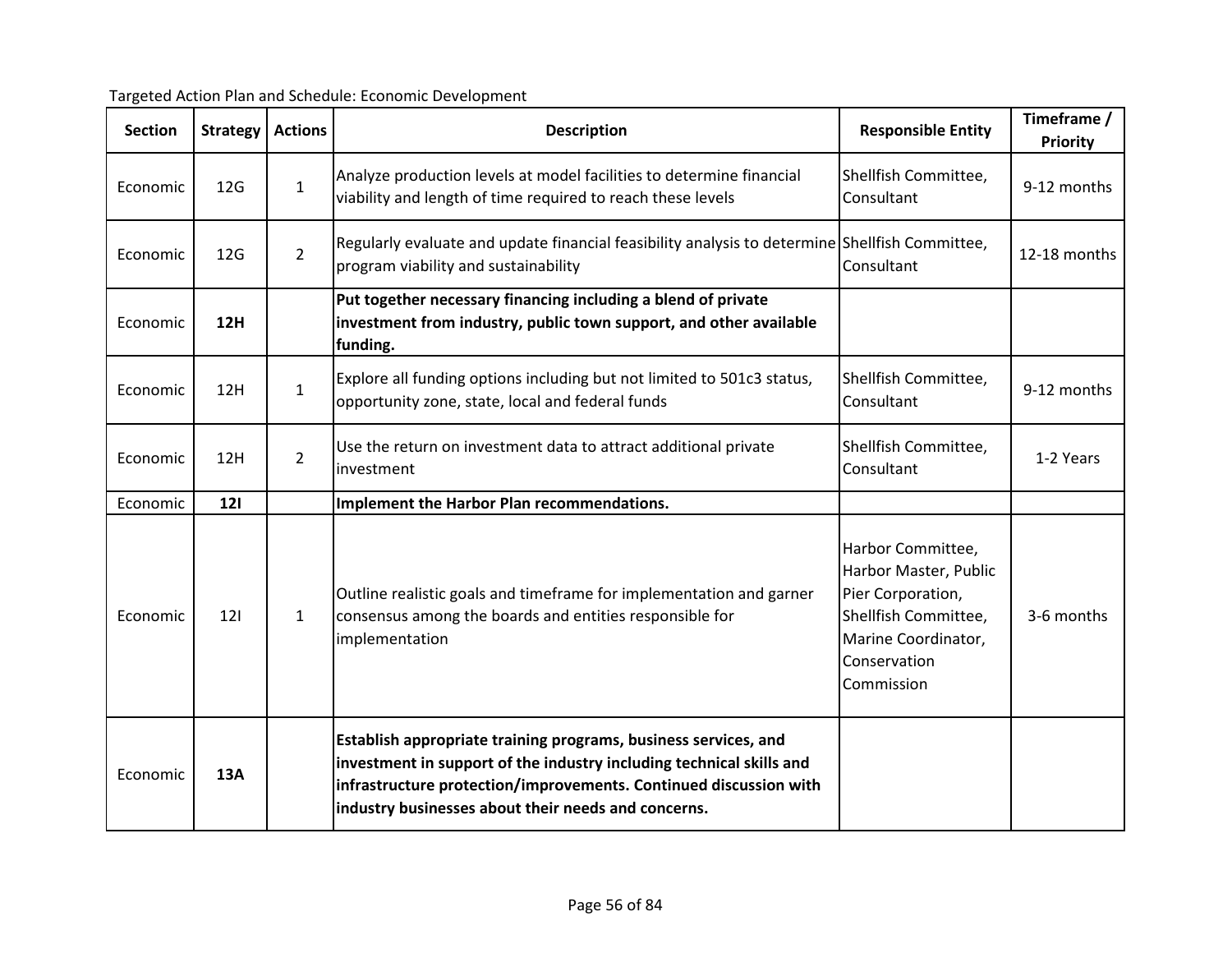| <b>Section</b> | Strategy | <b>Actions</b> | <b>Description</b>                                                                                                                              | <b>Responsible Entity</b>                                            | Timeframe /<br><b>Priority</b> |
|----------------|----------|----------------|-------------------------------------------------------------------------------------------------------------------------------------------------|----------------------------------------------------------------------|--------------------------------|
| Economic       | 13A      | $\mathbf{1}$   | Develop appropriate training programs and/or connect growers and<br>blue economy employees with training programs offered by other<br>entities. | Shellfish Committee,<br>Consultant                                   | 6-9 months                     |
| Economic       | 13A      | $\overline{2}$ | Raise awareness of business mentoring services available to growers<br>and assistance with developing business plans                            | Shellfish Committee,<br>Consultant                                   | 3-6 months                     |
| Economic       | 13A      | 3              | Coordinate with stakeholders on infrastructure funding requests                                                                                 | Harbor Committee,<br>Public Pier Corporation,<br>Shellfish Committee | 1-2 Years                      |
| Economic       | 13B      |                | Research potential expansion of local lending capacity.                                                                                         |                                                                      |                                |
| Economic       | 13B      | $\mathbf{1}$   | Discuss draft business plan of a shellfish cooperative with local banks                                                                         | Shellfish Committee,<br>Consultant                                   | 9-12 months                    |
| Economic       | 13C      |                | Pursue resources and opportunities to find or create an established<br>primary buyer dedicated to Provincetown and Truro.                       |                                                                      |                                |
| Economic       | 13C      | $\mathbf{1}$   | Review successful shellfish cooperative models and identify primary<br>buyers beyond the local cooperative where production targets are met     | Shellfish Committee,<br>Consultant                                   | 9-12 months                    |
| Economic       | 13C      | $\overline{2}$ | Explore potential buyers located outside Cape Cod                                                                                               | Shellfish Committee,<br>Consultant                                   | 12-18 months                   |
| Economic       | 13D      |                | Increase production through streamlined permitting, establishment of<br>work floats, and development of fast growing and inexpensive seed.      |                                                                      |                                |
| Economic       | 13D      | $\mathbf{1}$   | Explore creating a "working waterfront" viewing area including a fish<br>market to help fund the cooperative and support local growers          | Shellfish Committee,<br>Public Pier Corps, Town<br>Manager           | 12-18 months                   |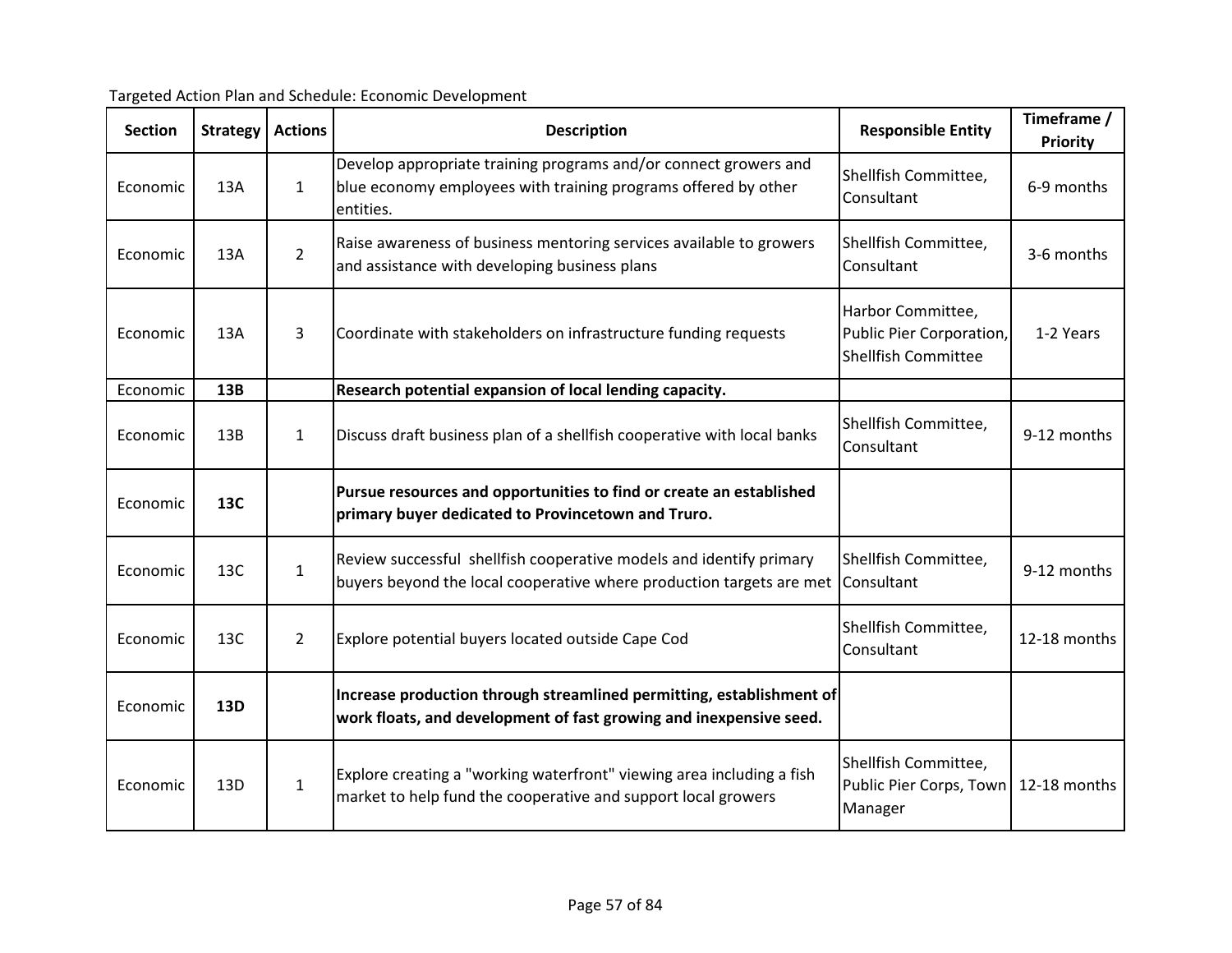| <b>Section</b> | Strategy | <b>Actions</b> | <b>Description</b>                                                                                                                                                                                                                                                                                                                                  | <b>Responsible Entity</b>                              | Timeframe /<br><b>Priority</b> |
|----------------|----------|----------------|-----------------------------------------------------------------------------------------------------------------------------------------------------------------------------------------------------------------------------------------------------------------------------------------------------------------------------------------------------|--------------------------------------------------------|--------------------------------|
| Economic       | 14A      |                | Facilitate the establishment of a Blue Economy Task Force that<br>oversees the various issues related to the waterfront including the<br>waterfront district, aquaculture, harbor, pier, public and private<br>organizations, and others. Identify opportunities for shared resources,<br>collaborative approaches, and best practices              |                                                        |                                |
| Economic       | 14A      | $\mathbf{1}$   | Develop roles, responsibilities, and goals for the Blue Economy Task<br>Force and the most appropriate membership                                                                                                                                                                                                                                   | Town Manager, Select<br>Board, Town Meeting            | 3-6 months                     |
| Economic       | 14A      | $\overline{2}$ | Contact the county cooperative extension for best practices on shared<br>resources and other entities to explore reviving different shell fishing<br>opportunities                                                                                                                                                                                  | Shellfish Committee,<br>Consultant                     | 3-6 months                     |
| Economic       | 14B      |                | Engage with the Center for Coastal Studies, Stellwagen Bank National<br>Marine Sanctuary, and International Fund for Animal Welfare (IFAW)<br>to understand their mid to long range plans and potential partnering<br>opportunities                                                                                                                 |                                                        |                                |
| Economic       | 14B      | $\mathbf{1}$   | Encourage the Center for Coastal Studies to expand educational<br>opportunities for growers                                                                                                                                                                                                                                                         | <b>Shellfish Committee</b>                             | 9-12 months                    |
| Economic       | 14B      | $\overline{2}$ | Encourage the Center for Coastal Studies to hold trainings and<br>interpretative information on MacMillan Pier                                                                                                                                                                                                                                      | Shellfish Committee,<br><b>Public Pier Corporation</b> | 9-12 months                    |
| Economic       | 14C      |                | Support the Center for Coastal Studies in efforts to expand facilities<br>and housing; assist with identification and attraction of research and<br>development/commercialization and education partners including<br>businesses, academic, and research institutions. Work to assist to<br>address challenges such as housing and workforce needs. |                                                        |                                |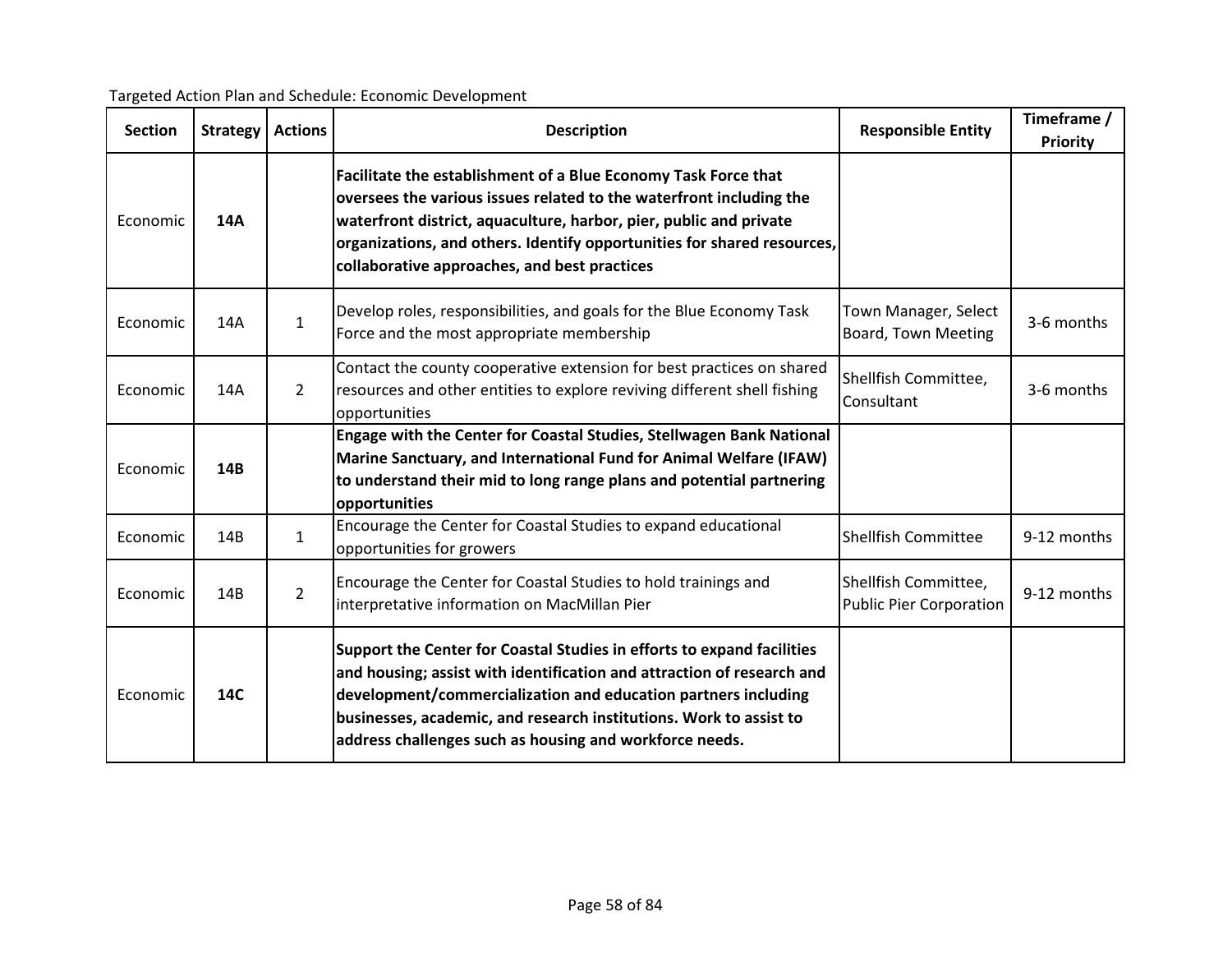| <b>Section</b> | Strategy        | <b>Actions</b> | <b>Description</b>                                                                                                                                                                                                                         | <b>Responsible Entity</b>                                                              | Timeframe /<br><b>Priority</b> |
|----------------|-----------------|----------------|--------------------------------------------------------------------------------------------------------------------------------------------------------------------------------------------------------------------------------------------|----------------------------------------------------------------------------------------|--------------------------------|
| Economic       | 14C             | $\mathbf{1}$   | Coordinate with other housing interest groups and economic<br>development committee to develop housing for workers in the blue<br>economy                                                                                                  | Housing Director,<br>Economic<br>Development<br>Committee,<br>Community<br>Development | 1-3 Years                      |
| Economic       | 14C             | $\overline{2}$ | Explore additional real estate or redevelopment opportunities for<br>housing and research spaces that supports blue economy research                                                                                                       | Housing Director,<br>Economic<br>Development<br>Committee,<br>Community<br>Development | 2-4 Years                      |
| Economic       | 14D             |                | Support research of the feasibility of establishing an accelerator for<br>commercialization and economic growth related to coastal, maritime,<br>and marine studies.                                                                       |                                                                                        |                                |
| Economic       | 14D             | $\mathbf{1}$   | Investigate accelerator models from other communities to determine<br>best fit for Provincetown, including universities that can provide<br>guidance                                                                                       | Shellfish Committee,<br>Economic<br>Development<br>Committee                           | 9-12 months                    |
| Economic       | 14 <sub>D</sub> | $\overline{2}$ | Invite experts from universities in New England to come to town to<br>educate and assist with growing the local blue economy                                                                                                               | <b>Shellfish Committee</b>                                                             | 1-2 Years                      |
| Economic       | <b>15A</b>      |                | Establish a strong and lasting work plan based on action items<br>identified by the Town, Provincetown Business Guild, Chamber of<br>Commerce, local and regional banks, and others who have a stake in<br>creating more off-peak tourism. |                                                                                        |                                |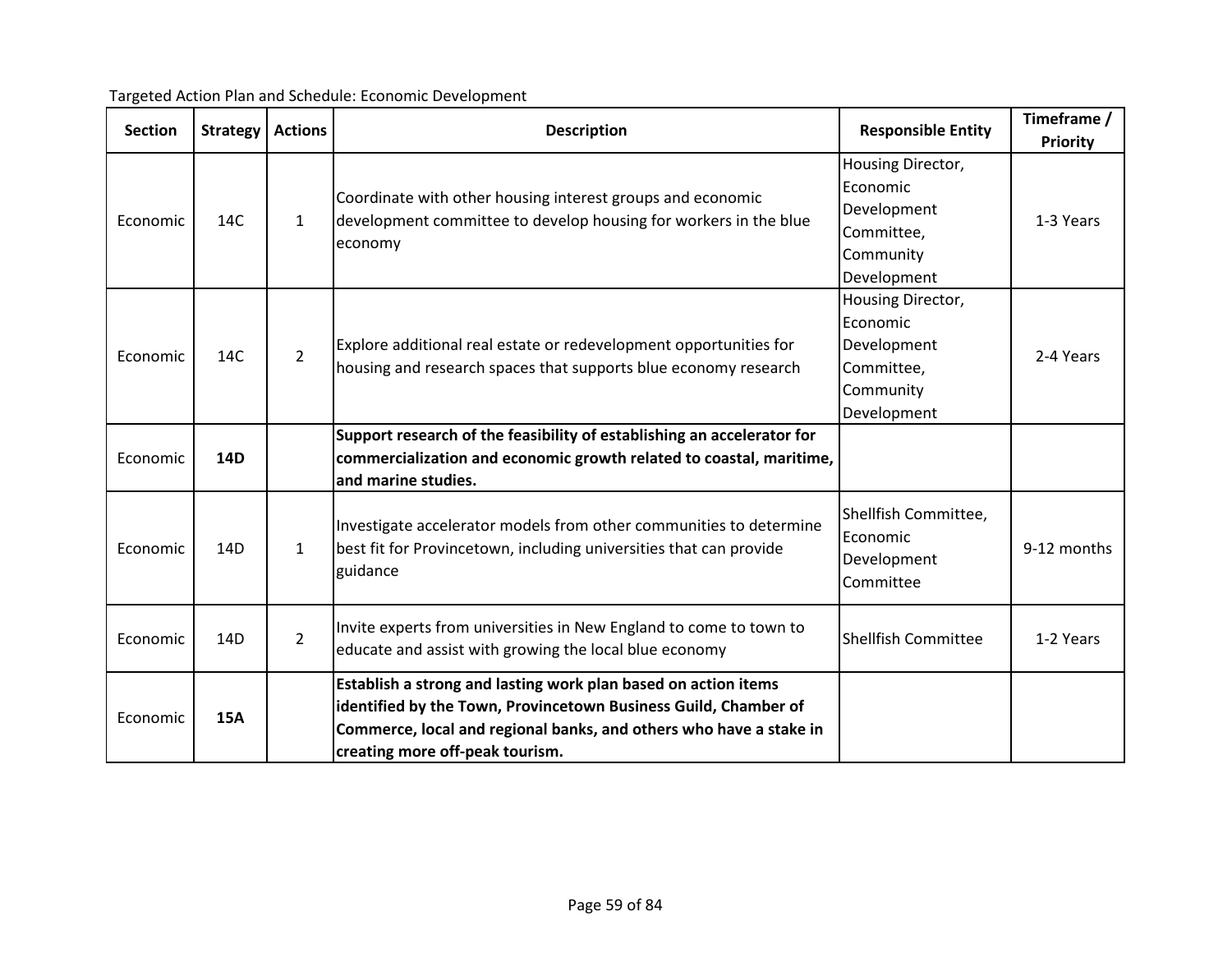| <b>Section</b> | <b>Strategy</b> | <b>Actions</b> | <b>Description</b><br><b>Responsible Entity</b>                                                                                                                                                                                                                                                         |                                                                                         | Timeframe /<br>Priority |
|----------------|-----------------|----------------|---------------------------------------------------------------------------------------------------------------------------------------------------------------------------------------------------------------------------------------------------------------------------------------------------------|-----------------------------------------------------------------------------------------|-------------------------|
| Economic       | <b>15A</b>      | $\mathbf{1}$   | Develop an off-peak tourism plan that coordinates actions across<br>different business sectors and interest groups                                                                                                                                                                                      | <b>Business Guild, Visitor</b><br>Services Board,<br>Chamber of<br>Commerce, Consultant | 1-2 Years               |
| Economic       | 15A             | $\overline{2}$ | Develop a creative advertising campaign for off-peak tourism and other<br>business opportunities                                                                                                                                                                                                        | <b>Tourism Department</b>                                                               | 2 Years                 |
| Economic       | <b>15B</b>      |                | Continue to increase the arts and cultural<br>offerings/events/attractions in town through funding targeted<br>towards goals that align with economic development priorities,<br>support of existing attractions, and cross promotional opportunities.                                                  |                                                                                         |                         |
| Economic       | 15B             | $\mathbf{1}$   | Coordinate the calendar of arts events between community groups<br>(Provincetown Art Association and Museum, Fine Arts Work Center,<br>Pilgrim Monument and Provincetown Museum, Provincetown Film<br>Festival, etc.) to attract and retain visitors for multiple events or<br>expand event attractions | Tourism Department,<br><b>Visitor Services Board</b>                                    | 2-4 Years               |
| Economic       | 15B             | $\overline{2}$ | Explore viability of an "cultural passport" that allows visitors to buy one Tourism Department,<br>pass for multiple events and venues                                                                                                                                                                  | <b>Visitor Services Board</b>                                                           | 2-4 Years               |
| Economic       | <b>15C</b>      |                | Explore developing a grant program that funds activities designed to<br>build on the Town's core branding efforts to increase economic<br>activity that brings in outside spending. Incorporate regular public<br>awareness efforts to expand education of grant program purpose and<br>impact.         |                                                                                         |                         |
| Economic       | 15C             | $\mathbf{1}$   | Investigate what other tourist destination communities are using for<br>incentive grant programs and develop a local model                                                                                                                                                                              | Tourism Department,<br><b>Visitor Services Board</b>                                    | 1-2 Years               |
| Economic       | 15C             | $\overline{2}$ | Obtain feedback from local program organizers on how best to target<br>audiences and what innovative branding needs to be expanded                                                                                                                                                                      | Tourism Department,<br><b>Visitor Services Board</b>                                    | 2-4 Years               |

Targeted Action Plan and Schedule: Economic Development

audiences and what innovative branding needs to be expanded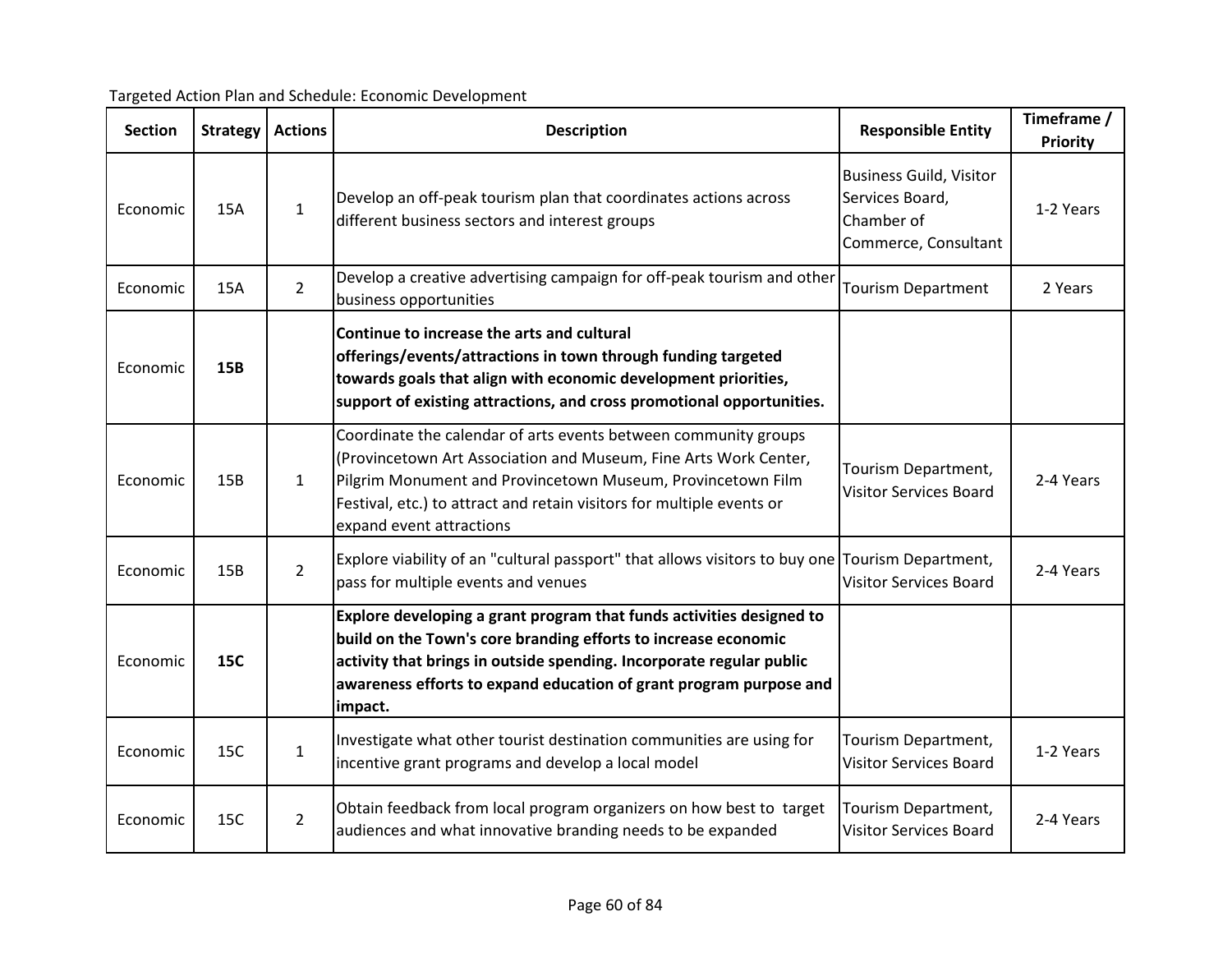| <b>Section</b> | <b>Strategy</b> | <b>Actions</b> | <b>Description</b>                                                                                                                                                                                                                                                                                     | <b>Responsible Entity</b>                                                                                      | Timeframe /<br><b>Priority</b> |
|----------------|-----------------|----------------|--------------------------------------------------------------------------------------------------------------------------------------------------------------------------------------------------------------------------------------------------------------------------------------------------------|----------------------------------------------------------------------------------------------------------------|--------------------------------|
| Economic       | <b>15D</b>      |                | Conduct targeted attraction work in the appropriate demographics<br>related to the arts, cultural amenities, and related attractions.<br>Encourage local resident artists and gallery owners to get involved on<br>a larger scale with those in the industry to keep Provincetown at the<br>forefront. |                                                                                                                |                                |
| Economic       | 15D             | $\mathbf{1}$   | Develop an annual stakeholder meeting schedule to share visitor<br>demographics and seasonal highlights of what is working best for<br>artists, galleries, cultural amenities, and program attractions.                                                                                                | Tourism Department,<br><b>Business Guild, Visitor</b><br>Services Board,<br><b>Chamber of Commerce</b>         | 1 Year                         |
| Economic       | 15 <sub>D</sub> | $2^{\circ}$    | Expand advertising and outreach to attract audiences to<br>Provincetown's arts, cultural amenities, and related attractions and<br>emphasizes status as the oldest continuously operating artist's colony<br>in the United States                                                                      | Tourism Department,<br><b>Business Guild, Visitor</b><br>Services Board,<br>Chamber of<br>Commerce, Consultant | 1-3 Years                      |
| Economic       | <b>15E</b>      |                | Expand shoulder season offerings of walking tours, interpretive hikes,<br>birding, bike rides, eco-tours and more to capture visitors looking for<br>an off-season experience of the many natural resources of<br>Provincetown                                                                         |                                                                                                                |                                |
| Economic       | 15E             | $\mathbf{1}$   | Develop an collaboration among businesses and organizations offering<br>shoulder season programs, including walking tours, interpretive hikes,<br>birding, bike rides, eco-tours, etc. and explore expanding advertising<br>and outreach to attract audiences                                          | Tourism Department,<br><b>Business Guild, Visitor</b><br>Services Board,<br><b>Chamber of Commerce</b>         | 1 Year                         |
| Economic       | <b>15F</b>      |                | Devise and implement policies to create sustainable tourism.                                                                                                                                                                                                                                           |                                                                                                                |                                |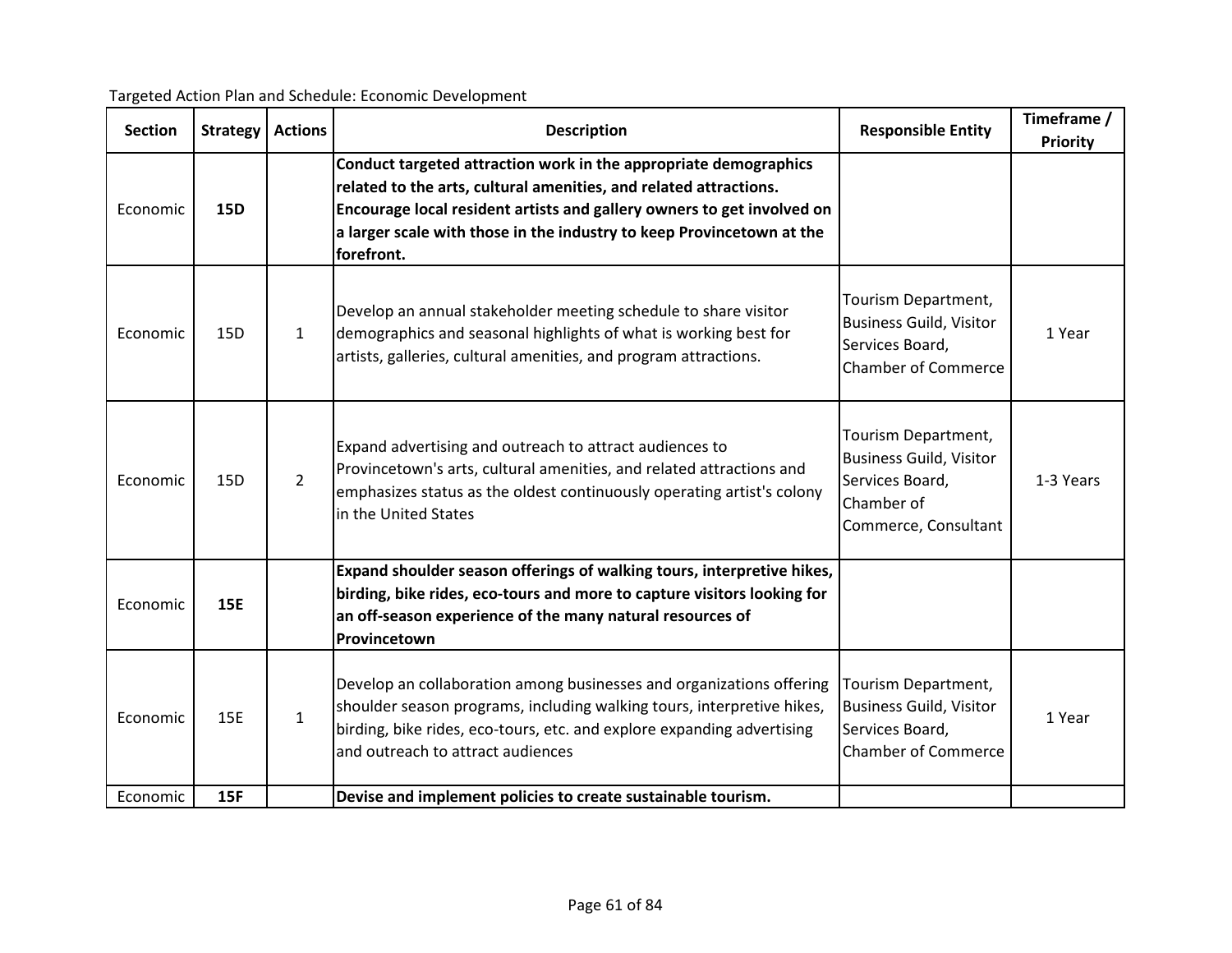| <b>Section</b> | <b>Strategy</b> | <b>Actions</b> | <b>Description</b>                                                                                                                                                                                                                                                                                                                                                                                 | <b>Responsible Entity</b>                                          | Timeframe /<br>Priority |
|----------------|-----------------|----------------|----------------------------------------------------------------------------------------------------------------------------------------------------------------------------------------------------------------------------------------------------------------------------------------------------------------------------------------------------------------------------------------------------|--------------------------------------------------------------------|-------------------------|
| Economic       | 15F             | $\mathbf{1}$   | Develop Sustainable Tourism Goals related to travel for leisure,<br>business, and visiting friends and relatives, including means of<br>transportation, that moves the Community closer to carbon-neutral<br>greenhouse gas emissions.                                                                                                                                                             | <b>Tourism Department</b>                                          | 2-3 Years               |
| Economic       | <b>15G</b>      |                | Studying the overall impact of the different economic industry sectors<br>on the local economy, harbor's water quality, management, and<br>overall impacts on the Town's environment.                                                                                                                                                                                                              |                                                                    |                         |
| Economic       | 15 <sub>G</sub> | $\mathbf{1}$   | Establish a carrying capacity for tourism that includes the capacity of<br>tourists and visitors an area can sustainably tolerate without damaging<br>the environment or culture of the area.                                                                                                                                                                                                      | <b>Tourism Department</b>                                          | 2-4 Years               |
| Economic       | <b>15H</b>      |                | Support the Stellwagen Bank National Marine Sanctuary Visitor<br>Center as it contributes to other economic objectives, including<br>attracting visitors to Provincetown.                                                                                                                                                                                                                          |                                                                    |                         |
| Economic       | 15H             | $\mathbf{1}$   | Provide financial support for constructing and maintaining the facility<br>that will include a community meeting room available for Town<br>sponsored events.                                                                                                                                                                                                                                      | Tourism Department,<br>Town Manager, Select<br>Board, Town Meeting | 3-5 Years               |
| Economic       | <b>16A</b>      |                | Form a working group with representation from the Town, Chamber<br>of Commerce, and Provincetown Business Guild to develop a base<br>outline and list of assumptions related to a potential conference<br>center. Use this outline to conduct an economic and fiscal impact<br>analysis to understand and promote the impact of this type of project<br>on the regional economy and local budgets. |                                                                    |                         |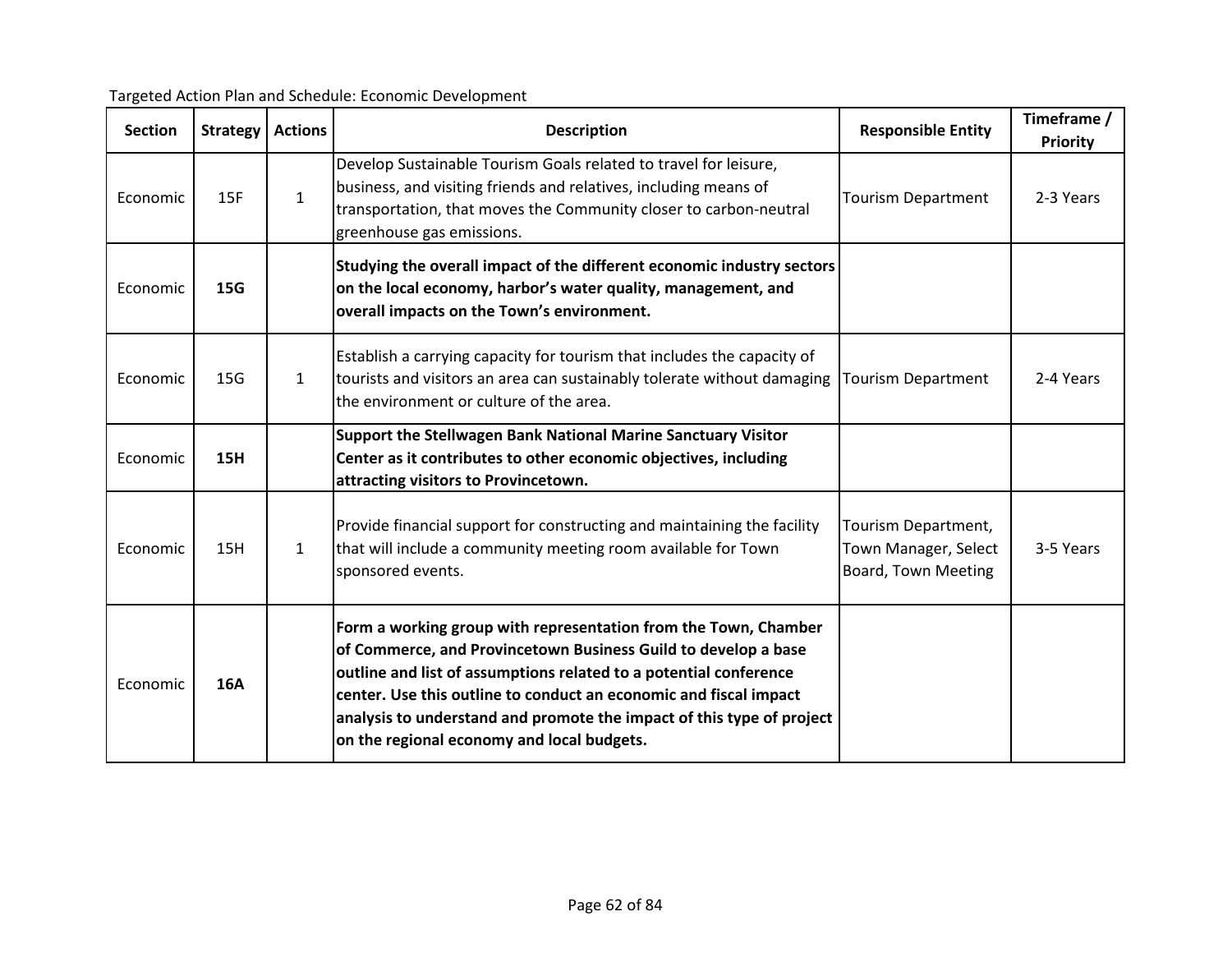| Targeted Action Plan and Schedule: Economic Development |  |  |
|---------------------------------------------------------|--|--|
|                                                         |  |  |

| <b>Section</b> | <b>Strategy</b> | <b>Actions</b> | <b>Description</b>                                                                                                                                                                                                                                    | <b>Responsible Entity</b>                                                   | Timeframe /<br>Priority |
|----------------|-----------------|----------------|-------------------------------------------------------------------------------------------------------------------------------------------------------------------------------------------------------------------------------------------------------|-----------------------------------------------------------------------------|-------------------------|
| Economic       | 16A             | $\mathbf{1}$   | Conduct an economic and fiscal impact analysis to understand the<br>feasibility and impact of a conference center on the local and regional<br>economy.                                                                                               | Tourism Department,<br><b>Business Guild,</b><br><b>Chamber of Commerce</b> | 2-4 Years               |
| Economic       | 16B             |                | Conduct a community visioning session to guide development of a<br>conference center and other activities that aligns with the<br>community's goals for sustainability and expanding economic<br>opportunities.                                       |                                                                             |                         |
| Economic       | 16B             | $\mathbf{1}$   | Schedule community visioning sessions, as appropriate and informed<br>by economic and fiscal impact reports, to understand the activities that<br>aligns with the community's goals for economic growth and<br>sustainability.                        | Tourism Department,<br><b>Business Guild,</b><br><b>Chamber of Commerce</b> | 3-5 Years               |
| Economic       | 16C             |                | Create an inventory of potential locations for the conference center<br>and supporting amenities (lodging, restaurants, transportation, etc.).<br>Identify the infrastructure and financing necessary to complete the<br>desired development project. |                                                                             |                         |
| Economic       | 16C             | $\mathbf{1}$   | Identify potential conference center locations, as appropriately<br>informed by community visioning sessions and the economic impact<br>reports, as well as infrastructure needs.                                                                     | Tourism Department,<br>Community<br>Development,<br>Consultant              | 4-6 Years               |
| Economic       | <b>16D</b>      |                | Redevelop existing properties to be more modern and accommodate<br>events. Initiate discussion with potential property owners to<br>understand interest and plans.                                                                                    |                                                                             |                         |
| Economic       | 16 <sub>D</sub> | 1              | Perform community outreach to identify interested property owners.                                                                                                                                                                                    | Tourism Department,<br>Community<br>Development                             | 4-6 Years               |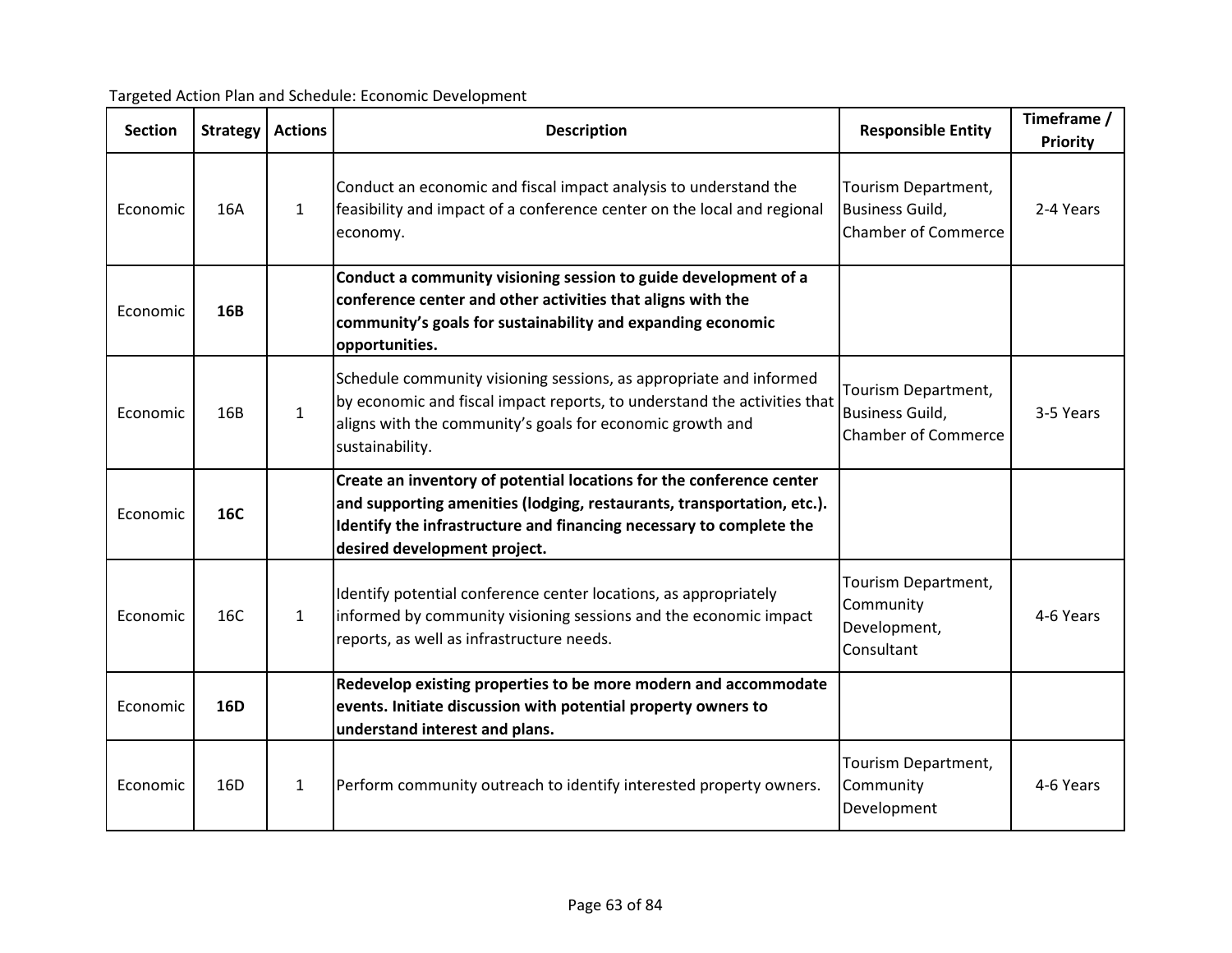| Targeted Action Plan and Schedule: Economic Development |  |  |
|---------------------------------------------------------|--|--|
|                                                         |  |  |

| <b>Section</b> | <b>Strategy</b> | <b>Actions</b> | <b>Description</b>                                                                                                                                                                                                                                 | <b>Responsible Entity</b>                                                                              | Timeframe /<br><b>Priority</b> |
|----------------|-----------------|----------------|----------------------------------------------------------------------------------------------------------------------------------------------------------------------------------------------------------------------------------------------------|--------------------------------------------------------------------------------------------------------|--------------------------------|
| Economic       | <b>16E</b>      |                | Collaborate with the National Seashore to keep over sand access to<br>beaches open earlier or later into the shoulder seasons.                                                                                                                     |                                                                                                        |                                |
| Economic       | 16F             | $\mathbf{1}$   | Demonstrate viability of keeping over sand route access to beaches<br>open earlier or later while maintaining environmental protections and<br>not increasing costs to the National Seashore.                                                      | Town Manger, Select<br>Board, Town Meeting                                                             | 2-4 Years                      |
| Economic       | <b>16F</b>      |                | Broaden constituent events for interest groups such as: rowers,<br>cyclists, skateboarders, body builders, boaters, bears, birders,<br>swimmers, Cirque du Soleil, car shows, movie/television filming, and<br>other future Provincetown visitors. |                                                                                                        |                                |
| Economic       | 16F             | $\mathbf{1}$   | Identify stakeholders and the resources necessary, including program<br>attractions and amenities, to expand tourism offerings to new interest<br>groups.                                                                                          | Tourism Department,<br><b>Business Guild, Visitor</b><br>Services Board,<br><b>Chamber of Commerce</b> | 2-4 Years                      |
| Economic       | 16G             |                | Ensure all shoulder and winter season activities do not conflict with<br>the quiet, off-season environment that year-round residents love and<br>cherish.                                                                                          |                                                                                                        |                                |
| Economic       | 16G             | $\mathbf{1}$   | Include full-time residents in collaboration meetings with businesses<br>and organizations offering shoulder season programs.                                                                                                                      | Tourism Department,<br><b>Business Guild, Visitor</b><br>Services Board,<br><b>Chamber of Commerce</b> | 1-2 Years                      |
| Economic       | <b>17A</b>      |                | Conduct planning for the "next-level" need of art and culture related<br>entrepreneurs emerging from existing business development<br>incubators such as The Commons and elsewhere in the community.                                               |                                                                                                        |                                |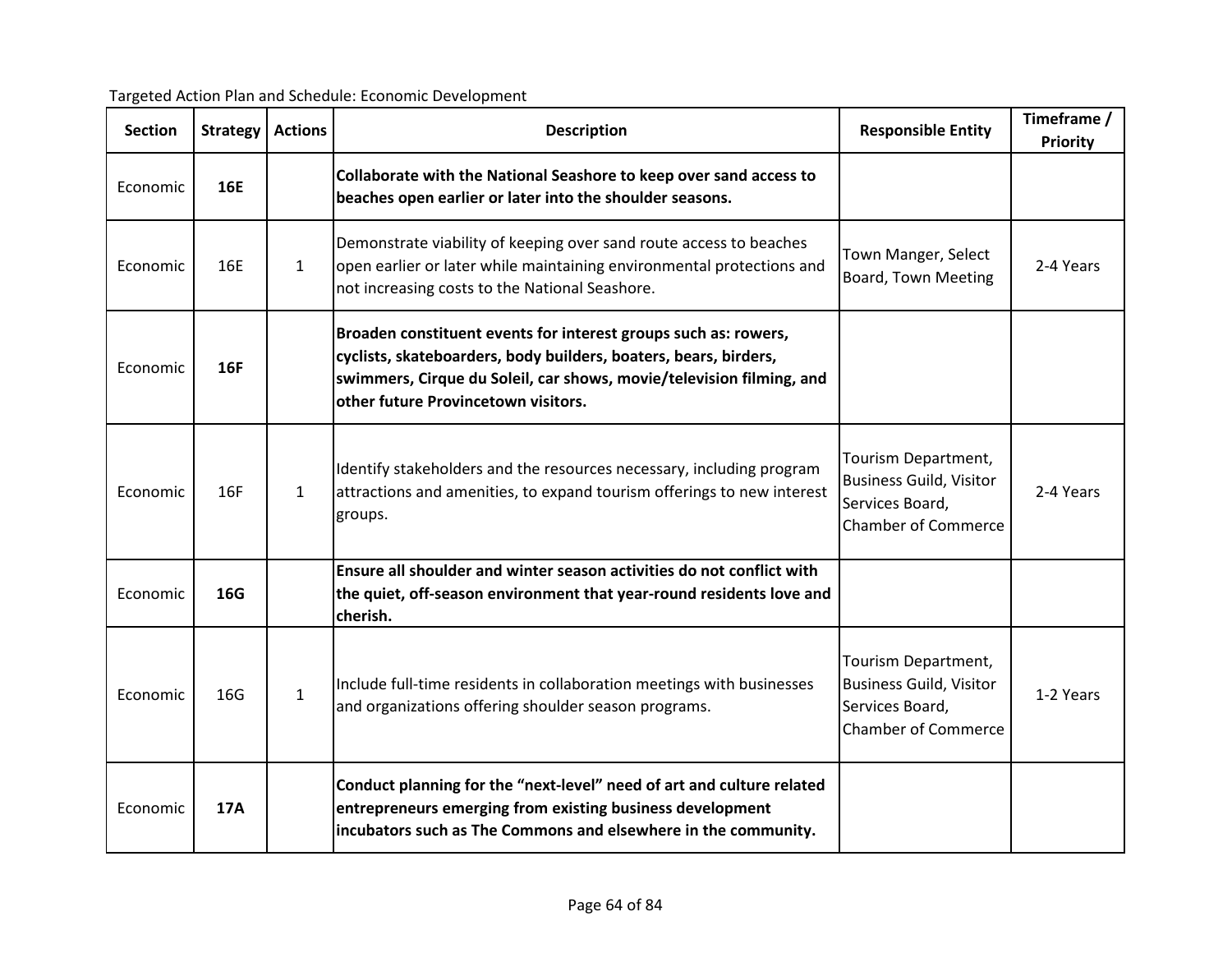| <b>Section</b> | Strategy        | <b>Actions</b> | <b>Description</b>                                                                                                                                                                                                                                                                                                                                                                                                                                            | <b>Responsible Entity</b>                                                                              | Timeframe /<br><b>Priority</b> |
|----------------|-----------------|----------------|---------------------------------------------------------------------------------------------------------------------------------------------------------------------------------------------------------------------------------------------------------------------------------------------------------------------------------------------------------------------------------------------------------------------------------------------------------------|--------------------------------------------------------------------------------------------------------|--------------------------------|
| Economic       | 17A             | $\mathbf{1}$   | Schedule stakeholder visioning sessions to identify needs and<br>coordinate goals; including The Commons, Provincetown Art<br>Association and Museum, Fine Arts Work Center, and the various<br>gallery owners.                                                                                                                                                                                                                                               | Tourism Department,<br><b>Business Guild, Visitor</b><br>Services Board,<br><b>Chamber of Commerce</b> | 3-5 Years                      |
| Economic       | 17B             |                | Explore establishing an art-centric accelerator that is focused on<br>attracting arts entrepreneurs to participate in a formal and intensive<br>program that will support local artists, encourage more artists to join<br>the community, build the local brand, and establish a more<br>sustainable arts economy. Include both incubation and acceleration<br>space as well as programming through coordination with The<br>Commons and other organizations. |                                                                                                        |                                |
| Economic       | 17B             | $\mathbf{1}$   | Review successful art-centric accelerator models and identify/adapt<br>model to Provincetown's needs.                                                                                                                                                                                                                                                                                                                                                         | Tourism Department,<br><b>Business Guild, Visitor</b><br>Services Board,<br><b>Chamber of Commerce</b> | 2-4 Years                      |
| Economic       | 17 <sub>B</sub> | $\overline{2}$ | Identify appropriate stakeholders to host and lead the incubation and<br>acceleration space as well as programming.                                                                                                                                                                                                                                                                                                                                           | Tourism Department,<br><b>Business Guild, Visitor</b><br>Services Board,<br><b>Chamber of Commerce</b> | 3-5 Years                      |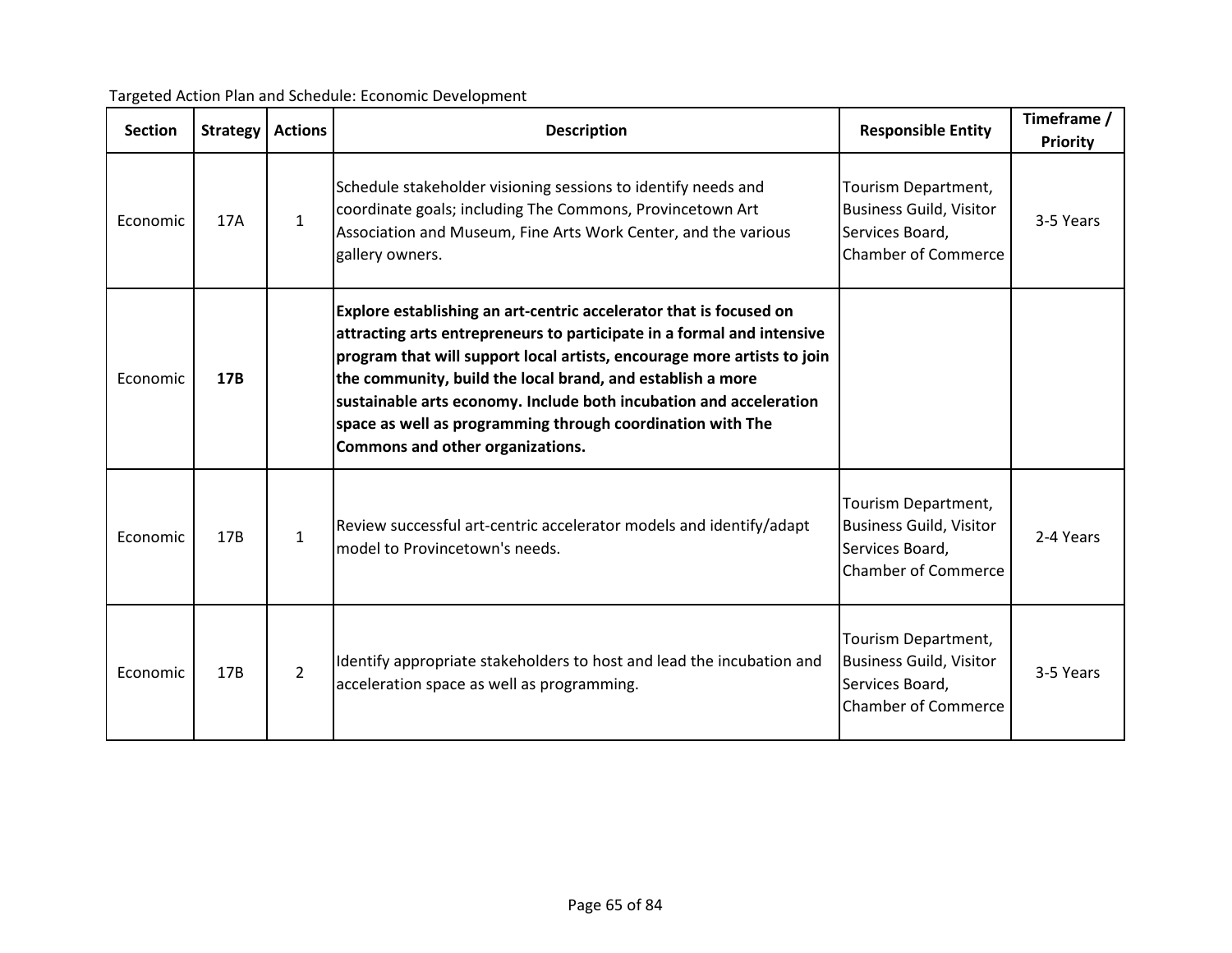| <b>Section</b> | <b>Strategy</b> | <b>Actions</b> | <b>Description</b>                                                                                                                                                                                                                                                                                                                                                                                                                                                                                                                                                       | <b>Responsible Entity</b>                                                                                      | Timeframe /<br><b>Priority</b> |
|----------------|-----------------|----------------|--------------------------------------------------------------------------------------------------------------------------------------------------------------------------------------------------------------------------------------------------------------------------------------------------------------------------------------------------------------------------------------------------------------------------------------------------------------------------------------------------------------------------------------------------------------------------|----------------------------------------------------------------------------------------------------------------|--------------------------------|
| Economic       | 17C             |                | Complete an art and design audit to inventory and define the creative<br>economy in Provincetown in order to broaden the community's<br>appeal. Use the findings of the inventory to start and continue<br>conversation with artists and arts organizations around the needs of<br>artists to maintain a sustainable arts economy and development of a<br>suite of services. Consider opportunities for space, housing,<br>equipment storage/rental, and micro-grants as supporting the<br>underlying arts ecosystem that is enjoyed by so many different<br>industries. |                                                                                                                |                                |
| Economic       | 17C             | $\mathbf{1}$   | Inventory and define the creative economy in Provincetown including<br>identifying the needs of artists to maintain a sustainable arts economy.                                                                                                                                                                                                                                                                                                                                                                                                                          | Tourism Department,<br><b>Business Guild, Visitor</b><br>Services Board,<br>Chamber of<br>Commerce, Consultant | 3-5 Years                      |
| Economic       | 17C             | $\overline{2}$ | Conduct a stakeholder forum, using the findings of the creative<br>economy inventory, to continue the conversation with artists and arts<br>organizations about expanding the Provincetown art brand.                                                                                                                                                                                                                                                                                                                                                                    | Tourism Department,<br><b>Business Guild, Visitor</b><br>Services Board,<br>Chamber of<br>Commerce, Consultant | 4-5 Years                      |
| Economic       | 17 D            |                | Encourage "eco-tourism" by promoting the fragility of the Town's<br>natural resources and attracting visitors that will love and respect the<br>environment.                                                                                                                                                                                                                                                                                                                                                                                                             |                                                                                                                |                                |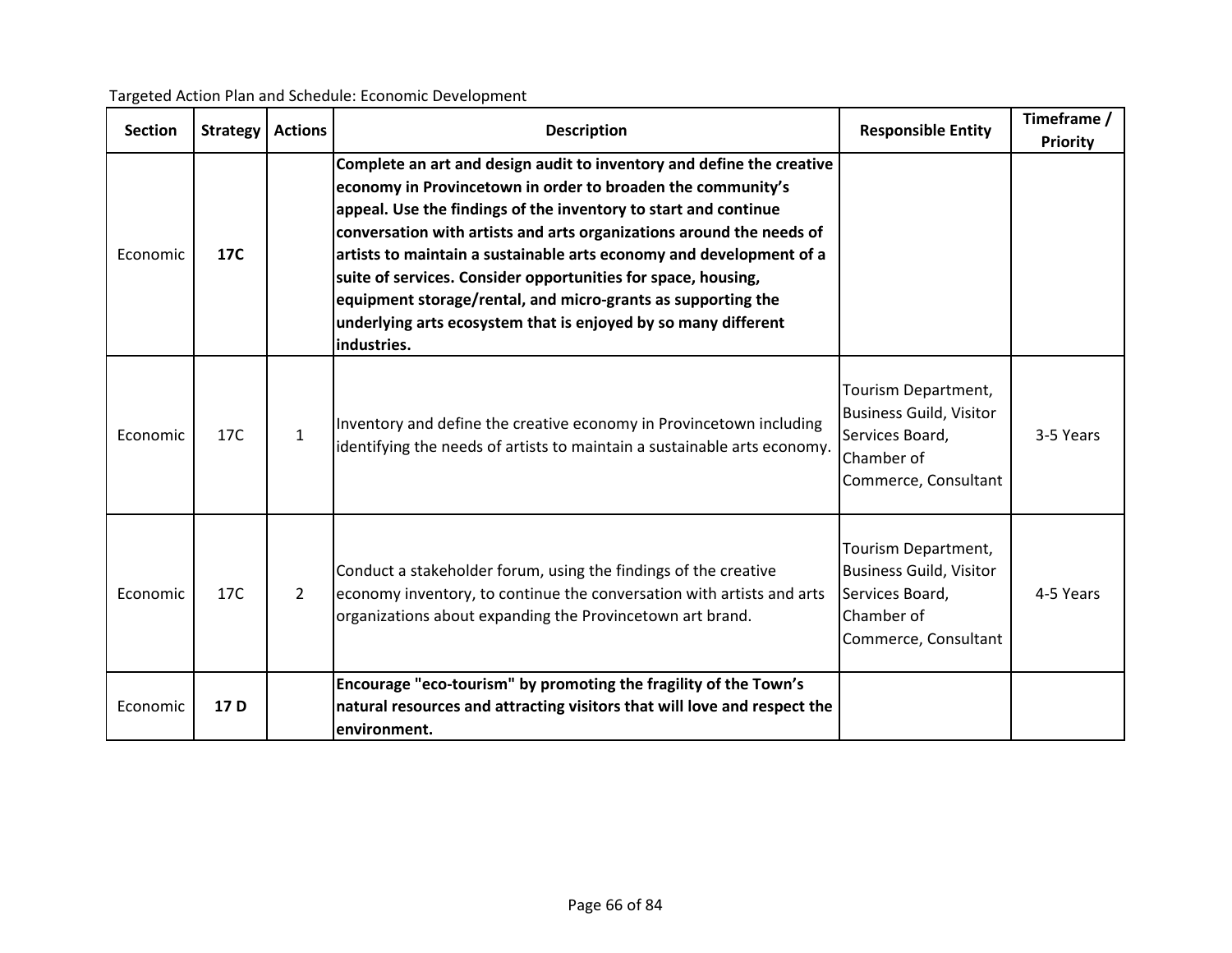| Targeted Action Plan and Schedule: Economic Development |  |  |
|---------------------------------------------------------|--|--|
|                                                         |  |  |

| <b>Section</b> | <b>Strategy</b> | <b>Actions</b> | <b>Description</b>                                                                                                                                                                                                                                                                                                             | <b>Responsible Entity</b>                                                                                      | Timeframe /<br><b>Priority</b> |
|----------------|-----------------|----------------|--------------------------------------------------------------------------------------------------------------------------------------------------------------------------------------------------------------------------------------------------------------------------------------------------------------------------------|----------------------------------------------------------------------------------------------------------------|--------------------------------|
| Economic       | 17 <sub>D</sub> | $\mathbf{1}$   | Conduct targeted attraction work in the appropriate demographics<br>related to eco-tourism, including the broader resources within the<br>Cape Cod Region.                                                                                                                                                                     | Tourism Department,<br><b>Business Guild, Visitor</b><br>Services Board,<br>Chamber of<br>Commerce, Consultant | 3-5 Years                      |
| Economic       | <b>18A</b>      |                | Promote widespread involvement in Participatory Budgeting,<br>allowing people to decide together how to spend public money.                                                                                                                                                                                                    |                                                                                                                |                                |
| Economic       | <b>18A</b>      | $\mathbf{1}$   | Develop advertising and outreach targeted toward individuals who are<br>less likely to attend Select Board Meetings and Town Meeting                                                                                                                                                                                           | Select Board, Town<br>Manager, Town<br>Meeting                                                                 | 1-2 Years                      |
| Economic       | 18B             |                | Encourage community-centered, public-private partnerships.                                                                                                                                                                                                                                                                     |                                                                                                                |                                |
| Economic       | 18B             | $\mathbf{1}$   | Identify stakeholders and the resources necessary to expand current<br>public-private partnerships or create new partnerships to meet specific<br>community needs.                                                                                                                                                             | Tourism Department,<br><b>Business Guild, Visitor</b><br>Services Board,<br><b>Chamber of Commerce</b>         | 1-5 Years                      |
| Economic       | <b>18C</b>      |                | Promote a community-driven development program with residents at<br>the core of the process interacting with critical stakeholders,<br>including government, businesses, financial institutions, and non-<br>governmental sectors, working collectively to create better conditions<br>for income generation and job creation. |                                                                                                                |                                |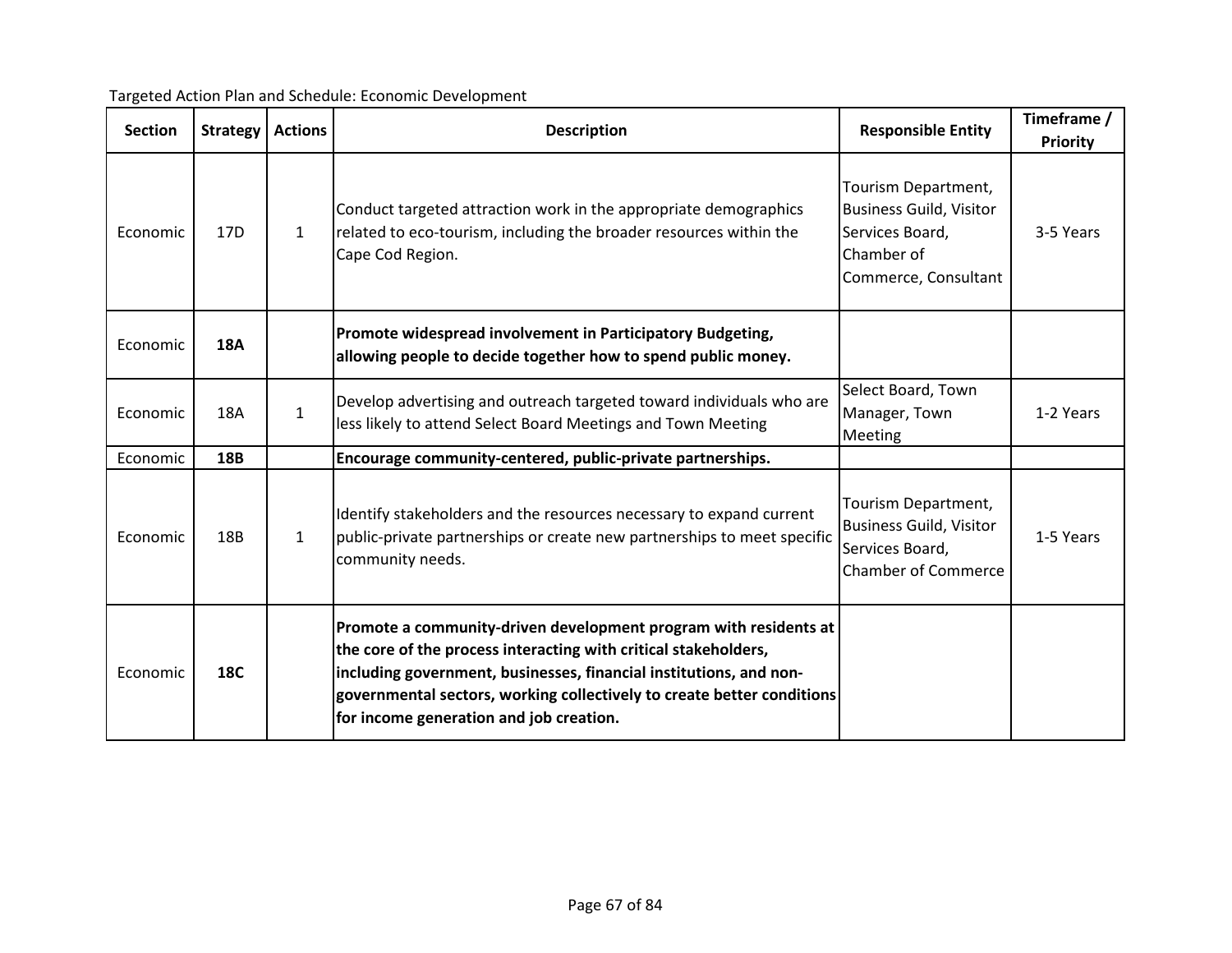| <b>Section</b> | <b>Strategy</b> | <b>Actions</b> | <b>Description</b>                                                                                                                                                   | <b>Responsible Entity</b>                                                                              | Timeframe /<br><b>Priority</b> |
|----------------|-----------------|----------------|----------------------------------------------------------------------------------------------------------------------------------------------------------------------|--------------------------------------------------------------------------------------------------------|--------------------------------|
| Economic       | 18C             | $\mathbf{1}$   | Review successful community-driven development program models<br>and identify/adapt model to Provincetown's needs.                                                   | Tourism Department,<br><b>Business Guild, Visitor</b><br>Services Board,<br><b>Chamber of Commerce</b> | 2-4 Years                      |
| Economic       | 18C             | $\overline{2}$ | Identify appropriate stakeholders to host and lead the collaborative<br>work for creating better working conditions for income generation and<br>job creation.       | Tourism Department,<br><b>Business Guild, Visitor</b><br>Services Board,<br><b>Chamber of Commerce</b> | 3-5 Years                      |
| Economic       | <b>19A</b>      |                | Assess economic development capacity to decouple economic growth<br>from environmental degradation and polarizing income distribution.                               |                                                                                                        |                                |
| Economic       | 19A             | $\mathbf{1}$   | Advertise and promote a win-win economic development /<br>environmental protection plan for the community.                                                           | Tourism Department,<br><b>Business Guild, Visitor</b><br>Services Board,<br><b>Chamber of Commerce</b> | 3-5 Years                      |
| Economic       | <b>19B</b>      |                | Assess the social, economic, and environmental impact on economic<br>industries, especially large sectors like tourism, to increase<br>transparency around findings. |                                                                                                        |                                |
| Economic       | 19B             | $\mathbf{1}$   | Conduct an social, economic, and environmental impact analysis on<br>local industries, including tourism, and publish the findings.                                  | Tourism Department,<br><b>Business Guild,</b><br>Chamber of<br>Commerce, Consultant                    | 2-4 Years                      |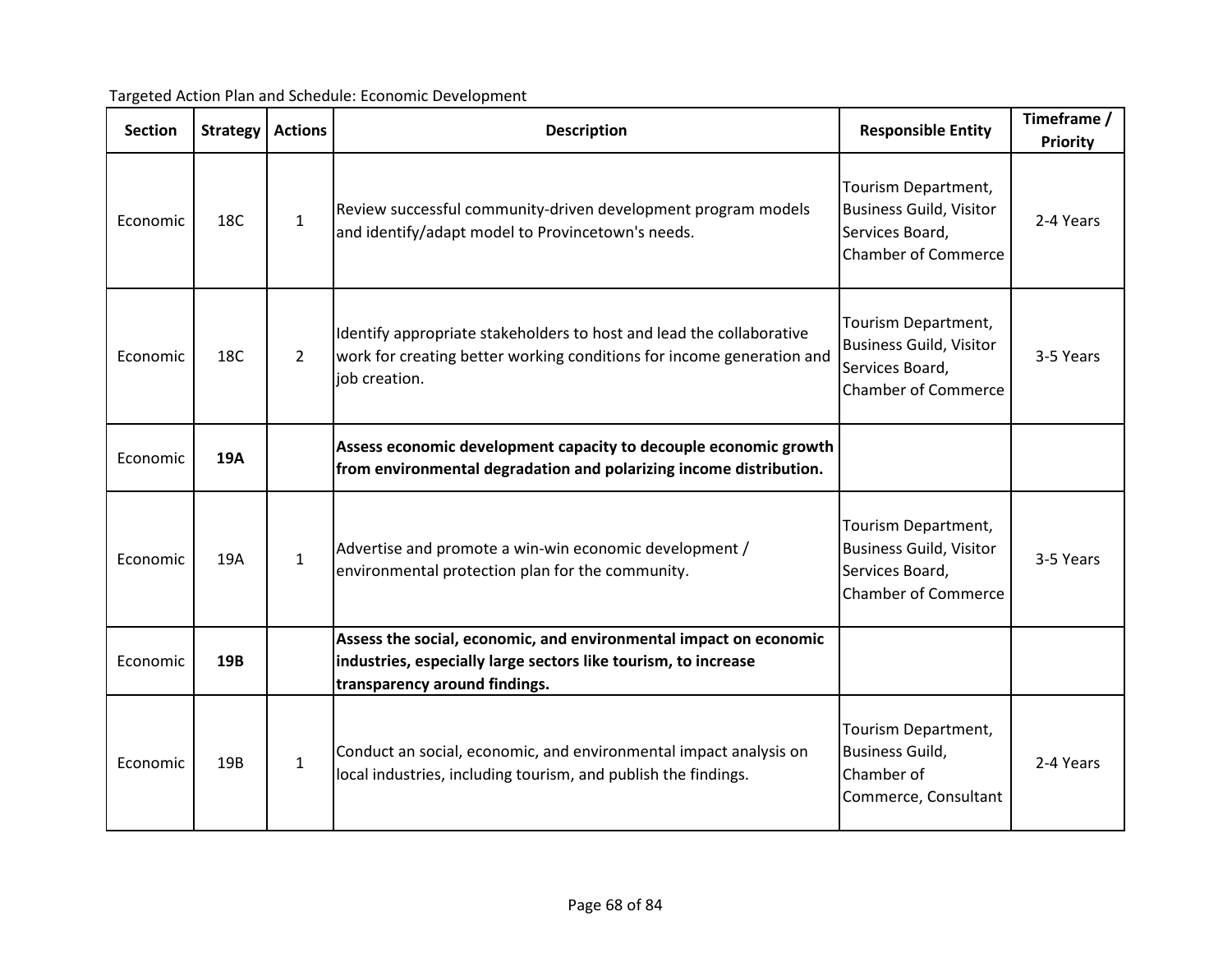| <b>Section</b> | Strategy        | <b>Actions</b> | <b>Description</b>                                                                                                                                                                                                                               | <b>Responsible Entity</b>                                                                                       | Timeframe /<br><b>Priority</b> |
|----------------|-----------------|----------------|--------------------------------------------------------------------------------------------------------------------------------------------------------------------------------------------------------------------------------------------------|-----------------------------------------------------------------------------------------------------------------|--------------------------------|
| Economic       | 19C             |                | Assess the scaling up of financing opportunities to create inclusive<br>and sustainable economic growth.                                                                                                                                         |                                                                                                                 |                                |
| Economic       | 19C             | $\mathbf{1}$   | Encourage lending entities to offer financing for small and independent Business Guild,<br>business owners.                                                                                                                                      | Tourism Department,<br>Chamber of<br>Commerce, Consultant                                                       | 1-5 Years                      |
| Economic       | 19D             |                | Encourage future economic growth sectors to provide evidence-based<br>analysis to promote economic diversification, sustainable growth, and<br>effective natural resource management.                                                            |                                                                                                                 |                                |
| Economic       | 19 <sub>D</sub> | $\mathbf{1}$   | Conduct an economic diversification, sustainable growth, and effective<br>natural resource management impact analysis on local industries,<br>including tourism, and publish the findings.                                                       | Tourism Department,<br><b>Business Guild,</b><br>Chamber of<br>Commerce, Consultant                             | 3-5 Years                      |
| Economic       | 19E             |                | Promote barrier-reducing integrated planning for inclusive, equitable<br>and sustainable growth that simultaneously advance multiple<br>benefits across the three dimensions of sustainable development<br>(social, environmental and economic). |                                                                                                                 |                                |
| Economic       | 19E             | $\mathbf{1}$   | Advertise and promote brainstorming/outreach sessions for minority-<br>owned businesses to provide input on economic planning                                                                                                                    | Tourism Department,<br><b>Business Guild,</b><br>Chamber of<br>Commerce, Equity and<br><b>Diversity Officer</b> | 1-3 Years                      |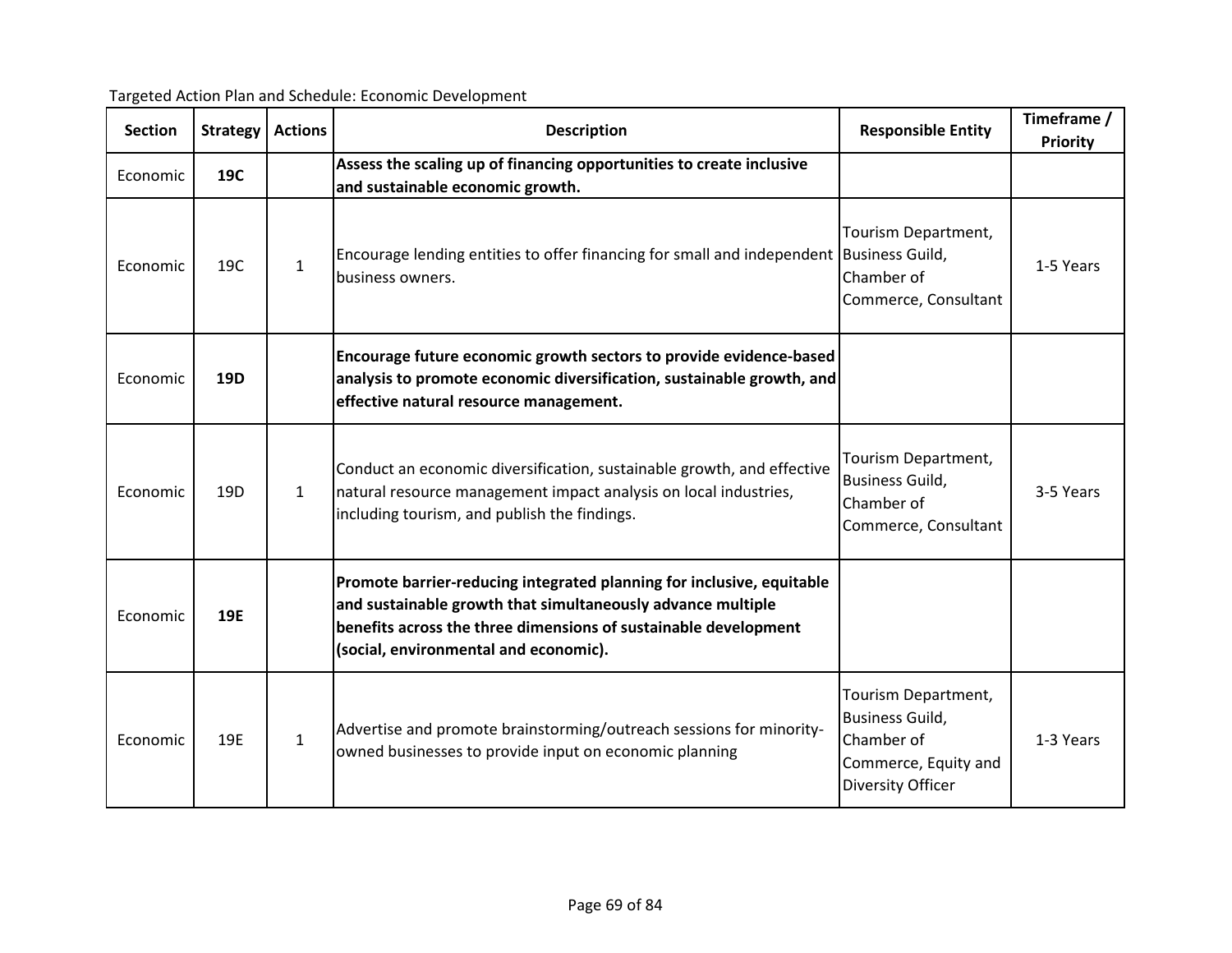| Targeted Action Plan and Schedule: Economic Development |  |
|---------------------------------------------------------|--|
|---------------------------------------------------------|--|

| <b>Section</b> | Strategy | <b>Actions</b> | <b>Description</b>                                                                                                                                                                                                                                           | <b>Responsible Entity</b>                                                                                       | Timeframe /<br>Priority |
|----------------|----------|----------------|--------------------------------------------------------------------------------------------------------------------------------------------------------------------------------------------------------------------------------------------------------------|-----------------------------------------------------------------------------------------------------------------|-------------------------|
| Economic       | 19F      |                | Promote fiscal policies consistent with inclusive, equitable and<br>sustainable growth objectives; promoting domestic resource<br>$ $ mobilization and the adoption of innovative financing mechanisms for<br>environmental sustainability and clean energy. |                                                                                                                 |                         |
| Economic       | 19F      |                | Publish information on regional, state, and federal small business<br>grants, investment opportunities, and clean energy/sustainability<br>investment opportunities.                                                                                         | Tourism Department,<br><b>Business Guild,</b><br>Chamber of<br>Commerce, Equity and<br><b>Diversity Officer</b> | 2-4 Years               |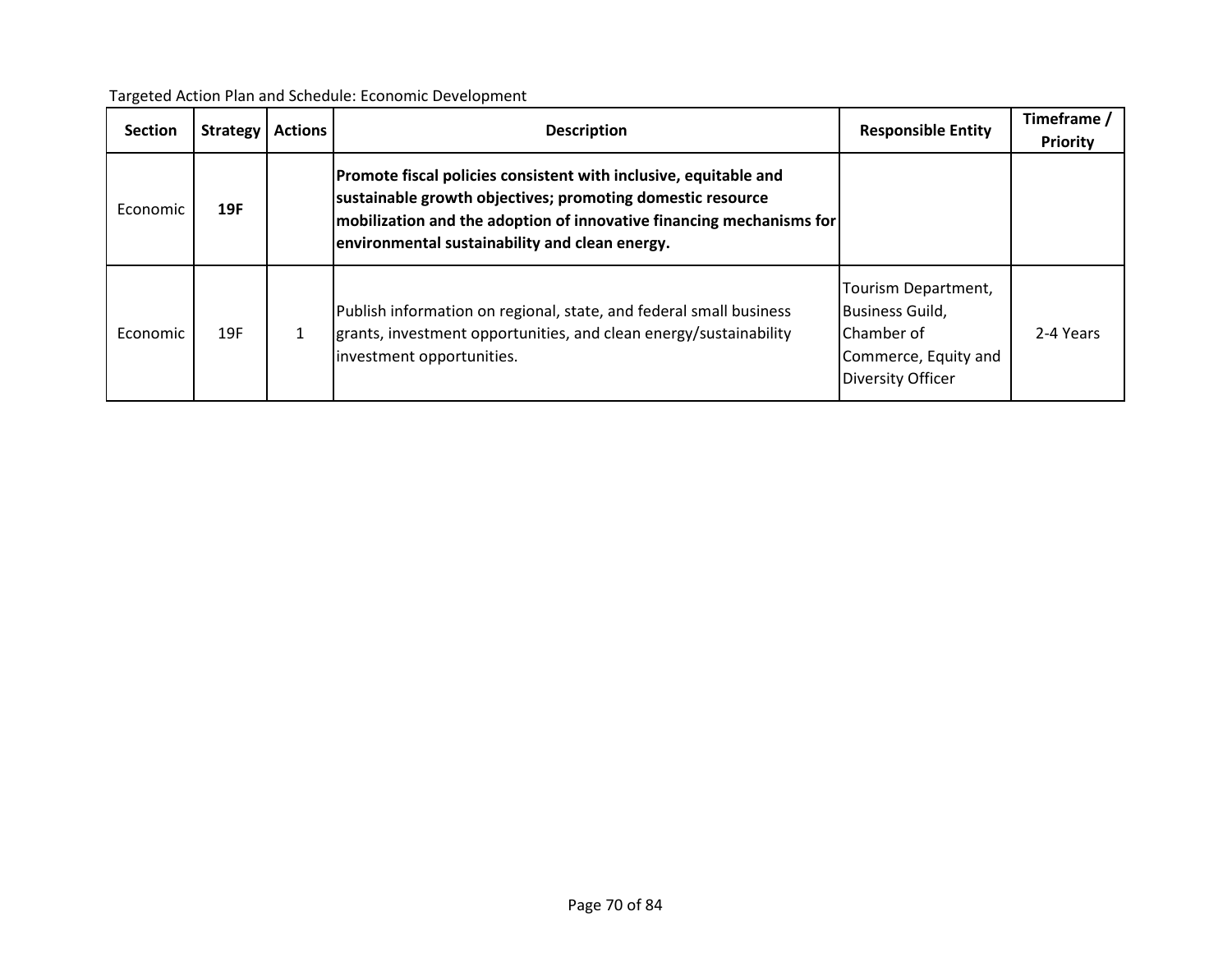Targeted Action Plan and Schedule: Public Health

| <b>Section</b> | <b>Strategy</b> | <b>Actions</b> | <b>Description</b>                                                                                                                               | <b>Responsible Entity</b>                                                   | Timeframe /<br><b>Priority</b> |
|----------------|-----------------|----------------|--------------------------------------------------------------------------------------------------------------------------------------------------|-----------------------------------------------------------------------------|--------------------------------|
| Health         | 1Α              |                | Implement the sewer expansion plan to increase environmental and<br>public health protection.                                                    |                                                                             |                                |
| Health         | 1A              | $\mathbf{1}$   | Set sewer expansion goal to increase system capacity in order to<br>provide sewer to every property in Town and allow for future growth.         | Water and Sewer Board,<br>Board of Health, Select<br><b>Board</b>           | 1 Year                         |
| Health         | 1A              | $\overline{2}$ | Identify funding sources for sewer capacity expansion and<br>infrastructure upgrades.                                                            | Water and Sewer Board,<br>Board of Health,<br>Department of Public<br>Works | 1-2 Years                      |
| Health         | 1A              | $\overline{3}$ | Prioritize discontinuing cesspools and septic systems most proximate to<br>the harbor, wetland resource areas, and areas with high ground water. | Water and Sewer Board,<br>Board of Health, Select<br><b>Board</b>           | 1 Year                         |
| Health         | 1A              | $\overline{4}$ | Explore the viability of changing the enabling legislation for the<br>municipal sewer in order to eliminate voluntary connection.                | Select Board, Town<br><b>Meeting</b>                                        | 2-5 Years                      |
| Health         | 1A              | 5              | Plan for relocating strategic sewer infrastructure currently located<br>within the flood zone                                                    | Water and Sewer Board,<br>Board of Health, Select<br><b>Board</b>           | 5-7 Years                      |
| Health         | 1B              |                | Manage potable and non-potable water usage to protect public<br>drinking water quality and supply.                                               |                                                                             |                                |
| Health         | 1B              | $\mathbf{1}$   | Set drinking water expansion goal to increase system capacity and<br>allow for future growth.                                                    | Water and Sewer Board,<br>Board of Health, Select<br><b>Board</b>           | 5-7 Years                      |
| Health         | 1B              | $\overline{2}$ | Identify funding sources for water capacity expansion and<br>infrastructure upgrades.                                                            | Department of Public<br>Works                                               | 1-3 Years                      |
| Health         | 1B              | 3              | Conserve ground water by setting potable water extraction reduction<br>goals.                                                                    | Water and Sewer Board                                                       | 1-3 Years                      |
| Health         | 1B              | 4              | Implement a distribution system water-loss management program.                                                                                   | Water and Sewer Board,<br>Department of Public<br>Works                     | 1-2 Years                      |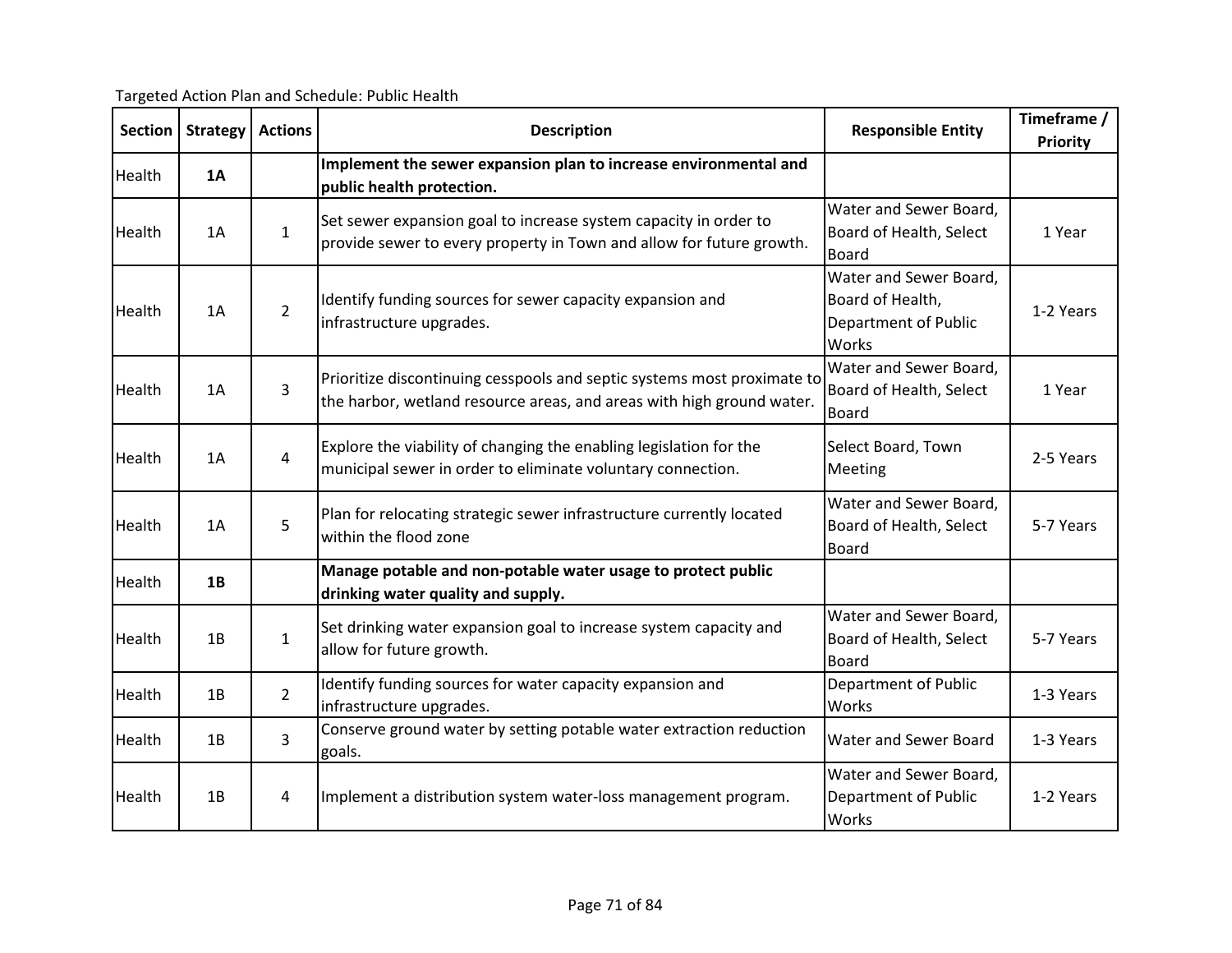Targeted Action Plan and Schedule: Public Health

| <b>Section</b> | <b>Strategy</b> | <b>Actions</b> | <b>Description</b>                                                                                                                                                                                                                                                          | <b>Responsible Entity</b>                               | Timeframe /<br><b>Priority</b> |
|----------------|-----------------|----------------|-----------------------------------------------------------------------------------------------------------------------------------------------------------------------------------------------------------------------------------------------------------------------------|---------------------------------------------------------|--------------------------------|
| Health         | 1B              | 5              | Investigate the feasibility of a municipal grey water system.                                                                                                                                                                                                               | Water and Sewer Board,<br>Department of Public<br>Works | 3-5 Years                      |
| Health         | 1B              | 6              | Plan for other opportunities to provide potable water, including<br>desalinization and piping water from more remote well locations.                                                                                                                                        | Water and Sewer Board,<br>Department of Public<br>Works | 7 Years                        |
| Health         | 2A              |                | Regularly assess community public health needs and the capacity of<br>existing human services agencies or private health care providers to<br>meet those public health needs.                                                                                               |                                                         |                                |
| Health         | 2A              | $\mathbf{1}$   | Create a community health assessment process that also identifies the<br>most appropriate sources for specific health services.                                                                                                                                             | Board of Health, Human<br>Services                      | 1-2 Years                      |
| Health         | 2A              | $\overline{2}$ | Identify additional community health parameters (such as air quality,<br>hunger, lead paint, chemical exposure, housing security, pest<br>management for mosquitos, ticks and other disease vectors) that may<br>be added to the public health assessment and service plan. | Board of Health, Human<br><b>Services</b>               | 3-5 Years                      |
| Health         | 2A              | 3              | Revise/update public health policies to ensure they are consistent with<br>the health assessment and service plan.                                                                                                                                                          | Board of Health, Human<br><b>Services</b>               | 5-7 Years                      |
| Health         | 2B              |                | Collaborate with community partners to better serve the health<br>needs of all subpopulations living and working in Provincetown,<br>including families with young people, immigrants, seasonal workers,<br>LGBTQIA+, and seniors.                                          |                                                         |                                |
| Health         | 2B              | $\mathbf{1}$   | Establish a working group with representatives from non-profit service<br>providers, Outer Cape Health Services, and the health department to<br>coordinate services to different groups.                                                                                   | Board of Health,<br>Community<br>Development            | 1-2 Years                      |
| Health         | 2B              | $\overline{2}$ | Create clear messaging and a communication nexus that connects<br>those seeking health services with the appropriately qualified<br>providers.                                                                                                                              | Board of Health,<br>Community<br>Development            | 2-3 Years                      |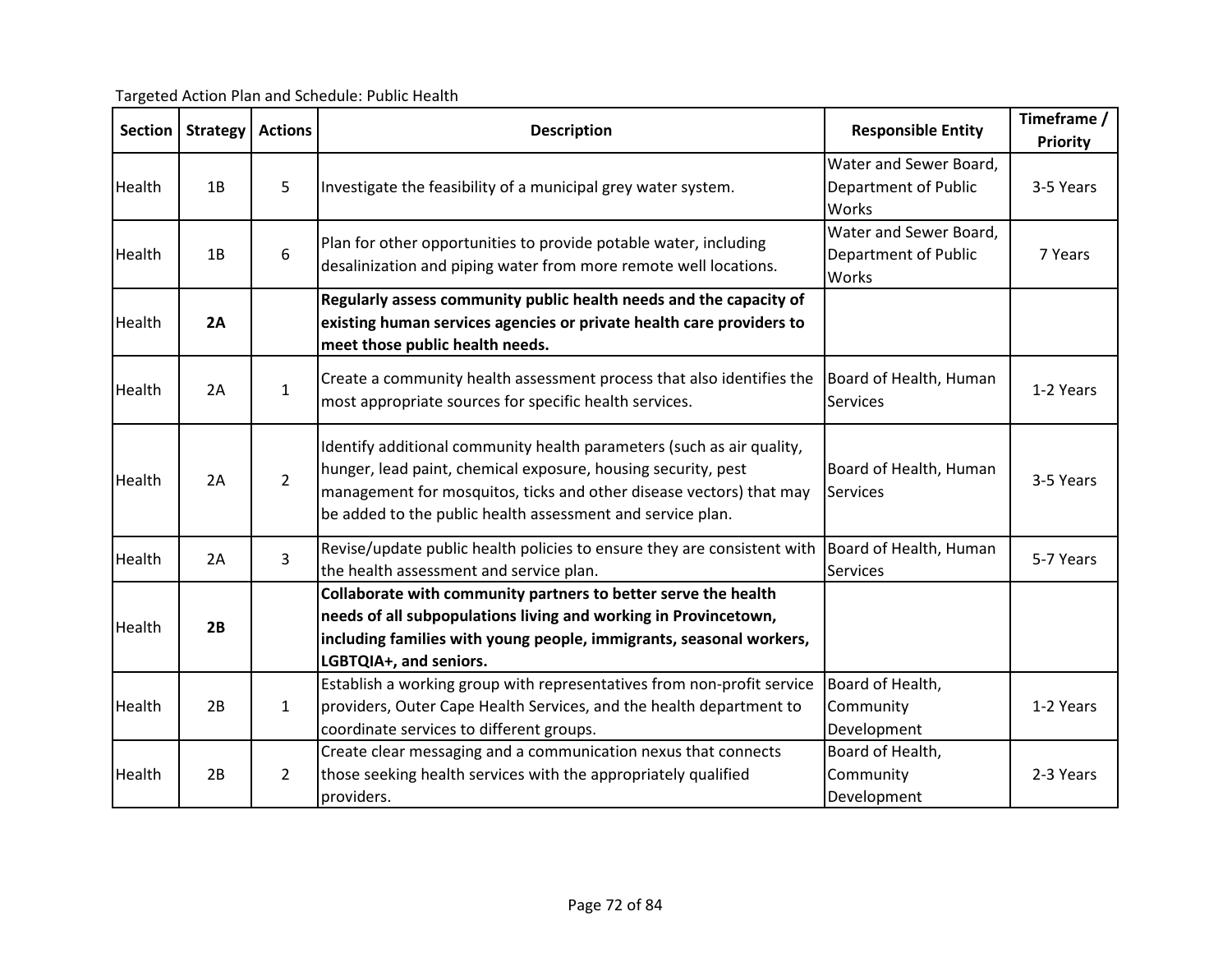Targeted Action Plan and Schedule: Public Health

| <b>Section</b> | <b>Strategy</b> | <b>Actions</b> | <b>Description</b>                                                                                                                                                                                                                          | <b>Responsible Entity</b>                       | Timeframe /<br><b>Priority</b> |
|----------------|-----------------|----------------|---------------------------------------------------------------------------------------------------------------------------------------------------------------------------------------------------------------------------------------------|-------------------------------------------------|--------------------------------|
| Health         | 2B              | 3              | Develop a reporting system where data on services being provided is<br>tracked and reported back to the community.                                                                                                                          | Board of Health,<br>Community<br>Development    | 2-4 Years                      |
| Health         | 2C              |                | Provide and enhance substance use disorder education to improve<br>the community's knowledge and increase the availability of evidence-<br>based information on treating addiction and substance use disorder.                              |                                                 |                                |
| Health         | 2C              | $\mathbf{1}$   | Propose using marijuana tax revenues to provide substance use<br>disorder public health and human service needs.                                                                                                                            | Select Board, Town<br>Meeting                   | 2-3 Years                      |
| Health         | 2C              | $2^{\circ}$    | Include addiction and substance use disorder treatment as part of the<br>coordinated health service plan and public health communication plan.                                                                                              | Board of Health,<br>Community<br>Development    | 1-2 Years                      |
| Health         | 3A              |                | Identifying methods to reduce the risk of public health hazards or<br>reduce losses to hazards that occur.                                                                                                                                  |                                                 |                                |
| Health         | 3A              | $\mathbf{1}$   | Develop an emergency housing plan with Outer Cape communities and<br>the Cape Cod Commission to address emergency housing needs in<br>collaboration with regional partners.                                                                 | Emergency Coordinator,<br><b>Human Services</b> | 2-4 Years                      |
| Health         | 3A              | $\overline{2}$ | Post completed public fire inspection reports, completed by the<br>responsible entity, for residential and commercial properties to reduce<br>the risk of overloaded/frayed extension cords, rusted fire panels, and<br>other fire hazards. | <b>Fire Chief</b>                               | 1-2 Years                      |
| Health         | 3A              | 3              | Offer and communicate where health risk management services are<br>offered or supported such as home risk of falling assessment, smoking<br>cessation, Narcan application, and CPR training.                                                | Board of Health, Human<br>Services              | 1-2 Years                      |
| Health         | 3A              | 4              | Advocate for universal healthcare to better serve the needs of visitors,<br>workers, and other non-residents who come to Provincetown and may<br>need to use the local health care services.                                                | Select Board, Town<br>Meeting                   | 1-7 Years                      |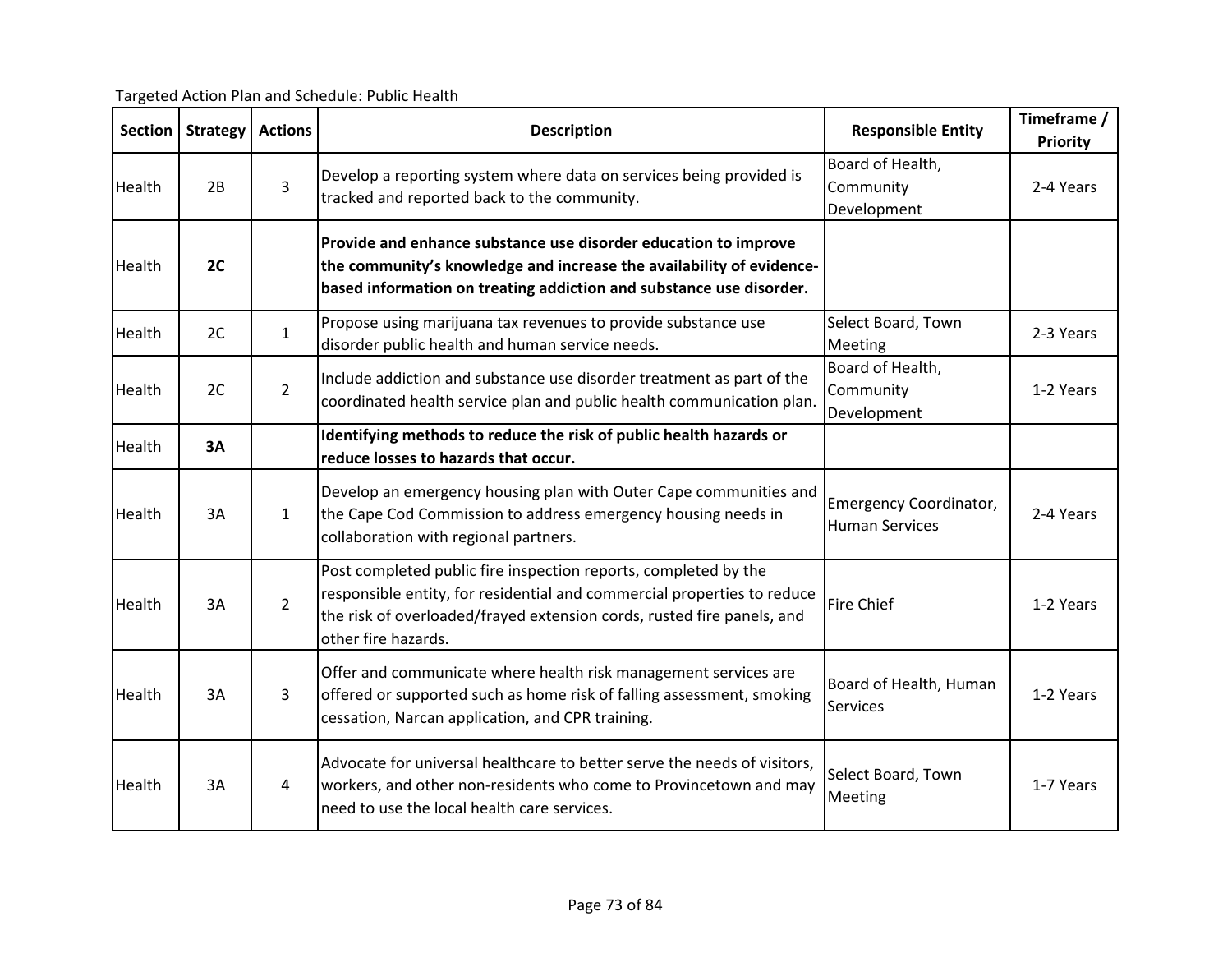Targeted Action Plan and Schedule: Public Health

| <b>Section</b> | <b>Strategy</b> | <b>Actions</b> | <b>Description</b>                                                                                                                                                               | <b>Responsible Entity</b>                                              | Timeframe /<br><b>Priority</b> |
|----------------|-----------------|----------------|----------------------------------------------------------------------------------------------------------------------------------------------------------------------------------|------------------------------------------------------------------------|--------------------------------|
| Health         | 3B              |                | Where possible, integrate public health mitigation strategies and<br>response/recovery plans with public and private service entities.                                           |                                                                        |                                |
| Health         | 3B              | $\mathbf{1}$   | Provide regular training for the emergency response/recovery team<br>that includes private and not-for-profit service providers.                                                 | Emergency Coordinator,<br><b>Board of Health</b>                       | 1-7 Years                      |
| Health         | 3B              | $\overline{2}$ | Develop a clear messaging and communications plan for<br>response/recovery that directs the public to the best providers for<br>necessary services.                              | Board of Health,<br>Community<br>Development                           | 2-3 Years                      |
| Health         | 3C              |                | Ensure public health preparedness plans outline planned operations,<br>planning, logistics, and financing.                                                                       |                                                                        |                                |
| Health         | 3C              | $\mathbf{1}$   | Revise/update public health preparedness plans to ensure they are<br>consistent with the health policies and emergency response plan.                                            | Emergency Coordinator,<br>Board of Health,<br>Community<br>Development | 5 Years                        |
| Health         | <b>4A</b>       |                | Identify public health services being offered regionally, gaps in service<br>offerings, in other areas of Massachusetts and/or states to develop a<br>model for regionalization. |                                                                        |                                |
| Health         | 4A              | $\mathbf{1}$   | Research other applicable models that could be adapted to the Outer<br>Cape in coordination with Barnstable County and the Cape Cod<br>Commission.                               | Board of Health,<br>Community<br>Development                           | 2-4 Years                      |
| <b>Health</b>  | 4B              |                | Collaborate with the Outer Cape municipalities and health care<br>providers on the core public health functions that need to be<br>provided per the Department of Public Health. |                                                                        |                                |
| Health         | 4B              | $\mathbf{1}$   | Seek to collaborate with Outer Cape Health Services to restore seven-<br>day urgent care and dental care services.                                                               | Board of Health, Select<br>Board, Town Meeting                         | 1-5 Years                      |
| Health         | 4B              | $2^{\circ}$    | Collaborate with Outer Cape Health Services to provide health services<br>that are identified as a priority for the region.                                                      | Board of Health, Select<br>Board, Town Meeting                         | 1-5 Years                      |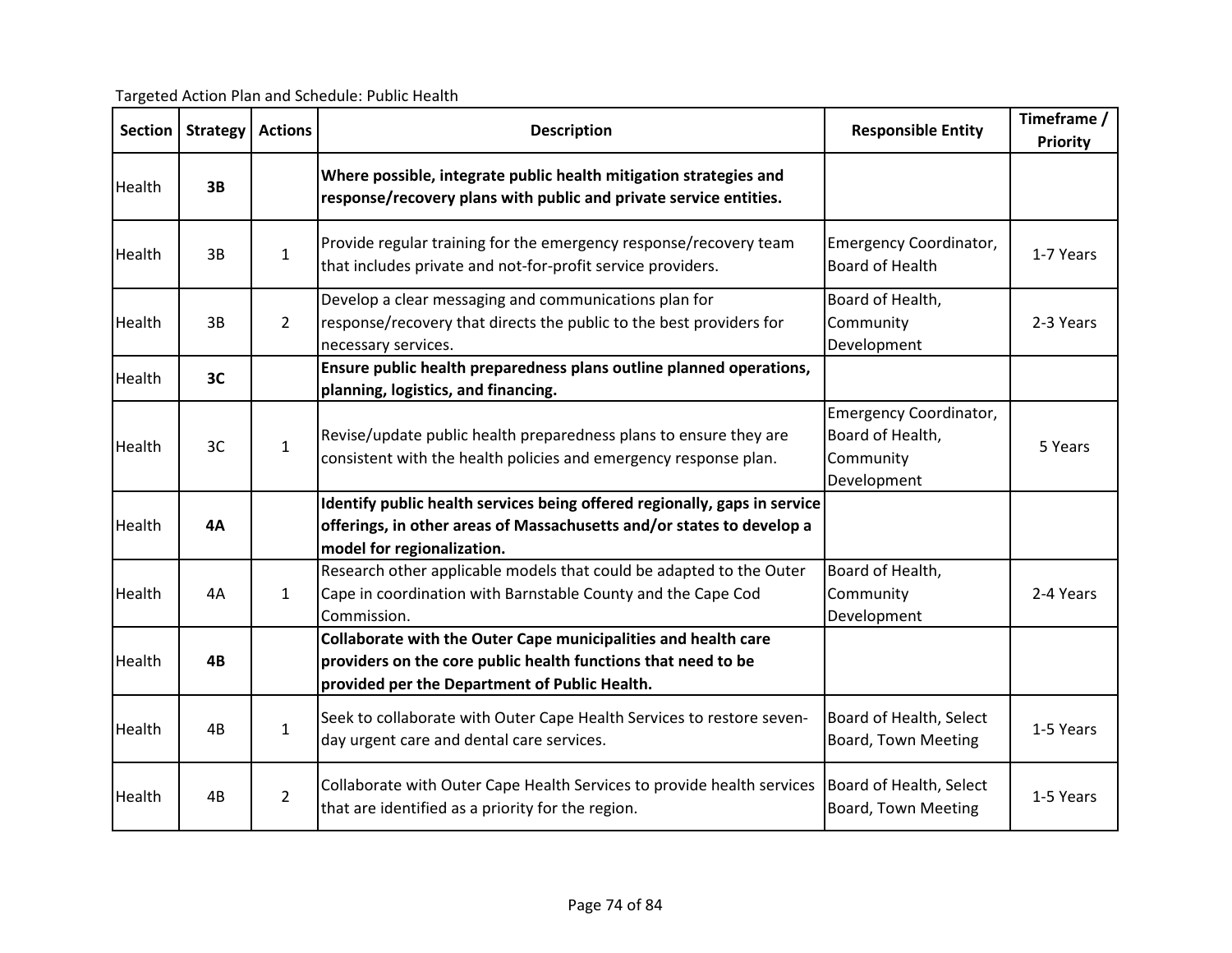Targeted Action Plan and Schedule: Public Health

| <b>Section</b> | <b>Strategy</b> | <b>Actions</b> | <b>Description</b>                                                                                                                                                                                                    | <b>Responsible Entity</b>                       | Timeframe /<br><b>Priority</b> |
|----------------|-----------------|----------------|-----------------------------------------------------------------------------------------------------------------------------------------------------------------------------------------------------------------------|-------------------------------------------------|--------------------------------|
| Health         | 4C              |                | Create public outreach that addresses finding public health services<br>that are offered through the region, but not specifically locally, and<br>the proximity of certain medical services.                          |                                                 |                                |
| Health         | 4C              | 1              | Create a regional public health communication plan that can be<br>adopted by each municipality that includes triage service to respond to<br>inquiries about resources to address perceived threats to public health. | Board of Health,<br>Community<br>Development    | 1-3 Years                      |
| Health         | 4C              | $\overline{2}$ | Provide additional information about transportation options, hours of<br>operation, and availability of access for persons with disabilities or<br>special needs.                                                     | Human Services, ADA<br>Committee                | 1-2 Years                      |
| Health         | 4C              | 3              | Integrate reporting on regional services being provided to each<br>municipality to clearly communicate what services are being provided<br>at which locations.                                                        | Board of Health, Human<br>Services              | 2-4 Years                      |
| Health         | 4D              |                | Coordinate the regional public health service provider plan with<br>public safety, fire, police and emergency response.                                                                                               |                                                 |                                |
| Health         | 4D              | 1              | Provide public safety, fire, police, and emergency response entities<br>throughout the region with a list of public health service providers by<br>type of service, location, and hours.                              | Board of Health, Human<br><b>Services</b>       | 1-3 Years                      |
| Health         | 4D              | $\overline{2}$ | Update the regional service plan routinely and offer regular training to<br>public safety, fire, police, and emergency response workers.                                                                              | Human Services,<br><b>Emergency Coordinator</b> | 5 Years                        |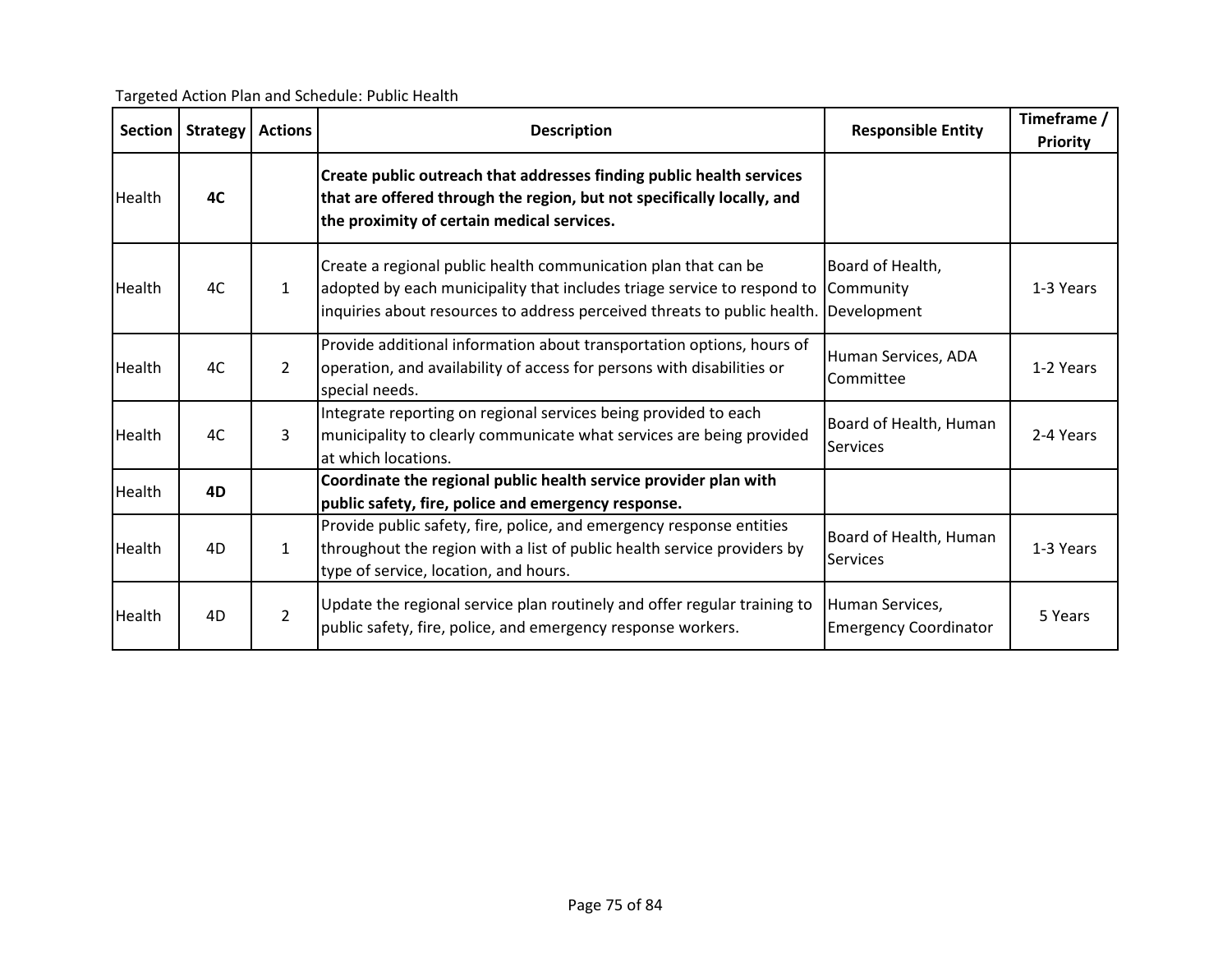| <b>Section</b> | <b>Strategy</b> | <b>Actions</b> | <b>Description</b>                                                                                                                                                                    | <b>Responsible Entity</b> | Timeframe /<br>Priority |
|----------------|-----------------|----------------|---------------------------------------------------------------------------------------------------------------------------------------------------------------------------------------|---------------------------|-------------------------|
| Emergency      | <b>1A</b>       |                | Maintain effective training and exercise plans.                                                                                                                                       |                           |                         |
| Emergency      | 1A              | 1              | Review and update training plans every three to five years or whenever Emergency<br>there is a change in critical emergency response staff.                                           | Coordinator               | 3-5 Years               |
| Emergency      | 1A              | $\overline{2}$ | Re-evaluate lines of authority and coordination for the management of<br>emergency events and add additional events needed.                                                           | Emergency<br>Coordinator  | 1-5 Years               |
| Emergency      | 1B              |                | Perform mock disaster scenarios to test and improve the Law<br><b>Enforcement/Fire/EMS Mobilization Plans.</b>                                                                        |                           |                         |
| Emergency      | 1B              | $\mathbf{1}$   | Training exercises for planned or anticipated incidents such as a<br>hurricane, a winter storm, extreme temperatures, major crowd events<br>or VIP visits.                            | Emergency<br>Coordinator  | 3-5 Years               |
| Emergency      | 1B              | $\overline{2}$ | Immediate response incident training for major traffic accident,<br>airplane crash, tornado, fire, hazmat incident, active shooter, major<br>crime.                                   | Emergency<br>Coordinator  | 3-5 Years               |
| Emergency      | 1B              | $\mathbf{3}$   | Review training outcomes with staff to identify areas of improvement<br>and assess response based on Massachusetts Emergency Management<br>Agency standards.                          | Emergency<br>Coordinator  | 3-5 Years               |
|                |                 |                | Maintain and update the Community-to-Community                                                                                                                                        |                           |                         |
| Emergency      | 1 <sup>C</sup>  |                | Mobilization Plan (mutual aid), and Community-to-State<br>Mobilization Plan (mutual aid).                                                                                             |                           |                         |
| Emergency      | 1 <sup>C</sup>  | $\mathbf{1}$   | Evaluate the emergency management organization to ensure it is<br>structured in accordance with current National Incident Management<br>(NIMS) and the Incident Command System (ICS). | Emergency<br>Coordinator  | 1 Year                  |
|                |                 |                | Review standard operating procedures and emergency operations                                                                                                                         |                           |                         |

Commonwealth and revise as needed Emergency **2A Implement the 2021 Hazard Mitigation Plan and update the plan in** 

**2025.**

Targeted Action Plan and Schedule: Emergency Preparedness

Emergency  $1C$   $2$ 

review standard operating procedures and emergency operations<br>
Emergency [Strangency | 3-5 Years<br>
Coordinator | 3-5 Years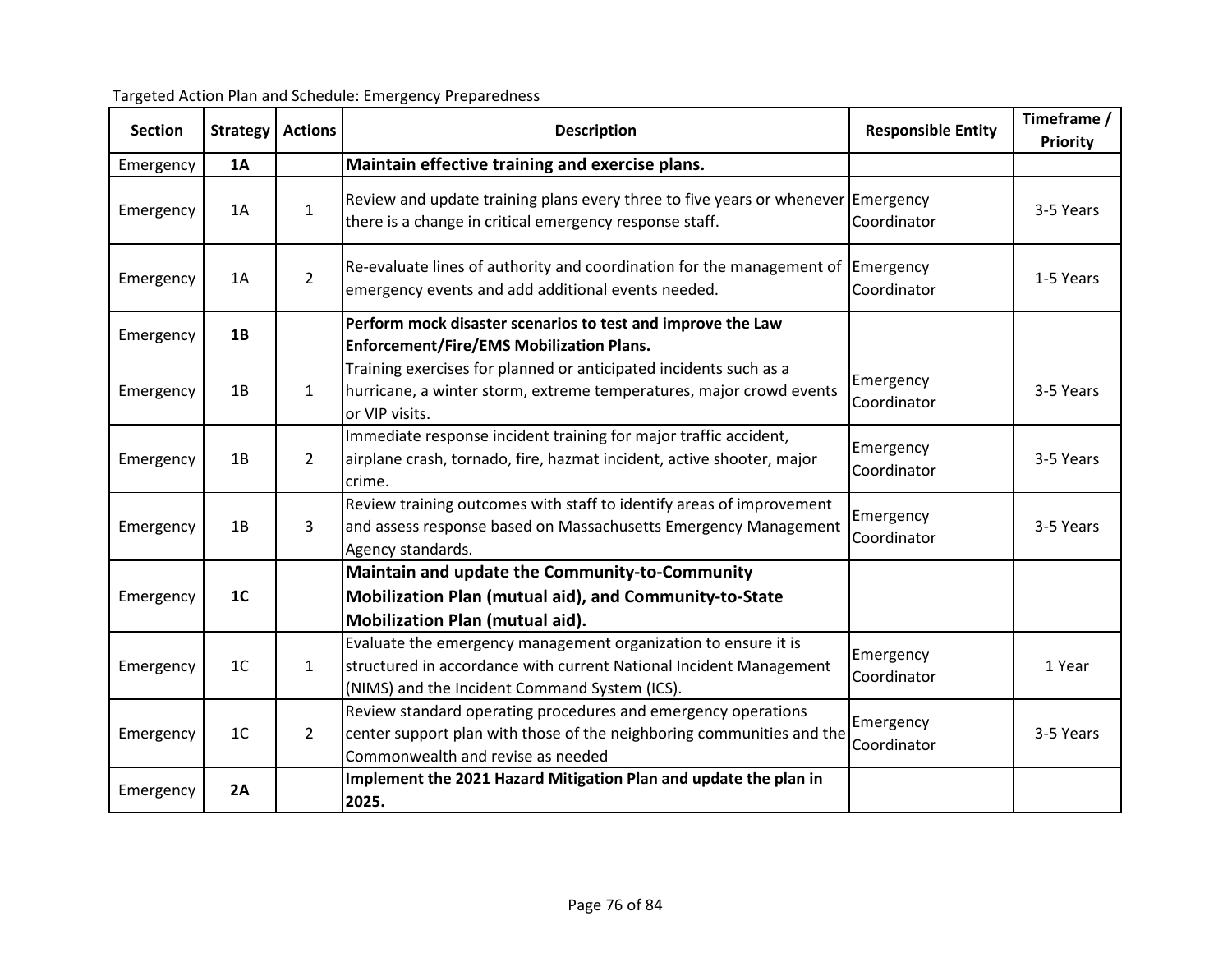| <b>Section</b> | <b>Strategy</b> | <b>Actions</b> | <b>Description</b>                                                                                                                                                                                                                                                                                                          | <b>Responsible Entity</b>                              | Timeframe /<br>Priority |
|----------------|-----------------|----------------|-----------------------------------------------------------------------------------------------------------------------------------------------------------------------------------------------------------------------------------------------------------------------------------------------------------------------------|--------------------------------------------------------|-------------------------|
| Emergency      | 2A              | $\mathbf{1}$   | Work with responsible town staff, board liaisons, and committees to<br>track the completion of the 2021 Hazard Mitigation Plan goals and<br>objectives                                                                                                                                                                      | Emergency<br>Coordinator,<br><b>Conservation Agent</b> |                         |
| Emergency      | 2A              | $\overline{2}$ | Update the Hazard Mitigation Plan as required by the Commonwealth                                                                                                                                                                                                                                                           | Emergency<br>Coordinator,<br><b>Conservation Agent</b> | 3 Years                 |
| Emergency      | 2B              |                | Include expanded planning for radiological release (from the<br>decommissioned Pilgrim Nuclear Power Plant), infectious<br>disease (including disease carrying animals and insects), animal<br>attacks (including shark and coyote attacks), acts of terrorism/<br>mass causality (domestic and foreign), and cyberattacks. |                                                        |                         |
| Emergency      | 2B              | $\mathbf{1}$   | Provide all hazards training to first responders and responsible<br>emergency operations coordinators                                                                                                                                                                                                                       | Emergency<br>Coordinator                               | 1-3 Years               |
| Emergency      | 2B              | $\overline{2}$ | Develop and update the emergency communications plan, including<br>internal and public messaging, alert notifications, and the emergency<br>warning system; including communications in the event of no power<br>and no internet                                                                                            | Emergency<br>Coordinator, Town<br>Manager              | 1-3 Years               |
| Emergency      | 2C              |                | Explore other models for minimizing the risk and reusing the<br>materials from the decommissioned Pilgrim Nuclear Power<br>Station and advocate for changing the laws and rules around<br>nuclear waste.                                                                                                                    |                                                        |                         |
| Emergency      | 2C              | $\mathbf{1}$   | Petition state and federal representatives to pursue appropriate<br>legislation to remove, recycle, or otherwise safely eliminate spent<br>nuclear fuel and curtail the creation of new nuclear power plants until<br>an environmental health and safety plan is implemented.                                               | Select Board, Town<br>Meeting                          | 1-5 Years               |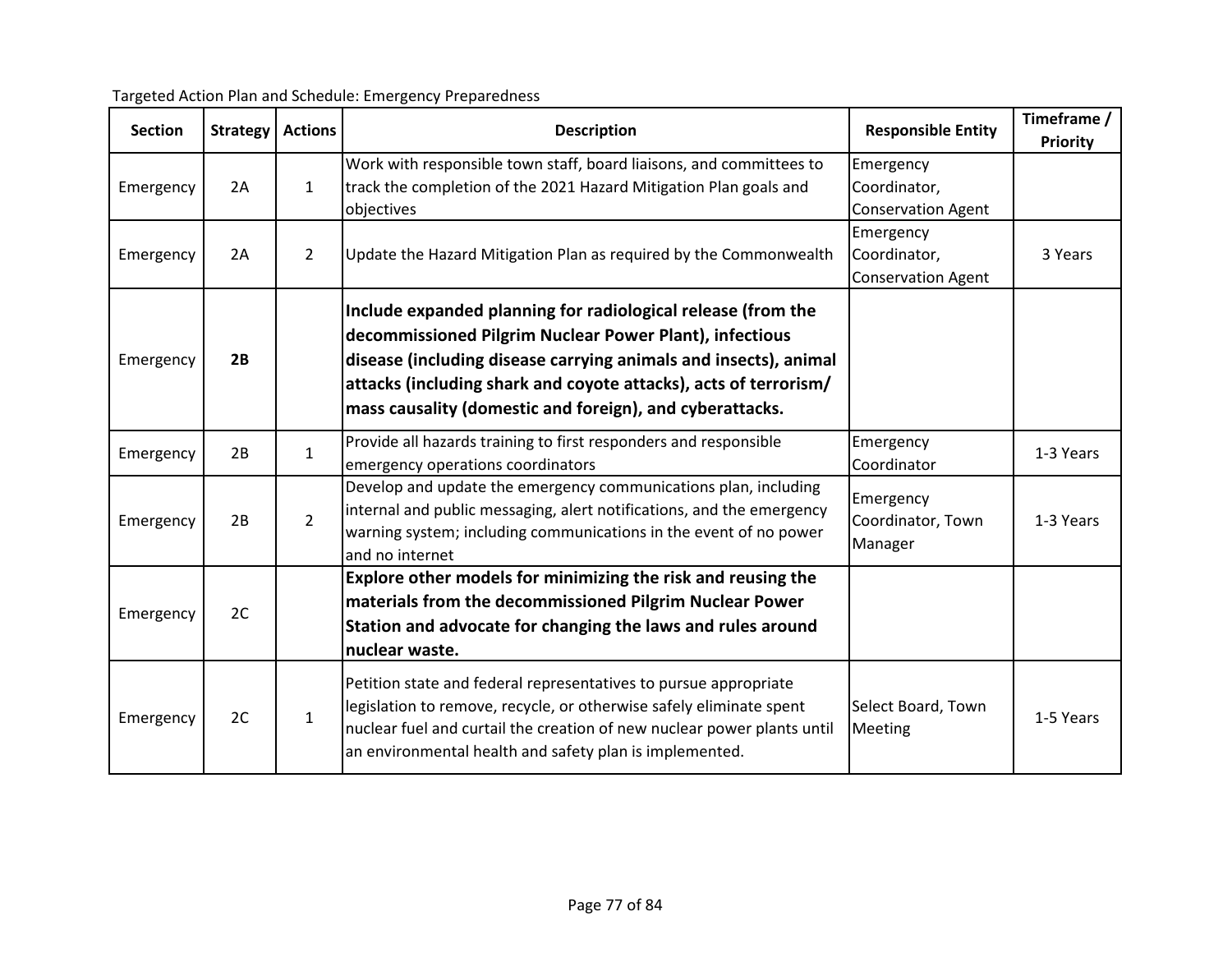| <b>Section</b> | <b>Strategy</b> | <b>Actions</b> | <b>Description</b>                                                                                                                                                                                                 | <b>Responsible Entity</b>                 | Timeframe /<br><b>Priority</b> |
|----------------|-----------------|----------------|--------------------------------------------------------------------------------------------------------------------------------------------------------------------------------------------------------------------|-------------------------------------------|--------------------------------|
| Emergency      | 3A              |                | Through programs, planning, and monitoring (testing and<br>maintenance), continue identifying methods to reduce the risk<br>of hazards or reduce losses to hazards that occur.                                     |                                           |                                |
| Emergency      | 3A              | $\mathbf{1}$   | Develop and update the emergency preparedness plan to include<br>prevention and mitigation measures designed to prevent or limit bodily<br>injury, loss of life or property damage from disasters and emergencies. | Emergency<br>Coordinator                  | 1-3 Years                      |
| Emergency      | 3A              | $\overline{2}$ | Develop preparedness milestones for organizing, training equipping,<br>exercising, evaluating and implementing corrective actions for the<br>emergency management program and organization.                        | Emergency<br>Coordinator                  | 1-3 Years                      |
| Emergency      | 3B              |                | Where possible, integrate mitigation strategies and<br>response/recovery plans with public and private service<br>entities.                                                                                        |                                           |                                |
| Emergency      | 3B              | $\mathbf{1}$   | Develop and update pre-emergency mitigation activities designed to<br>prevent an emergency, reduce the chance of an emergency happening,<br>or reduce the damaging effects of unavoidable emergencies.             | Emergency<br>Coordinator                  | 1-2 Years                      |
| Emergency      | 3B              | $\overline{2}$ | Include service providers (utilities, communication, healthcare) in post-<br>emergency mitigation planning designed to eliminate or reduce the<br>impact of the hazards realized during the emergency.             | Emergency<br>Coordinator                  | 1-2 Years                      |
| Emergency      | 3C              |                | Ensure preparedness plans outline planned operations,<br>planning, logistics, and financing.                                                                                                                       |                                           |                                |
| Emergency      | 3C              | $\mathbf{1}$   | Integrate resource and logistical coordination in the standard<br>operating procedures and emergency operations center support plan.                                                                               | Emergency<br>Coordinator                  | 1-3 Years                      |
| Emergency      | 3C              | $\overline{2}$ | Budget for maintaining, repairing, and replacing emergency response<br>supplies and costs associated with recovery activities.                                                                                     | Emergency<br>Coordinator, Town<br>Manager | 1-3 Years                      |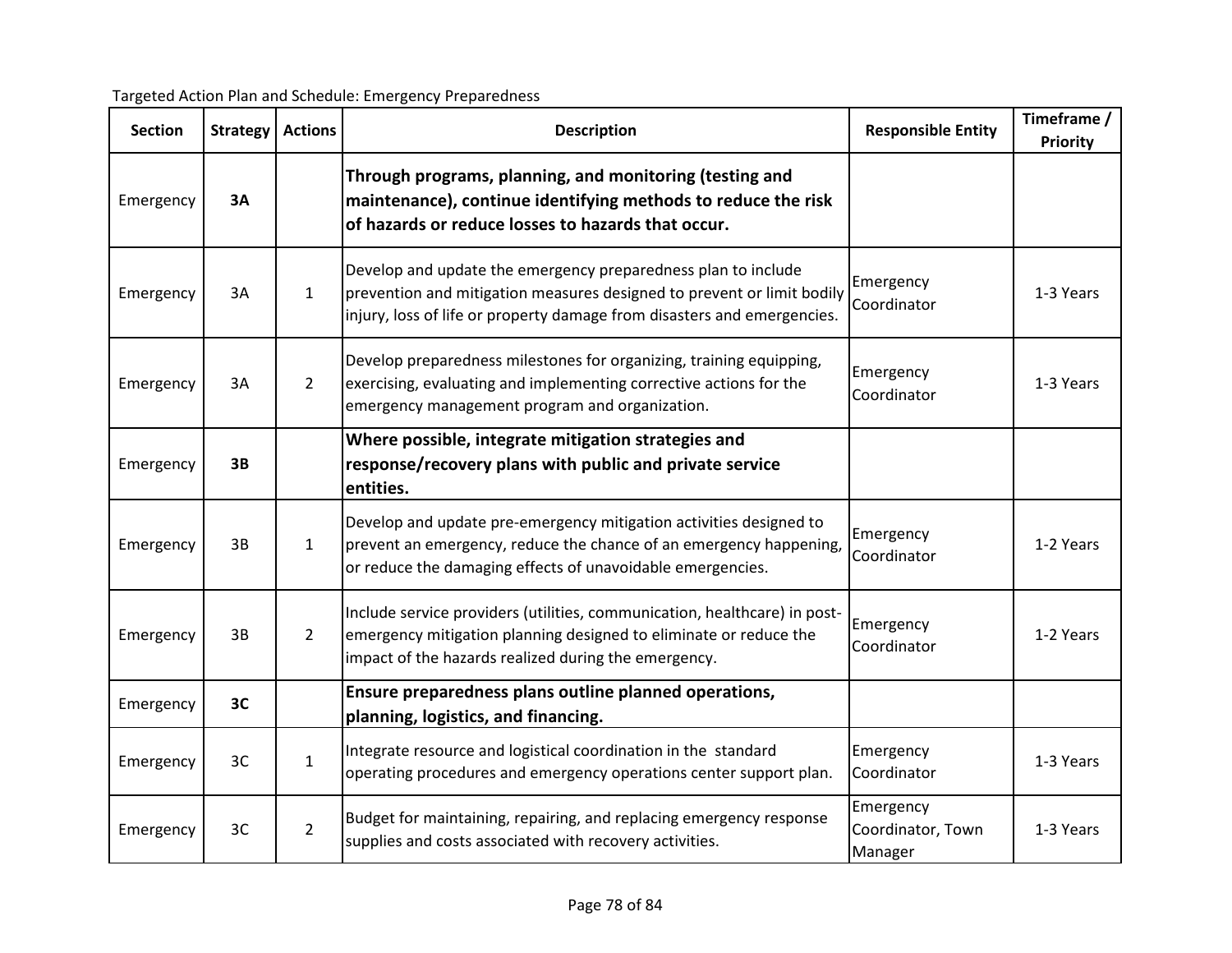| <b>Section</b> | <b>Strategy</b> | <b>Actions</b> | <b>Description</b>                                                                                                                                                                                                                       | <b>Responsible Entity</b> | Timeframe /<br><b>Priority</b> |
|----------------|-----------------|----------------|------------------------------------------------------------------------------------------------------------------------------------------------------------------------------------------------------------------------------------------|---------------------------|--------------------------------|
| Emergency      | <b>4A</b>       |                | Maintain or broaden training and exercise plans/testing for the<br>Volunteer Emergency Team that includes training emergency<br>community coordinators with cultural specificity and for<br>assisting identified vulnerable populations. |                           |                                |
| Emergency      | 4A              | $\mathbf{1}$   | Assign area commanders to provide administrative support and<br>tailored training to the separate volunteer teams and any<br>volunteer incident commanders.                                                                              | Emergency<br>Coordinator  | 1-2 Years                      |
| Emergency      | 4A              | $\overline{2}$ | Establish and maintain lists of succession for key personnel and<br>liaisons for communicating with targeted populations, including<br>minorities, seniors, disabled, people for whom English is a second Coordinator<br>language, etc.  | Emergency                 | 1-2 Years                      |
| Emergency      | 4B              |                | Develop plans for evacuation routes, including air, water, and<br>alternatives to driving.                                                                                                                                               |                           |                                |
| Emergency      | 4B              | $\mathbf{1}$   | Identify Evacuation Assembly Points and the transportation<br>assets necessary for those who do not own private vehicles in the<br>event that an evacuation is mandated.                                                                 | Emergency<br>Coordinator  | 1-2 Years                      |
| Emergency      | 4B              | $\overline{2}$ | Identify shelters for evacuees located outside of the Community,<br>depending upon the hazard and other circumstances related to<br>the evacuation.                                                                                      | Emergency<br>Coordinator  | 1-2 Years                      |
| Emergency      | 4C              |                | Develop rescue plans for all types of emergencies and hazard<br>reduction plans to prevent further calamity.                                                                                                                             |                           |                                |
| Emergency      | 4C              | $\mathbf{1}$   | Include rescue operations in the emergency support functions for $\epsilon$ Emergency<br>each emergency/disaster response scenario.                                                                                                      | Coordinator               | 1-2 Years                      |
| Emergency      | 4C              | $\overline{2}$ | Identify geographic areas of Town where emergency rescue is<br>most frequent or most likely and apply hazard reduction<br>principles to mitigate the need for future rescue operations.                                                  | Emergency<br>Coordinator  | 1-2 Years                      |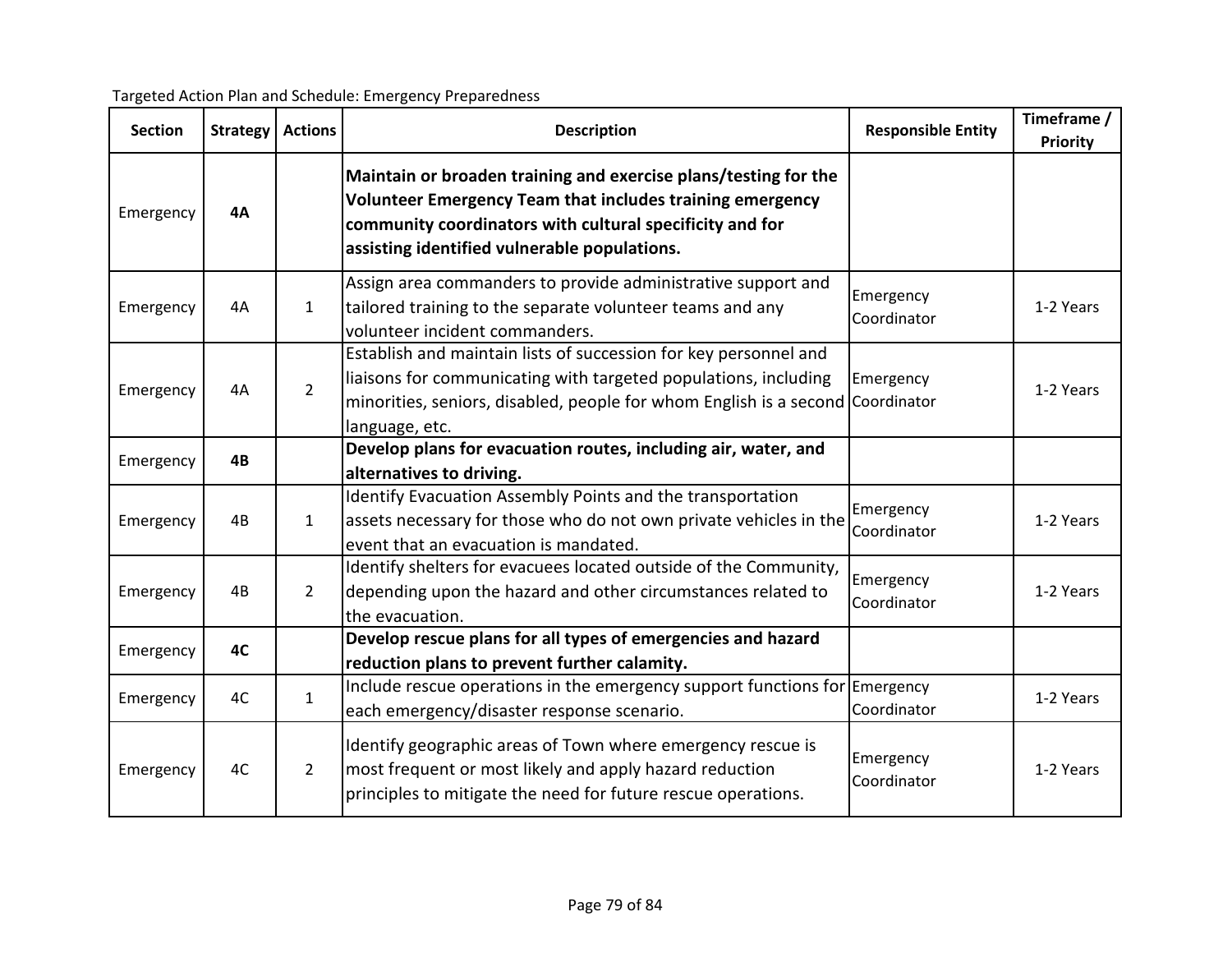|  | Targeted Action Plan and Schedule: Emergency Preparedness |
|--|-----------------------------------------------------------|
|  |                                                           |
|  |                                                           |

| <b>Section</b> | <b>Strategy</b> | <b>Actions</b> | <b>Description</b>                                                                                                                                                                                                                                           | <b>Responsible Entity</b>                 | Timeframe /<br><b>Priority</b> |
|----------------|-----------------|----------------|--------------------------------------------------------------------------------------------------------------------------------------------------------------------------------------------------------------------------------------------------------------|-------------------------------------------|--------------------------------|
| Emergency      | 4D              |                | Create and test (if necessary) utility emergency operations plan<br>including ensuring electric security and reliability.                                                                                                                                    |                                           |                                |
| Emergency      | 4D              | $\mathbf{1}$   | Coordinate with Eversource to implement the backup battery<br>plan for outer cape electricity outages.                                                                                                                                                       | Emergency<br>Coordinator                  | 2-3 Years                      |
| Emergency      | 4D              | $\overline{2}$ | Review and update the water, sewer, and solid waste emergency<br>operations plans with DPW.                                                                                                                                                                  | Emergency<br>Coordinator, DPW<br>Director | 2-3 Years                      |
| Emergency      | <b>4E</b>       |                | Review continuity of operations/continuity of government plan<br>that demonstrates a transparent chain of<br>command/organizational chart, specific to each emergency.                                                                                       |                                           |                                |
| Emergency      | 4E              | $\mathbf{1}$   | Hold an annual meeting of all emergency community<br>coordinators to recommend updates to the plan.                                                                                                                                                          | Emergency<br>Coordinator                  | 1-5 Years                      |
| Emergency      | 4E              | $2^{\circ}$    | Publish the plan annually, including highlighting any updates, and Emergency<br>broadcast this to the public using different forms of media.                                                                                                                 | Coordinator                               | 1-5 Years                      |
| Emergency      | 4F              |                | Review local, regional, and state emergency networks.                                                                                                                                                                                                        |                                           |                                |
| Emergency      | 4F              | $\mathbf{1}$   | Collaborate with Barnstable County and the Cape Cod<br>Commission to coordinate emergency response and recovery<br>planning with the other Cape municipalities.                                                                                              | Emergency<br>Coordinator                  | 1-5 Years                      |
| Emergency      | 4F              | $2^{\circ}$    | Develop a directory of regional resources that become available<br>under different emergency scenarios and identify how/when<br>individuals should be accessing these facilities or services.                                                                | Emergency<br>Coordinator                  | 1-5 Years                      |
| Emergency      | <b>5A</b>       |                | Include recovery goals into emergency planning, outlining<br>logistics of recovery including, transition to recovery, damage<br>assessment, joint field office (as needed), individual assistance,<br>public assistance, mutual aid, and long-term recovery. |                                           |                                |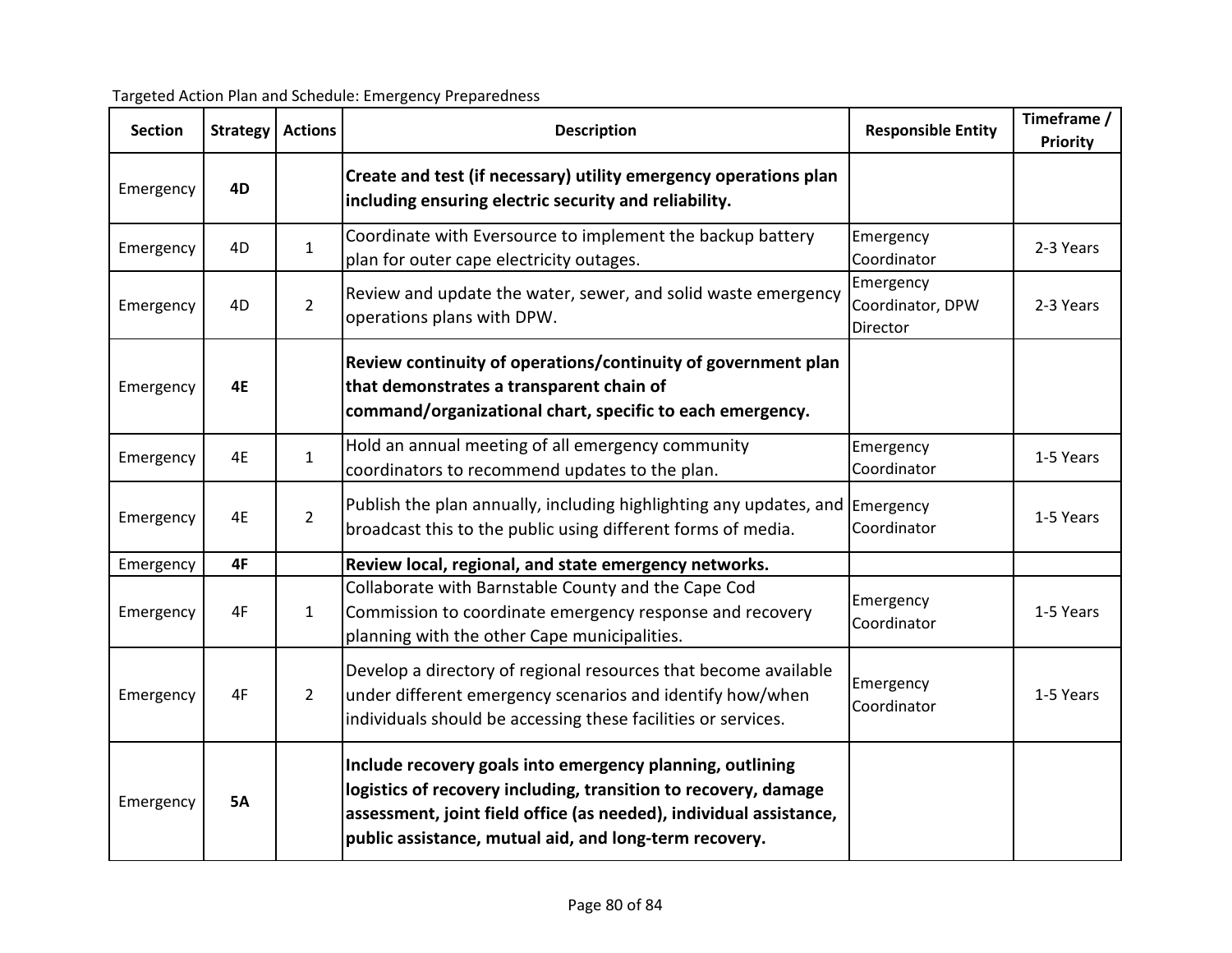| <b>Section</b> | <b>Strategy</b> | <b>Actions</b> | <b>Description</b>                                                                                                                                                                                                              | <b>Responsible Entity</b> | Timeframe /<br>Priority |
|----------------|-----------------|----------------|---------------------------------------------------------------------------------------------------------------------------------------------------------------------------------------------------------------------------------|---------------------------|-------------------------|
| Emergency      | <b>5A</b>       | $\mathbf{1}$   | Engage the emergency community coordinators and emergency<br>response volunteers to set achievable goals with supporting<br>action items.                                                                                       | Emergency<br>Coordinator  | 1-5 Years               |
| Emergency      | 5A              | $\overline{2}$ | Publish the recovery goals annually, including highlighting any<br>updates, and broadcast this to the public using different forms of<br>media.                                                                                 | Emergency<br>Coordinator  | 1-5 Years               |
| Emergency      | <b>5B</b>       |                | Coordinate resources for the short and long-term recovery<br>while incorporating the needs of the most vulnerable<br>populations and entities in the community, including food,<br>shelter, and public and mental health needs. |                           |                         |
| Emergency      | <b>5B</b>       | $\mathbf{1}$   | Evaluate needs for the most vulnerable populations in the event an<br>individual looses their income, home, healthcare, and/or<br>transportation during different emergency scenarios.                                          | Emergency<br>Coordinator  | 1-2 Years               |
| Emergency      | <b>5B</b>       | $2^{\circ}$    | Evaluate needs for small businesses and self-employed workers<br>impacted by short and long-term recovery scenarios.                                                                                                            | Emergency<br>Coordinator  | 1-2 Years               |
| Emergency      | <b>5B</b>       | $\overline{3}$ | Identify providers of mental health care, public health services, and<br>other human services to be included in the recovery plan.                                                                                              | Emergency<br>Coordinator  | 1 Year                  |
| Emergency      | <b>5B</b>       | $\overline{4}$ | Set target goals to accumulate and maintain sufficient public funds that Emergency<br>can be accessed to fund recovery programs after an emergency.                                                                             | Coordinator               | 3-5 Years               |
| Emergency      | 5C              |                | Focus recovery plans around vulnerable populations and<br>creating equitable access to resources and services are provided<br>to community members regardless of income, availability of<br>insurance, or immigration status.   |                           |                         |
| Emergency      | 5C              | $\mathbf{1}$   | Identify recovery service and resource gaps for low- and fixed-income,<br>uninsured, and undocumented immigrants during short and long-term<br>recovery scenarios.                                                              | Emergency<br>Coordinator  | 1-3 Years               |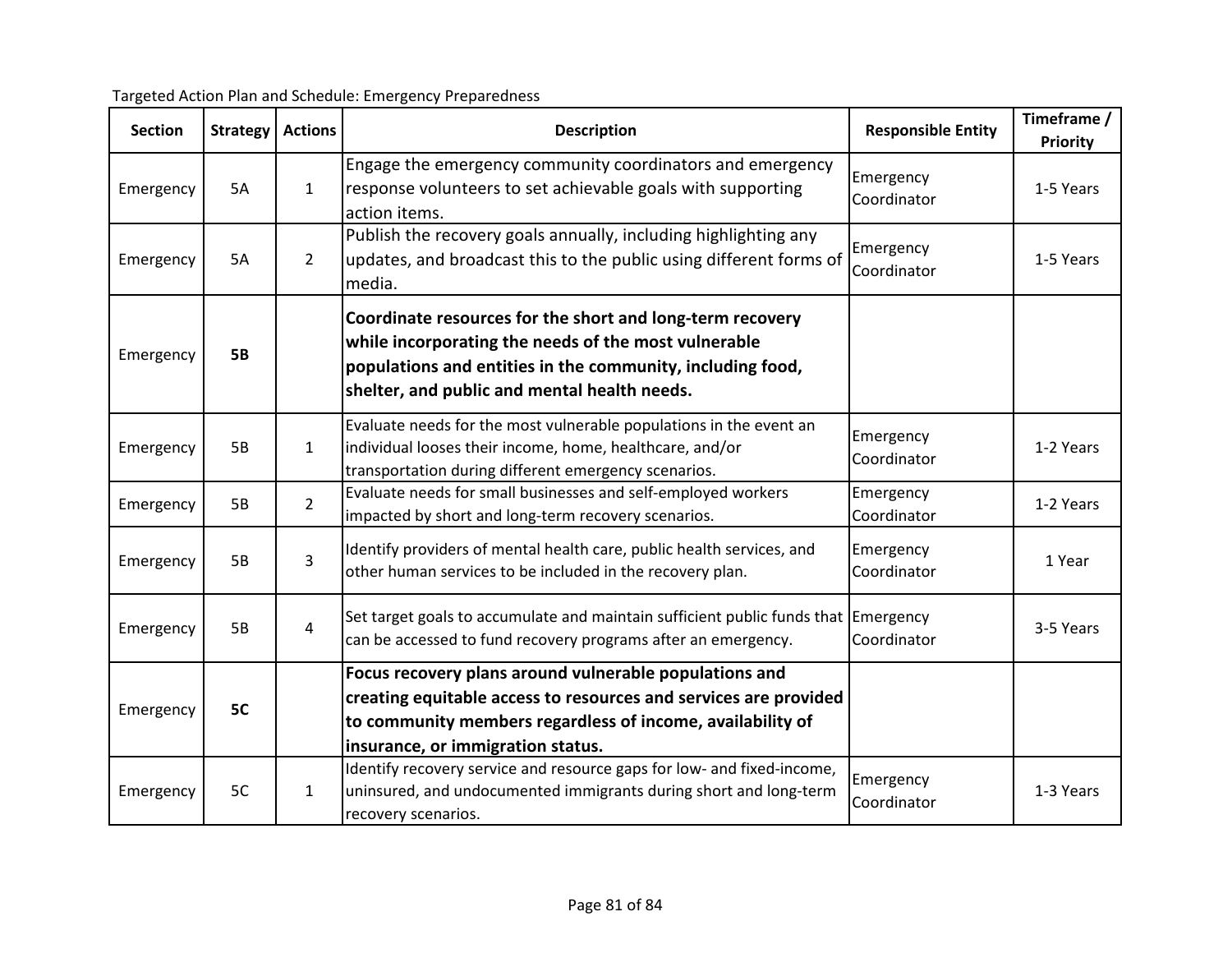| <b>Section</b> | <b>Strategy</b> | <b>Actions</b> | <b>Description</b>                                                                                                                                                                                        | <b>Responsible Entity</b>     | Timeframe /<br><b>Priority</b> |
|----------------|-----------------|----------------|-----------------------------------------------------------------------------------------------------------------------------------------------------------------------------------------------------------|-------------------------------|--------------------------------|
| Emergency      | 5C              | $\overline{2}$ | Include closing service gaps and providing resources for vulnerable<br>populations in recovery implementation plan.                                                                                       | Emergency<br>Coordinator      | 2-4 Years                      |
| Emergency      | <b>5D</b>       |                | Recognize and invest in the caring-giving economy                                                                                                                                                         |                               |                                |
| Emergency      | 5D              | $\mathbf{1}$   | Publicize the entities providing public services for health education,<br>childcare, early childhood education, disability and long-term care, as<br>well as elder care.                                  | Emergency<br>Coordinator      | 1 Year                         |
| Emergency      | 5D              | $\overline{2}$ | Encourage employers to provide flexibility to employees who are also<br>providing care for family and community members.                                                                                  | Select Board, Town<br>Meeting | 1-5 Years                      |
| Emergency      | <b>5E</b>       |                | Devote resources to remote education and lifelong learning as<br>part of a comprehensive recovery plan.                                                                                                   |                               |                                |
| Emergency      | 5E              | $\mathbf{1}$   | Provide recovery training to emergency response volunteers and<br>responsible emergency operations coordinators                                                                                           | Emergency<br>Coordinator      | 1-3 Years                      |
| Emergency      | <b>5E</b>       | $\overline{2}$ | Identify and publicize education and professional training opportunities<br>offered locally and regionally, as well as contact information for<br>individuals who can assist with any application process | Emergency<br>Coordinator      | 2-5 Years                      |
| Emergency      | 6A              |                | Secure funding for pandemic public health planning                                                                                                                                                        |                               |                                |
| Emergency      | 6A              | $\mathbf{1}$   | Apply for federal, state, and regional grants that support coordinated<br>public health planning and pandemic prevention                                                                                  | Emergency<br>Coordinator      | 1-3 Years                      |
| Emergency      | 6B              |                | Increase education for preventing the spread of communicable<br>diseases.                                                                                                                                 |                               |                                |
| Emergency      | 6B              | $\mathbf{1}$   | Use the Covid19 experience of 2020-2022 as a possible template for a<br>communicable disease plan                                                                                                         | Emergency<br>Coordinator      | 1-2 Years                      |
| Emergency      | 6B              | $\overline{2}$ | Encourage adding communicable disease prevention and training to<br>school curricula                                                                                                                      | Emergency<br>Coordinator      | 3-5 Years                      |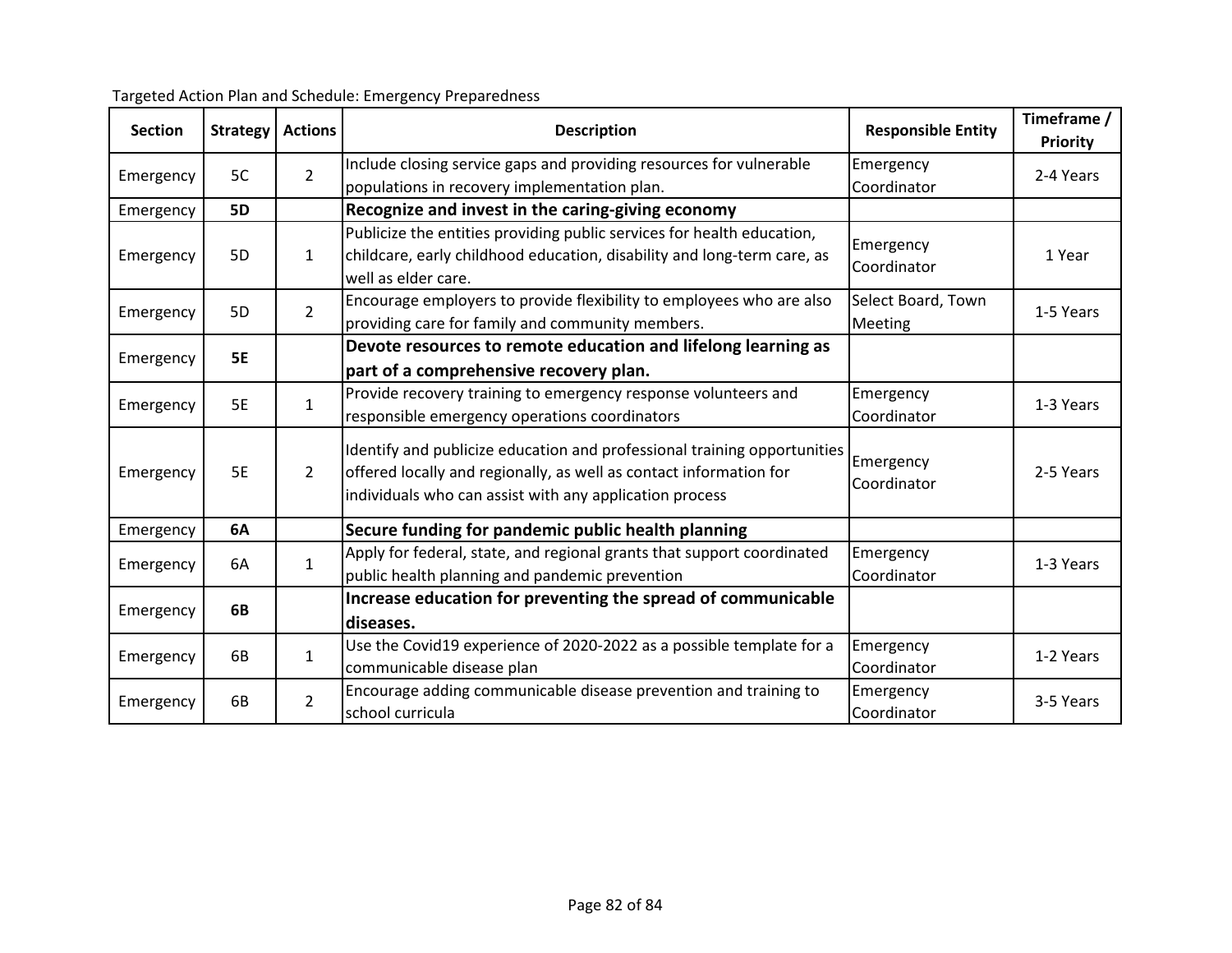| <b>Section</b> | <b>Strategy</b> | <b>Actions</b> | <b>Description</b>                                                                                                                                                                                                                                                                                                                                        | <b>Responsible Entity</b>                 | Timeframe /<br><b>Priority</b> |
|----------------|-----------------|----------------|-----------------------------------------------------------------------------------------------------------------------------------------------------------------------------------------------------------------------------------------------------------------------------------------------------------------------------------------------------------|-------------------------------------------|--------------------------------|
| Emergency      | <b>7A</b>       |                | Create a multimedia communication system that can be<br>effectively implemented to disseminate critical information to<br>the greatest number of people possible, including those who do<br>not use social media. Examples include: 311 Emergency hotline,<br>neighborhood word of mouth, us postal service notices, tax and<br>water bill notifications. |                                           |                                |
| Emergency      | 7A              | $\mathbf{1}$   | Publicize the types of communication that are most likely to be used<br>for the corresponding types of emergency events                                                                                                                                                                                                                                   | Emergency<br>Coordinator, Town<br>Manager | 1-2 Years                      |
| Emergency      | 7A              | $\overline{2}$ | Provide a scheduled updates in the emergency planning messaging,<br>giving recipients an expected timeframe for when they will next be<br>updated                                                                                                                                                                                                         | Emergency<br>Coordinator, Town<br>Manager | 1-2 Years                      |
| Emergency      | 7B              |                | Information management to preserve communications as<br>factual, clear, and essential.                                                                                                                                                                                                                                                                    |                                           |                                |
| Emergency      | 7B              | $\mathbf{1}$   | Create template messages for each emergency scenario                                                                                                                                                                                                                                                                                                      | Emergency<br>Coordinator, Town<br>Manager | 1-3 Years                      |
| Emergency      | 7B              | $\overline{2}$ | Use standard messaging from federal and state agencies for regional<br>disasters and/or local emergencies as applicable                                                                                                                                                                                                                                   | Emergency<br>Coordinator, Town<br>Manager | 1-3 Years                      |
| Emergency      | 7 <sup>C</sup>  |                | Create systems of communication that are or can be made<br>accessible to minority, underserved, and disenfranchised<br>community members (i.e. those lacking English language,<br>television, radio, cellular phone or internet service).                                                                                                                 |                                           |                                |
| Emergency      | 7C              | $\mathbf{1}$   | Develop neighborhood information dissemination plans that encourage Emergency<br>word of mouth to get messages out effectively                                                                                                                                                                                                                            | Coordinator                               | 1-2 Years                      |
| Emergency      | 7C              | $\overline{2}$ | Translate emergency messaging into additional languages that are<br>most used in Town                                                                                                                                                                                                                                                                     | Emergency<br>Coordinator                  | 1-2 Years                      |